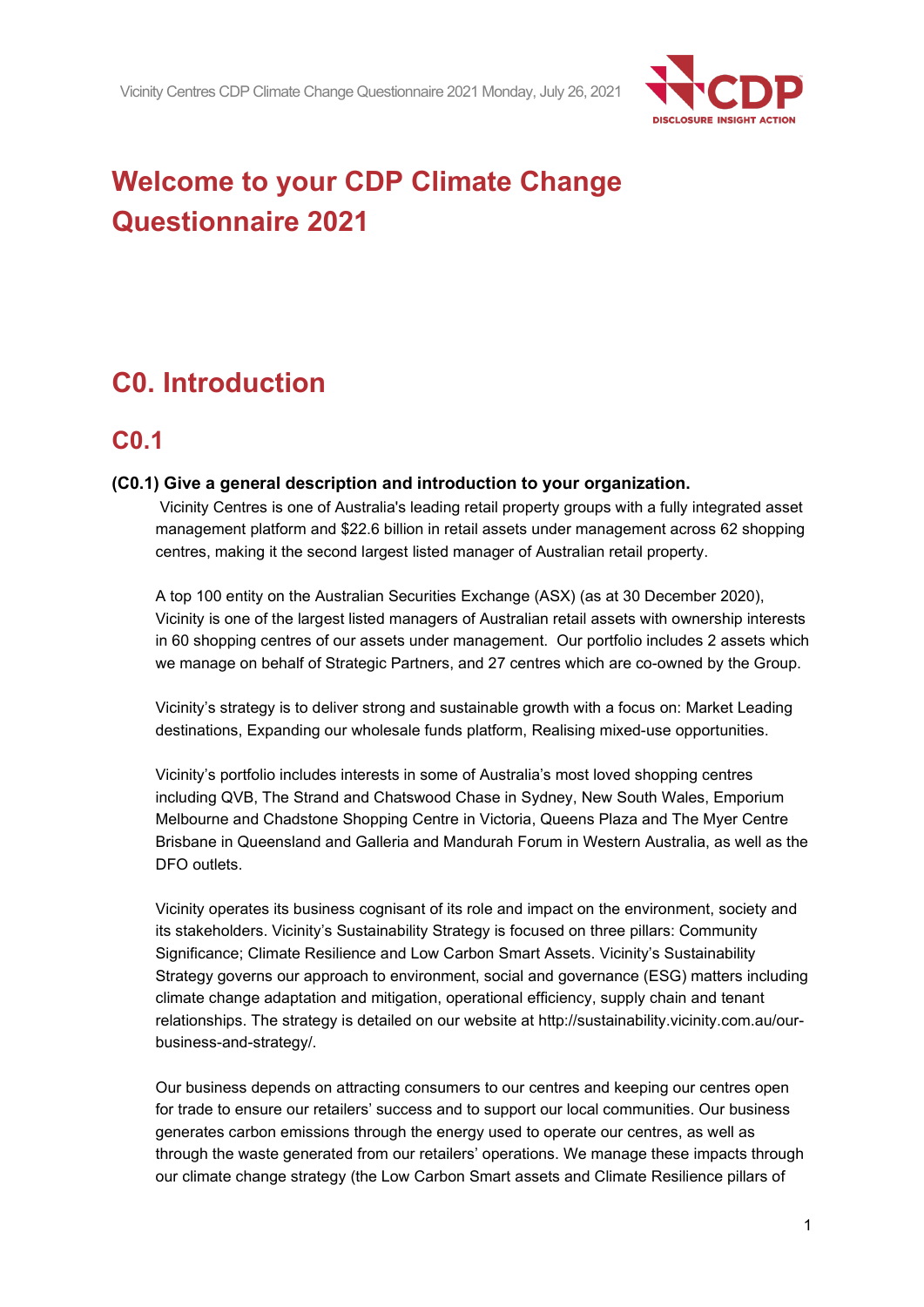

our Sustainability Strategy), which focuses on programs to significantly reduce our carbon emissions, and initiatives to increase the resilience of our centres to ensure we can remain open for trade in the event of extreme weather events.

Details of Vicinity's Code of Conduct Policy, and its Corporate Governance Statement can be found on our website at<https://www.vicinity.com.au/media/915736/200819-2020-cgs-final.pdf>

This is the seventeenth submission made by Vicinity (and its historical organisations) to the CDP. Prior to 2015, submissions were made by Novion Property Group (covering the period 1 January 2014 to 31 December 2014) and by CFS Retail Property Trust (prior to 2014). Vicinity and its predecessor entities have been included in the Dow Jones Sustainability Index (DJSI) suite of leadership indices from 2004 to 2014 and 2016 to 2020, and in the FTSE4Good Index since 2001. In 2020, Vicinity's direct portfolio was recognised in 3rd place in Australia Retail Category and in 6th place in the Global Listed Retail Category by the Global Real Estate Sustainability Benchmark (GRESB), and was ranked in the top 3% of global real estate industry by the DJSI.

## **C0.2**

## **(C0.2) State the start and end date of the year for which you are reporting data.**

|           | <b>Start date</b> | End date     | Indicate if you are providing emissions data for<br>past reporting years |
|-----------|-------------------|--------------|--------------------------------------------------------------------------|
| Reporting | January 1,        | December 31, | No.                                                                      |
| year      | 2020              | 2020         |                                                                          |

## **C0.3**

**(C0.3) Select the countries/areas for which you will be supplying data.**

Australia

## **C0.4**

**(C0.4) Select the currency used for all financial information disclosed throughout your response.**

AUD

## **C0.5**

**(C0.5) Select the option that describes the reporting boundary for which climaterelated impacts on your business are being reported. Note that this option should align with your chosen approach for consolidating your GHG inventory.**

Operational control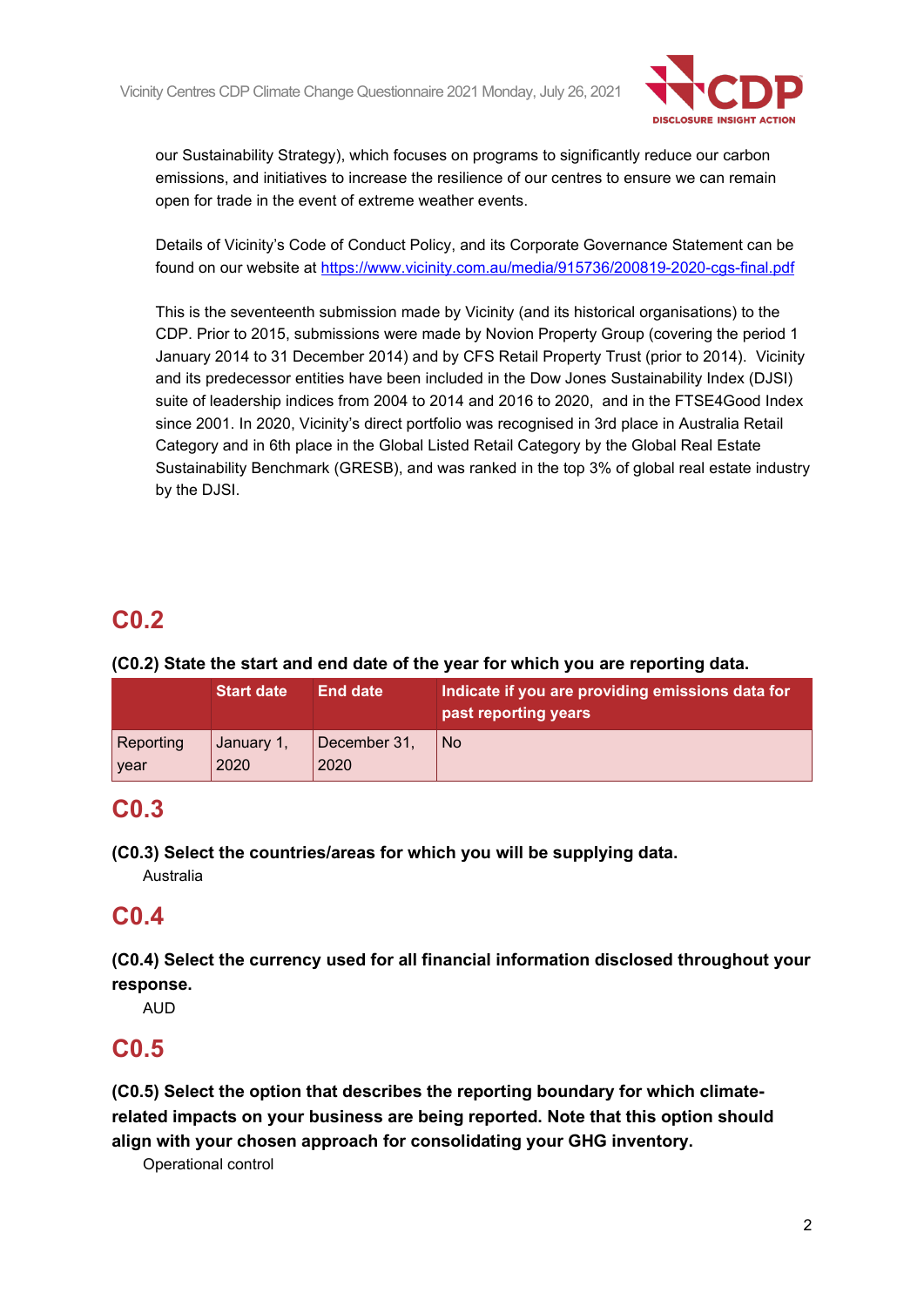

## **C-CN0.7/C-RE0.7**

## **(C-CN0.7/C-RE0.7) Which real estate and/or construction activities does your organization engage in?**

New construction or major renovation of buildings Buildings management

# **C1. Governance**

## **C1.1**

## **(C1.1) Is there board-level oversight of climate-related issues within your**

**organization?**

Yes

## **C1.1a**

## **(C1.1a) Identify the position(s) (do not include any names) of the individual(s) on the board with responsibility for climate-related issues.**

| <b>Position of</b><br>individual(s) | <b>Please explain</b>                                                                                                                                                                                                                                                                                                                                                                                                                                                                                                                                                                                                                                                                                                                                                                                                                                                                                                                                                                                                                                               |
|-------------------------------------|---------------------------------------------------------------------------------------------------------------------------------------------------------------------------------------------------------------------------------------------------------------------------------------------------------------------------------------------------------------------------------------------------------------------------------------------------------------------------------------------------------------------------------------------------------------------------------------------------------------------------------------------------------------------------------------------------------------------------------------------------------------------------------------------------------------------------------------------------------------------------------------------------------------------------------------------------------------------------------------------------------------------------------------------------------------------|
| <b>Board Chair</b>                  | Vicinity's Chairman has oversight and ultimate approval of climate-related issues<br>such as the Group Sustainability strategy (which addresses climate change<br>adaptation and mitigation), Climate Policy and Environment Policy. The Chairman<br>and the Board have also approved Vicinity's long term carbon target, Net Zero<br>carbon emissions by 2030 for our 100 per cent owned retail assets (common mall<br>areas) and our \$73 million investment in solar through the Integrated Energy<br>Strategy.<br>Vicinity's Chairman and the Board are updated on Sustainability initiatives<br>including the implementation of the Sustainability strategy every quarter.                                                                                                                                                                                                                                                                                                                                                                                     |
| Director on<br>board                | The Board of Directors have full oversight of and provide formal approval of<br>Vicinity's Climate Policy, Environment Policy and Group Sustainability strategy<br>(which addresses climate change adaptation and mitigation). The Board has also<br>approved Vicinity's long term carbon target, Net Zero carbon emissions by 2030<br>for our 100 per cent owned retail assets (common mall areas) and our \$73 million<br>investment in solar through the Integrated Energy Strategy.<br>The Board has ultimate responsibility for delivery of Vicinity's Sustainability<br>strategy, and is updated on the implementation of the Sustainability strategy every<br>quarter. The Board is responsible for making decisions related to major<br>sustainability programs (such as the approval of Vicinity's Integrated Energy<br>Strategy including our solar program and long-term carbon targets) and also<br>receives reports on outcomes and recommendations of major programs such as<br>our climate change program (covering both adaptation and mitigation). |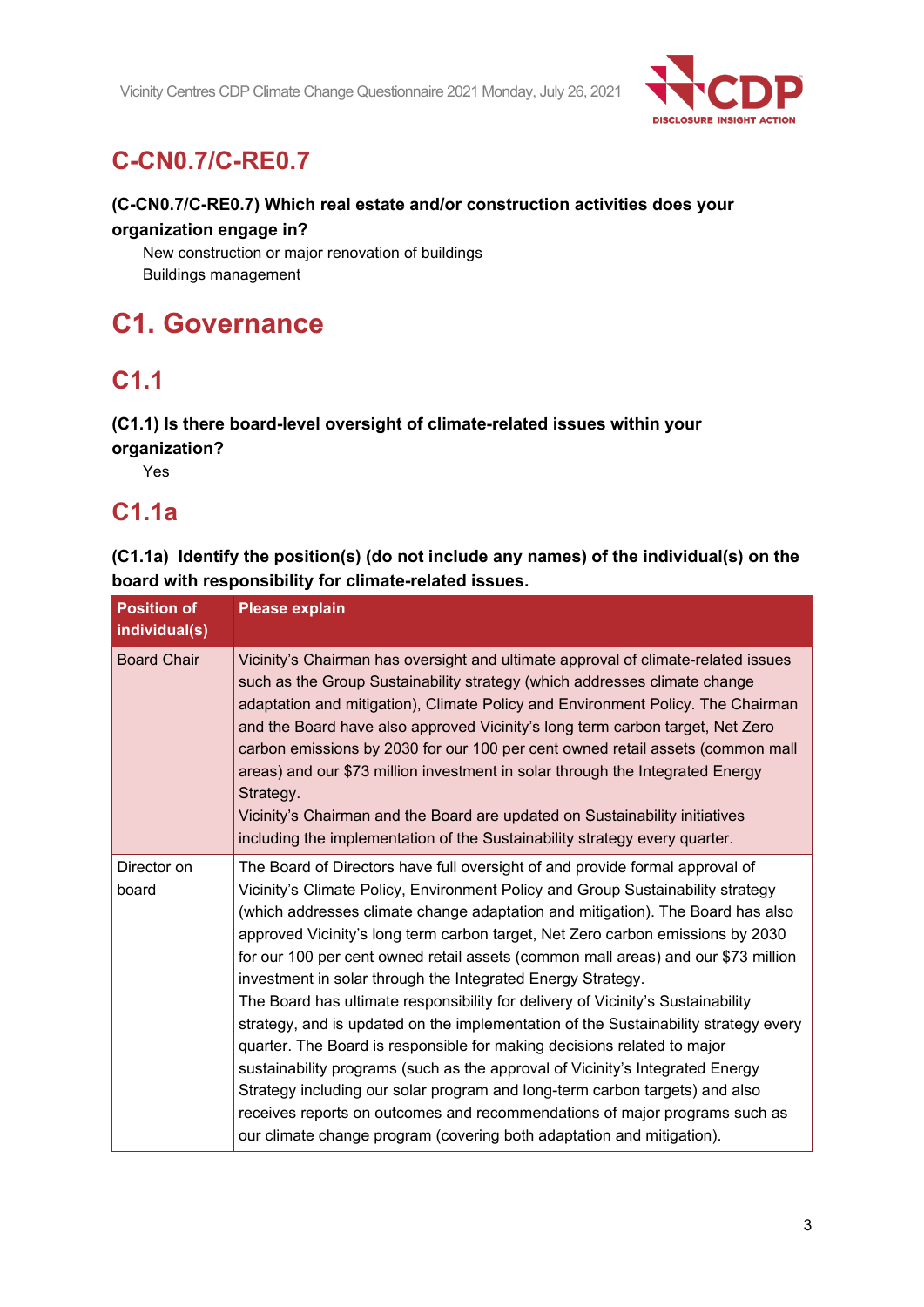

| Board-level            | The Risk and Compliance Committee of the Board is comprised of three members,       |  |  |  |  |  |
|------------------------|-------------------------------------------------------------------------------------|--|--|--|--|--|
| committee              | all of whom are Non-Executive Directors. The Committee oversees and reviews         |  |  |  |  |  |
|                        | Vicinity's risk management and safety frameworks, and monitors Vicinity's           |  |  |  |  |  |
|                        | environment and sustainability practices including carbon reduction and climate     |  |  |  |  |  |
|                        | resilience efforts. Climate change has been identified as a material business risk  |  |  |  |  |  |
|                        | and included in Vicinity's enterprise-wide risk register which is reviewed and      |  |  |  |  |  |
|                        | reported to the Committee four times annually.                                      |  |  |  |  |  |
|                        | The Committee receives extensive reporting on Vicinity's climate risk approach      |  |  |  |  |  |
|                        | and program, including assessment outcomes, implementation progress of              |  |  |  |  |  |
|                        | sustainability policies (which includes our Climate Policy and Environment Policy), |  |  |  |  |  |
|                        | key projects such as climate change adaptation and transition and solar             |  |  |  |  |  |
|                        | investment, and achievement of public sustainability objectives including our long- |  |  |  |  |  |
|                        | term carbon target, Net Zero carbon emissions by 2030 on our 100% owned retail      |  |  |  |  |  |
|                        | assets (common mall areas).                                                         |  |  |  |  |  |
| <b>Chief Executive</b> | Vicinity Centres' CEO and Managing Director is a member of the Board. The CEO       |  |  |  |  |  |
| Officer (CEO)          | also chairs the Sustainability Committee - a management level committee             |  |  |  |  |  |
|                        | comprised of the Chief Executive Officer, Chief Strategy Officer (CSO), Chief       |  |  |  |  |  |
|                        | Operating Officer (COO), Chief Development Officer (CDO), and other senior          |  |  |  |  |  |
|                        | leaders. The Sustainability Committee oversees the Sustainability strategy and      |  |  |  |  |  |
|                        | initiatives implemented across the business, which includes the program of work     |  |  |  |  |  |
|                        | under Climate Resilience and Low Carbon Smart Assets pillars, and monitors          |  |  |  |  |  |
|                        |                                                                                     |  |  |  |  |  |
|                        | Vicinity's performance against targets.                                             |  |  |  |  |  |

# **C1.1b**

## **(C1.1b) Provide further details on the board's oversight of climate-related issues.**

| <b>Frequency with</b><br>which climate-<br>a scheduled<br>agenda item | <b>Governance</b><br>mechanisms into<br>related issues are which climate-related<br>issues are integrated                                                                                                                                                    | <b>Please explain</b>                                                                                                                                                                                                                                                                                                                                                                                                                                                                                                                                                                                                                                                                                                                                                                  |
|-----------------------------------------------------------------------|--------------------------------------------------------------------------------------------------------------------------------------------------------------------------------------------------------------------------------------------------------------|----------------------------------------------------------------------------------------------------------------------------------------------------------------------------------------------------------------------------------------------------------------------------------------------------------------------------------------------------------------------------------------------------------------------------------------------------------------------------------------------------------------------------------------------------------------------------------------------------------------------------------------------------------------------------------------------------------------------------------------------------------------------------------------|
| Scheduled - all<br>meetings                                           | Reviewing and guiding<br>strategy<br>Reviewing and guiding<br>major plans of action<br>Reviewing and guiding<br>risk management<br>policies<br>Monitoring<br>implementation and<br>performance of<br>objectives<br>Overseeing major<br>capital expenditures, | Vicinity's Board of Directors reviews and approves the<br>Sustainability strategy, sustainability policies and<br>commitments, and has the ultimate responsibility for<br>sustainability at Vicinity. Regular updates on the<br>implementation of the Sustainability strategy and its<br>three key pillars (Low Carbon Smart Assets, Climate<br>Resilience and Community Significance) are given to<br>the Board by the Chief Strategy Officer (CSO)<br>(reporting line for Sustainability) every quarter.<br>Sustainability also regularly report on the progress<br>and implementation of policy objectives to the Risk &<br>Compliance Committee (a Board level sub-committee<br>comprising three Non Executive Directors) which<br>includes the Climate Policy and the Environment |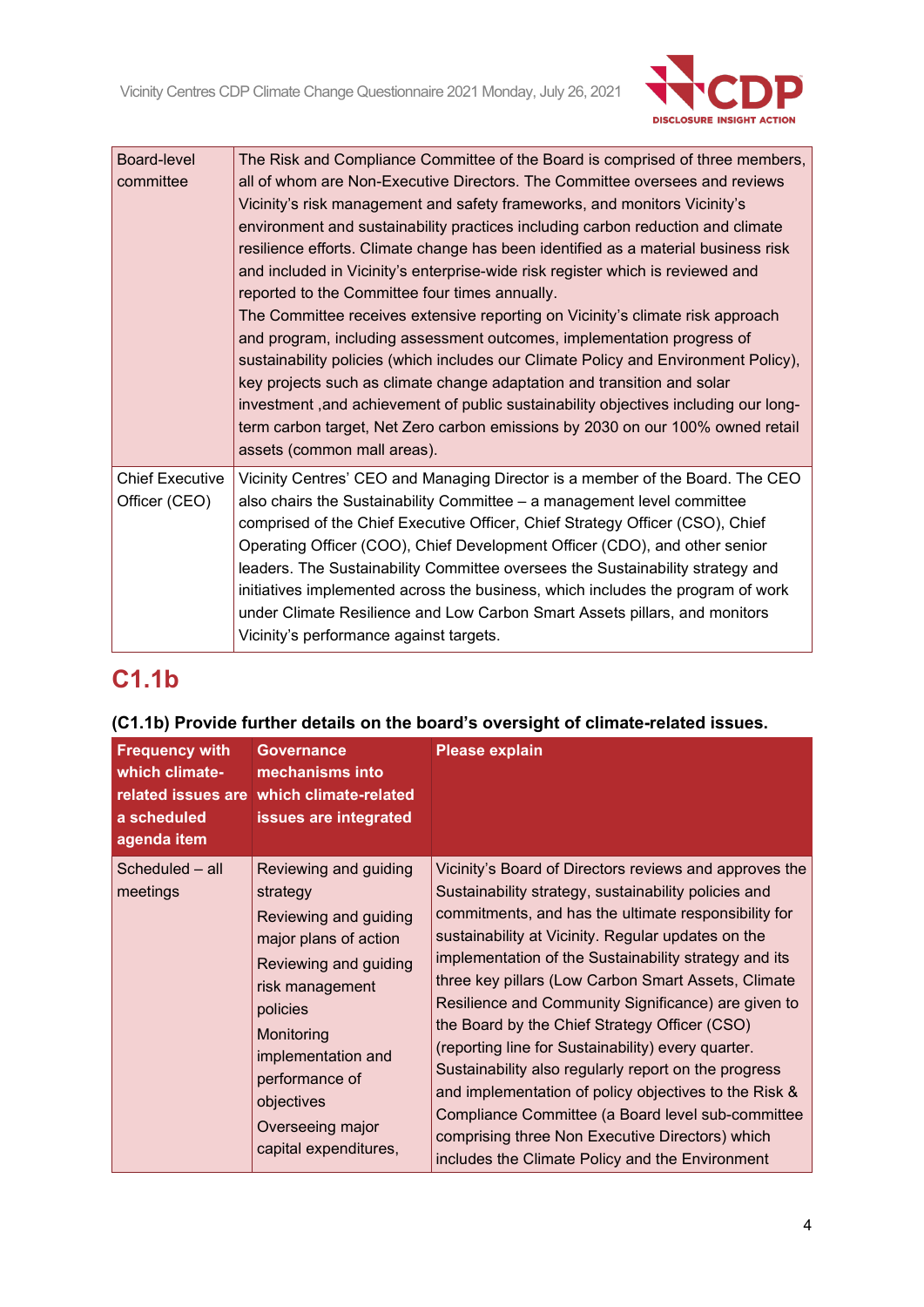

|                                             | acquisitions and<br>divestitures<br>Monitoring and<br>overseeing progress<br>against goals and<br>targets for addressing<br>climate-related issues                                                                                                                                                                                               | Policy. The Risk & Compliance Committee discusses<br>the Enterprise Risk Register and outlook four times<br>annually which includes Climate Change risks and<br>potential risks for the business.<br>The Board reviews and oversees the implementation<br>of major projects including reporting on the \$73 million<br>solar investment and integrated energy plan.<br>All Development Plans are reviewed by the Board<br>including capital expenditure to increase climate<br>resilience of our centres. Climate resilience measures<br>have been embedded in the Development process so<br>all Vicinity developments include climate adaptations<br>in the design process.                                                                                                                                                                                                                                                                                                                                                   |
|---------------------------------------------|--------------------------------------------------------------------------------------------------------------------------------------------------------------------------------------------------------------------------------------------------------------------------------------------------------------------------------------------------|--------------------------------------------------------------------------------------------------------------------------------------------------------------------------------------------------------------------------------------------------------------------------------------------------------------------------------------------------------------------------------------------------------------------------------------------------------------------------------------------------------------------------------------------------------------------------------------------------------------------------------------------------------------------------------------------------------------------------------------------------------------------------------------------------------------------------------------------------------------------------------------------------------------------------------------------------------------------------------------------------------------------------------|
| Sporadic - as<br>important matters<br>arise | Reviewing and guiding<br>major plans of action<br>Setting performance<br>objectives<br>Overseeing major<br>capital expenditures,<br>acquisitions and<br>divestitures<br>Monitoring and<br>overseeing progress<br>against goals and<br>targets for addressing<br>climate-related issues                                                           | In addition to scheduled reports, more comprehensive<br>updates are presented to the Board and relevant<br>Board sub-committees as they arise. These have<br>included, the review and approval of Vicinity's<br>Integrated Energy Strategy (and related capital<br>expenditure), approval of Vicinity's Net Zero carbon<br>emissions by 2030 on our 100% owned retail assets,<br>overview of Vicinity's climate change strategy, asset<br>environmental performance and benchmarking and<br>public sustainability reporting.                                                                                                                                                                                                                                                                                                                                                                                                                                                                                                   |
| Scheduled - some<br>meetings                | Reviewing and guiding<br>major plans of action<br>Reviewing and guiding<br>risk management<br>policies<br>Monitoring<br>implementation and<br>performance of<br>objectives<br>Monitoring and<br>overseeing progress<br>against goals and<br>targets for addressing<br>climate-related issues<br>Other, please specify<br><b>Public reporting</b> | The Risk and Compliance Committee (RCC), a sub-<br>committee of the Board, is responsible for monitoring<br>Vicinity's compliance with sustainability-related laws<br>and regulations, and considering major sustainability<br>policies, programs and commitments from a risk<br>perspective. For example, in August 2020, a detailed<br>analysis of our progress on our Net Zero Carbon<br>Target and was presented to the RCC.<br>Annual updates are given to the RCC relating to<br>Vicinity's adherence to publicly available sustainability<br>policies (which includes climate policy and<br>environment policy), compliance with the National<br>Greenhouse and Energy Reporting (NGER)<br>legislation, and review of public reporting of<br>sustainability performance indicators, for example, in<br>the Annual Report, annual sustainability reporting and<br>key investor surveys including DJSI, GRESB and<br>CDP. Additionally, the RCC reviews Vicinity's<br>enterprise risks four times annually, where climate |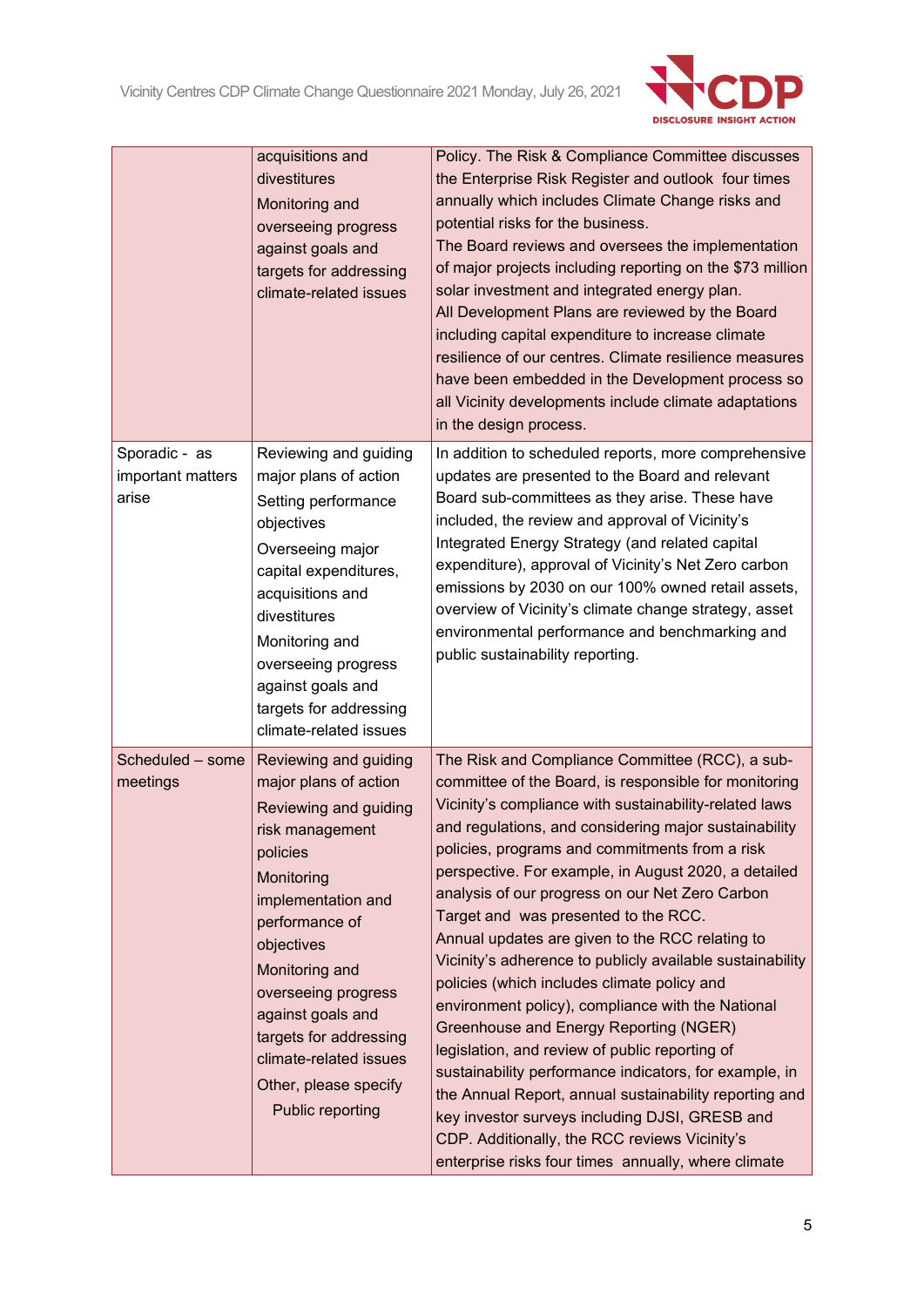

|  | change has been identified as a material business |
|--|---------------------------------------------------|
|  | risk for Vicinity.                                |

## **C1.2**

## **(C1.2) Provide the highest management-level position(s) or committee(s) with responsibility for climate-related issues.**

| Name of the position(s)<br>and/or committee(s)                                                        | <b>Responsibility</b>                                                     | <b>Frequency of reporting to the</b><br>board on climate-related<br><b>issues</b> |  |
|-------------------------------------------------------------------------------------------------------|---------------------------------------------------------------------------|-----------------------------------------------------------------------------------|--|
| <b>Chief Executive Officer</b><br>(CEO)<br>$\mathcal{D}_1$                                            | Both assessing and managing<br>climate-related risks and<br>opportunities | As important matters arise                                                        |  |
| Other C-Suite Officer,<br>please specify<br><b>Chief Strategy Officer</b><br>(CSO)<br>$\mathcal{Q}_2$ | Both assessing and managing<br>climate-related risks and<br>opportunities | Quarterly                                                                         |  |
| <b>Chief Operating Officer</b><br>(COO)                                                               | Both assessing and managing<br>climate-related risks and<br>opportunities | As important matters arise                                                        |  |
| Other C-Suite Officer,<br>please specify<br><b>Chief Development</b><br>Officer                       | Both assessing and managing<br>climate-related risks and<br>opportunities | As important matters arise                                                        |  |
| Sustainability committee                                                                              | Both assessing and managing<br>climate-related risks and<br>opportunities | Not reported to the board                                                         |  |

 $\mathcal{D}_1$ Sustainability Committee doesn't report on climate change to the Board because this is carried out via the Chief Strategy Officer as this area is responsible for the Sustainability function.

 $\mathcal{D}^2$ The CSO is a member of the Sustainability Committee, and also under whom Vicinity's group level Sustainability function sits.

## **C1.2a**

## **(C1.2a) Describe where in the organizational structure this/these position(s) and/or committees lie, what their associated responsibilities are, and how climate-related issues are monitored (do not include the names of individuals).**

Vicinity's Sustainability Committee forms part of our management committee structure and allocates responsibility for Vicinity's sustainability agenda to the highest management levels of the organisation, ensuring that climate-related issues and targets have the support and leadership of the Senior Executive team. The Sustainability Committee has responsibility for climate-related issues and targets because the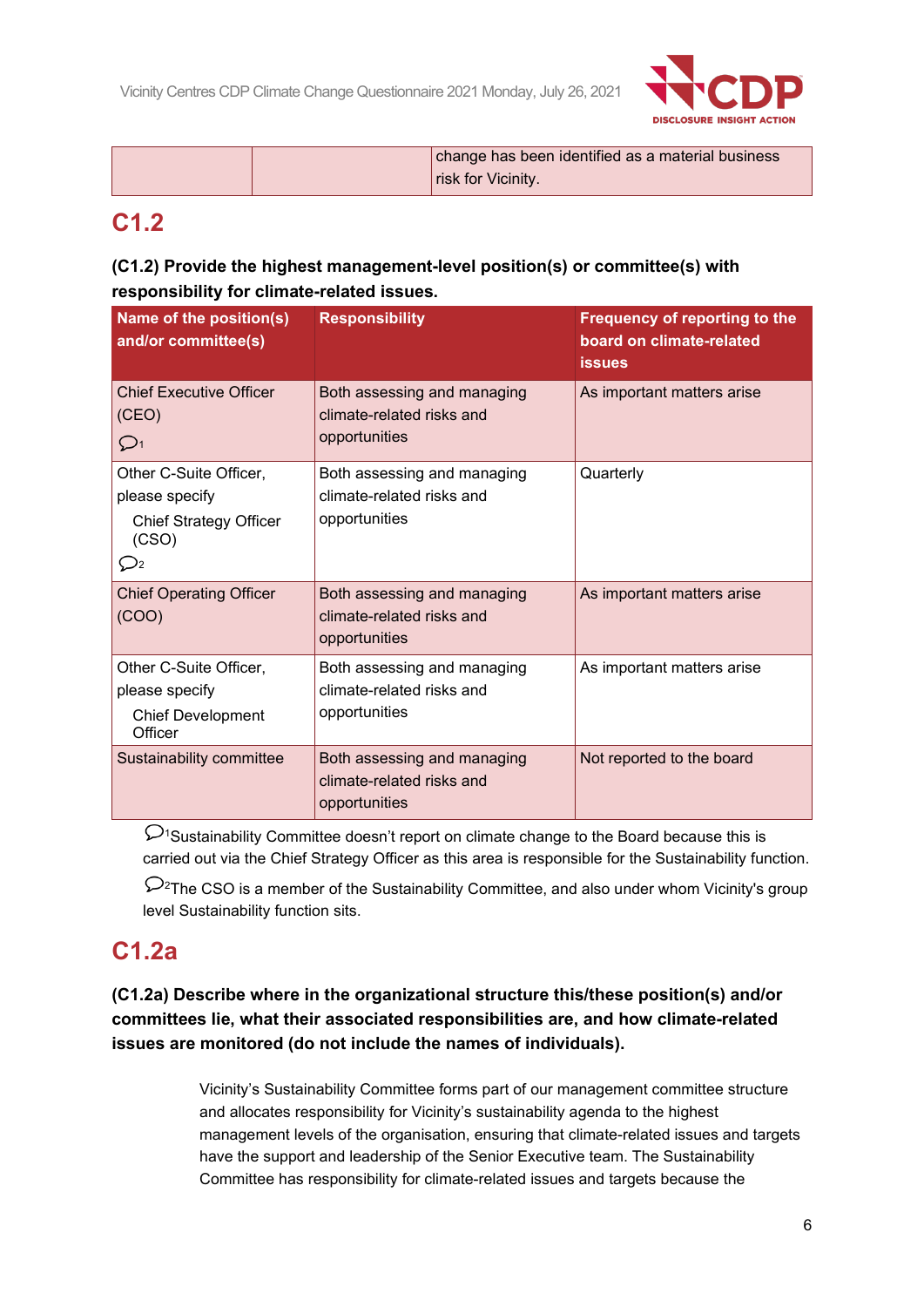

members include a range of representatives across the organisation from the CEO (who Chairs the Committee) to Heads of Function each of whom lead key functions required for the successful delivery and implementation of the Sustainability strategy, including emissions reduction and climate resilience initiatives. The Sustainability Committee is responsible for ensuring that emissions reductions targets and programs are achieved through their teams and resources and for supporting the implementation of climate resilience related initiatives across our portfolio.

The Committee is chaired by our CEO and Managing Director who holds ultimate responsibility for the achievements of Vicinity's emissions reduction targets and the delivery of the Sustainability strategy. Other members of the Sustainability Committee are responsible for specific aspects of emissions reduction project delivery and implementation. The Chief Operating Officer (COO) leads the team responsible for our shopping centre operations where emissions reductions initiatives are identified and implemented at the local level. For example, Vicinity implemented a portfolio-wide rollout of LED lighting upgrades at 17 projects across 16 centres in 2020. Our COO is also responsible for capital allocation to roll out climate resilience initiatives such as upgrading the HVAC systems with enhanced capacity at DFO Homebush, Galleria and three other centres.

Our Chief Development Officer leads the team responsible for developments on existing centres as well as new developments which are designed to integrate climate change risk mitigation, minimise carbon emissions and increase climate resilience in line with our Sustainable Design Brief. For example, a major development at Ellenbrook, WA was developed to 5 Star Green Star standards and included: Coating the roof in a material with high solar reflectivity to reflect heat away from the building; locating the majority of the mechanical, electrical and IT plant on the roof to reduce the risk from flooding and solar shading implemented in the carpark to reduce heat island impact and improve shopper comfort when returning to vehicles.

#### Chief Strategy Officer

The Chief Strategy Officer (CSO) is responsible for the establishment of Vicinity's climate strategy, including the roll out of portfolio-wide climate resilience measures, the development of company-wide emissions reductions targets and other related activities because Vicinity's Group Strategy and Sustainability functions report directly to the CSO, who in turn reports to the CEO. The CSO is part of Vicinity's Executive Committee and provides updates on Vicinity's Sustainability program (which includes the climate resilience program and emissions reductions measures) to the Board on a quarterly basis. As the Group Sustainability function are part of the broader Strategy team, the CSO guides the implementation of the Sustainability program at Vicinity and also oversees Vicinity's strategy function who are responsible for alternative income, data science and insights, security and intelligence, strategy and strategic delivery, corporate communications and investor relations. The CSO leads one of the key programs related to our climate strategy - our onsite solar program. Vicinity has committed \$73m for on site solar investment at 20 centres. The program commenced in 2018 and by the end of December 2020, the total solar implemented is 27.1 MW across 18 centres. Our consumption of renewable energy will therefore increase in future years.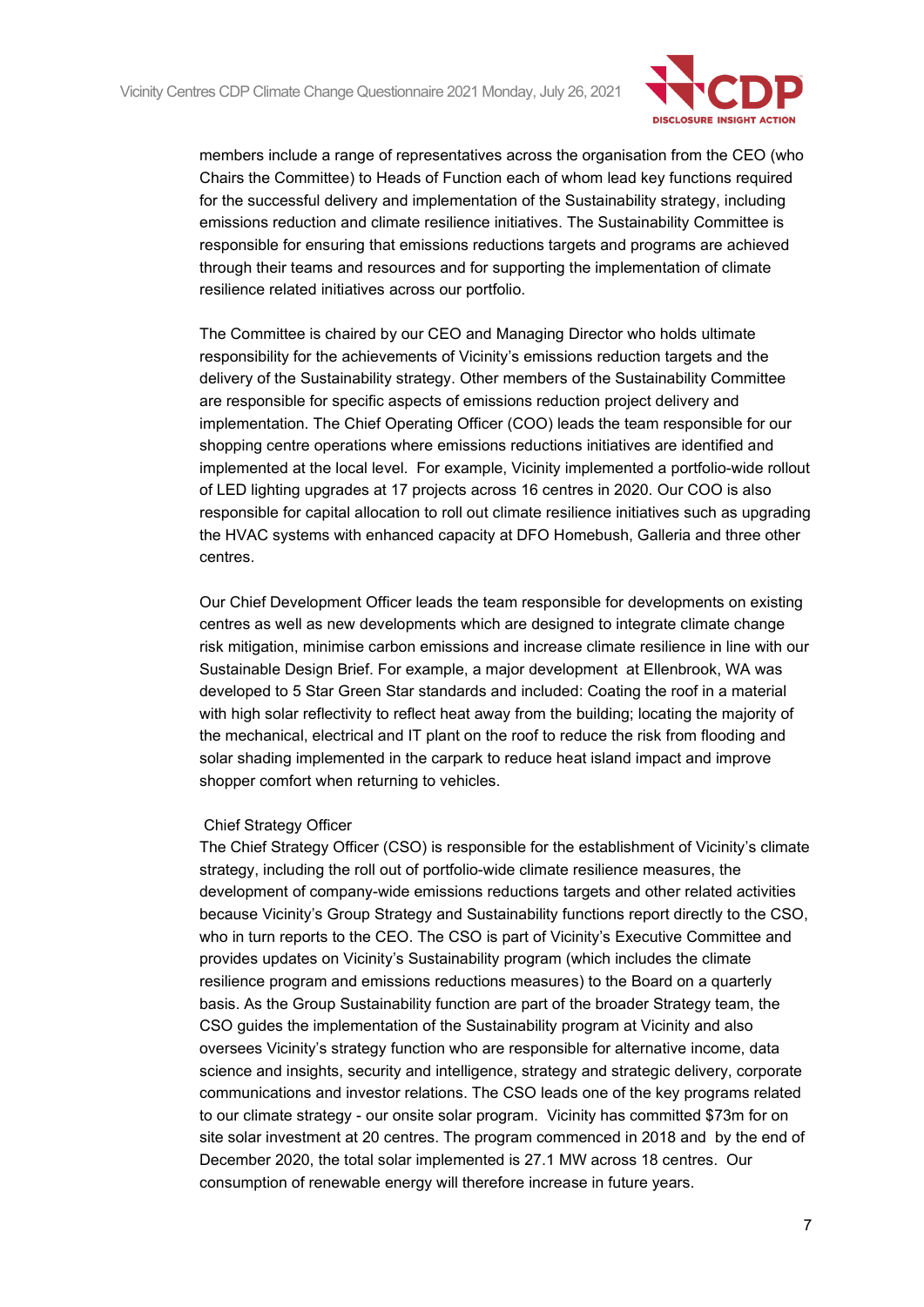

Across Vicinity, a number of additional executives hold responsibility for aspects of climate resilience related issues, ensuring emissions reductions targets are met and projects are implemented throughout our shopping centre operations, development projects and across the broader business. Key leaders with responsibility for climate issues and programs at Vicinity include: General Manager Sustainability, Chief Development Officer, National Operations Manager, Group Risk Manager, Facility Managers and Sustainability Manager - Environment.

# **C1.3**

## **(C1.3) Do you provide incentives for the management of climate-related issues, including the attainment of targets?**

|          | <b>Provide incentives</b><br>for the management<br>of climate-related<br><b>issues</b> | <b>Comment</b>                                                                                                                                                                                                                                                                                                                                                                                                                                                                                                                                                                                                                                                                                                                                                                                                                                                                                                                                                                                                          |
|----------|----------------------------------------------------------------------------------------|-------------------------------------------------------------------------------------------------------------------------------------------------------------------------------------------------------------------------------------------------------------------------------------------------------------------------------------------------------------------------------------------------------------------------------------------------------------------------------------------------------------------------------------------------------------------------------------------------------------------------------------------------------------------------------------------------------------------------------------------------------------------------------------------------------------------------------------------------------------------------------------------------------------------------------------------------------------------------------------------------------------------------|
| Row<br>1 | Yes                                                                                    | Vicinity provides incentives for the management of climate-related<br>issues, including the attainment of our targets.<br>Incentives are provided for meeting key performance indicators (KPIs)<br>in the form of monetary incentives linked to individual bonus<br>payments. These incentives are included in employee performance<br>scorecards to ensure the management of climate-related issues<br>throughout the business with the 'Delivery of the Group Sustainability<br>strategy and objectives in line with FY20 strategy' being a KPI. The<br>targets of our Group Sustainability Strategy for FY20 that support<br>Vicinity's emissions reduction and climate change strategy include:<br>Install 21 MW of solar on 100% owned assets; obtain NABERS<br>energy ratings for 100% of rateable portfolio; achieve 45% recycling<br>rate for operational waste by June 2020; Prepare retailer energy use<br>dashboards which could be shared with retailers to assist with<br>lowering their carbon emissions; |

## **C1.3a**

## **(C1.3a) Provide further details on the incentives provided for the management of climate-related issues (do not include the names of individuals).**

| <b>Entitled to incentive</b>            | <b>Type of</b>     | <b>Activity</b><br>incentive inventivized | <b>Comment</b>                                                                                                                                                                |
|-----------------------------------------|--------------------|-------------------------------------------|-------------------------------------------------------------------------------------------------------------------------------------------------------------------------------|
| <b>Chief Executive Officer</b><br>(CEO) | Monetary<br>reward | <b>Emissions</b><br>reduction target      | CEO receives monetary incentives linked<br>to individual bonus payments for meeting<br>the following key performance indicator<br>(KPI): Delivery of the Group Sustainability |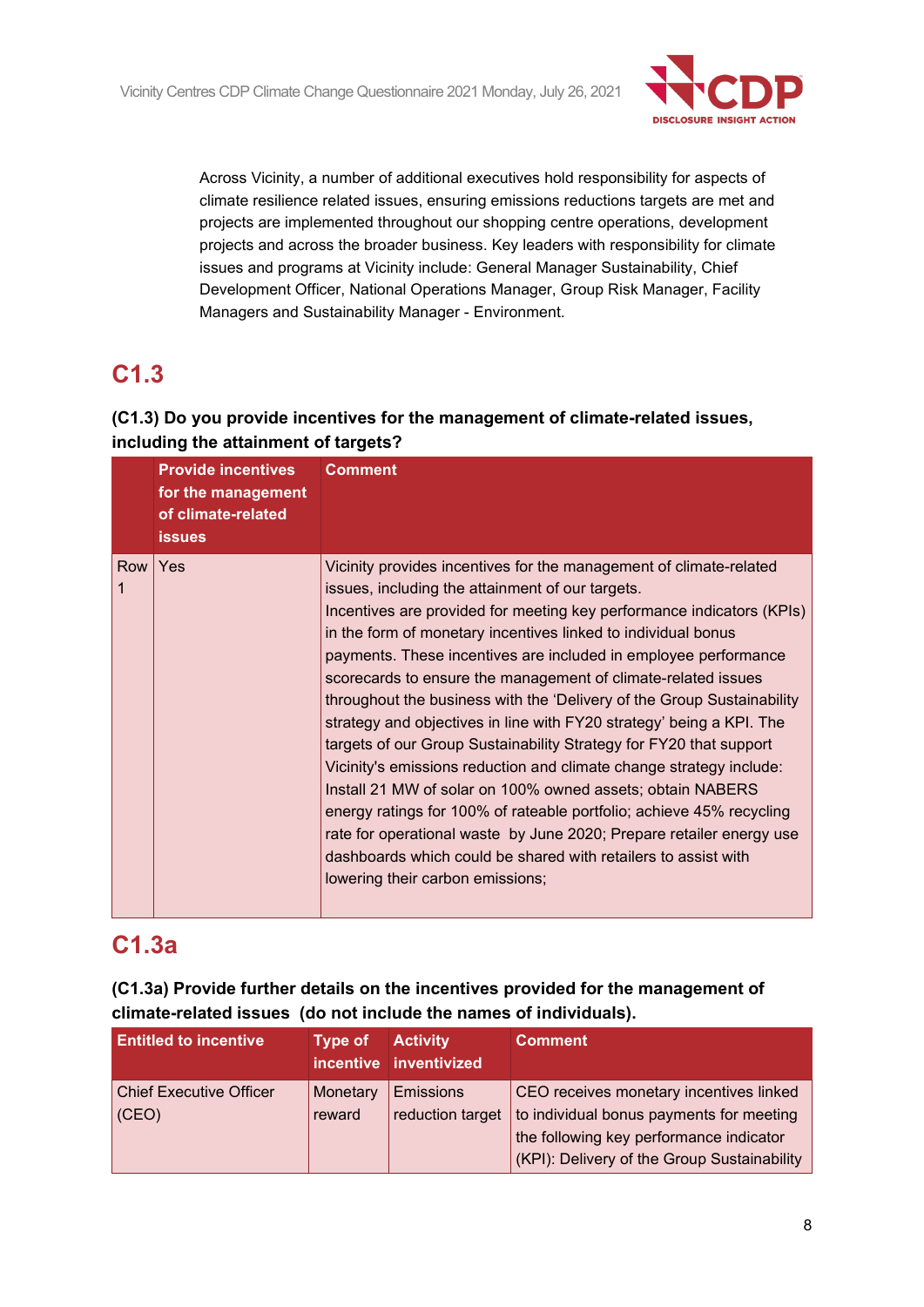

|                       |          |                  | strategy and objectives in line with FY20                                                |
|-----------------------|----------|------------------|------------------------------------------------------------------------------------------|
|                       |          |                  | strategy. This includes: Vicinity's Net Zero                                             |
|                       |          |                  | carbon emissions target on wholly owned                                                  |
|                       |          |                  | assets by 2030, Meeting annual portfolio                                                 |
|                       |          |                  | energy/carbon intensity reduction target of                                              |
|                       |          |                  | 3% (against FY19 baseline) by end FY20.                                                  |
|                       |          |                  | Additionally, the following KPIs of our                                                  |
|                       |          |                  | <b>Group Sustainability Strategy support</b>                                             |
|                       |          |                  | Vicinity's emissions reduction and climate                                               |
|                       |          |                  | change strategy including: Install 21 MW                                                 |
|                       |          |                  | of solar on 100% owned assets by FY20;                                                   |
|                       |          |                  | obtain NABERS energy ratings for 100%                                                    |
|                       |          |                  |                                                                                          |
|                       |          |                  | of rateable portfolio by FY20; achieve                                                   |
|                       |          |                  | 45% recycling rate for operational waste                                                 |
|                       |          |                  | (12 month average) by June 2020;                                                         |
|                       |          |                  | Prepare retailer energy use dashboards                                                   |
|                       |          |                  | which could be shared with retailers to                                                  |
|                       |          |                  | assist with lowering their carbon                                                        |
|                       |          |                  | emissions by FY20; Prioritise climate                                                    |
|                       |          |                  | resilience measures for implementation                                                   |
|                       |          |                  | through cost benefit analysis of various                                                 |
|                       |          |                  | initiatives by FY20.                                                                     |
| Other C-Suite Officer | Monetary | Emissions        | The Chief Strategy Officer (CSO) reports                                                 |
|                       | reward   | reduction target | to the CEO. CSO has key performance                                                      |
|                       |          |                  | measures (KPIs) of monetary incentives                                                   |
|                       |          |                  | linked to individual bonus payments for                                                  |
|                       |          |                  | meeting the following key performance                                                    |
|                       |          |                  | indicators (KPIs): Delivery of the Group                                                 |
|                       |          |                  | Sustainability strategy and objectives in                                                |
|                       |          |                  | line with FY20 strategy, including Vicinity's                                            |
|                       |          |                  |                                                                                          |
|                       |          |                  | Net Zero Carbon emissions target on                                                      |
|                       |          |                  | wholly owned assets by 2030. CSO also                                                    |
|                       |          |                  | has direct responsibility for the delivery of                                            |
|                       |          |                  |                                                                                          |
|                       |          |                  | solar projects. Additionally, the following                                              |
|                       |          |                  | KPIs of our Group Sustainability Strategy                                                |
|                       |          |                  | support Vicinity's emissions reduction and<br>climate change strategy including: Install |
|                       |          |                  |                                                                                          |
|                       |          |                  | 21 MW of solar on 100% owned assets by                                                   |
|                       |          |                  | FY20; obtain NABERS energy ratings for                                                   |
|                       |          |                  | 100% of rateable portfolio by FY20;                                                      |
|                       |          |                  | achieve 45% recycling rate for operational                                               |
|                       |          |                  | waste (12 month average) by June 2020;                                                   |
|                       |          |                  | Prepare retailer energy use dashboards                                                   |
|                       |          |                  | which could be shared with retailers to                                                  |
|                       |          |                  | assist with lowering their carbon<br>emissions by FY20; Prioritise climate               |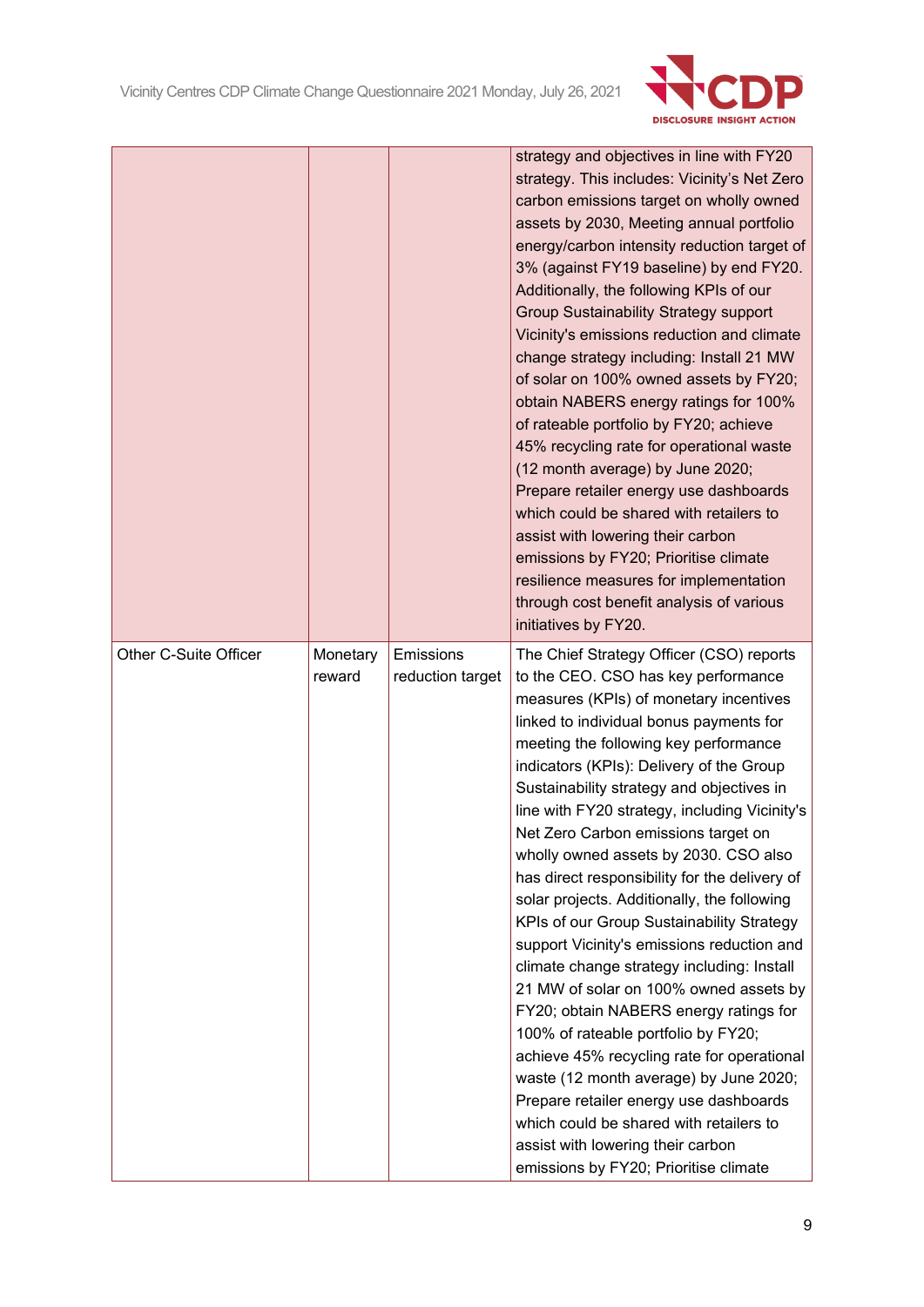

|                              |                    |                                      | resilience measures for implementation<br>through cost benefit analysis of various<br>initiatives by FY20.                                                                                                                                                                                                                                                                                                                                                                                                                                                                                                                                                                                                                                                                                                                                                                                                                                                                                                                                                                                             |
|------------------------------|--------------------|--------------------------------------|--------------------------------------------------------------------------------------------------------------------------------------------------------------------------------------------------------------------------------------------------------------------------------------------------------------------------------------------------------------------------------------------------------------------------------------------------------------------------------------------------------------------------------------------------------------------------------------------------------------------------------------------------------------------------------------------------------------------------------------------------------------------------------------------------------------------------------------------------------------------------------------------------------------------------------------------------------------------------------------------------------------------------------------------------------------------------------------------------------|
| <b>Other C-Suite Officer</b> | Monetary<br>reward | <b>Emissions</b><br>reduction target | The Chief Operating Officer (COO)<br>reports to the CEO. The COO receives<br>monetary incentives linked to individual<br>bonus payments for meeting the following<br>key performance indicators (KPIs):<br>Delivery of the Group Sustainability<br>strategy and objectives including:<br>Vicinity's Net Zero carbon emissions<br>target by 2030 and reduction of carbon<br>intensity by 3% (against FY19 baseline).<br>Additionally, the following KPIs of our<br><b>Group Sustainability Strategy support</b><br>Vicinity's emissions reduction and climate<br>change strategy including: Install 21 MW<br>of solar on 100% owned assets by FY20;<br>obtain NABERS energy ratings for 100%<br>of rateable portfolio by FY20; achieve<br>45% recycling rate for operational waste<br>(12 month average) by June 2020;<br>Prepare retailer energy use dashboards<br>which could be shared with retailers to<br>assist with lowering their carbon<br>emissions by FY20; Prioritise climate<br>resilience measures for implementation<br>through cost benefit analysis of various<br>initiatives by FY20. |
| Business unit manager        | Monetary<br>reward | Emissions<br>reduction target        | Business unit manager is the General<br>Manager Sustainability. This position<br>reports to the CSO. The GM Sustainability<br>receives monetary incentives linked to<br>individual bonus payments for meeting the<br>following key performance indicator (KPI):<br>Gain external recognition for Vicinity's<br>commitment to improve our sustainability<br>performance through obtaining board<br>approval for commitment to Net Zero<br>emissions across our wholly owned<br>portfolio by 2030. Also, the following<br>Sustainability strategy objectives support<br>Vicinity's emissions reduction and climate<br>resilience strategy including: Prioritise<br>climate resilience measures for<br>implementation through cost benefit                                                                                                                                                                                                                                                                                                                                                                |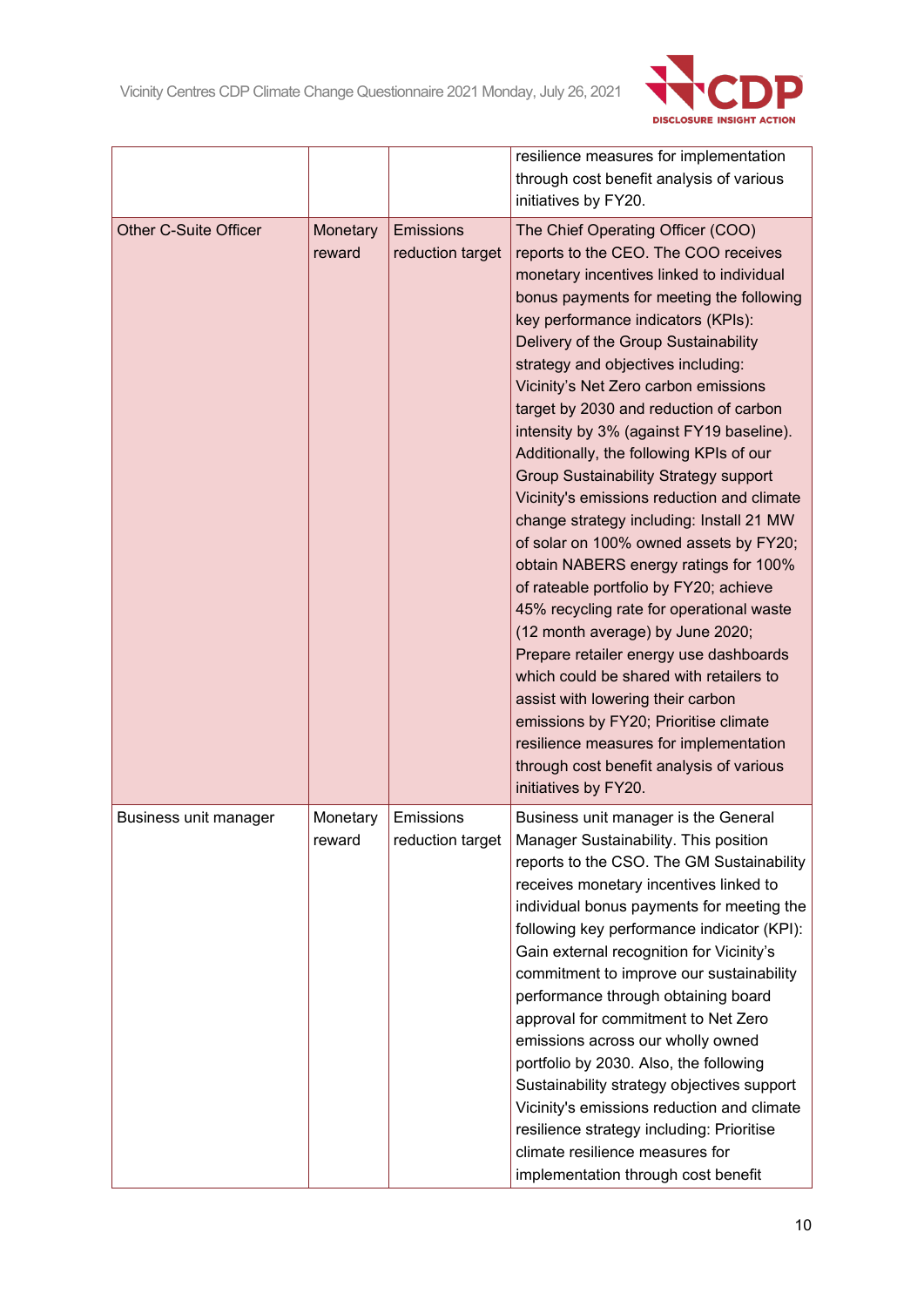

|                                       |                    |                                      | analysis of various initiatives by FY20,<br>obtain NABERS energy and water ratings<br>for 100% of rateable portfolio by FY20<br>respectively, Install 21 MW of solar on<br>100% owned assets by FY20; obtain<br>NABERS energy ratings for 100% of<br>rateable portfolio by FY20, meet annual<br>portfolio energy/carbon target of 3%<br>(against FY19).                                                                                                                                                                                                                                                                                                                          |
|---------------------------------------|--------------------|--------------------------------------|----------------------------------------------------------------------------------------------------------------------------------------------------------------------------------------------------------------------------------------------------------------------------------------------------------------------------------------------------------------------------------------------------------------------------------------------------------------------------------------------------------------------------------------------------------------------------------------------------------------------------------------------------------------------------------|
| Business unit manager                 | Monetary<br>reward | <b>Emissions</b><br>reduction target | Business unit manager is the General<br>Manager Operations. This position reports<br>to the COO and has incentivised key<br>performance indicators (KPIs) relating to a<br>3% reduction in energy/carbon emissions<br>and achieving operational savings<br>(including related cost savings from<br>reducing waste sent to landfill).<br>Furthermore, the General Manager<br>Operations has core responsibilities<br>(which must be met as a gateway to<br>eligibility for monetary incentives)<br>including Vicinity's procurement function<br>and implementing sustainability in our<br>procurement processes using Vicinity's<br>sustainable procurement policy as a<br>guide. |
| Business unit manager                 | Monetary<br>reward | Energy<br>reduction target           | Business unit manager is the Head of<br>New Product Delivery and Energy. This<br>position reports to the GM Business<br>Development, Energy and Media and has<br>incentivised key performance indicators<br>(KPIs) relating to the implementation of<br>\$73 million in onsite solar and the<br>performance of these solar systems in the<br>form of energy generated in MWH.                                                                                                                                                                                                                                                                                                    |
| Environment/Sustainability<br>manager | Monetary<br>reward | <b>Emissions</b><br>reduction target | This encompasses the Sustainability<br>Manager Environment who reports to the<br>General Manager Sustainability. The<br><b>Sustainability Manager Environment has</b><br>incentivised key performance indicators<br>(KPIs) relating to the following: Ensuring<br>the internal adoption of Vicinity's Net Zero<br>Carbon Target for wholly owned assets by<br>2030, establishing annual carbon targets<br>(in line with long term carbon reduction                                                                                                                                                                                                                               |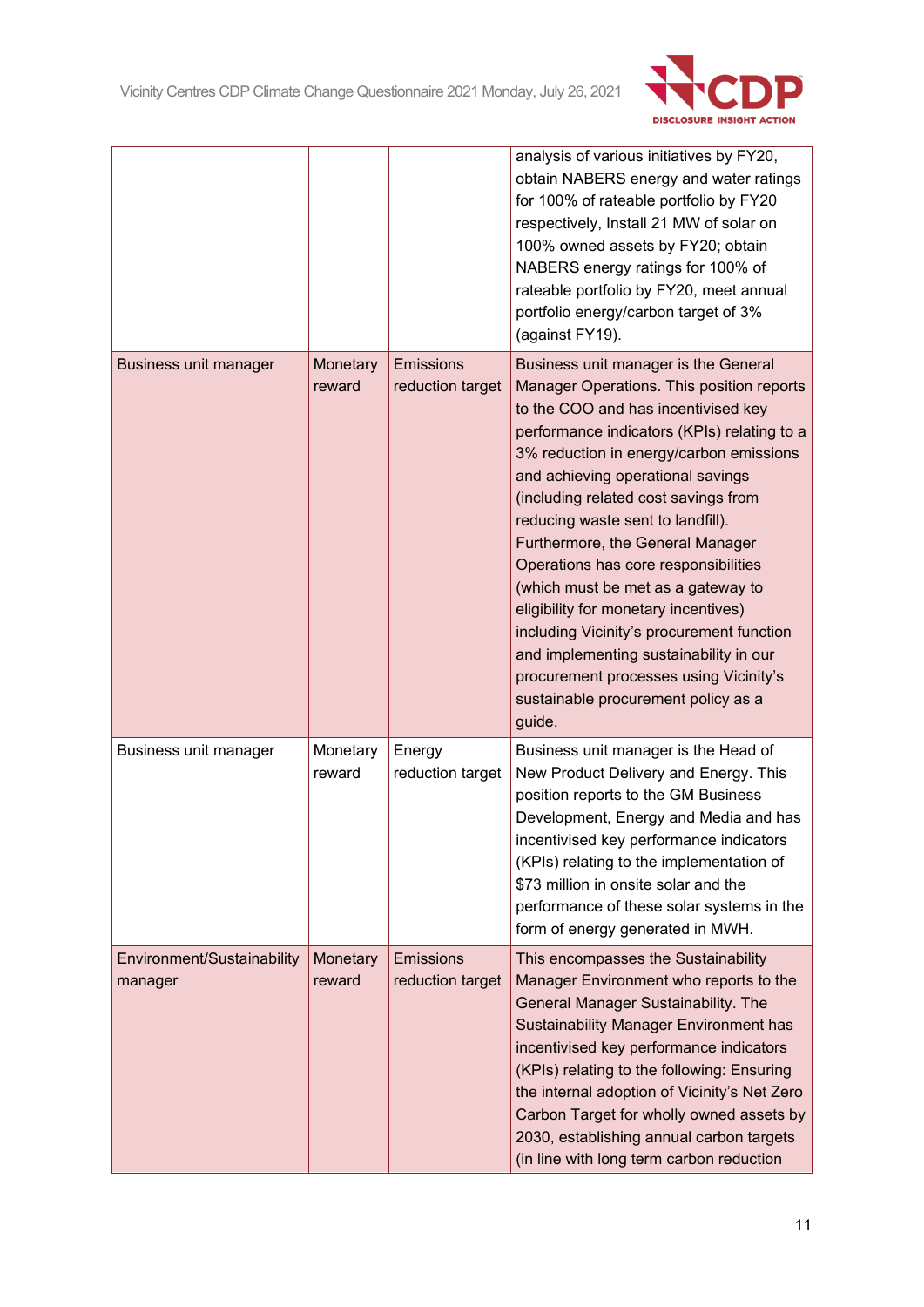

|                     |                    |                                                                 | target) and providing the business with<br>tools to support implementation of<br>environmental improvement programs and<br>achievement of energy, water and<br>recycling targets at asset level; conducting<br>site based climate risk assessments and<br>quantifying financial impacts of climate<br>change for Vicinity; integrating climate risk<br>into key business decision making<br>processes; and completing annual NGER<br>report.                                                                                                                                                                                                                                                                                                                                                                                                                                                                                                                                                                                                                                                                                                                      |
|---------------------|--------------------|-----------------------------------------------------------------|-------------------------------------------------------------------------------------------------------------------------------------------------------------------------------------------------------------------------------------------------------------------------------------------------------------------------------------------------------------------------------------------------------------------------------------------------------------------------------------------------------------------------------------------------------------------------------------------------------------------------------------------------------------------------------------------------------------------------------------------------------------------------------------------------------------------------------------------------------------------------------------------------------------------------------------------------------------------------------------------------------------------------------------------------------------------------------------------------------------------------------------------------------------------|
| Facilities manager  | Monetary<br>reward | Energy<br>reduction<br>project                                  | Facility managers are Regional<br>Operations Managers (ROMs) for each<br>state and Operations Managers for each<br>centre. Both Operations Managers and<br>ROMs are supported by the National<br>Operations team, and have incentivised<br>key performance indicators (KPIs) relating<br>to asset-specific energy, water and waste<br>reduction targets and projects which help<br>achieve reduced carbon emissions.<br>Operations Managers are charged with<br>implementing emissions reduction and<br>energy efficiency projects, such as lighting<br>retrofits, air-conditioning optimisation and<br>tuning, upgrades to more efficient<br>equipment, and centre recycling<br>programs. Operations Managers in<br>Queensland-based centres (where the<br>majority of Vicinity's highest climate risk<br>rated centres are located) have an<br>additional KPI relating to annual<br>assessment of climate risk for each asset.<br>Operations Managers are also<br>incentivised for reducing operational costs<br>including energy costs, through using less<br>energy in operations, which represent a<br>considerable portion of overall operational<br>costs. |
| Procurement manager | Monetary<br>reward | Other (please<br>specify)<br>Operational<br><b>Cost Savings</b> | This role is the National Procurement<br>Manager, who reports to the General<br>Manager Operations. The National<br>Procurement Manager has an incentive<br>performance indicator (KPI) related to<br>achieving procurement and operational<br>cost savings and identifying initiatives that                                                                                                                                                                                                                                                                                                                                                                                                                                                                                                                                                                                                                                                                                                                                                                                                                                                                      |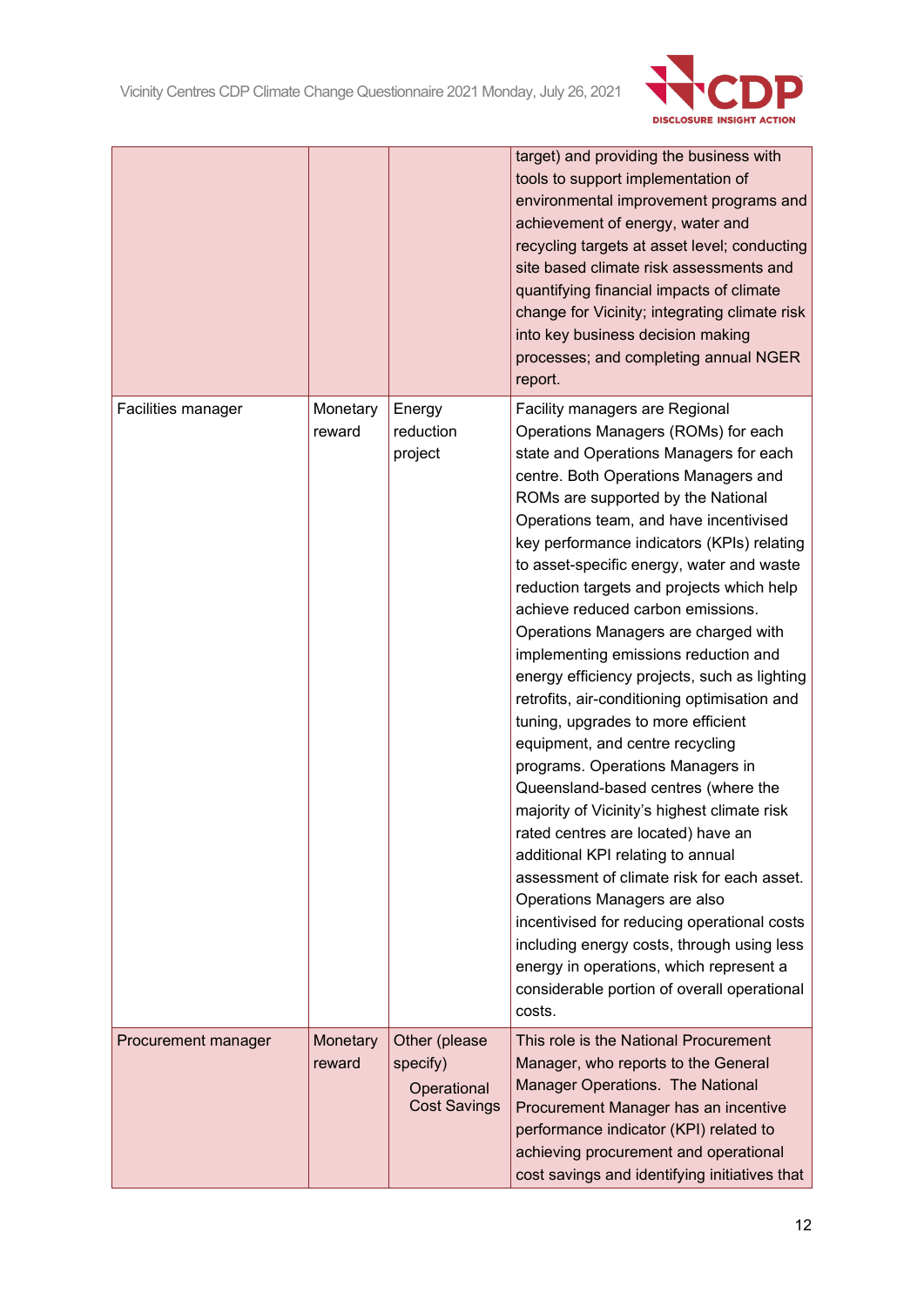

|               |                    |                                                            | deliver on operational efficiency and other<br>benefits. Additionally, this role has core<br>role responsibilities (which must be met as<br>a gateway to eligibility for monetary<br>incentives) for integrating Vicinity's<br>strategic and sustainability objectives into<br>the procurement process (including those<br>relating to operational efficiency). |
|---------------|--------------------|------------------------------------------------------------|-----------------------------------------------------------------------------------------------------------------------------------------------------------------------------------------------------------------------------------------------------------------------------------------------------------------------------------------------------------------|
| All employees | Monetary<br>reward | Other (please<br>specify)<br>Sustainability<br>Initiatives | All employees have incentivised key<br>performance indicators (KPIs) relating to<br>sustainability, however, they vary<br>depending on the role and business unit in<br>which they sit. Centre marketing<br>managers have KPIs relating to<br>community investment.                                                                                             |

# **C2. Risks and opportunities**

## **C2.1**

**(C2.1) Does your organization have a process for identifying, assessing, and responding to climate-related risks and opportunities?**

Yes

## **C2.1a**

**(C2.1a) How does your organization define short-, medium- and long-term time horizons?**

|                | <b>From</b> | To      | <b>Comment</b>                                                                                                                                                                                                                                                                                                                                                                                                                                                                                                                                                                         |
|----------------|-------------|---------|----------------------------------------------------------------------------------------------------------------------------------------------------------------------------------------------------------------------------------------------------------------------------------------------------------------------------------------------------------------------------------------------------------------------------------------------------------------------------------------------------------------------------------------------------------------------------------------|
|                | (years)     | (years) |                                                                                                                                                                                                                                                                                                                                                                                                                                                                                                                                                                                        |
| Short-<br>term | 1           | 3       | Business planning cycle time horizons are typically shorter than the<br>time horizons considered in relation to climate change impacts. Our<br>time horizons are based on our business planning cycles, however<br>when investigating our strategy, risks and opportunities around climate<br>change we look longer term(e.g. 2030, 2050 and 2090). We base our<br>time horizons on our business/asset planning process.                                                                                                                                                               |
|                |             |         | Forecasts are based on a 10-year outlook. Detailed short term<br>objectives are planned for 1-3 year timeframe, which defines our short-<br>term. For example, a short term objective for Vicinity is to complete our<br>\$73 billion investment into solar. The program commenced in 2018<br>and by the end of December 2020, the total solar implemented is 27.1<br>MW across 18 centres. Our consumption of renewable energy will<br>therefore increase in future years. Another short term objective is our<br>annual target to reduce carbon by 3% compared to the previous year. |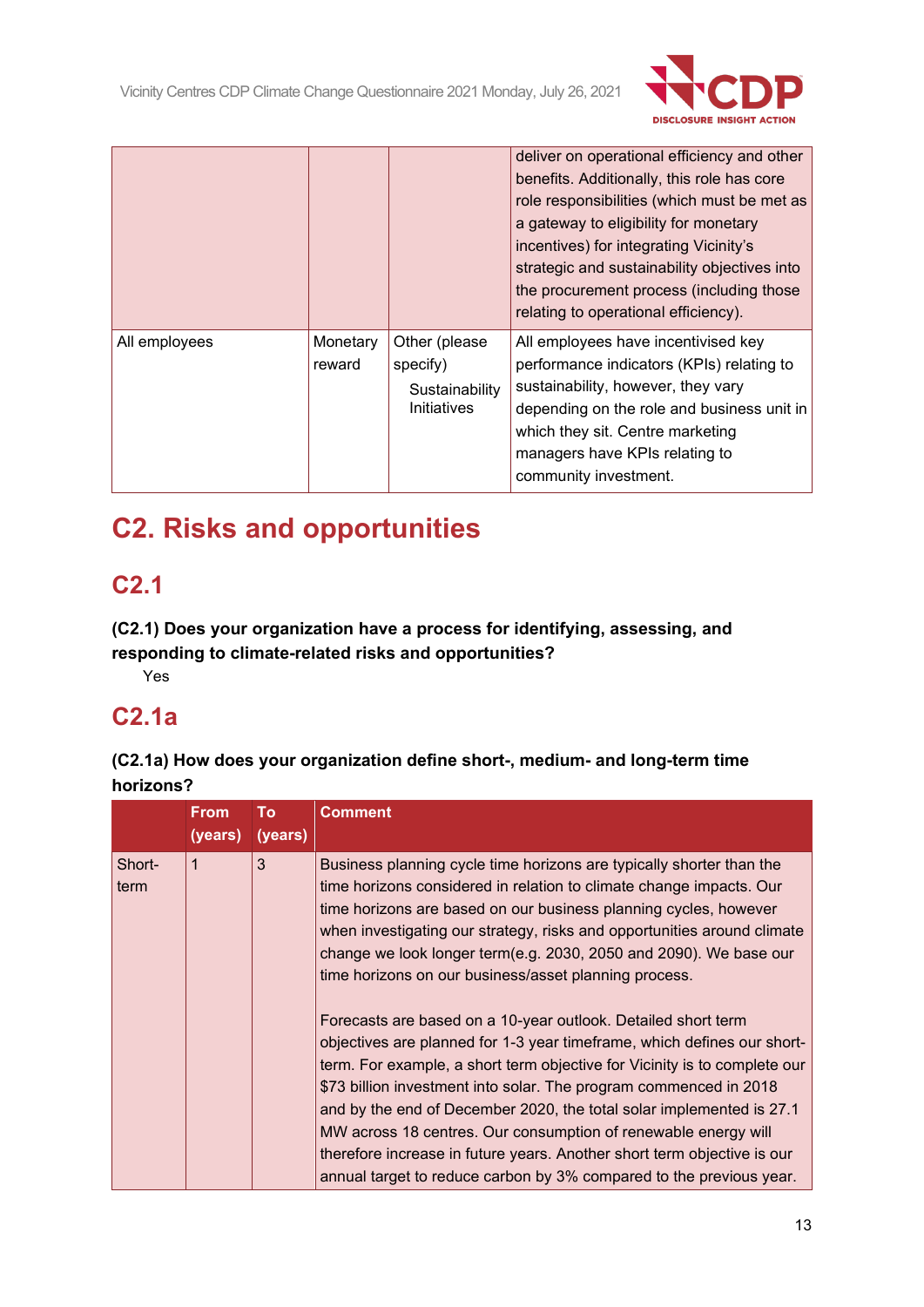r

 $\overline{\phantom{a}}$ 



٦

|                 |    |    | Another short term objective is our annual target to reduce carbon by<br>3% compared to the previous year.                                                                                                                                                                                                                                                                                                                                                                                                                                                                                                                                                                                                                                                                                                                                                                                                                                                                                                                                                                                                                                                                                                                                          |
|-----------------|----|----|-----------------------------------------------------------------------------------------------------------------------------------------------------------------------------------------------------------------------------------------------------------------------------------------------------------------------------------------------------------------------------------------------------------------------------------------------------------------------------------------------------------------------------------------------------------------------------------------------------------------------------------------------------------------------------------------------------------------------------------------------------------------------------------------------------------------------------------------------------------------------------------------------------------------------------------------------------------------------------------------------------------------------------------------------------------------------------------------------------------------------------------------------------------------------------------------------------------------------------------------------------|
| Medium-<br>term | 3  | 10 | Business planning cycle time horizons are typically shorter than the<br>time horizons considered in relation to climate change impacts. Our<br>time horizons are based on our business planning cycles, however<br>when investigating our strategy, risks and opportunities around climate<br>change we look longer term (e.g. 2030, 2050 and 2090).<br>We base our time horizons on our business/asset planning process.<br>Forecasts are based on a 10-year outlook. Medium term objectives are<br>outlined for 3-10 years' timeframe, which considers asset forecasts up<br>to 10 years in asset planning. Vicinity has medium term objectives<br>relating to reaching milestones and key stages of longer term<br>objectives, for example for Vicinity's Net Zero carbon emissions target<br>by 2030 on our 100% owned retail assets (common mall areas),<br>Vicinity has set a range of medium term objectives to be reached by<br>2025 in the Net Zero pathway.<br>Vicinity has conducted scenario analysis to assess the financial impact<br>of physical risks across our entire managed portfolio of assets, across<br>different acute and chronic shock scenarios. This analysis used a<br>medium-term time horizon over a 10-year period. |
| Long-<br>term   | 10 | 15 | Business planning cycle time horizons are typically shorter than the<br>time horizons considered in relation to climate change impacts. Our<br>time horizons are based on our business planning cycles, however<br>when investigating our strategy, risks and opportunities around climate<br>change we look longer term (e.g. 2030, 2050 and 2090). For example,<br>Vicinity has set a Net Zero carbon emissions target by 2030 for our<br>100 per cent owned retail assets (common mall areas).<br>Vicinity's portfolio-wide climate risk assessment and scenario analysis<br>on the financial impact of physical risks looked at climate projections<br>out to 2050 and 2090 which have been acknowledged in our risk<br>assessments, however these time horizons are extremely long in terms<br>of the business planning process, therefore, difficult to develop<br>appropriate business responses.<br>We base our time horizons on our business/asset planning process.<br>Forecasts are based on a 10-year outlook. Long term means outside<br>of our 10-year business planning horizon. However, our assets<br>themselves have long lifespans, therefore, our climate risk<br>assessments consider longer time horizons beyond 10 years.    |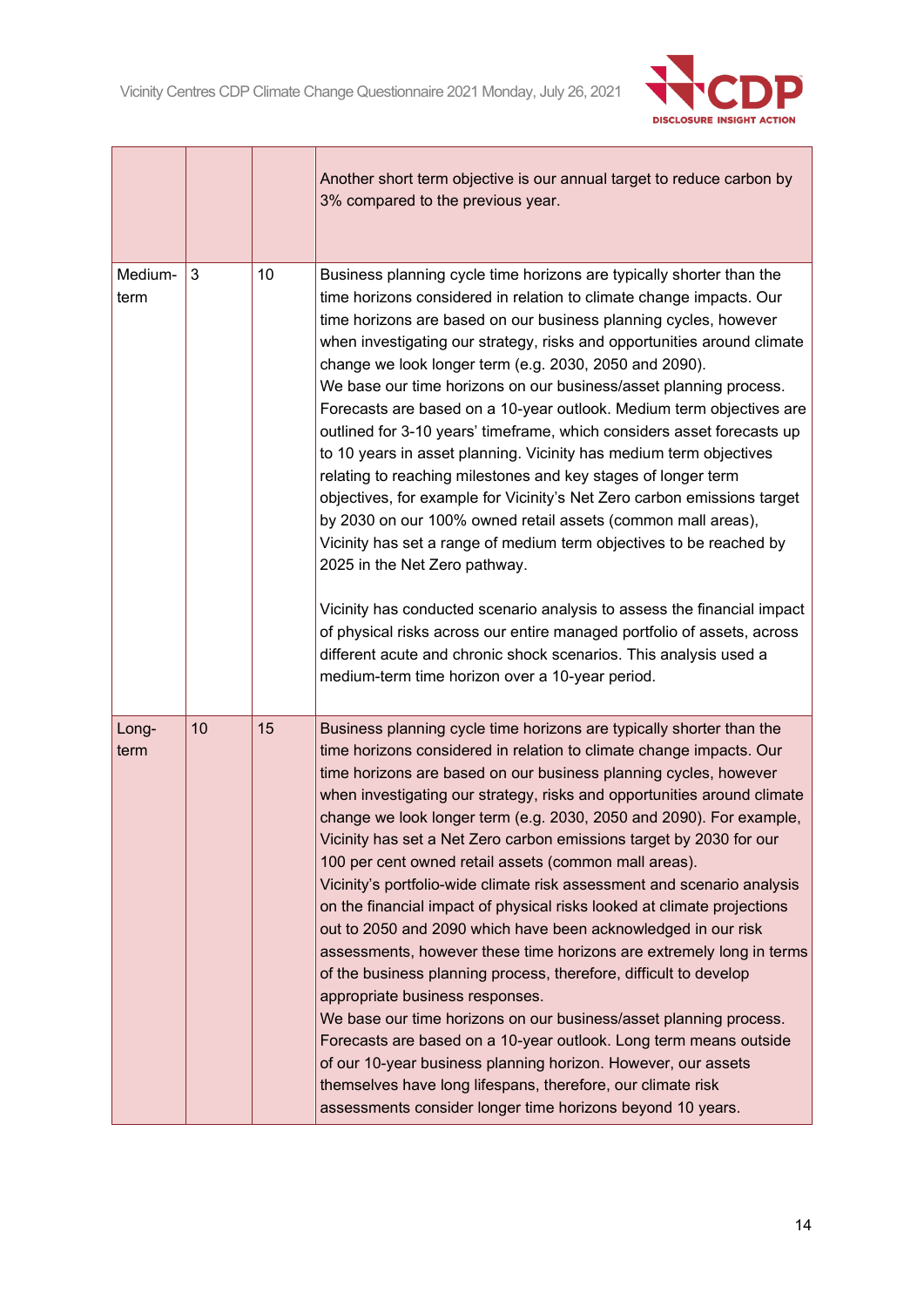

## **C2.1b**

## **(C2.1b) How does your organization define substantive financial or strategic impact on your business?**

Vicinity's definition of substantive financial or strategic impact is guided by our Risk Management framework, which characterises such impacts as those that have a material effect on the business. Vicinity's Risk Management Policy is a key document under our Risk Management Framework and further defines substantive strategic risks as 'events resulting from development and execution of Vicinity's corporate plan', and substantive financial risks as 'events associated with financing, including financial transactions and management of exposures, including market, credit, liquidity, capital management, accounting/reporting and tax.' Consistent with these definitions, substantive financial or strategic impact when identifying or assessing climate-related risks is defined as physical or transitional risks, such as compliance with environmental regulations and the effect of extreme weather events, which can impact the development and execution of Vicinity's corporate strategy or significantly affect financial performance.

In order to understand what these risks or material impacts are, Vicinity conducts a materiality review every 2 years to update our understanding of evolving issues and expectations of Vicinity from the point of view of management internally as well as our external stakeholders with regards to environmental, social, governance and long-term economic sustainability risks and opportunities for Vicinity.

Climate change continues to be identified as a material risk for Vicinity through our materiality assessments conducted in 2016 and 2018 and a materiality pulse check in 2020 is included in our enterprise risk register, which is regularly reviewed by our Executive Committee and the Board and our actions to mitigate these risks are reported to the Risk and Compliance Committee (a sub-committee of the Board) every 6 months. It is also publicly disclosed in our annual risk disclosure in the Annual Report.

Our enterprise, corporate and asset level risks are assessed, prioritised and managed using Vicinity's Enterprise Risk Management Framework, which considers strategic, operational, reputational, compliance and financial risks for our business. It uses a consequence/likelihood assessment matrix to assess and prioritise business risks, including climate change.

The Consequence rating scale determines the plausible consequences if the risk event was to occur. It categorises the type of risk for example 'Financial' and ranks the consequences through 5 scales from negligible to severe. The Likelihood rating scale is used to rate the likelihood of the plausible consequence. This is determined through 5 scales from rare where there is a less than 5% chance that the consequence will occur in the next 12 months, to possible; a 20 – 50% chance that the consequence will occur in the next 12 months and finally to Almost Certain, where there is a greater than 80% chance that the consequence will occur in the next 12 months.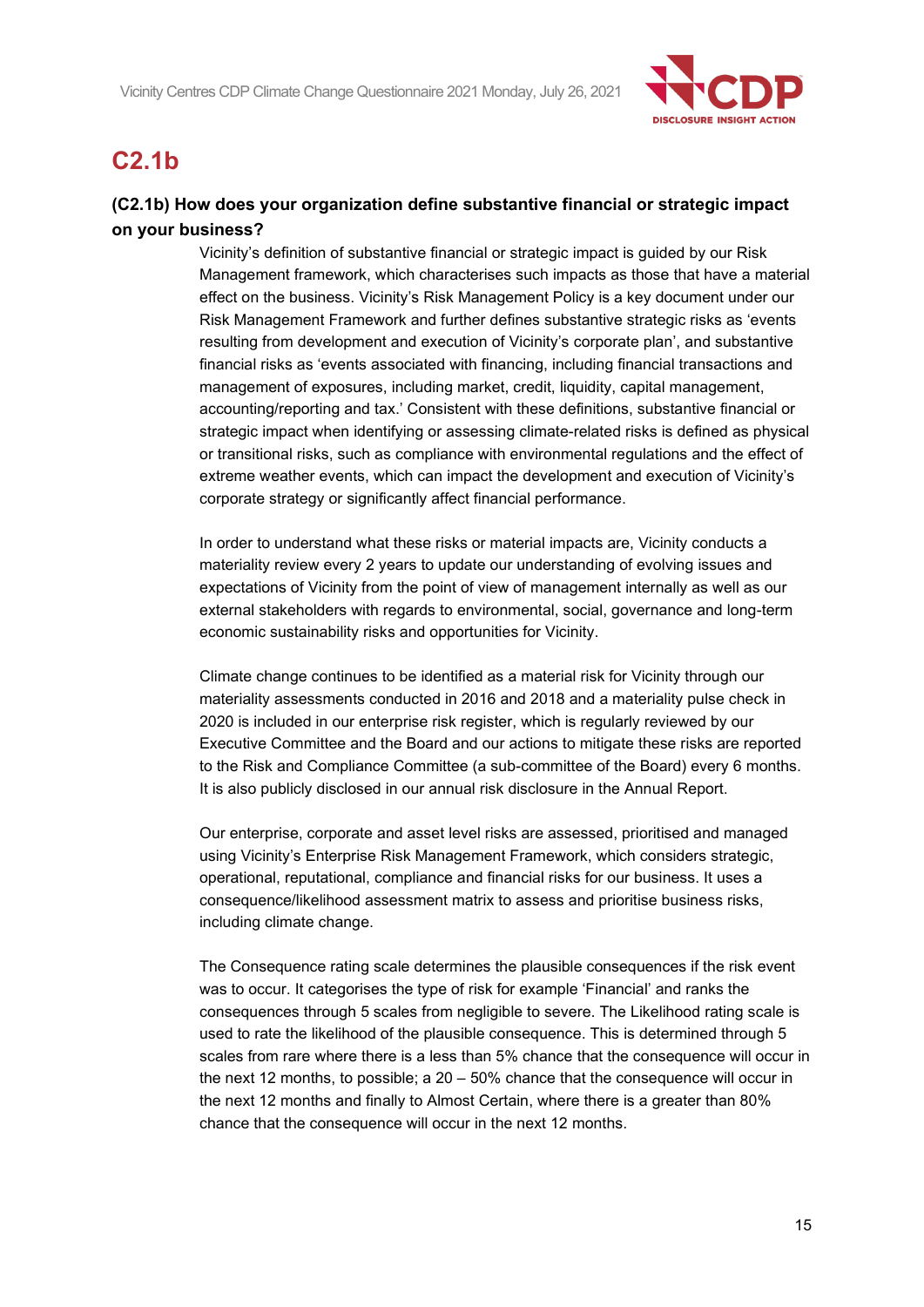

The risk matrix then determines the level of risk from Low to Extreme. Substantive financial or strategic impacts are indicated by either a Consequence and/or a Likelihood rating of 3 on the 5 scales for 24 consecutive months. In addition, an impact with the potential to change financial performance, such as net property income, by ±1% is considered to be substantive to Vicinity's business.

## **C2.2**

**(C2.2) Describe your process(es) for identifying, assessing and responding to climaterelated risks and opportunities.**

#### **Value chain stage(s) covered**

Direct operations Upstream Downstream

#### **Risk management process**

Integrated into multi-disciplinary company-wide risk management process

#### **Frequency of assessment**

Annually

#### **Time horizon(s) covered**

Short-term Medium-term Long-term

#### **Description of process**

Climate change (adaptation and mitigation) has been identified as a material risk/opportunity in Vicinity's enterprise risk register as part of Vicinity's multi -disciplinary company-wide risk identification, assessment, and management processes. The formal process for re-assessing risks/opportunities is undertaken annually . Reporting against the status and management of our enterprise risks is provided to the Board Risk and Compliance Committee (RCC) four times annually , which includes climate change risks and opportunities. In August 2020, a detailed analysis of our progress on our Net Zero Carbon Target was presented to the RCC.

Our enterprise, corporate and asset level risks and opportunities are assessed, prioritised and managed using Vicinity's Enterprise Risk Management Framework, which considers strategic, operational, reputational, compliance and financial risks and opportunities for our business. It uses a consequence/likelihood assessment matrix to assess and prioritise business risks and opportunities, including climate change.

The Consequence rating scale determines the plausible consequences if the risk event was to occur. It categorises the type of risk for example 'Financial' and ranks the consequences through 5 scales from negligible to severe. The Likelihood rating scale is used to rate the likelihood of the plausible consequence. This is determined through 5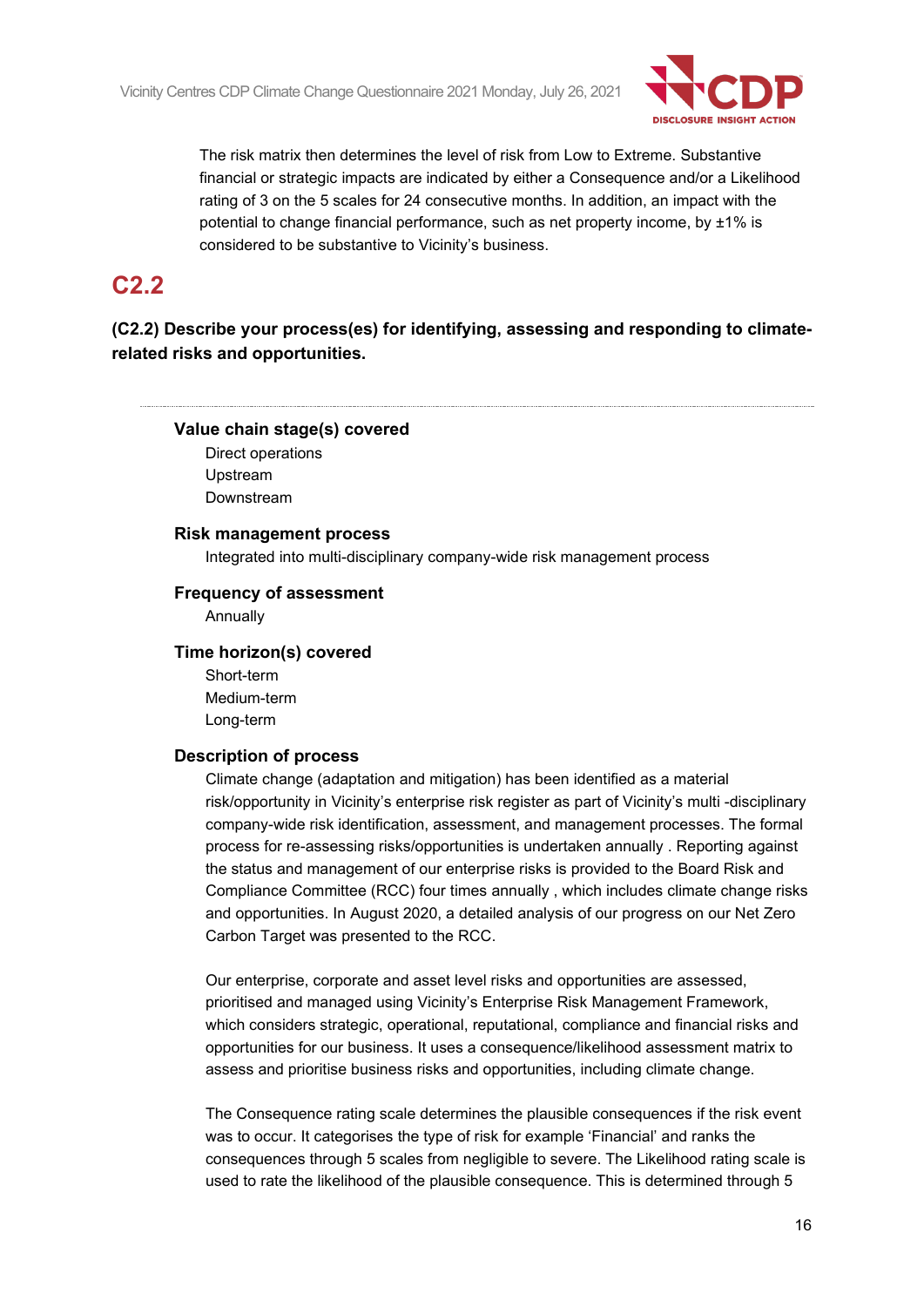

scales from rare where there is a less than 5% chance that the consequence will occur in the next 12 months, to possible; a  $20 - 50\%$  chance that the consequence will occur in the next 12 months and finally to Almost Certain, where there is a greater than 80% chance that the consequence will occur in the next 12 months.

The risk matrix then determines the level of risk from Low to Extreme. Substantive financial or strategic impacts are indicated by either a Consequence and/or a Likelihood rating of 3 on the 5 scales for 24 consecutive months.

In order to understand what these risks, opportunities, or material impacts are, Vicinity conducts a materiality review every 2 years to update our understanding of evolving issues and expectations of Vicinity from the point of view of management internally as well as our external stakeholders with regards to environmental, social, governance and long-term economic sustainability risks and opportunities for Vicinity. Through this process and using the Consequence rating scale, Vicinity is able to determine which risks and opportunities could have a substantive financial or strategic impact on our business.

This process has been applied to numerous physical risks and opportunities. For example, in 2016, Vicinity Centres undertook a study to identify and prioritise centres exposed to risks relating to climate hazards. The analysis comprised a consistent and complete climate risk screening of all Vicinity Centres across Australia and what potential impacts these climate risks may have for these Centres. The assessments used the RCP 4.6. and RCP 8.6 scenarios for 2030 and 2090 respectively. Severe hazards were used in the assessments including Flooding, Heatwave, power failure, bush fire, hail damage, cyclone damage and strong winds. Centres were prioritised by asset value and age alongside climate risk. The outcome of the assessment identified Whitsunday plaza as the highest risk Centre in Vicinity's portfolio at the time. Whitsunday Plaza, is located in a region with significant exposure to climate issues including tropical cyclones, flash flooding and strong winds. In 2017, Whitsunday Plaza was impacted by Severe Tropical Cyclone Debbie, resulting in damage to the centre and temporary closure of the centre for 5 - 7 days due to flooding and power outages. Estimated loss to the centre due to this damage and disruption was \$600,000. Based on the likelihood and consequence of this risk, the impacts of tropical cyclones are considered to have substantive financial impact on Vicinity. Following this event, the local team and Vicinity have taken a proactive approach to increasing the climate resilience of the centre to effectively manage the climate risks.

This process has been applied to numerous transitional risks and opportunities. For example, in May 2019, the Australian Building Codes Board (ABCB) increased the stringency of the National Construction Code (NCC) energy efficiency standards (Section J) for new buildings. As Vicinity continues to improve the amenity of and expand our existing centres through our development pipeline, the increased stringency imposed by the changes to the NCC could increase the costs of our development projects. Based on the likelihood and consequence of this risk, the impacts of NCC on new developments is considered to have substantive financial impact on Vicinity. However, to manage this risk, Vicinity is improving energy efficiency and increasing the use of renewables across existing centres to help reduce operating costs in order to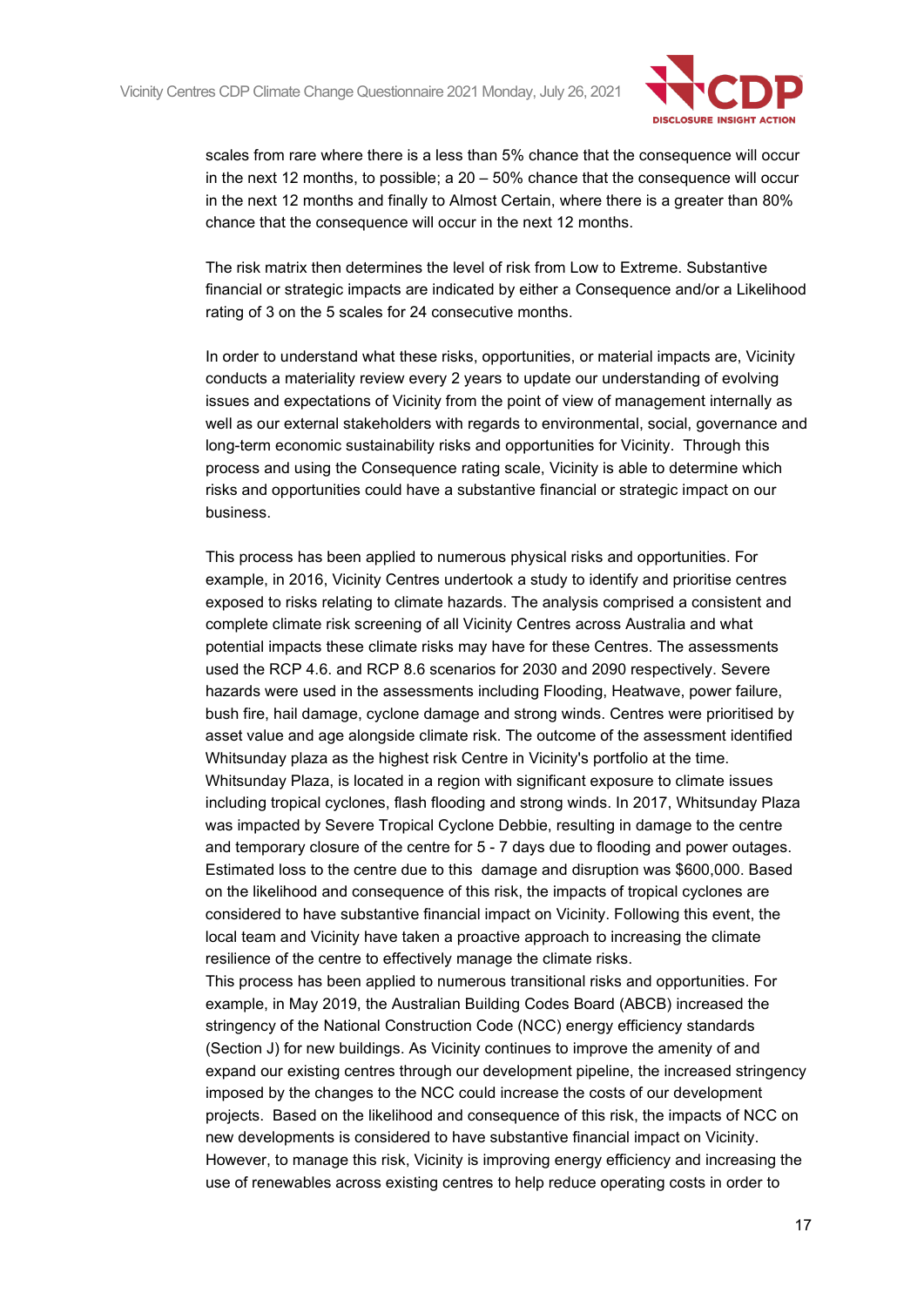

invest more into sustainable, resilient centres. Currently, Vicinity has committed \$73M to an onsite solar rollout at 20 centres.

## **C2.2a**

## **(C2.2a) Which risk types are considered in your organization's climate-related risk assessments?**

|                        | inclusion                       | Relevance & Please explain                                                                                                                                                                                                                                                                                                                                                                                                                                                                                                                                                                                                                                                                                                                                                                                                                                                                                                                                                                                                                                                                                                                                                                                                                                                                                                                                                                             |
|------------------------|---------------------------------|--------------------------------------------------------------------------------------------------------------------------------------------------------------------------------------------------------------------------------------------------------------------------------------------------------------------------------------------------------------------------------------------------------------------------------------------------------------------------------------------------------------------------------------------------------------------------------------------------------------------------------------------------------------------------------------------------------------------------------------------------------------------------------------------------------------------------------------------------------------------------------------------------------------------------------------------------------------------------------------------------------------------------------------------------------------------------------------------------------------------------------------------------------------------------------------------------------------------------------------------------------------------------------------------------------------------------------------------------------------------------------------------------------|
| Current<br>regulation  | Relevant,<br>always<br>included | Climate risks and opportunities are assessed using Vicinity's enterprise<br>risk management framework, which considers regulatory risks (among<br>other risks) such as those that result in non-compliance incidents,<br>increased regulatory oversight, fines or legal action. Regulations affect<br>the stringency of development planning applications which to Vicinity<br>can impact current or future development projects through increased<br>costs and impacted project timelines as well as operations.<br>In Australia, current relevant regulation varies both nationally and by<br>state which was factored into Vicinity's portfolio wide high-level climate<br>risk assessment. Regulatory variances and regulatory change can<br>potentially impact the organisation's ability to respond to short-,<br>medium-, and long-term climate risks in the context of uncertainty<br>around current policy guidance. Vicinity addresses this by selecting 2<br>different RCPs (4.5 and 8.5) to support the assessment process.<br>Additionally, our modelling to understand decarbonisation pathways in<br>line with our Net Zero carbon emissions target for wholly-owned retail<br>assets (common mall areas) considered the impact of no / delayed<br>changes to current Australian energy/carbon and climate regulations on<br>our business in terms of the associated cost implications. |
|                        |                                 | In May 2019, the Australian Building Codes Board (ABCB) increased<br>the stringency of the National Construction Code (NCC) energy<br>efficiency standards (Section J) for new buildings. The changes are<br>expected to improve the greenhouse gas emissions minimum<br>standards by approximately 29 per cent for commercial buildings, and<br>between 10-20 per cent for retail buildings compared to the current<br>minimum requirements . As Vicinity continues to improve the amenity of<br>and expand our existing centres through our development pipeline, the<br>increased stringency imposed by the changes to the NCC could<br>increase the costs of our development projects.                                                                                                                                                                                                                                                                                                                                                                                                                                                                                                                                                                                                                                                                                                             |
| Emerging<br>regulation | Relevant,<br>always<br>included | Climate risks and opportunities are assessed using Vicinity's enterprise<br>risk management framework, which considers regulatory risks (both<br>current and future) such as those that result in non-compliance<br>incidents, increased regulatory oversight, fines or legal action.<br>Regulatory risks can impact on development timelines and costs, as<br>well as operations. For example the Australian Building Codes Board                                                                                                                                                                                                                                                                                                                                                                                                                                                                                                                                                                                                                                                                                                                                                                                                                                                                                                                                                                     |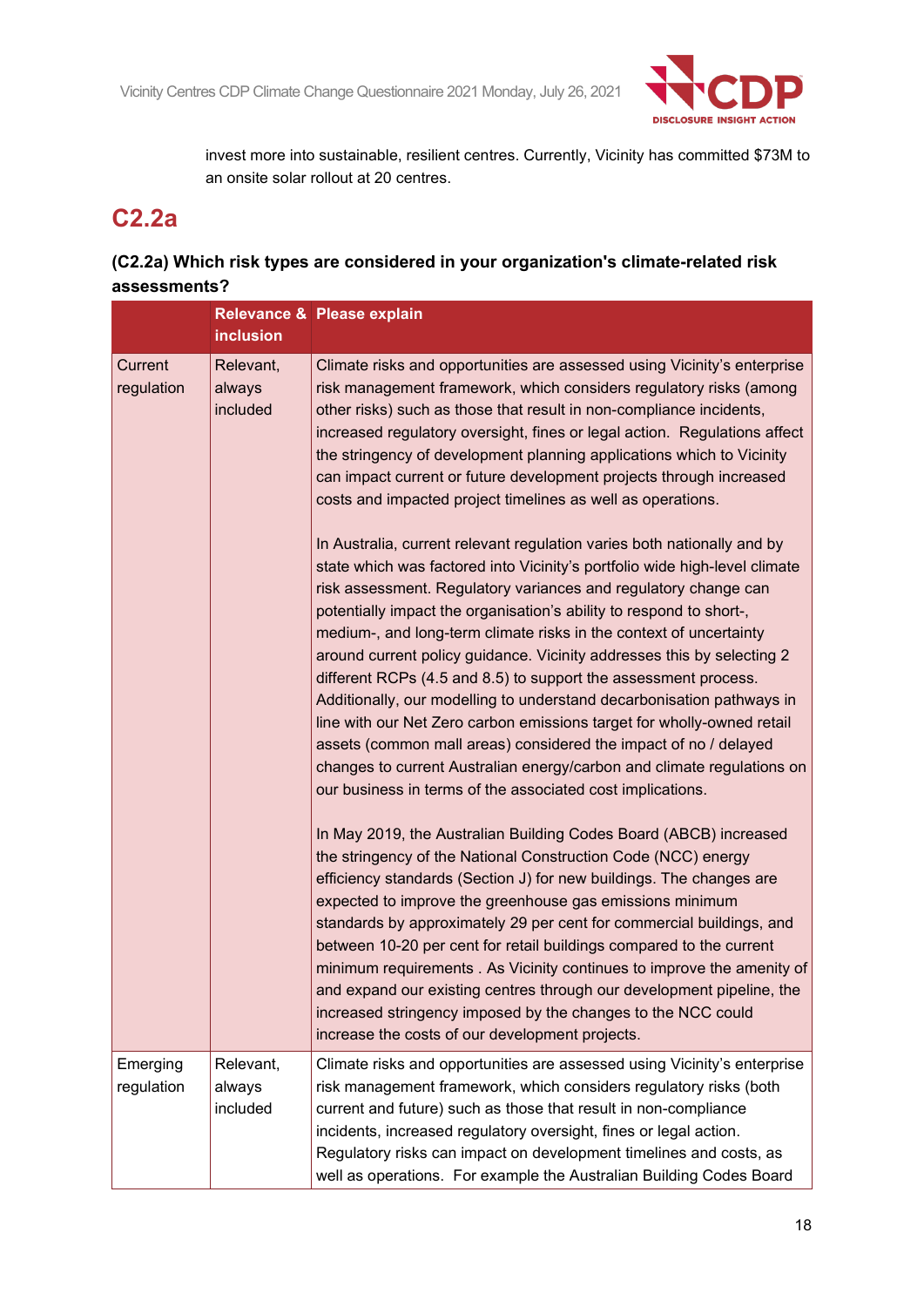

|            |                                 | (ABCB) regularly updates the National Construction Code (NCC)<br>energy efficiency standards (Section J), with the next update scheduled<br>for new buildings in 2022. The changes are expected to lead to<br>increase stringency in energy efficiency standards for new buildings<br>which could increase costs of our development projects to meet these<br>standards.                                                                                                                                                                                                                                                                                                                                                                                                                                                                                                                                                                                                                                                          |
|------------|---------------------------------|-----------------------------------------------------------------------------------------------------------------------------------------------------------------------------------------------------------------------------------------------------------------------------------------------------------------------------------------------------------------------------------------------------------------------------------------------------------------------------------------------------------------------------------------------------------------------------------------------------------------------------------------------------------------------------------------------------------------------------------------------------------------------------------------------------------------------------------------------------------------------------------------------------------------------------------------------------------------------------------------------------------------------------------|
|            |                                 | Our analysis and modelling of decarbonisation pathways accounted for<br>the impacts of potential changes to Australia's energy and climate<br>policy, including federal and state government commitments to<br>emissions reductions and renewable energy targets, and<br>decarbonisation of the national electricity grid, and the likely resulting<br>impact on wholesale electricity prices.<br>In Australia, current relevant regulation varies both nationally and by<br>state which was factored into Vicinity's portfolio wide high-level climate<br>risk assessment. Regulatory change (and regulatory variances) can<br>potentially impact the organisation's ability to respond to short-,<br>medium-, and long-term climate risks in the context of uncertainty<br>around current policy guidance.                                                                                                                                                                                                                      |
|            |                                 | Under the Building Energy Efficiency Disclosure Act 2010, the<br>Commercial Building Disclosure (CBD) program is national legislation<br>that requires the disclosure of a building's energy efficiency rating prior<br>to the sale, offer or rent of space within an office building. This<br>legislation has encouraged the transparent disclosure of energy<br>efficiency, building ratings and certification and has also encouraged<br>building owners and managers to improve their energy efficiency. The<br>most recent review of the Act was completed in November 2019, and<br>we expect that future reviews are likely to expand the scope of the<br>regulation to other property types including shopping centres. If this is<br>to occur, then there would be additional costs incurred by Vicinity to<br>comply with this regulation.                                                                                                                                                                               |
| Technology | Relevant,<br>always<br>included | Future technological advances can impact the viability and overall level<br>of ambition of a long-term emissions reduction plan. Our analysis and<br>modelling for our Net Zero carbon emissions pathway analysed the<br>potential impact of future technological advances in terms of risks and<br>opportunities. Some of the technological changes considered included<br>the rapid advancement and commercialisation of low carbon<br>technologies (for example, as global action on climate mitigation drives<br>innovation), building materials with embedded solar generation<br>capacity, zero-gas heating and reverse cycle commercial sized chillers,<br>increased automation, increased electrification and digitisation, and the<br>resulting impact on energy use and demand in the long term.<br>Additionally, Vicinity's National Operations Innovation strategy regularly<br>reviews research and development and implements new technology<br>trials across the portfolio that address operational challenges and |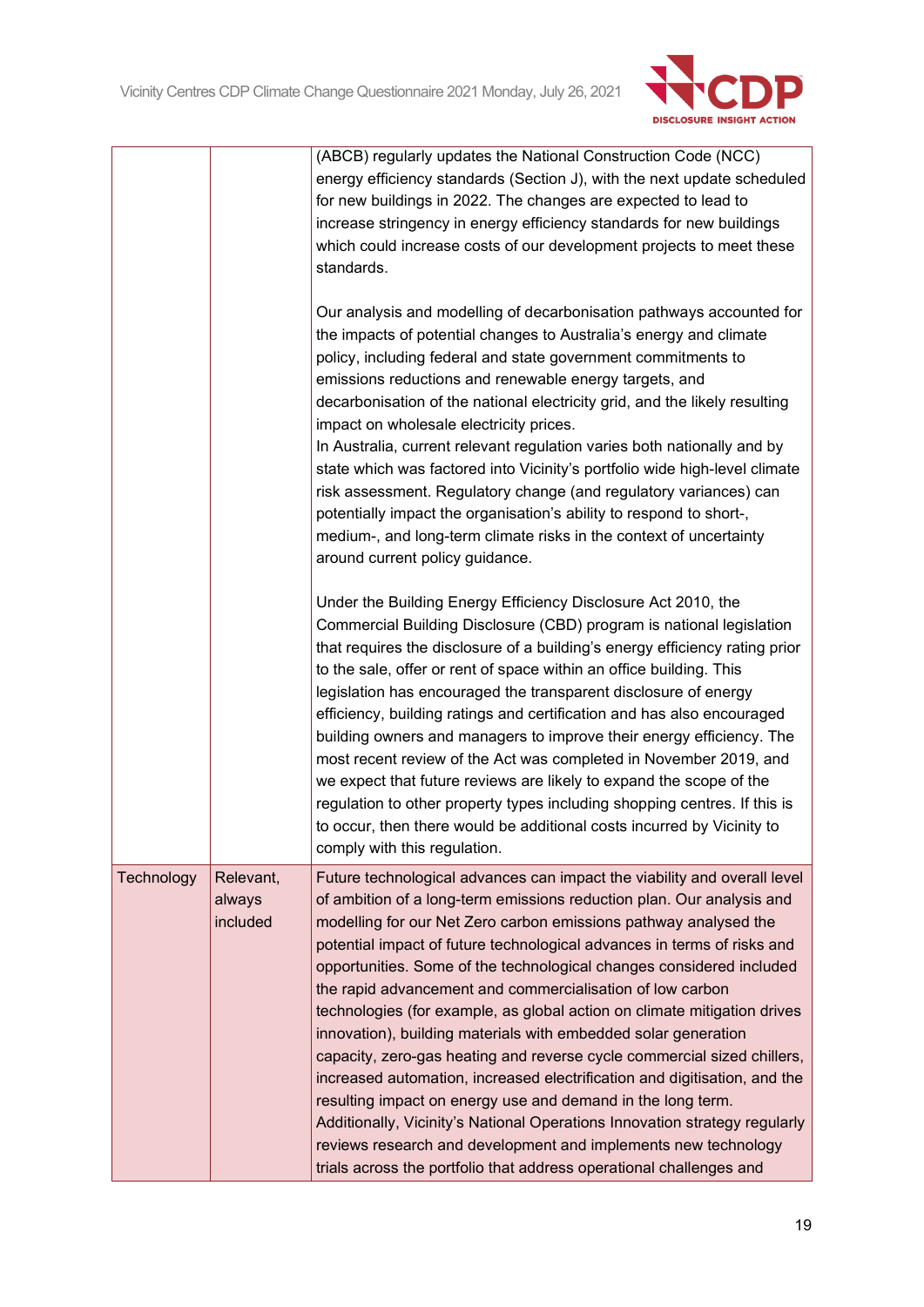

|               |                                 | efficiencies, and also deliver sustainability outcomes related to reducing<br>our energy use, waste to landfill and carbon emissions.<br>An example of new technology which could have an impact for Vicinity<br>is energy blockchain. In 2018, Vicinity announced a trial of blockchain<br>technology at Castle Plaza, SA. The blockchain technology trial was<br>underway in 2020 and may enable Vicinity to supply our solar energy to<br>neighbouring communities as our solar generation increases following<br>completion of the \$73 million investment in solar. If successful, Vicinity<br>may be able to supply local houses and businesses with renewable<br>energy, reducing carbon emissions not only in our business but also<br>the broader community.                                                                                                                                                                                                                                                                                                                                                                                                                                                                                                                                                                                                                                                                                                                                                                                                                                                                                                                                                                                                                                                                                                          |
|---------------|---------------------------------|--------------------------------------------------------------------------------------------------------------------------------------------------------------------------------------------------------------------------------------------------------------------------------------------------------------------------------------------------------------------------------------------------------------------------------------------------------------------------------------------------------------------------------------------------------------------------------------------------------------------------------------------------------------------------------------------------------------------------------------------------------------------------------------------------------------------------------------------------------------------------------------------------------------------------------------------------------------------------------------------------------------------------------------------------------------------------------------------------------------------------------------------------------------------------------------------------------------------------------------------------------------------------------------------------------------------------------------------------------------------------------------------------------------------------------------------------------------------------------------------------------------------------------------------------------------------------------------------------------------------------------------------------------------------------------------------------------------------------------------------------------------------------------------------------------------------------------------------------------------------------------|
| Legal         | Relevant,<br>always<br>included | Climate risks and opportunities are assessed using Vicinity's enterprise<br>risk management framework, which considers legal risks (among other<br>risks). These may include risks that could result in regulatory inquiries,<br>reportable incidents, compliance incidents, increased regulatory<br>oversight, significant fines, legal action, loss of licence or penalties on<br>directors.<br>Vicinity's portfolio wide high-level climate risk assessment (completed<br>in 2016) considered organisational capability to respond to short-,<br>medium-, and long-term climate risks in the context of uncertainty<br>around current policy guidance, as well as changes to future policy and<br>regulatory action to mitigate climate change, including enhanced<br>emissions reporting obligations, mandatory energy efficiency targets<br>and importantly, legal implications for not considering and providing<br>appropriate disclosures on climate change related risks.<br>In Australia, there is national legislation relating to the reporting of<br>energy and emissions. The National Greenhouse and Energy<br>Reporting Act (2007) requires corporations to report greenhouse gas<br>emissions, greenhouse gas projects and energy consumption to a<br>national regulator. The requirement has encouraged Vicinity to focus<br>not only on capturing and reporting energy and emissions data but has<br>also encouraged the business to focus on emissions reductions<br>activities such as our Net Zero carbon emissions target for our 100%<br>owned retail assets by 2030 (common mall areas). If Vicinity did not<br>meet its reporting obligations under the Act, Vicinity could be penalised<br>\$420,000. Under the Act, there is also a financial risk for a late<br>submission, with a penalty of \$21,000 per day that the submission is<br>overdue. |
| <b>Market</b> | Relevant,<br>always<br>included | Climate risks and opportunities are assessed using Vicinity's enterprise<br>risk management framework, which considers market related risks that<br>could impact our retail tenants, consumer behaviours, our operations<br>and income. Through this risk framework, we consider the impact of<br>climate-related risks and opportunities on operational expenses,<br>consumer behaviours (such as shopping centre visitation during<br>extreme weather events, seasonal variability in shopping preferences),<br>on sales of our retail tenants, and as a result the potential impacts on                                                                                                                                                                                                                                                                                                                                                                                                                                                                                                                                                                                                                                                                                                                                                                                                                                                                                                                                                                                                                                                                                                                                                                                                                                                                                     |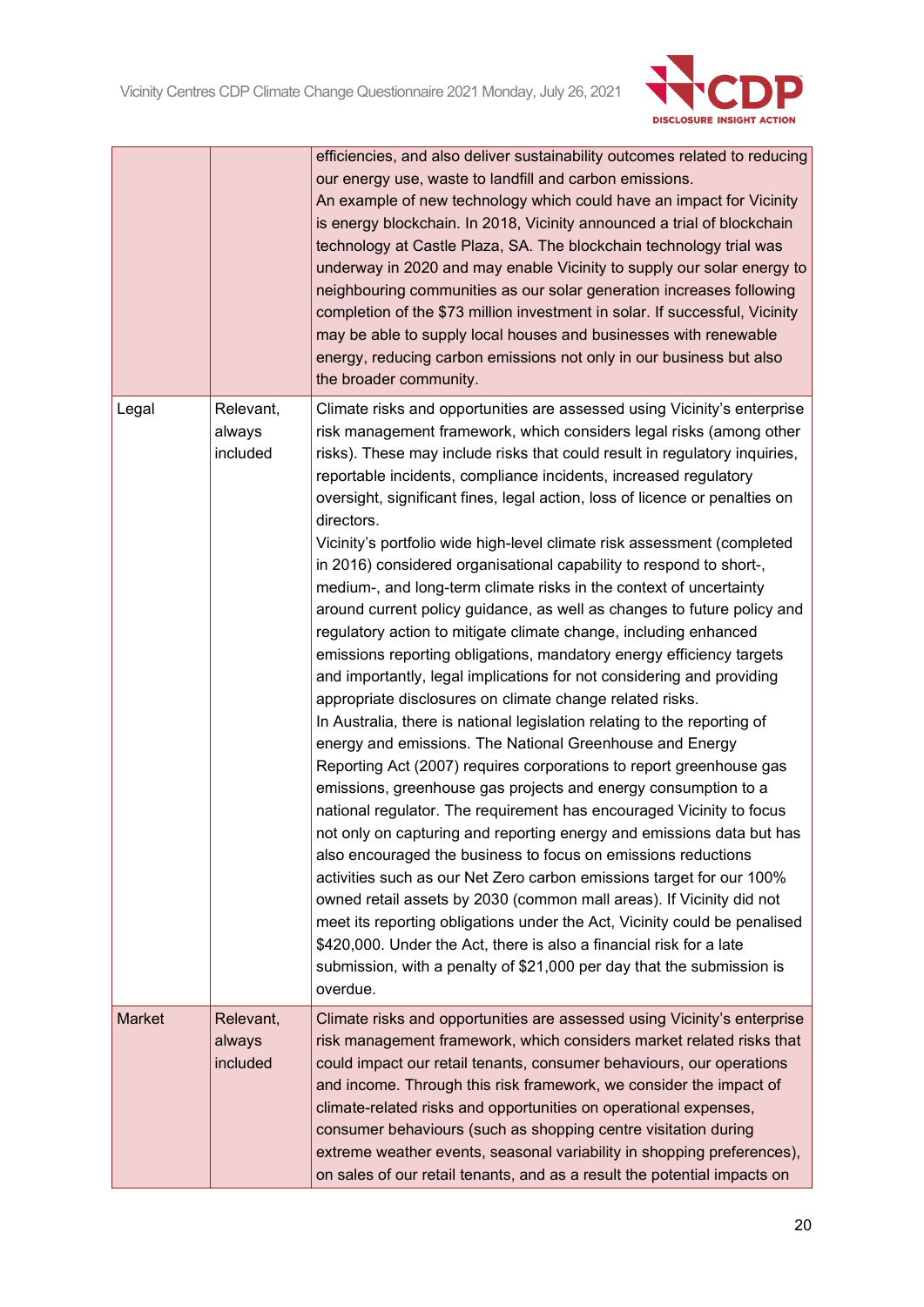

|            |                                 | income for Vicinity.<br>For example, changing climate patterns resulting in prolonged periods<br>of increased temperatures can result in an uplift in consumer visitation<br>to our shopping centres as consumers seek cool refuge but can also<br>impact on our ability to keep the centre air conditioned. Without<br>proactive management, there is a risk that our centre's HVAC system is<br>unable to meet the ongoing increased load required to meet changing<br>climate patterns and to cool sufficiently during times of increased centre<br>visitation. Using information from Vicinity's Climate Scenario Modelling<br>Assessment, potential additional revenue from carparking as a result of<br>increased foot traffic at our centres could be in the order of \$55M of<br>future profits by 2030 (over 10 years).<br>We specifically analyse other market-related risks such as the rising<br>cost of electricity and energy and the potential impact to our business<br>operations. Our decarbonisation pathways modelling and Integrated<br>Energy Strategy forecasts have assessed the potential cost<br>implications of rising wholesale electricity prices on our operations,<br>impacts to our electricity onselling to tenants, and the financial viability<br>and investment returns in the installation of onsite renewable energy,<br>such as solar.                                                                                                                                                                                                                                                                                                                                                                                                                      |
|------------|---------------------------------|----------------------------------------------------------------------------------------------------------------------------------------------------------------------------------------------------------------------------------------------------------------------------------------------------------------------------------------------------------------------------------------------------------------------------------------------------------------------------------------------------------------------------------------------------------------------------------------------------------------------------------------------------------------------------------------------------------------------------------------------------------------------------------------------------------------------------------------------------------------------------------------------------------------------------------------------------------------------------------------------------------------------------------------------------------------------------------------------------------------------------------------------------------------------------------------------------------------------------------------------------------------------------------------------------------------------------------------------------------------------------------------------------------------------------------------------------------------------------------------------------------------------------------------------------------------------------------------------------------------------------------------------------------------------------------------------------------------------------------------------------------------------------------------------------|
| Reputation | Relevant,<br>always<br>included | Climate risks and opportunities are assessed using Vicinity's enterprise<br>risk management framework, which considers reputational risks<br>(among other risks), particularly those that can impact our brand at a<br>centre, regional, or national level.<br>Our decarbonisation pathway modelling considered the potential<br>reputational risks and benefits of high visibility emissions reduction<br>initiatives such as installation of onsite solar, high energy efficiency<br>equipment such as LED lighting and strong NABERS Energy and<br>Green Star ratings, all of which are visible to our consumers and<br>retailers. This can result in positive association for consumers with the<br>Vicinity brand as well as individual centres where such initiatives are<br>prominent. It can additionally position Vicinity as a partner of choice for<br>sustainability-minded retailers, resulting in preferencing of rental space<br>in Vicinity's centres and possible higher rental returns.<br>If Vicinity does not maintain its strong reputation on climate-risk<br>management with high-visibility emissions reductions initiatives, and<br>strong NABERS and Green Star ratings, this could have negative<br>implications for our reputation, particularly with retailers, investors and<br>consumers. This could additionally result in our stakeholders investing<br>in, or our retailers choosing tenancies in non-Vicinity shopping in<br>centres with higher environmental performance and ratings.<br>We also consider the potential negative reputational impacts of climate-<br>related risks, such as not meeting investor expectations relating to the<br>management of or transparency around climate change risks and<br>opportunities that can impact our business. |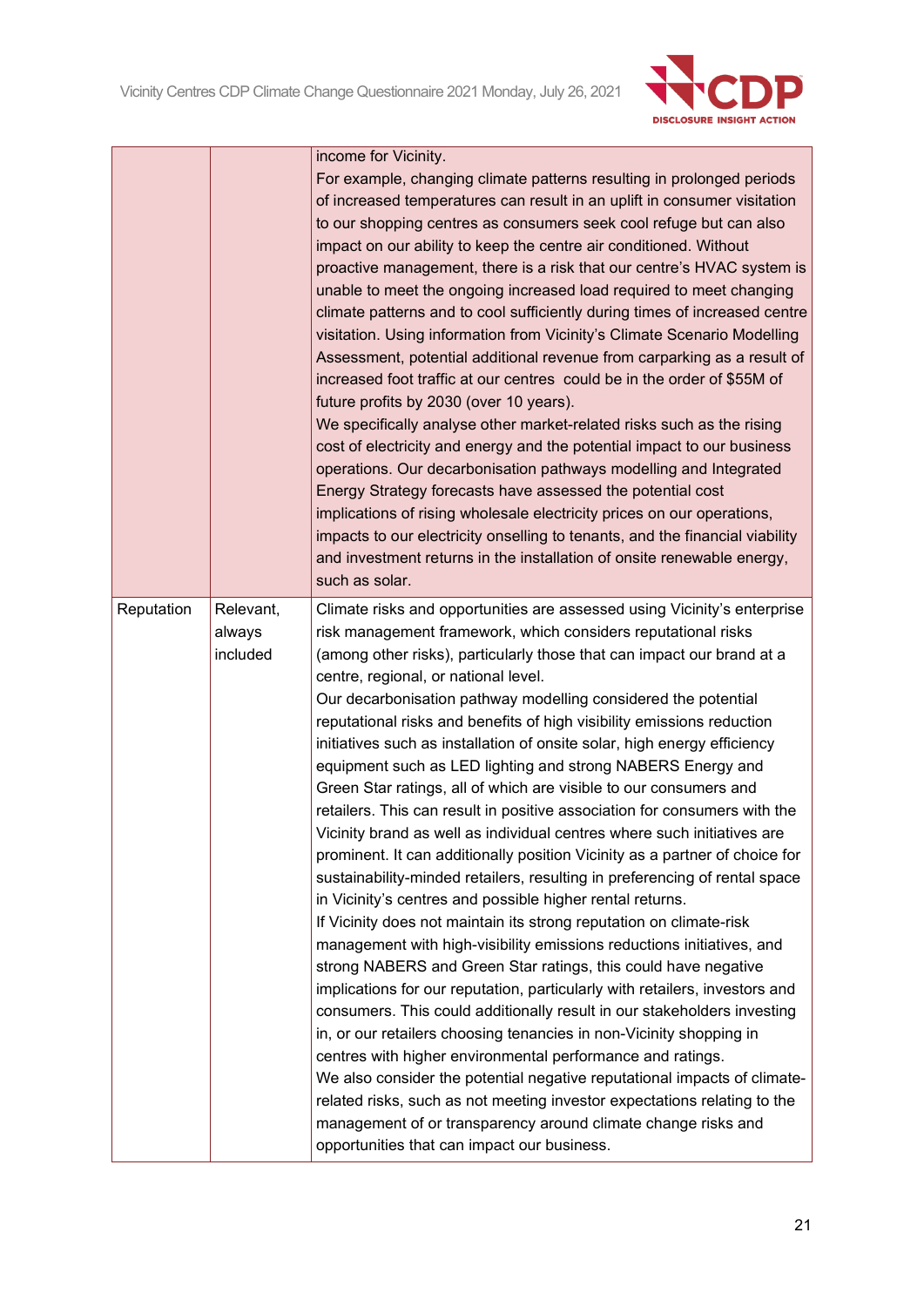

| Acute<br>physical   | Relevant,<br>always<br>included | Acute physical risks arising from extreme weather events such as<br>cyclones, flooding, bushfires, strong winds, heatwaves and hail events<br>pose a significant risk to Vicinity assets including the risk of physical<br>damage to our assets and infrastructure from these extreme weather<br>events and also through loss of revenue with store closures. These<br>acute physical risks are assessed using Vicinity's enterprise risk<br>management framework in the context of strategic, operational and<br>financial risks for our business on an ongoing basis.<br>One of Vicinity's centres in Queensland, Whitsunday Plaza, is located<br>in a region with significant exposure to climate issues including tropical<br>cyclones, flash flooding and strong winds. Whitsunday Plaza was<br>impacted by Severe Tropical Cyclone Debbie in 2017 resulting in<br>damage to the centre and temporary closure of the centre due to<br>flooding. Following this, the local team and Vicinity have taken a<br>proactive approach to increasing the climate resilience of the centre to<br>effectively manage the climate risks. Severe heatwaves in Perth, also<br>led to the loss of 9 working days in December 2019 on our Ellenbrook<br>Development site. |
|---------------------|---------------------------------|-----------------------------------------------------------------------------------------------------------------------------------------------------------------------------------------------------------------------------------------------------------------------------------------------------------------------------------------------------------------------------------------------------------------------------------------------------------------------------------------------------------------------------------------------------------------------------------------------------------------------------------------------------------------------------------------------------------------------------------------------------------------------------------------------------------------------------------------------------------------------------------------------------------------------------------------------------------------------------------------------------------------------------------------------------------------------------------------------------------------------------------------------------------------------------------------------------------------------------------------------------------------|
| Chronic<br>physical | Relevant,<br>always<br>included | Chronic physical risks arising from climate change are assessed using<br>Vicinity's enterprise risk management framework in the context of<br>strategic, operational and financial risks for our business on an ongoing<br>basis.<br>Modelling conducted by Vicinity on the ongoing impacts of chronic<br>physical climate impacts, such as a rise in prolonged periods of<br>increased temperatures, found that increased cooling requirements at<br>our centres leading to increased electricity consumption, operational<br>costs and the resulting additional strain on our HVAC systems and may<br>also give rise to increased maintenance and repair costs. To manage<br>this impact, Vicinity has increased the specifications for our HVAC<br>systems and has begun implementing these enhanced units, such as<br>at Galleria in WA and additionally we have invested \$73 million in<br>onsite rooftop solar to mitigate carbon emissions and rising electricity<br>costs.                                                                                                                                                                                                                                                                             |

## **C2.3**

**(C2.3) Have you identified any inherent climate-related risks with the potential to have a substantive financial or strategic impact on your business?**

Yes

## **C2.3a**

**(C2.3a) Provide details of risks identified with the potential to have a substantive financial or strategic impact on your business.**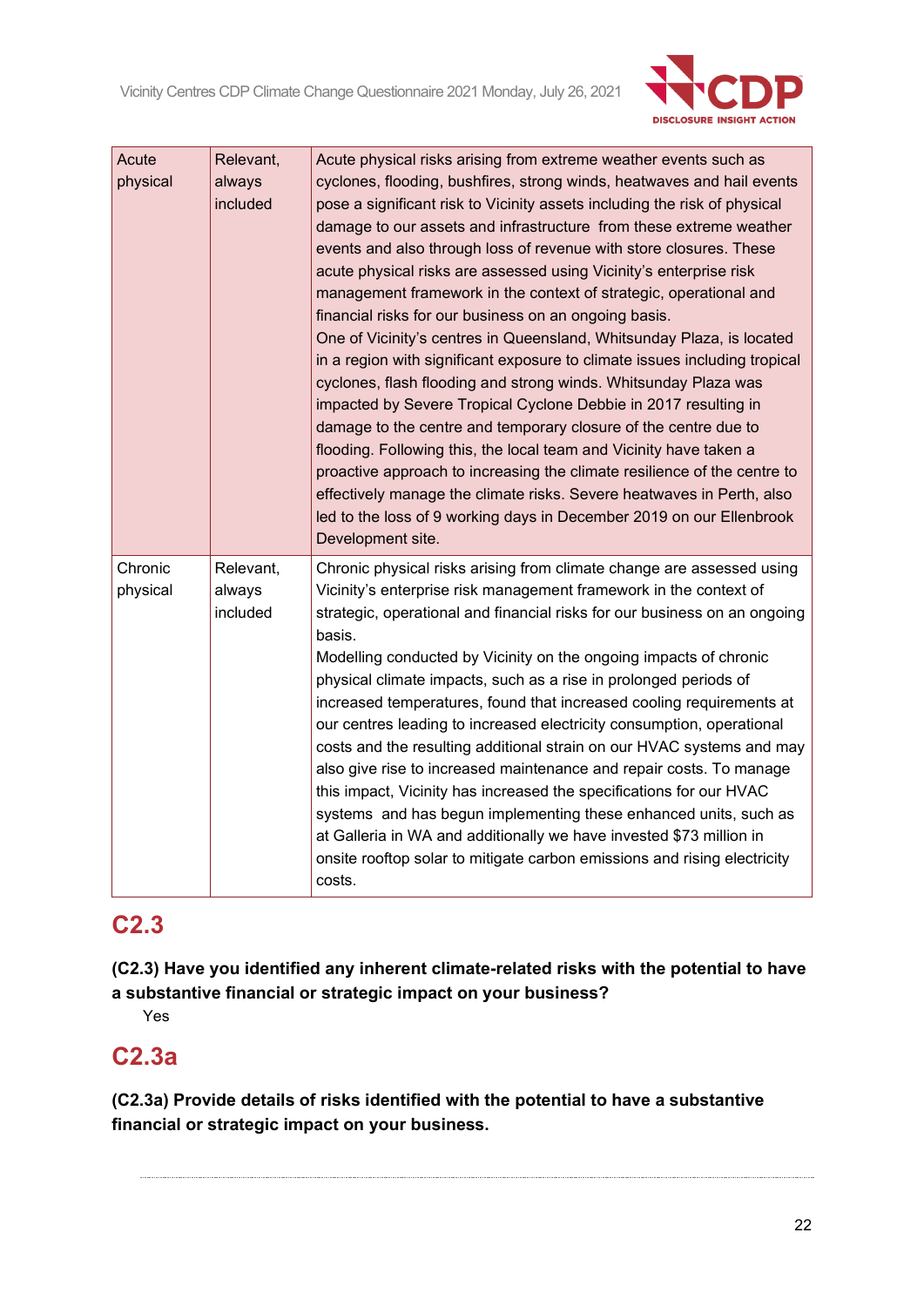

#### **Identifier**

Risk 1

#### **Where in the value chain does the risk driver occur?**

Direct operations

#### **Risk type & Primary climate-related risk driver**

Acute physical Increased severity and frequency of extreme weather events such as cyclones and floods

#### **Primary potential financial impact**

Increased direct costs

#### **Company-specific description**

To understand our vulnerability to acute physical risks, Vicinity conducted a climate risk assessment across our entire managed portfolio of 62 assets nationally. The risk assessment identified that the severity of acute physical risks, including tropical cyclones, storms, flooding tidal surges and extreme heat is expected to increase due to climate change.

Acute physical risks are particularly significant for our assets in Queensland and northern New South Wales, which are currently exposed to Tropical Cyclones. For example, one of Vicinity's centres in Queensland, Whitsunday Plaza, is located in a region with significant exposure to tropical cyclones, flash flooding and strong winds. Whitsunday Plaza was impacted by Severe Tropical Cyclone Debbie in 2017 resulting in damage to the centre and temporary closure of the centre for 5 - 7 days due to flooding and power outages. Estimated loss to the centre due to this damage and disruption was \$600,000.

Vicinity has also completed scenario analysis to understand the associated financial implications at our assets from acute physical climate risks and to understand the likely key impacts on operating conditions, physical damage to the buildings, utility outages, connectivity and health and safety.

According to our analysis, the financial impacts which acute physical risks have at our centres include disruptions to operations, impacts on rental and ancillary income streams, increased maintenance and repair costs, increased staffing costs for incident/disaster response, and increased capital costs for lifecycle replacements.

#### **Time horizon**

Short-term

#### **Likelihood**

Very likely

#### **Magnitude of impact**

Medium-low

**Are you able to provide a potential financial impact figure?**

Yes, a single figure estimate

### **Potential financial impact figure (currency)**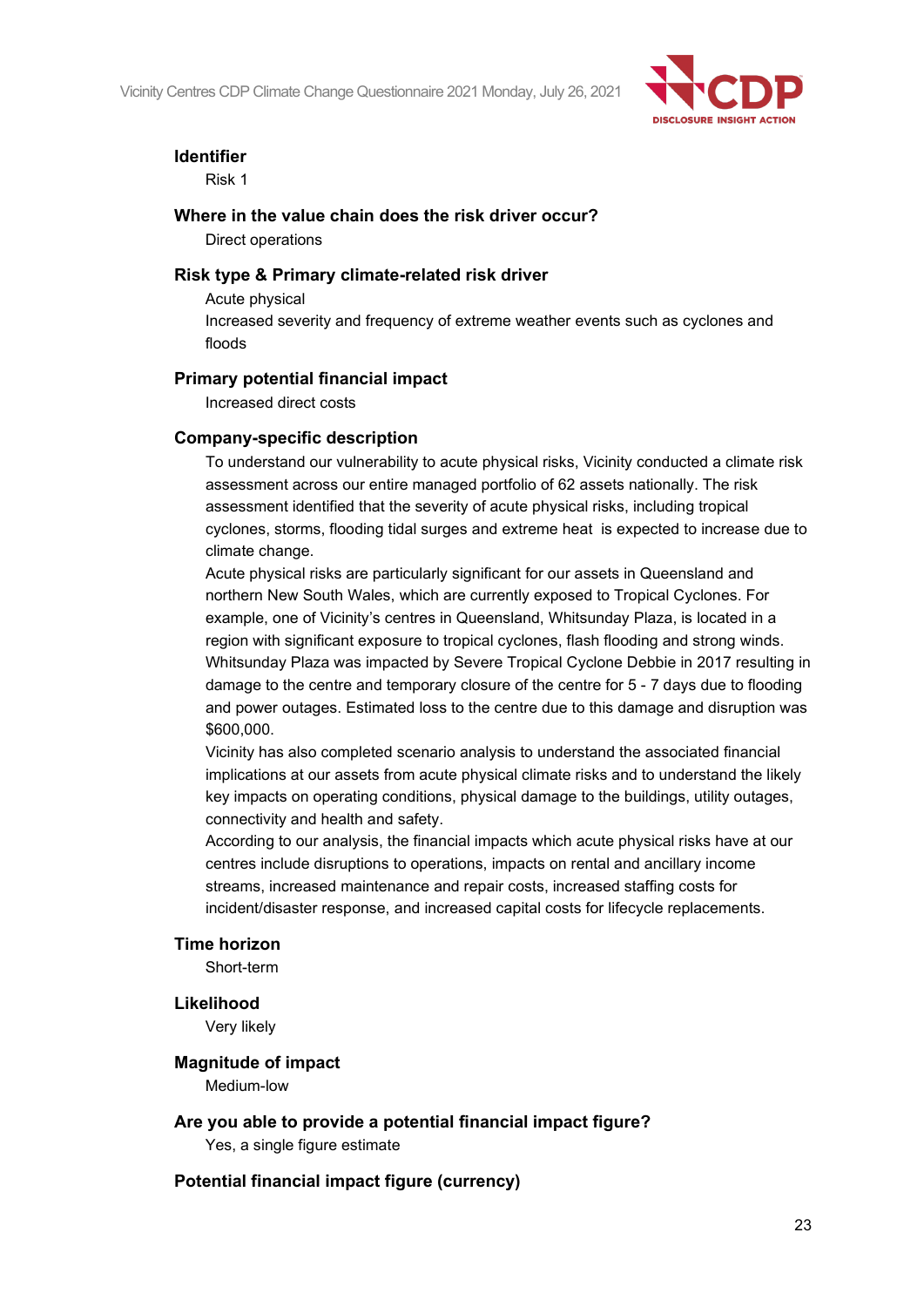Vicinity Centres CDP Climate Change Questionnaire 2021 Monday, July 26, 2021



#### 50,000,000

## **Potential financial impact figure – minimum (currency)**

### **Potential financial impact figure – maximum (currency)**

#### **Explanation of financial impact figure**

We analysed the financial impact of acute physical risks for our portfolio by calculating the difference between the Net Present Value (NPV) of our portfolio in 2030 versus the financial impacts on NPV from acute climate shocks under different climate scenarios. The assets' exposure and sensitivity to acute events such as cyclones and floods was considered relative to the financial impact on operating costs, capital costs and revenues.

The results show that centres in Queensland such as Whitsundays Plaza and Mt Pleasant are more exposed to these acute risks.

The financial impact from acute physical risks could be up to \$50M of future profits by 2030, a medium level impact according to Vicinity's risk management framework. This figure is based on a theoretical assessment of the possible impacts to our existing managed asset portfolio, and management is currently, or has plans in place to proactively manage this impact moving forward. Vicinity reviews its scenario analysis annually.

#### **Cost of response to risk**

2,174,900

#### **Description of response and explanation of cost calculation**

Vicinity manages our acute physical climate risks by integrating climate resilience into each centre's long-term investment planning. Specific activities include: Developments - Custom Climate Resilience and Adaptation Plans are completed for all developments to address key physical climate risks. Measures are identified to increase resilience against future climate impacts, for example, better drainage systems to accommodate increasing rainfall events. In 2020, Vicinity completed a Climate Resilience and Adaptation Plan for our Ellenbrook Development project. Operations - In 2019, we integrated climate risks into asset risk registers for all centres. The risk registers look at risks, control measures in place, residual risks and investments needed. Capital upgrades – Increasing climate resilience is specified in our plant and equipment replacement processes. Centres review these risks, including climate risk, annually. Vicinity has an ongoing HVAC replacement program to increase capacity and resilience to future extreme heat events. For example, air conditioning was replaced with more resilient systems at the cost of \$472,200 across 5 centres in 2020. In 2020, Vicinity also continued our implementation of smart water meter technology across 13 centres, to help us identify leaks early and save water at our centres. Cost of management in 2020 was impacted by the COVID-19 global pandemic which resulted in many projects being postponed to 2021 due to ongoing restrictions and lockdowns. The cost of management includes Climate Resilience and Adaptation plan for one development (\$10,000) + HVAC upgrades across 5 centres (\$472,000) + LED lighting upgrades at 17 projects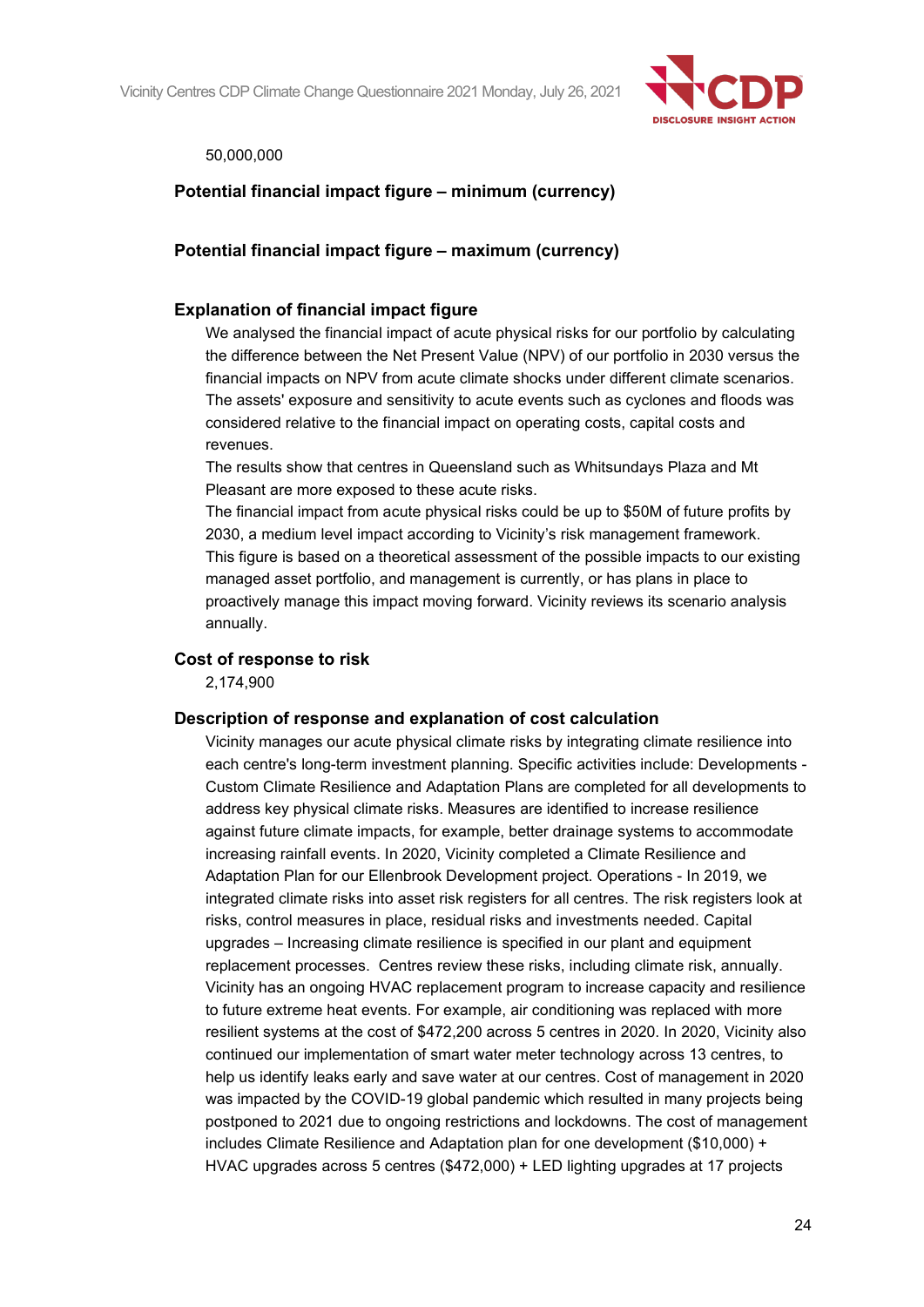

across 16 centres (\$230,800 ) + Implementation of Smart Water Meters at 13 centres  $($1,462,100) = $2,174,900.$ 

#### **Comment**

#### **Identifier**

Risk 2

### **Where in the value chain does the risk driver occur?**

Direct operations

#### **Risk type & Primary climate-related risk driver**

Chronic physical Rising mean temperatures

#### **Primary potential financial impact**

Increased indirect (operating) costs

#### **Company-specific description**

To understand our vulnerability to chronic physical risks, in 2016, Vicinity conducted a climate risk assessment across our entire managed portfolio of assets nationally to understand our vulnerability and the potential impact on our shopping centres and business. Rising mean temperatures was identified as a key risk to our business, not just for specific shopping centres but across our entire portfolio.

Vicinity additionally completed analysis to understand the associated risks at our assets from chronic rising mean temperatures and assess the resulting key impacts to operating conditions, physical damage to buildings, utility outages, connectivity and health and safety.

Our analysis found that additional demand on our HVAC systems from increasing temperatures incurs additional energy costs to operate the systems and deliver enough cooling load to maintain adequate temperatures within our buildings. It furthermore reduces the lifespan of that equipment, bringing forward replacement schedules, and also increasing repairs and maintenance during the lifetime of the equipment.

Our analysis also found that prolonged periods of extreme temperatures are likely to put pressure on energy demand, which may cause electricity networks to have power failures and outages, impacting our centres' ability to operate and trade, and requiring the centre to use back up power generation. Vicinity's scenario analysis demonstrated that a 1 per cent increased in days exceeding 35C would lead to a \$41M impact to net present value by 2030 across the portfolio.

If our air conditioning systems are unable to operate as designed due to increased mean temperatures and temperature extremes, Vicinity may not be able to maintain adequate levels of tenant and consumer comfort, potentially leading to a reduction in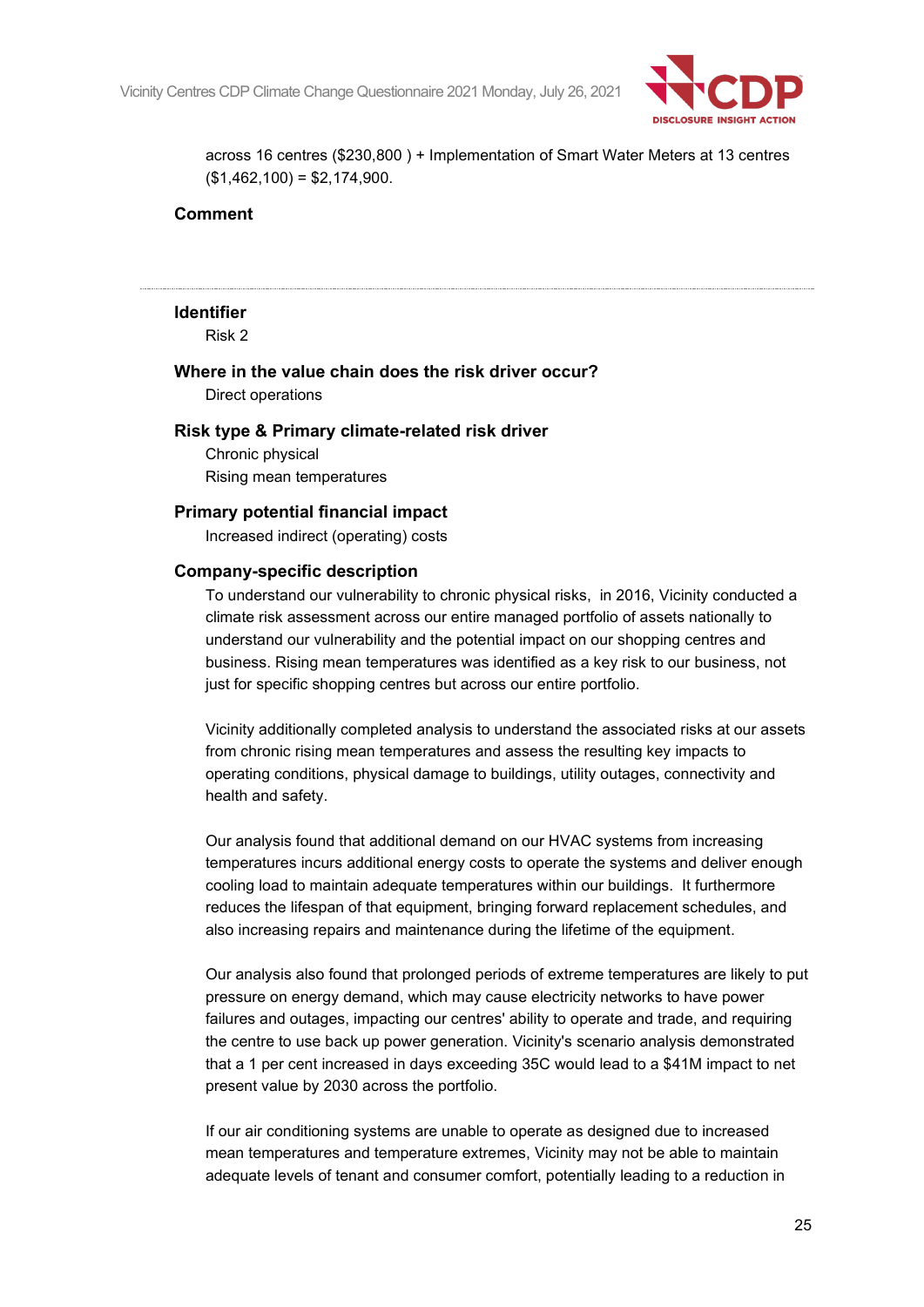

customer visitation, tenant sales, and therefore rent from tenants .

**Time horizon**

Medium-term

**Likelihood** Likely

**Magnitude of impact** Medium

**Are you able to provide a potential financial impact figure?** Yes, an estimated range

#### **Potential financial impact figure (currency)**

**Potential financial impact figure – minimum (currency)**

132,000,000

#### **Potential financial impact figure – maximum (currency)**

168,000,000

#### **Explanation of financial impact figure**

We analysed the financial impact of chronic physical risks for our portfolio by calculating the difference between the Net Present Value (NPV) of our portfolio in 2030 versus the financial impacts on NPV from chronic climate shocks under scenarios RCP 4.5 and RCP 8.5. For scenario RCP 4.5, the cumulative financial impact may be up to \$132M by 2030 and up to \$168M for scenario RCP 8.5, a medium level impact within our risk management framework.

The assets' exposure to chronic rising mean temperatures was analysed relative to the impact on operating costs, capital costs and revenues.

The impact of chronic climate risks (increased energy use and HVAC maintenance) may be more significant for Vicinity than acute physical risks.

This figure is based on a theoretical assessment of the possible impacts to our existing managed asset portfolio, and management is currently, or has plans in place to proactively manage this impact moving forward. Vicinity reviews its scenario analysis annually.

#### **Cost of response to risk**

5,674,900

#### **Description of response and explanation of cost calculation**

Vicinity manages chronic physical climate risks by integrating climate resilience into each centres' long-term investment planning. Specific activities include:

Developments - Custom Climate Resilience and Adaptation Plans are completed for all developments to address key chronic climate risks and identify measures to increase climate resilience for example, increasing thermal performance to cope with projected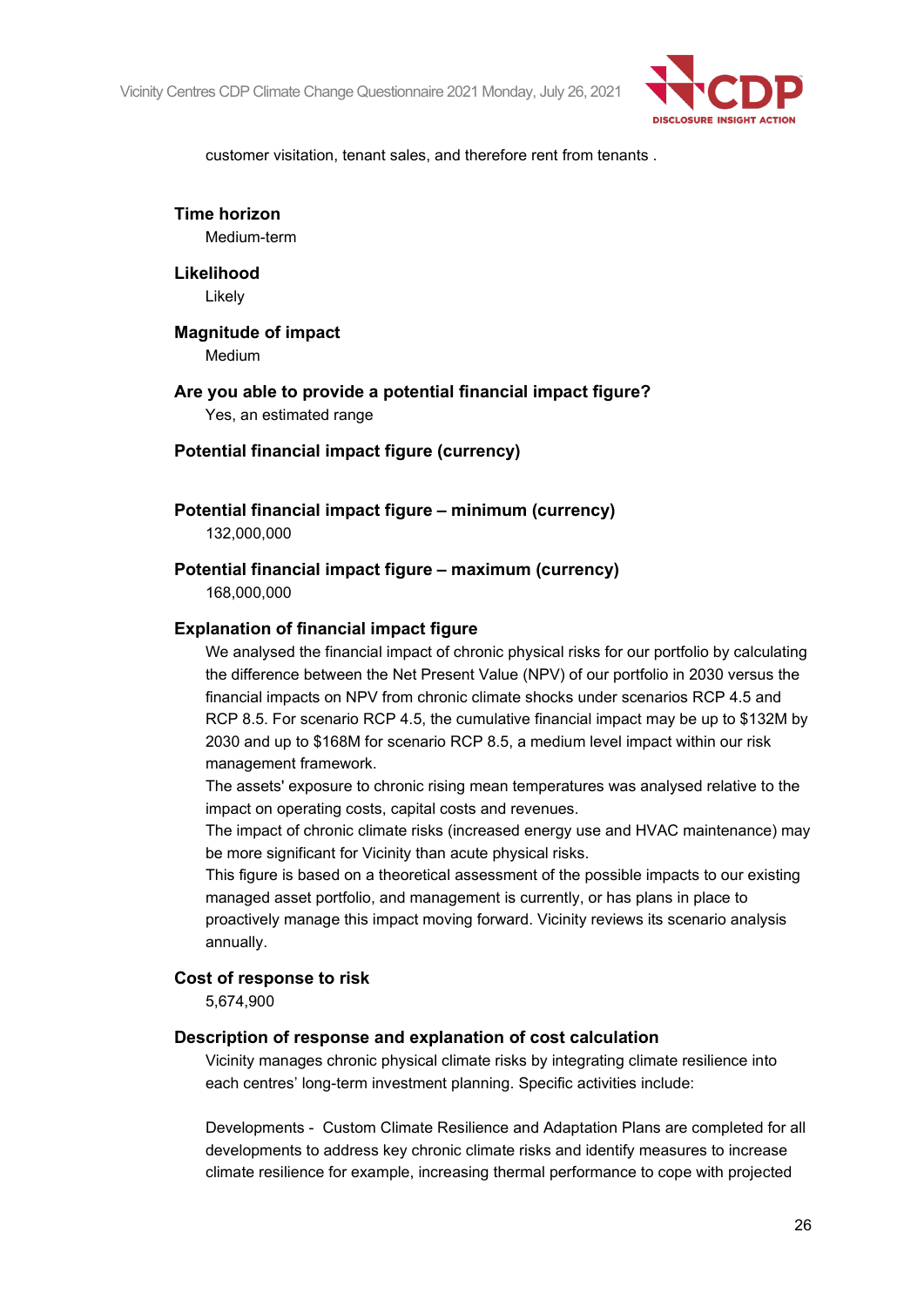

higher temperatures. In 2020, we completed a Climate Resilience and Adaptation Plan for our Ellenbrook Development project.

Capital upgrades – Increasing climate resilience is specified in our plant and equipment replacement processes. Vicinity has an ongoing HVAC replacement program to increase capacity and resilience to future extreme heat events. For example, air conditioning was replaced with more resilient systems at the cost of \$472,200 across 5 centres in 2020. In 2020, Vicinity also continued our implementation of smart water meter technology across 13 centres, to help us identify leaks early and save water at our centres. Cost of management in 2020 was impacted by the COVID-19 global pandemic which resulted in many projects being postponed to 2021 due to ongoing restrictions and lockdowns.

Solar - In 2018, Vicinity committed \$73M to an onsite solar rollout at 20 centres protecting against power outages, insulating roofs and reducing air conditioning loads. In 2020 Vicinity delivered 1000kW across 2 centres, at a cost of \$3.5M – Ellenbrook (WA) and Whitsunday Plaza (QLD); As at December 2020, Vicinity has installed 27.1MW of solar capacity across 18 Centres at a cost of \$66.6 M

The cost of response to risk includes Climate Resilience and Adaptation plan for one development (\$10,000), HVAC upgrades across 5 centres (\$472,000) + LED lighting upgrades at 17 projects across 16 centres (\$230,800 ) + Implementation of Smart Water Meters at 13 centres  $(\$1,462,100)$  + solar installation at 2 sites  $(\$3.5M)$  =  $\$5,674,900$ .

### **Comment**

#### **Identifier**

Risk 3

**Where in the value chain does the risk driver occur?**

Direct operations

#### **Risk type & Primary climate-related risk driver**

Emerging regulation Carbon pricing mechanisms

#### **Primary potential financial impact**

Increased indirect (operating) costs

#### **Company-specific description**

The absence of Australian Federal Government energy policy that aims to decarbonise Australia's energy sector or which addresses Australia's commitment to the Paris Climate Agreement has created a landscape of uncertainty, particularly with regards to future electricity pricing.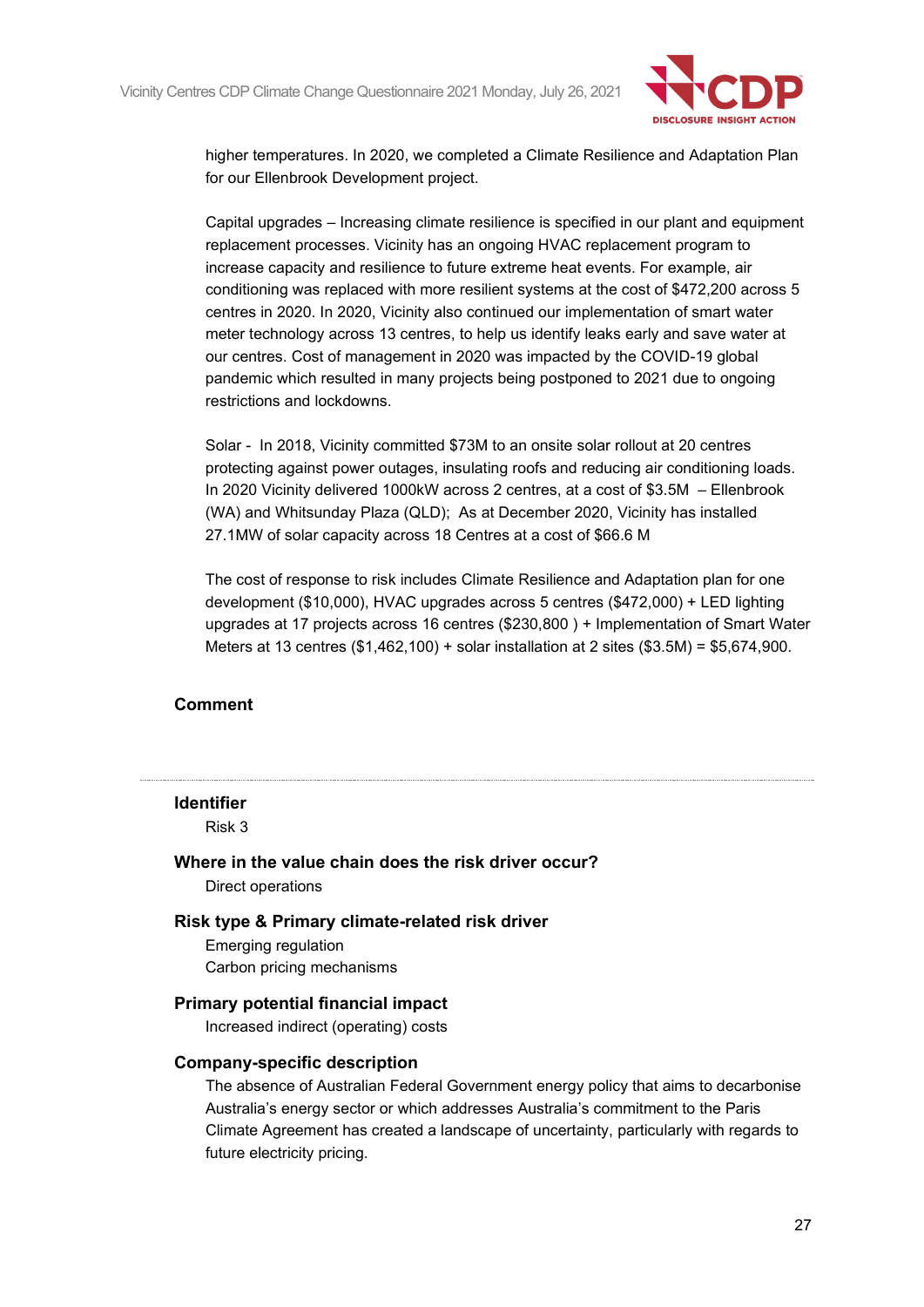

Vicinity Centres manages 62 assets throughout Australia. Increases in energy taxes impact Vicinity Centres directly, as electricity accounts for 15-20% of the company's operating expenses across entire managed asset portfolio. In 2020, electricity costs equated to approximately \$30 million. If legislative changes occur to price greenhouse gas emissions, this can impact electricity prices and therefore influence Vicinity's operating costs significantly. In 2016 Vicinity Centres undertook a study to identify and prioritise centres exposed to risks relating to climate hazards. The analysis comprised a consistent and complete climate risk screening of all Vicinity Centres across Australia and what potential impacts these climate risks may have for these Centres. The assessments used the RCP 4.6. and RCP 8.6 scenarios for 2030 and 2090 respectively. Vicinity utilised this scenario modelling to understand any potential future implications to electricity prices from another carbon pricing policy.

#### **Time horizon**

Medium-term

#### **Likelihood**

About as likely as not

## **Magnitude of impact**

Low

### **Are you able to provide a potential financial impact figure?** Yes, a single figure estimate

- **Potential financial impact figure (currency)** 3,000,000
- **Potential financial impact figure – minimum (currency)**

### **Potential financial impact figure – maximum (currency)**

#### **Explanation of financial impact figure**

Scenario modelling is based on the former Australian Government's Carbon Pricing Mechanism which came into effect in 2012 and resulted in increased wholesale electricity prices by approximately 10 per cent.

The total electricity spend to operate the base building component of our centres was \$30 million in 2020 and was impacted by both energy efficiency measures as well the COVID-19 global pandemic, which resulted in altered operation hours of our assets due to prolonged lockdowns across Australia, in particular the state of Victoria which has the largest number of our assets. Therefore, the financial impact of a potential carbon pricing policy in the future, based on the previous carbon pricing policy would be in the order of \$3 million. \$3,000,000= \$30,000,000 (2020 total electricity spend for base buildings) x 0.1 (change in wholesale electricity prices as a result of the Clean Energy Act 2011).

This figure is based on a theoretical assessment of the potential impacts to Vicinity's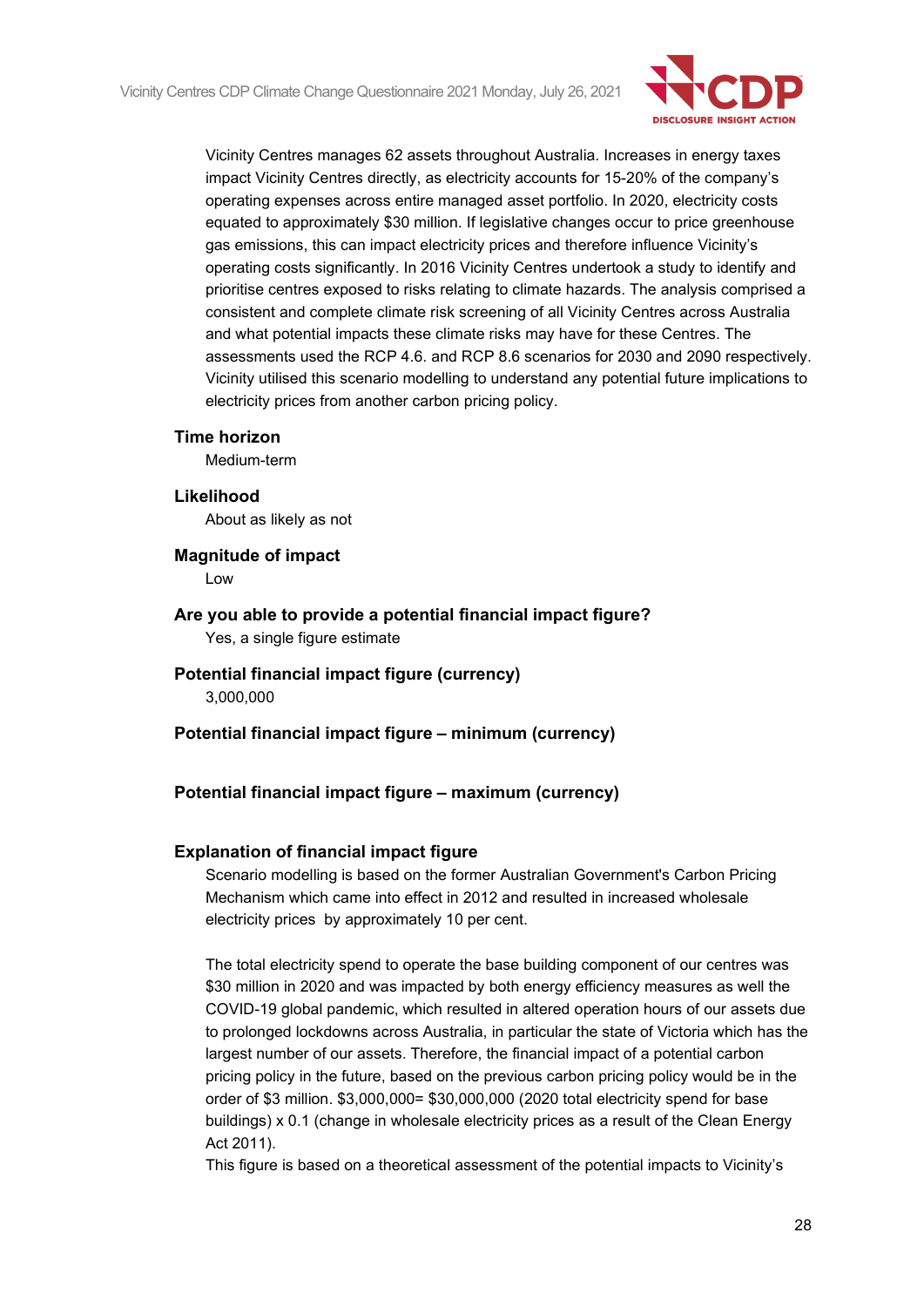

existing managed portfolio (62 assets), and management is currently, or has plans in place to proactively manage this impact moving forward. We will continue to investigate and refine our understanding of the potential financial impacts of climate change to our business, and as part of this work will challenge the assumptions made in our initial assessment.

## **Cost of response to risk**

6,500,000

### **Description of response and explanation of cost calculation**

We take a long-term view on energy management to ensure our business is resilient to variability in grid electricity prices. As a member of various industry stakeholder groups (e.g. Property Council of Australia), Vicinity continually monitors and plans for potential changes to policy and regulation.

In 2016, we analysed the impact of changes in electricity prices to our business under different carbon emissions polices, which identified significant commercial benefits associated with onsite solar installation and energy efficiency technologies and led to Vicinity adopting a Net Zero carbon emissions target by 2030 for our 100% owned retail assets, covering the scope 1 and scope 2 carbon emissions from the common mall areas.

In 2020, Vicinity continued to implement its energy management program, which included \$3M in energy efficiency projects such as lighting and building controls upgrades resulting in a 2 per cent reduction in energy use compared to 2019. Solar - In 2018, Vicinity committed \$73m to an onsite solar rollout at 20 centres, protecting against power outages, insulating roofs and reducing air conditioning loads. In 2020 Vicinity delivered a further 1000 kW solar capacity at 2 centres, at a cost of \$3.5M – Ellenbrook (WA); Whitsunday Plaza (QLD). As at December 2020, Vicinity has installed 27.1MW of solar capacity across 18 Centres at a cost of \$66.6 M. Cost of response to risk in 2020 includes \$3M spent on energy efficiency projects +  $$3.5M$  invested in 2 solar projects =  $$6,500,000$ .

## **Comment**

## **C2.4**

**(C2.4) Have you identified any climate-related opportunities with the potential to have a substantive financial or strategic impact on your business?**

Yes

## **C2.4a**

**(C2.4a) Provide details of opportunities identified with the potential to have a substantive financial or strategic impact on your business.**

**Identifier**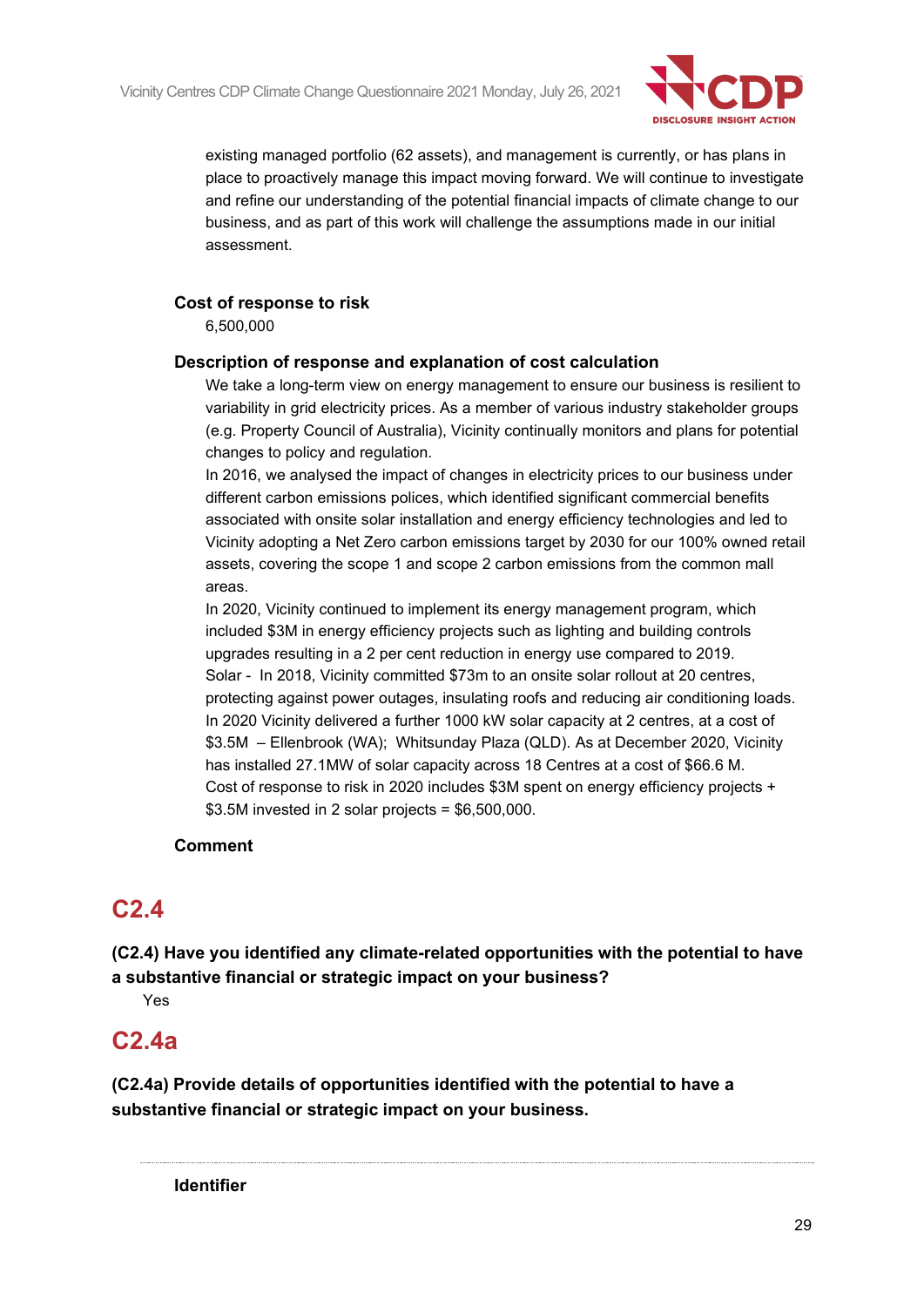Vicinity Centres CDP Climate Change Questionnaire 2021 Monday, July 26, 2021



Opp1

## **Where in the value chain does the opportunity occur?**

Direct operations

## **Opportunity type**

Resource efficiency

### **Primary climate-related opportunity driver**

Move to more efficient buildings

### **Primary potential financial impact**

Reduced indirect (operating) costs

### **Company-specific description**

Vicinity incurs considerable costs to operate our managed portfolio of centres across Australia, in particular from the resources it consumes such as energy, gas and water, and disposal of waste. Vicinity has a significant opportunity to create more efficient buildings through investing in programs to reduce energy, water and waste sent to landfill. As the Australian economy seeks to decarbonise in line with the Paris Agreement, there is the potential for prices relating to carbon-intensive resource use such as electricity consumed from the grid to increase in the future.

Vicinity's climate change strategy includes a commitment to achieving Net Zero carbon emissions by 2030 for its 100% owned retail assets (common mall areas). A key part of achieving this target includes significantly increasing the environmental efficiency of our centres. Vicinity has set an annual portfolio energy/carbon intensity reduction target of 3% and an annual incremental increase for our recycling rates for operational waste of 3% on our previous year's rate.

### **Time horizon**

Medium-term

## **Likelihood**

Very likely

#### **Magnitude of impact**

Low

## **Are you able to provide a potential financial impact figure?** Yes, a single figure estimate

## **Potential financial impact figure (currency)**

10,000,000

### **Potential financial impact figure – minimum (currency)**

### **Potential financial impact figure – maximum (currency)**

### **Explanation of financial impact figure**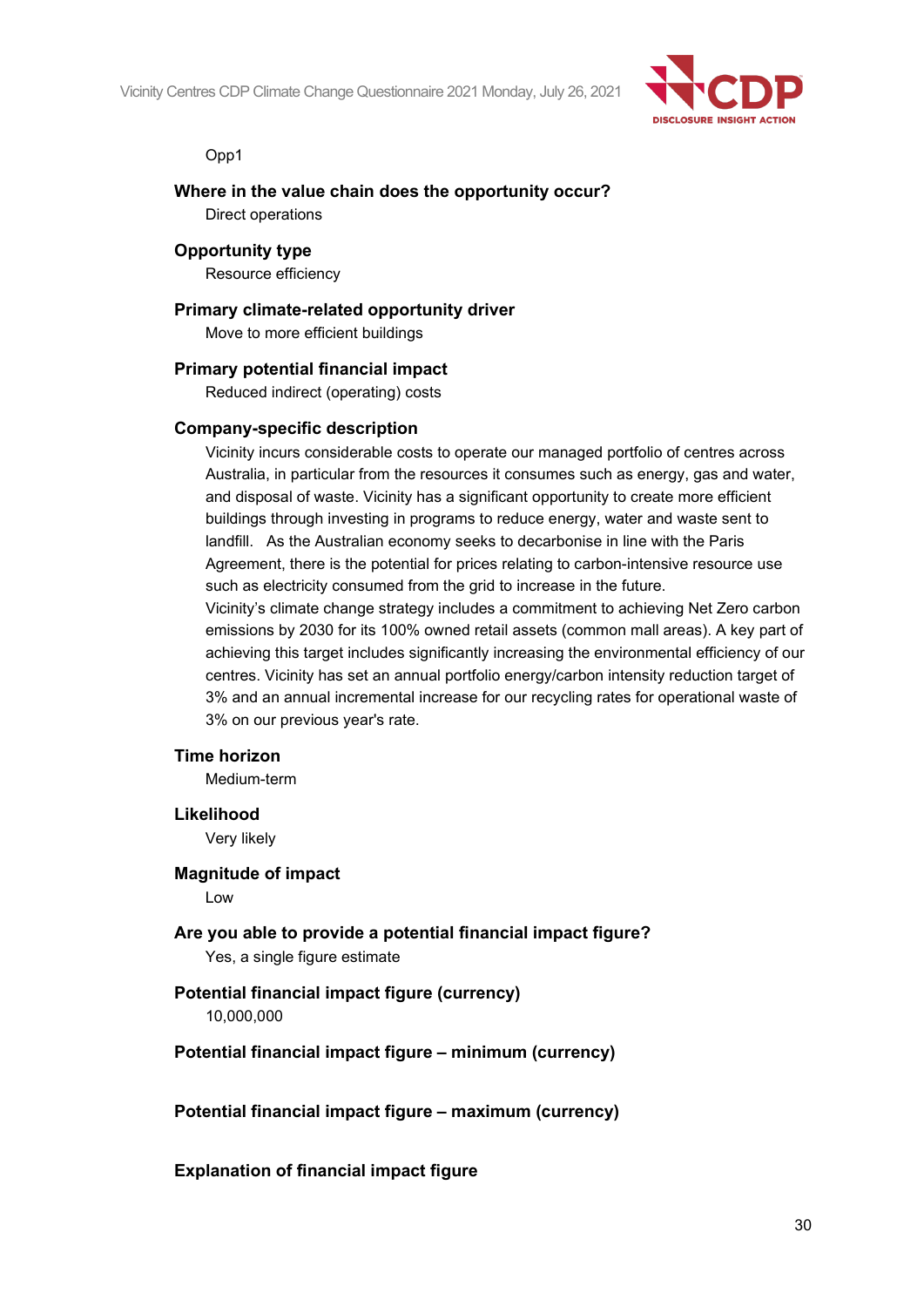

Vicinity's net zero carbon target and modelled decarbonisation pathway estimates that we can cost effectively improve energy efficiency at our centres by approximately 30 per cent between now and 2030. The resulting positive financial impact is estimated to be approximately \$10m per year of energy savings based on Vicinity's current managed portfolio of 62 retail assets.

### **Cost to realize opportunity**

3,120,000

#### **Strategy to realize opportunity and explanation of cost calculation**

Vicinity's energy efficiency program is a key part of our commitment to achieving Net Zero carbon emissions by 2030 on our 100% owned retail assets (common mall areas). As part of our energy program, in 2020 we continued our national energy efficiency program which includes setting annual targets, tracking energy performance and developing site-specific energy action plans. We also continued to undertake a portfoliowide energy review to identify additional energy efficiency opportunities for implementation including major capital upgrades and retrofits, behavioural changes and education programs.

As part of our energy efficiency program, Vicinity has invested \$2.3M in 22 lighting and building control projects across our portfolio, delivering an average payback of 3.9 years . Also, a further \$10m was invested in 118 projects to upgrade and replace ageing air conditioning systems with newer, and more efficient technology. For example, in 2020 Midland Gate (WA) invested \$94,000 in LED projects to reduce electricity consumption by 445,0000 kWh, saving \$98,000 per annum in energy costs.

Overall, due to the global COVID-19 pandemic, many projects planned for 2020 were postponed to 2021. The pandemic has contributed to reduced energy use and spend, alongside benefits of energy efficiency projects implemented in 2020.

Costs to realise opportunity in 2020 includes the \$2.3M spent on lighting projects + \$30k invested in building management systems + 790,000 in HVAC upgrades = \$3,120,000

### **Comment**

### **Identifier**

Opp2

**Where in the value chain does the opportunity occur?**

Direct operations

**Opportunity type**

Energy source

#### **Primary climate-related opportunity driver**

Use of lower-emission sources of energy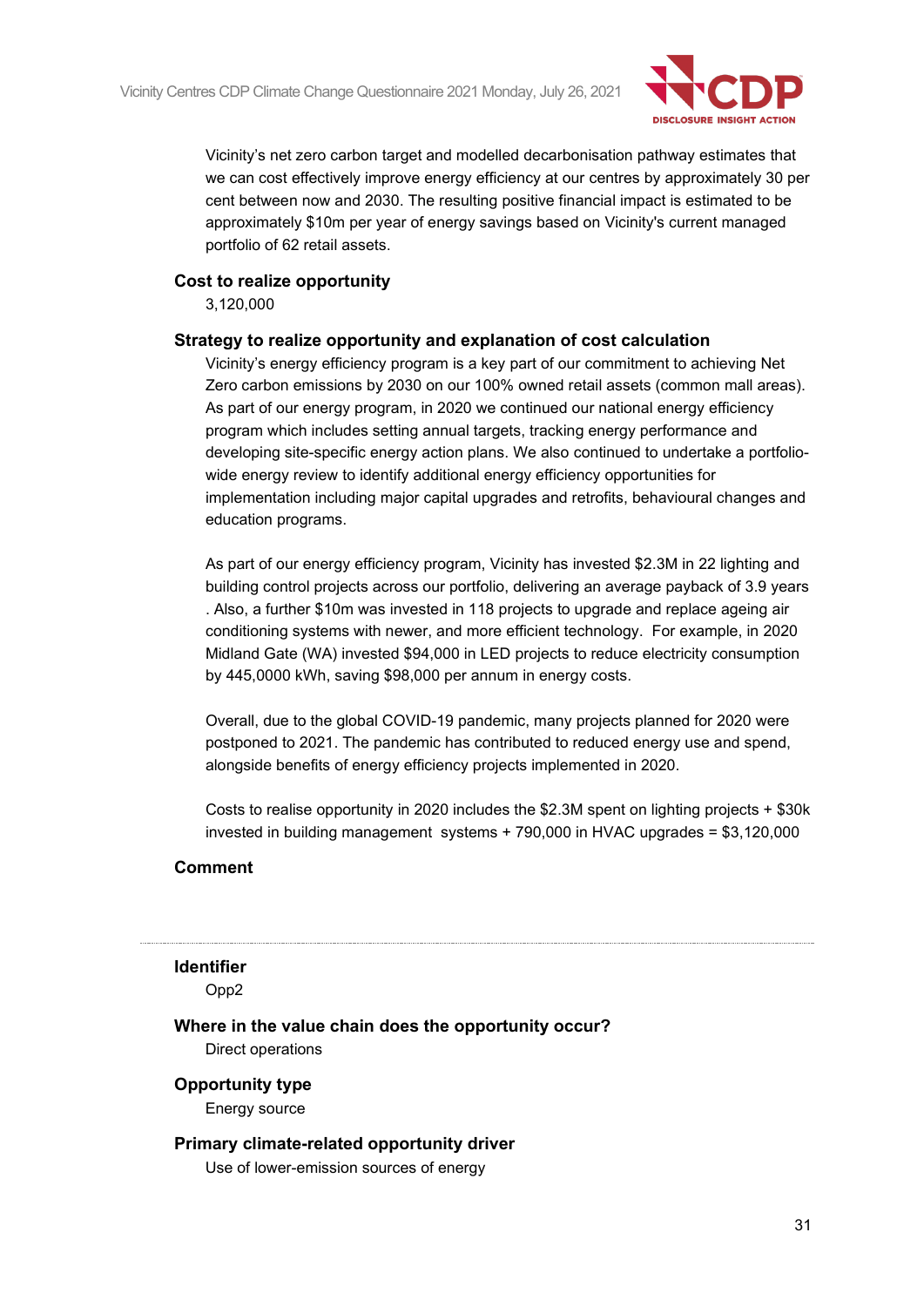

## **Primary potential financial impact**

Reduced indirect (operating) costs

#### **Company-specific description**

Vicinity's national portfolio of shopping centres are highly suited to the installation of large onsite solar PV systems on their rooftops and carparks (as shaded customer parking).

Onsite solar generation forms a key part of the delivery of our net zero carbon emissions by 2030 target and provides Vicinity with a commercially attractive opportunity to use zero-emissions energy to operate our shopping centres. Minimising energy expenses directly impacts net operating income and is a strategic component of Vicinity Centre's business strategy. While energy taxes and regulations may result in increased operating costs, the company's opportunity in energy efficiency could create a cost advantage relative to competitors.

The onsite solar program has the added benefits of increasing centre resilience by protecting against power outages, acting as insulation and reducing air conditioning loads at the centre during times of increased temperatures and heatwaves.

In 2018, Vicinity committed \$73M to onsite solar roll out across 20 centres, which will result in approximately 31MW of solar capacity once complete, and is the largest property solar program in Australia and is expected to generate strong investment returns with an IRR of approximately 12 per cent. In 2020, Vicinity delivered a further 1000 kW solar capacity at 2 centres, at a cost of \$3.5M – Ellenbrook (SA); Whitsunday Plaza (QLD).

As at December 2020, Vicinity has installed 27.1MW of solar capacity across 18 Centres including Colonnades (SA); Altona, Bayside, Broadmeadows, Oakleigh, and Roxburgh, Victoria Gardens (VIC); Gympie, Milton, and Taigum (QLD); Lake Haven, and DFO Homebush (NSW) and Livingston (WA) amongst others, at a cost of \$66.6M.

### **Time horizon**

Short-term

#### **Likelihood**

Virtually certain

## **Magnitude of impact**

Medium

**Are you able to provide a potential financial impact figure?** Yes, a single figure estimate

### **Potential financial impact figure (currency)** 8,000,000

### **Potential financial impact figure – minimum (currency)**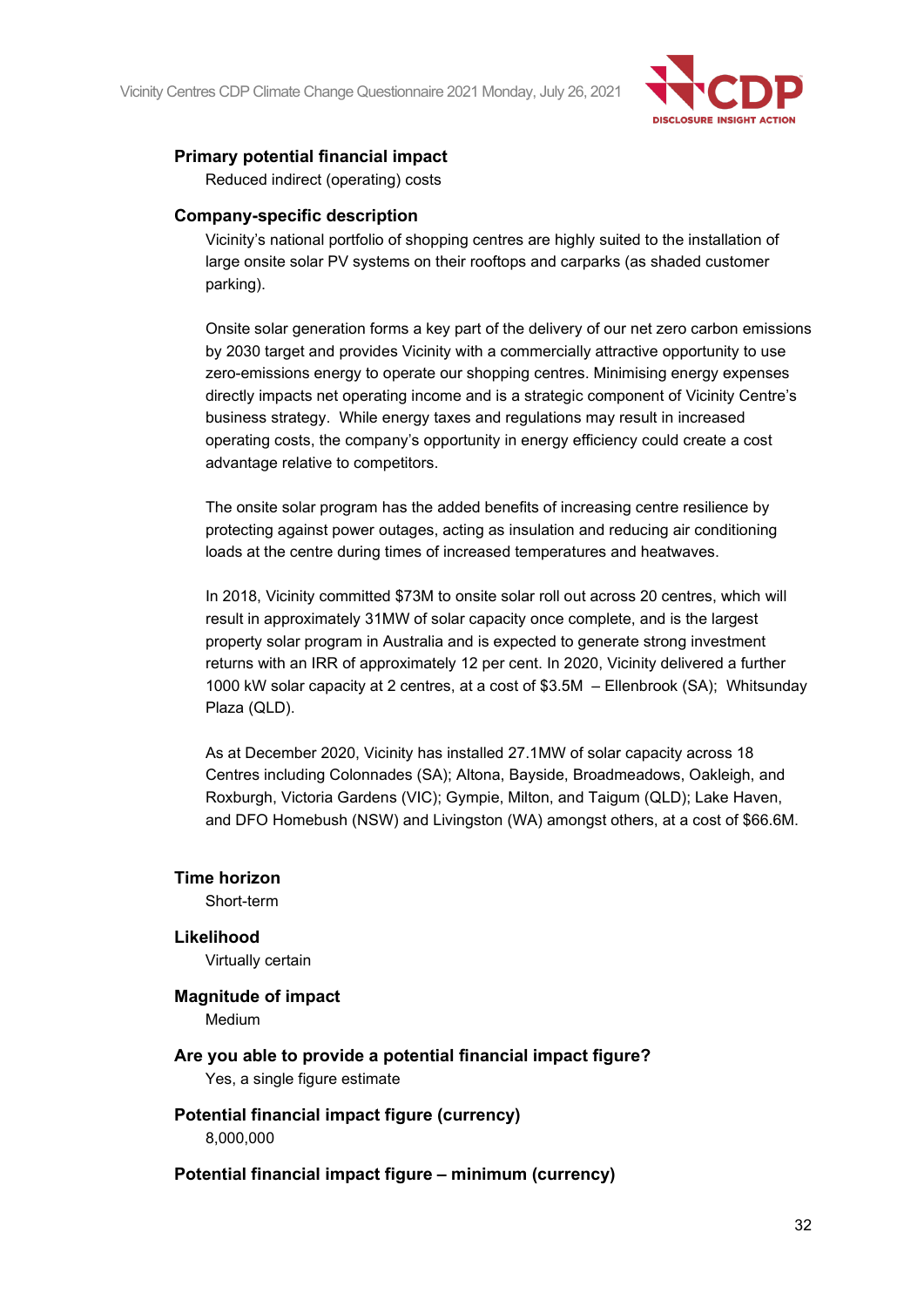

### **Potential financial impact figure – maximum (currency)**

#### **Explanation of financial impact figure**

The positive financial impact is based on the returns generated from our \$73M investment in onsite solar projects across 20 centres throughout Australia. Our onsite solar program is expected to generate an IRR of approximately 12 per cent and would generate \$8M in revenue on average per year.

#### **Cost to realize opportunity**

73,000,000

## **Strategy to realize opportunity and explanation of cost calculation**

We ensure that our business is resilient to variability and increases in grid electricity prices by planning for the long term. In 2016, we completed modelling on decarbonisation pathways which included an assessment of the potential longer-term impact to Vicinity of changes to the wholesale electricity market and resulting expected price fluctuations. The modelling found that establishing and implementing a program to significantly reduce our carbon emissions is commercially feasible, and would be even more attractive if legislative changes are established in favour of renewable energy. In 2018 Vicinity developed an Integrated Energy Strategy (IES), which includes a \$73M investment in onsite solar rollout across 20 centres, delivering approximately 31MW of solar capacity once complete, representing the largest property solar program in Australia.

Vicinity's solar program is a key part of Vicinity's commitment to achieving Net Zero carbon emissions by 2030 on our 100% owned retail assets. In 2020, Vicinity delivered a further 1000 kW solar capacity at 2 centres, at a cost of \$3.5M – Ellenbrook (SA); Whitsunday Plaza (QLD). As at December 2020, Vicinity has installed 27.1MW of solar capacity across 18 Centres at a cost of \$66.6M.

Costs to realise opportunity includes the total investment commitment of \$73M to deliver a total 20 onsite solar projects.

#### **Comment**

#### **Identifier**

Opp3

**Where in the value chain does the opportunity occur?** Direct operations

## **Opportunity type**

Resilience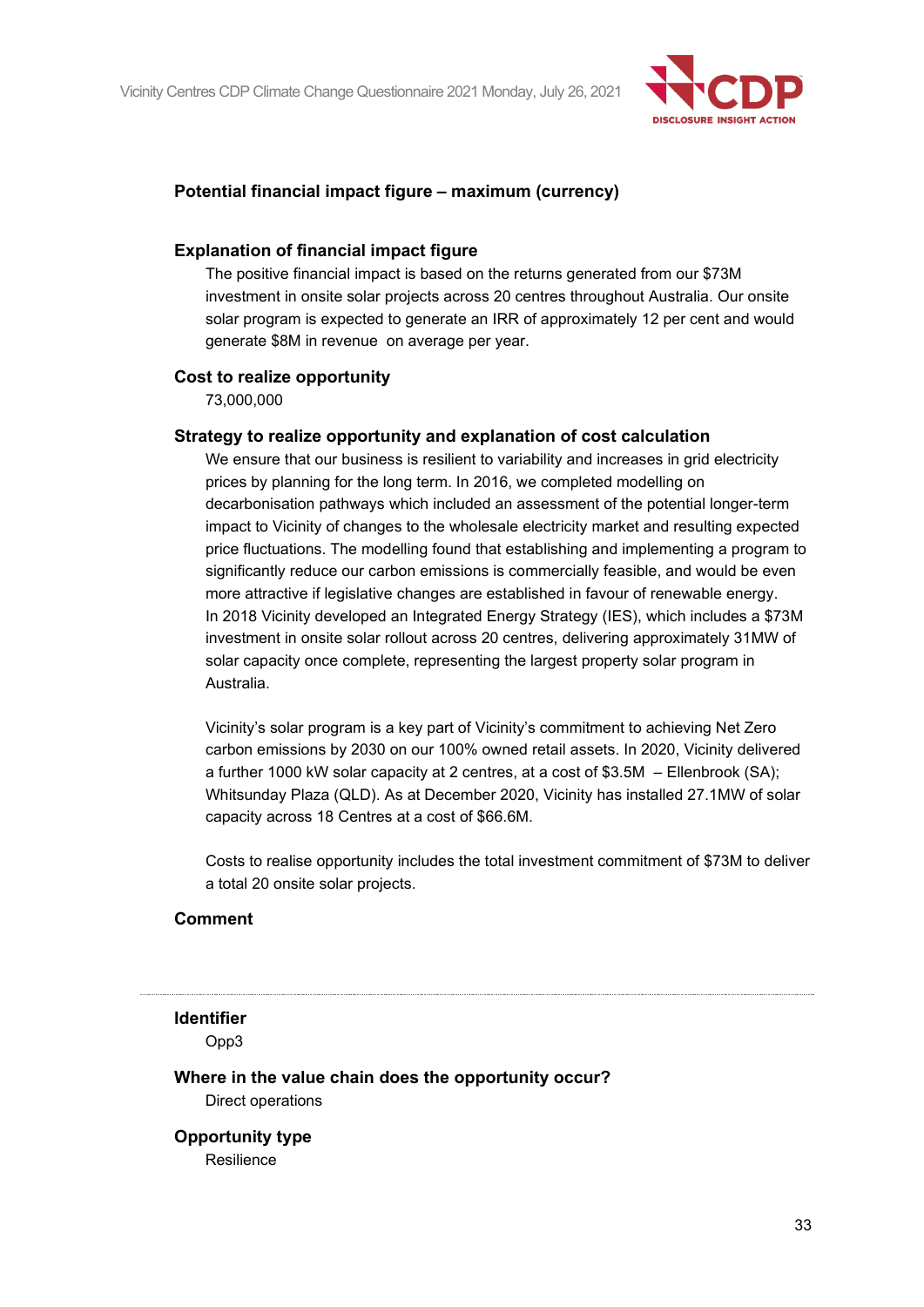

### **Primary climate-related opportunity driver**

Other, please specify

Opportunities related to the development of adaptive capacity to respond to climate change

### **Primary potential financial impact**

Other, please specify

Increased reliability of supply chain and ability to operate under various conditions

#### **Company-specific description**

The total value of the assets in Vicinity's national portfolio is a key contributor to our overall business value and a key metric used by the investment community. Proactively improving the resilience of our centres helps to mitigate any possible future financial implications resulting from physical climate risks and enables us to protect the value of our shopping centres.

In 2016, Vicinity Centres undertook a study to identify and prioritise centres exposed to risks relating to climate hazards. The analysis comprised a consistent and complete climate risk screening of all Vicinity Centres across Australia and what potential impacts these climate risks may have for these Centres. The assessments used the RCP 4.6. and RCP 8.6 scenarios for 2030 and 2090 respectively. This analysis allowed us to better understand the exposure of our asset portfolio to physical climate risks, including acute climate events and chronic increases in mean temperatures across our entire portfolio of shopping centres nationally.

Our Climate Resilience Program is a key part of Vicinity's Sustainability strategy, and aims to enhance the resilience of our centres to identified physical climate risks to ensure we are able to remain open for trade for our retailers and local communities. By adequately preparing for such events and building our physical resilience, we can avoid such costs, remain open for trade for our retailers and consumers and offer support to local communities during times of need.

#### **Time horizon**

Medium-term

**Likelihood**

Likely

**Magnitude of impact** Medium-low

## **Are you able to provide a potential financial impact figure?**

Yes, an estimated range

### **Potential financial impact figure (currency)**

**Potential financial impact figure – minimum (currency)** 168,000,000

**Potential financial impact figure – maximum (currency)** 216,000,000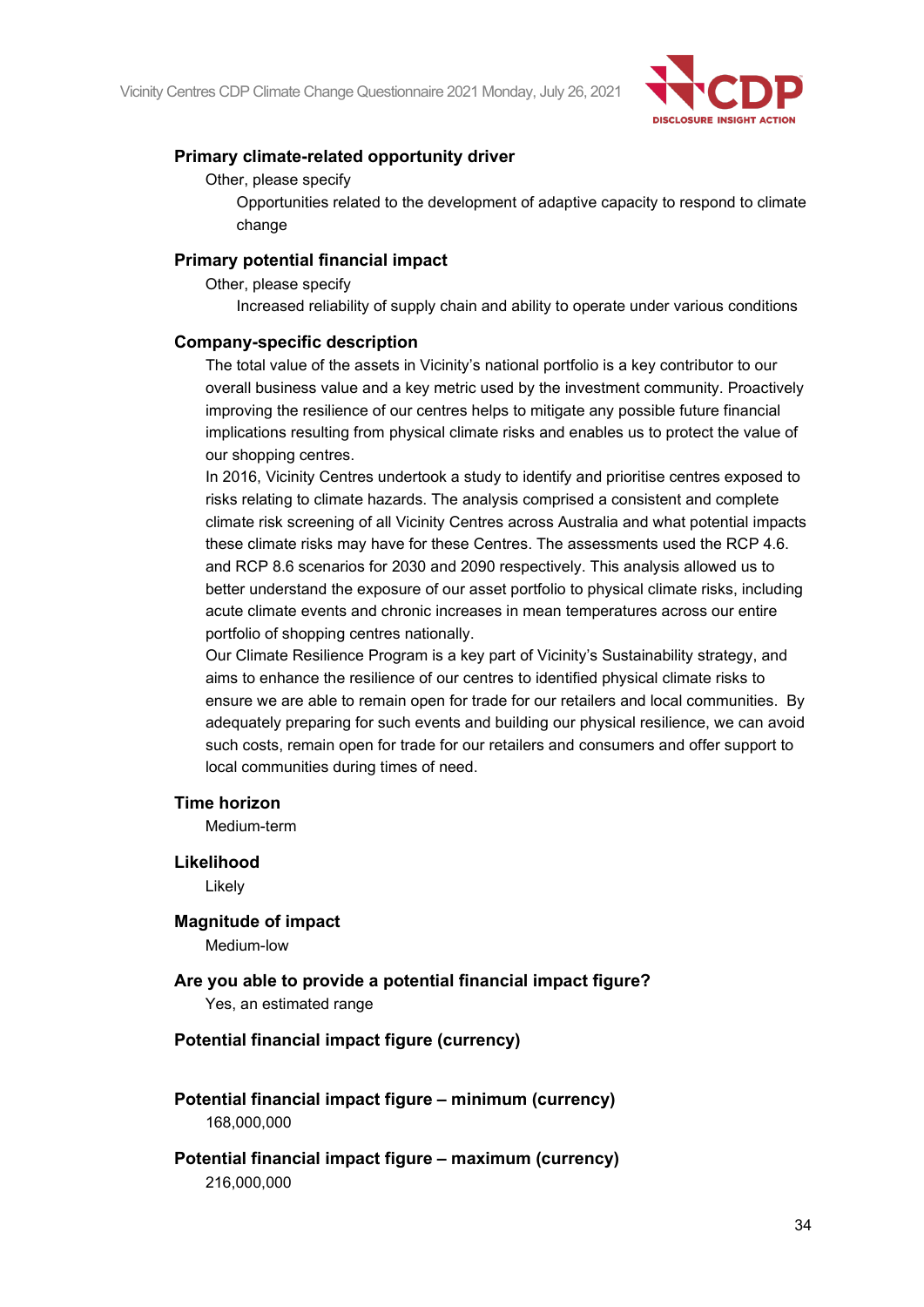

### **Explanation of financial impact figure**

We analysed the financial impact of chronic and acute physical risks on our portfolio by calculating the difference between the Net Present Value (NPV) of our portfolio in 2030 versus the financial impacts on NPV from chronic climate shocks under scenarios RCP 4.5 and RCP 8.5.

For scenario RCP 4.5, the cumulative financial impact on future profits may be up to \$168M by 2030 and up to \$216M for scenario RCP 8.5, a medium level impact within our risk management.

The analysis modelled the potential financial impact of physical risks under two scenarios (RCP8.5 and RCP4.5) on operating costs, capital costs, and revenue, factoring in the assets exposure and sensitivity to these risks.

This figure is based on a theoretical assessment of the possible impacts to our existing managed asset portfolio, and management is currently, or has plans in place to proactively manage this impact moving forward. Vicinity reviews its scenario analysis annually.

#### **Cost to realize opportunity**

5,140,800

#### **Strategy to realize opportunity and explanation of cost calculation**

Vicinity's Climate Resilience Program provides an opportunity to prepare our centres for acute and chronic physical climate risks, potentially increasing future market valuations across our portfolio.

#### Development Process

Custom Climate Resilience and Adaptation Plans are completed for all developments to address key chronic climate risks and increase climate resilience for example, increasing thermal performance to cope with projected higher temperatures. In 2019, we completed a Climate Resilience and Adaptation Plan for our Ellenbrook Development project.

#### Capital Upgrades

Vicinity's capital upgrades now include climate resilience considerations as BAU. In 2018 we invested \$10m in replacing and upgrading HVAC systems with newer, more efficient technology. For example, at Nepean Village in NSW, air conditioning had failed during extreme heatwaves and were replaced with more resilient systems at the cost of \$700,000. In 2019, we invested \$2.06M in LED upgrades at 20 projects across 16 centres. In 2019 Vicinity also developed a new stormwater management program to improve the resilience of onsite stormwater infrastructure and better prepare for heavy rainfall events. We piloted the program at Broadmeadows shopping centre, VIC which proved to be a success, avoiding \$13,000 in flood damage costs. As a result, the program is now being implemented across all centres.

#### Solar Upgrades

In 2018, Vicinity committed \$73m to an onsite solar rollout at 20 centres, protecting against power outages, insulating roofs and reducing air conditioning loads. In 2020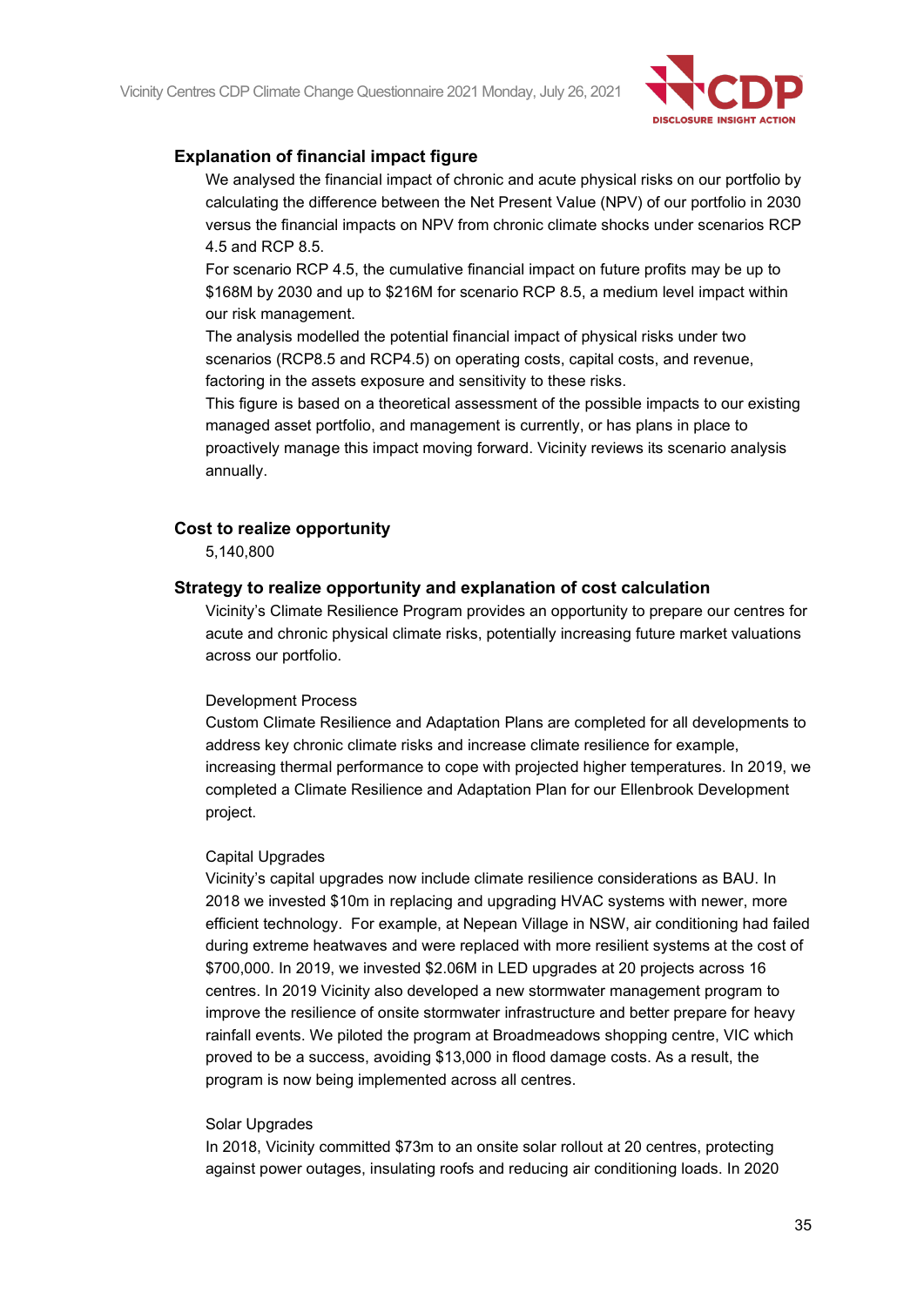

Vicinity delivered a further 1000 kW solar capacity at 2 centres, at a cost of \$3.5M – Ellenbrook (SA); Whitsunday Plaza (QLD). As at December 2020, Vicinity has installed 27.1MW of solar capacity across 18 Centres at a cost of \$66.6 M.

Cost to realise this opportunity in 2020 was impacted by the COVID-19 global pandemic which resulted in many projects being postponed to 2021 due to ongoing restrictions and lockdowns.

The cost to realise opportunity in 2020 includes Climate Resilience and Adaptation plan for one development (\$10,000) + LED lighting upgrades at 17 projects across 16 centres (\$230,800 ) + Implementation of Smart Water Meters at 13 centres (\$1.4M) +  $$3.5M$  spent on solar projects =  $$5,140,800$ .

**Comment**

# **C3. Business Strategy**

## **C3.1**

## **(C3.1) Have climate-related risks and opportunities influenced your organization's strategy and/or financial planning?**

Yes, and we have developed a low-carbon transition plan

## **C3.1a**

## **(C3.1a) Is your organization's low-carbon transition plan a scheduled resolution item at Annual General Meetings (AGMs)?**

|     | Is your low-carbon<br>transition plan a<br>scheduled resolution<br><b>item at AGMs?</b>       | <b>Comment</b>                                                                                                                                                                                                                                                                                                                                                                                                                                                                                                                                                                                                                                       |
|-----|-----------------------------------------------------------------------------------------------|------------------------------------------------------------------------------------------------------------------------------------------------------------------------------------------------------------------------------------------------------------------------------------------------------------------------------------------------------------------------------------------------------------------------------------------------------------------------------------------------------------------------------------------------------------------------------------------------------------------------------------------------------|
| Row | No, but we intend it to<br>become a scheduled<br>resolution item within<br>the next two years | Vicinity's Net Zero Carbon Target and our progress on this target is<br>not a resolution item at our AGMs, but it is discussed at our AGMs<br>and detailed in AGM materials. In December 2020, our Chairman<br>Trevor Gerber detailed Vicinity's sustainability achievements including<br>"a 17% reduction in carbon intensity, with Vicinity well on the road to<br>achieving our Net Zero carbon emissions target by 2030". There is<br>also a dedicated slide in the AGM presentation on Vicinity's<br>sustainability leadership which includes reference to our Net Zero<br>Carbon Emissions Target, installation of onsite solar and percentage |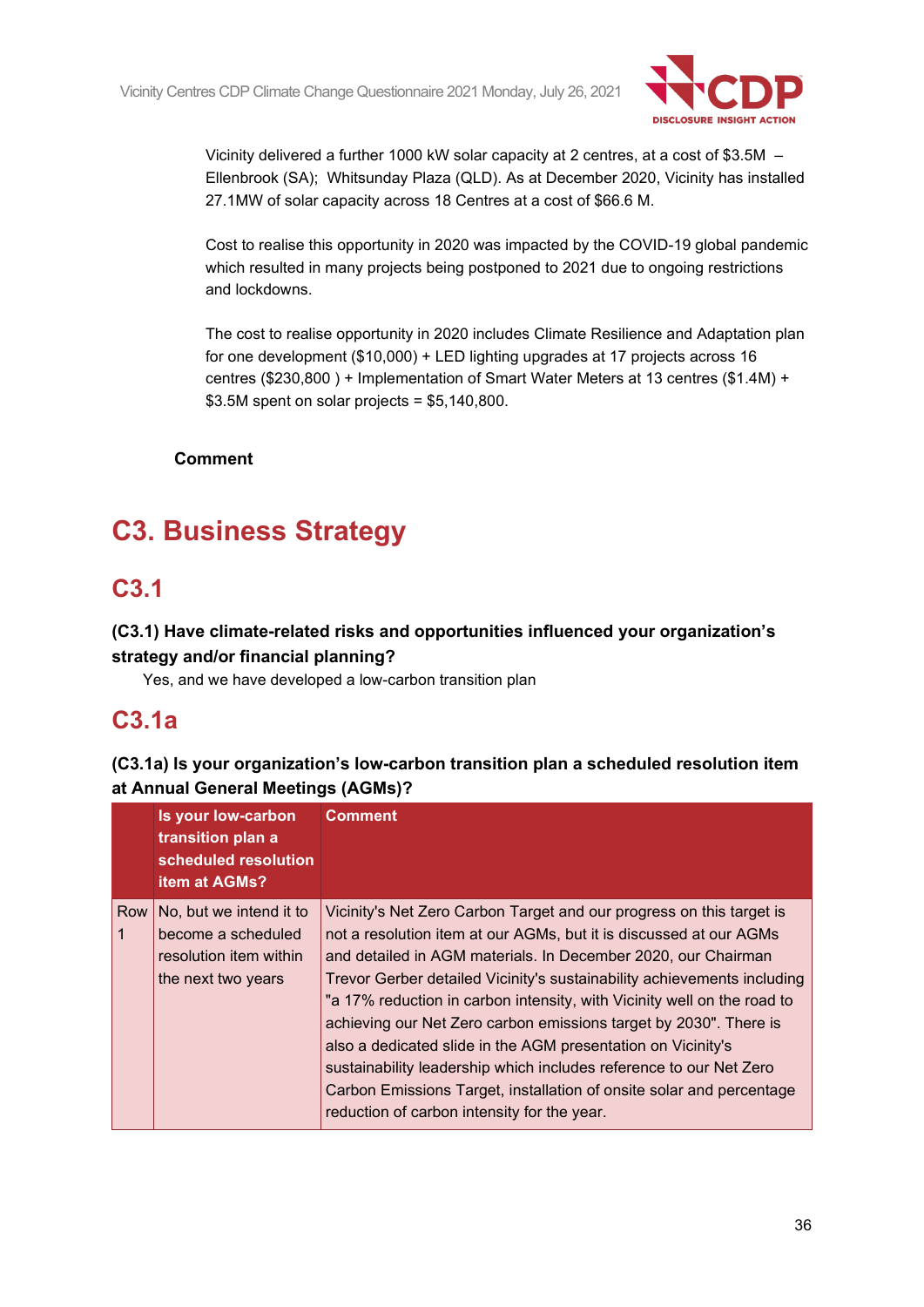

# **C3.2**

# **(C3.2) Does your organization use climate-related scenario analysis to inform its strategy?**

Yes, qualitative and quantitative

# **C3.2a**

| <b>Climate-related</b><br>scenarios and<br>models applied | <b>Details</b>                                                                                                                                                                                                                                                                                                                                                                                                                                                                                                                                                                                                                                                                                                                                                                                                                                                                                                                                                                                                                                                                                                                                                                                                                                                                                                                                                                                                                                                                                                                                                                                                                                                                                                                                                                                                                                                                                                                                                                                                                                                                                                                                                                                                                                                                                                                                                                                                                                                                                                                                                                                                                                                                                        |
|-----------------------------------------------------------|-------------------------------------------------------------------------------------------------------------------------------------------------------------------------------------------------------------------------------------------------------------------------------------------------------------------------------------------------------------------------------------------------------------------------------------------------------------------------------------------------------------------------------------------------------------------------------------------------------------------------------------------------------------------------------------------------------------------------------------------------------------------------------------------------------------------------------------------------------------------------------------------------------------------------------------------------------------------------------------------------------------------------------------------------------------------------------------------------------------------------------------------------------------------------------------------------------------------------------------------------------------------------------------------------------------------------------------------------------------------------------------------------------------------------------------------------------------------------------------------------------------------------------------------------------------------------------------------------------------------------------------------------------------------------------------------------------------------------------------------------------------------------------------------------------------------------------------------------------------------------------------------------------------------------------------------------------------------------------------------------------------------------------------------------------------------------------------------------------------------------------------------------------------------------------------------------------------------------------------------------------------------------------------------------------------------------------------------------------------------------------------------------------------------------------------------------------------------------------------------------------------------------------------------------------------------------------------------------------------------------------------------------------------------------------------------------------|
| <b>RCP 4.5</b><br><b>RCP 8.5</b>                          | Vicinity has completed scenario analysis to understand the potential financial<br>impact of climate-related physical risks/opportunities on our business.<br>• Boundaries and time horizons: Analysis was conducted in 2018 and covered all<br>retail assets under our operational control (62 assets). Both medium and long-<br>term time horizons were considered for this scenario analysis because the<br>financial impact was modelled over a 10-year period to 2030 and the RCP 4.5<br>and 8.5 pathways were modelled to 2030 and 2050 respectively as it aligns with<br>our definitions of medium and long term time horizons.<br>• Scenarios used: We used RCP 4.5 and 8.5 for this analysis to demonstrate a<br>range of potential temperature increases and impact on climate variables. There<br>is no significant difference between the impacts resulting from the two scenarios<br>to 2030 (modelled timeframe), but this difference increases significantly from<br>2050 onwards.<br>. Inputs into the analysis included: 1) existing asset level climate related risk<br>analyses (geographic and property details, historical events resulting in losses<br>and insurance premiums paid); 2) results of portfolio wide high-level climate risk<br>assessment; 3) historical and future projected income and expenses; 4) forecasts<br>on wholesale electricity prices; 5) asset discount and capitalisation rates; and 6)<br>Five year capital budget plans.<br>• Assumptions: Scenarios RCP 4.5 and RCP 8.5 were used to model chronic<br>impacts. The acute shock scenario was based on the probability of occurrence of<br>the largest historical event experienced within the portfolio to date (Cyclone<br>Debbie in 2017 by Whitsunday Plaza, adjusted for each centre). Assumptions<br>were made with regards to the operational impact of extreme weather events to<br>cashflows, cashflow sensitivity to operational impacts, future annual income<br>growth, discount rates and capitalisation rates.<br>• Analytical method included: 1) Initial mapping of climate risks to income and<br>expenses; 2) internal workshop to validate asset financial impacts; 3) financial<br>modelling to estimate the impact of each extreme weather type on future cash<br>flows for all assets; and 4) sensitivity analysis of assumptions.<br>• Results and outcomes: The outcome was a financial estimate of the reduction in<br>Net Present Value (NPV) of future profits over a 10-year period under acute,<br>chronic and combined scenarios and included analysis on asset valuations. For<br>example, at the time of analysis the estimated cumulative financial impact (NPV) |

# **(C3.2a) Provide details of your organization's use of climate-related scenario analysis.**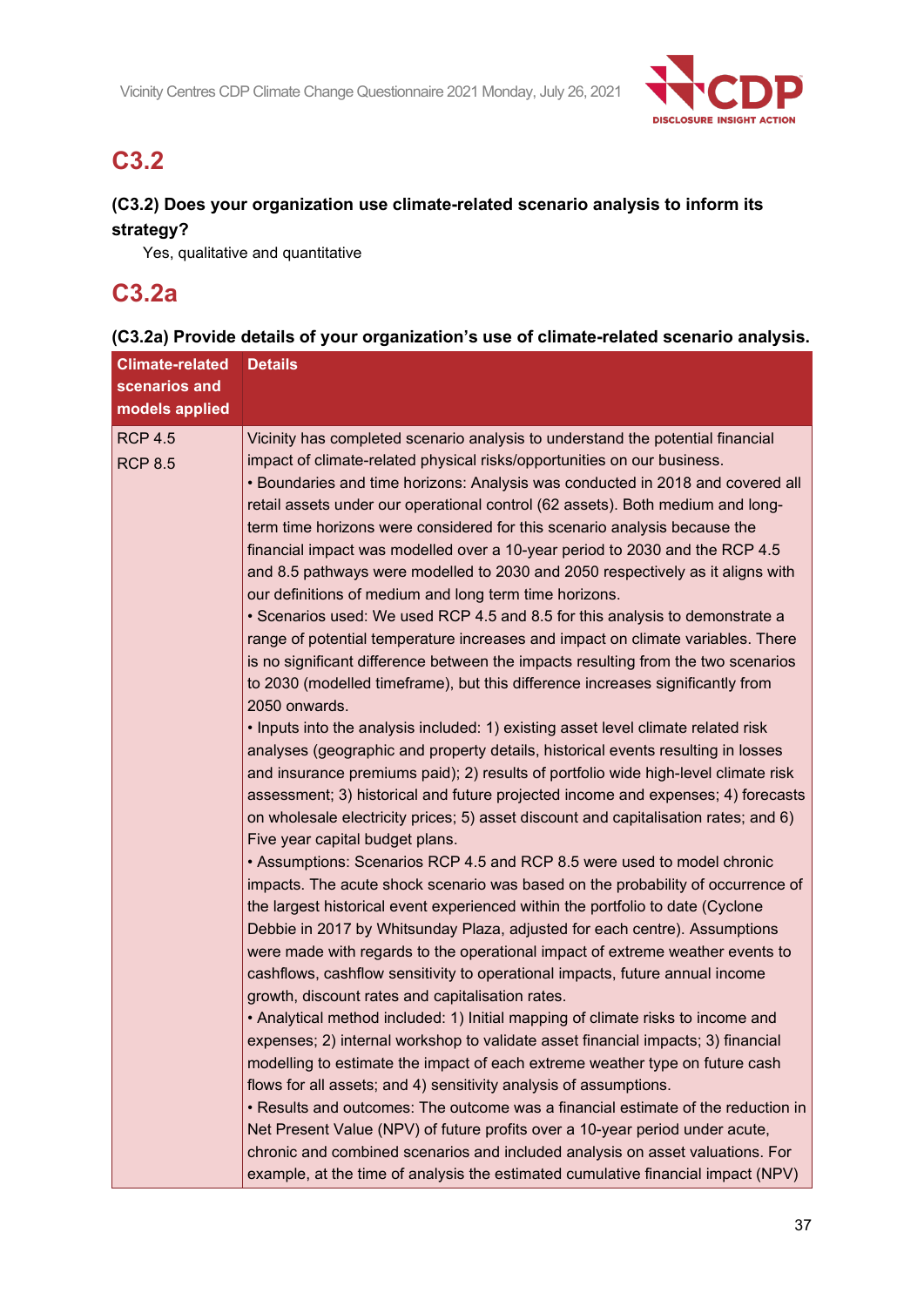

from acute physical risks could be up to \$50M of future profits at 2030 and up to \$139-178M for chronic physical risks.

• Use of results: We gained a better understanding of the potential future financial impact of climate related risks. The results are being integrated into strategic asset planning, investment tiering, capital transaction and development processes to assist decision making and prioritise adaptation and resilience strategies to manage identified risks.

• Reporting: The scenario analysis was communicated to Vicinity's board level Risk and Compliance Committee in 2018 and relevant business units whose business processes will continue to be adapted as a result. Results are provided externally through this CDP submission and publicly disclosed on our website. • Changes to strategy and business model: Management of climate change risks and opportunities are integrated into Vicinity's business strategy and key decision-making processes through our Sustainability strategy. For example, the scenario planning has been used in Vicinity's Strategic Asset Planning to ensure climate resilience initiatives are implemented as part of BAU. An example is at Whitsunday Plaza where increased stormwater management systems were implemented to increase the climate resilience of the centre and prevent future flooding. The results of the scenario analysis will also be integrated where relevant, to further enhance and strengthen decision making across the business.

# **C3.3**

# **(C3.3) Describe where and how climate-related risks and opportunities have influenced your strategy.**

|                          | <b>Have climate-related</b><br>risks and<br>opportunities<br>influenced your<br>strategy in this area? | <b>Description of influence</b>                                                                                                                                                                                                                                                                                                                                                                                                                                                                                                                                                                                                                                                                                                                                                                                                                                                                                                             |
|--------------------------|--------------------------------------------------------------------------------------------------------|---------------------------------------------------------------------------------------------------------------------------------------------------------------------------------------------------------------------------------------------------------------------------------------------------------------------------------------------------------------------------------------------------------------------------------------------------------------------------------------------------------------------------------------------------------------------------------------------------------------------------------------------------------------------------------------------------------------------------------------------------------------------------------------------------------------------------------------------------------------------------------------------------------------------------------------------|
| Products and<br>services | <b>Yes</b>                                                                                             | Physical and transitional risks and opportunities have<br>influenced our strategy by fast tracking Vicinity's investment<br>towards creating climate-resilient and energy-efficient<br>assets, and helping us to continue to offer high value retail<br>products and services to our tenants. The potential financial<br>impact of transition risks has supported the business case<br>to accelerate our energy efficiency program and \$73m<br>investment in onsite solar at 20 of our centres. The<br>implementation of our onsite solar program is the most<br>substantial strategic decision in this area to date from a<br>capital outlay perspective. This investment additionally<br>creates a new product offering for Vicinity in the form of<br>renewable energy available for our tenants and community.<br>Climate change is of growing concern to retailers, therefore<br>offering low carbon products can become increasingly |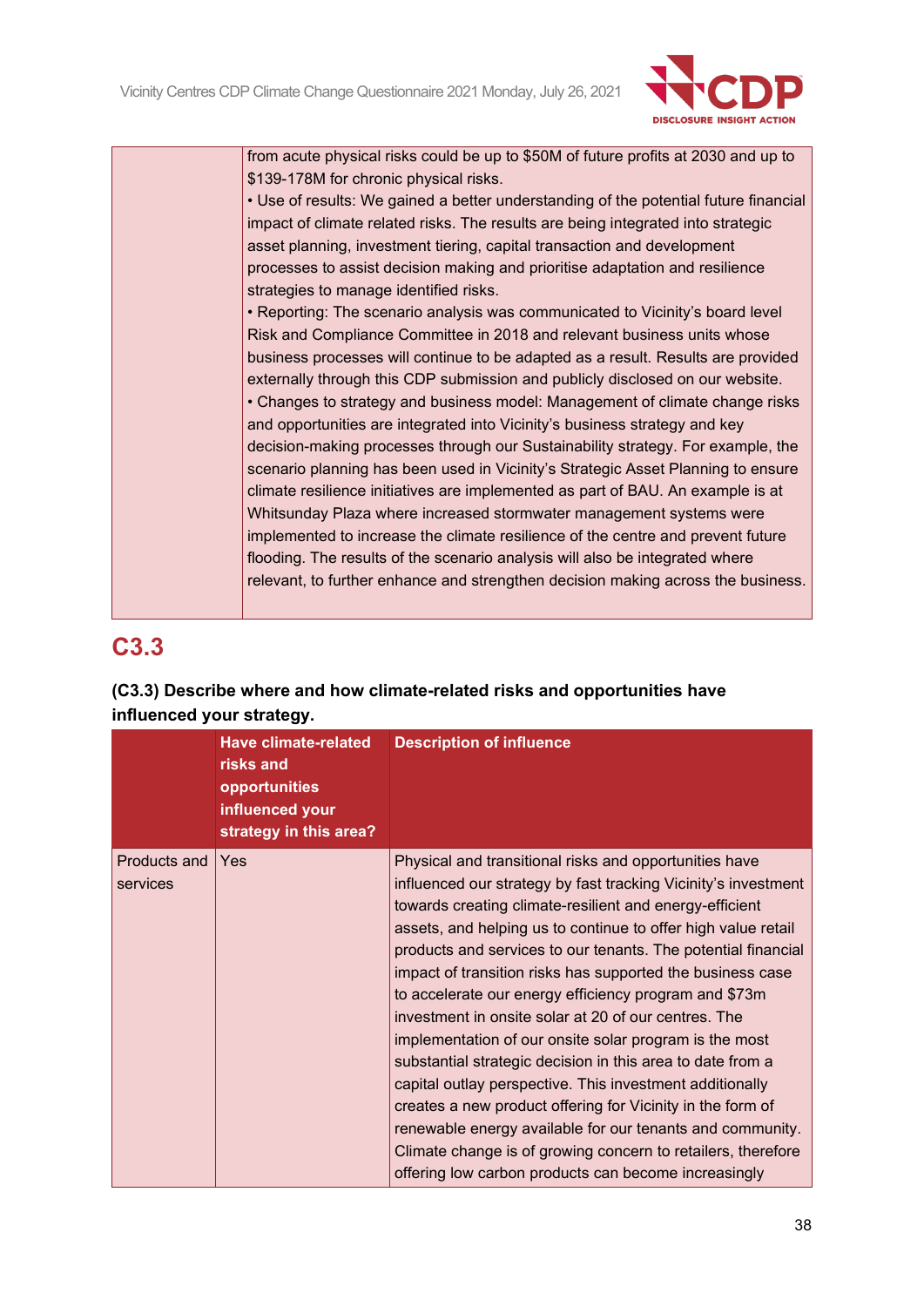

|                                       |     | attractive to tenants. Vicinity's solar program is influenced<br>by climate-related risks and opportunities most recently<br>within the short-term time horizon (1-3 years) with the start<br>of Stage 3 of our solar investment in 2020 and continued<br>assessment of solar viability on our developments. Another<br>substantial strategic decision is the implementation of<br>Green Star Performance across our centres. This has led to<br>many retailers implementing Green Star Interiors standards<br>for their store fitouts, and Vicinity's provision of a<br>sustainable base building via our Green Star Performance<br>rating, of which 100% of our portfolio has been rated, can<br>assist our tenants in achieving their Green Star ambitions<br>and make us a business partner of choice. If Vicinity lost 1%<br>of net property income because our 4 Star Green Star<br>Performance portfolio rating was not maintained (or due to<br>more sustainable rental options elsewhere), the potential<br>financial impact could be \$6,873,000 (1 per cent of total net<br>property income of \$687.3M in FY20) which is considered a<br>low financial impact in the Risk Management Framework.<br>This figure is based on a theoretical assessment of potential<br>impacts to Vicinity's existing managed portfolio (62 assets),<br>and management has plans in place to proactively manage<br>this impact moving forward. We continue to investigate and<br>refine our understanding of potential financial impacts of<br>climate change to our business, and as part of this work will<br>challenge the assumptions made in our initial assessment. |
|---------------------------------------|-----|--------------------------------------------------------------------------------------------------------------------------------------------------------------------------------------------------------------------------------------------------------------------------------------------------------------------------------------------------------------------------------------------------------------------------------------------------------------------------------------------------------------------------------------------------------------------------------------------------------------------------------------------------------------------------------------------------------------------------------------------------------------------------------------------------------------------------------------------------------------------------------------------------------------------------------------------------------------------------------------------------------------------------------------------------------------------------------------------------------------------------------------------------------------------------------------------------------------------------------------------------------------------------------------------------------------------------------------------------------------------------------------------------------------------------------------------------------------------------------------------------------------------------------------------------------------------------------------------------------------------------------------------------------------------|
| Supply chain<br>and/or value<br>chain | Yes | Climate change is of growing concern to many leading<br>retailers and brands who are increasingly seeking to reduce<br>their carbon emissions. Therefore, our strategy of offering<br>low carbon products becomes increasingly attractive to our<br>retailers as some businesses may implement policies in the<br>future to only lease tenancies located in highly rated Green<br>Star or NABERS buildings. If Vicinity lost 1% of net property<br>income because our 4 Star Green Star Performance<br>portfolio rating was not maintained (or on the basis of more<br>sustainable products on the market), the potential financial<br>impact could be \$6,873,000 (1 per cent of total net property<br>income of \$687.3M in FY20) which is considered a<br>substantive financial impact as aligned with the Risk<br>Management Framework consequence matrix for major or<br>severe impacts.<br>Vicinity also uses building materials such as steel and<br>concrete for our development projects that are exposed to<br>transition climate risks, and traditionally manufactured from<br>carbon-intensive processes, so we acknowledge that our                                                                                                                                                                                                                                                                                                                                                                                                                                                                                                                   |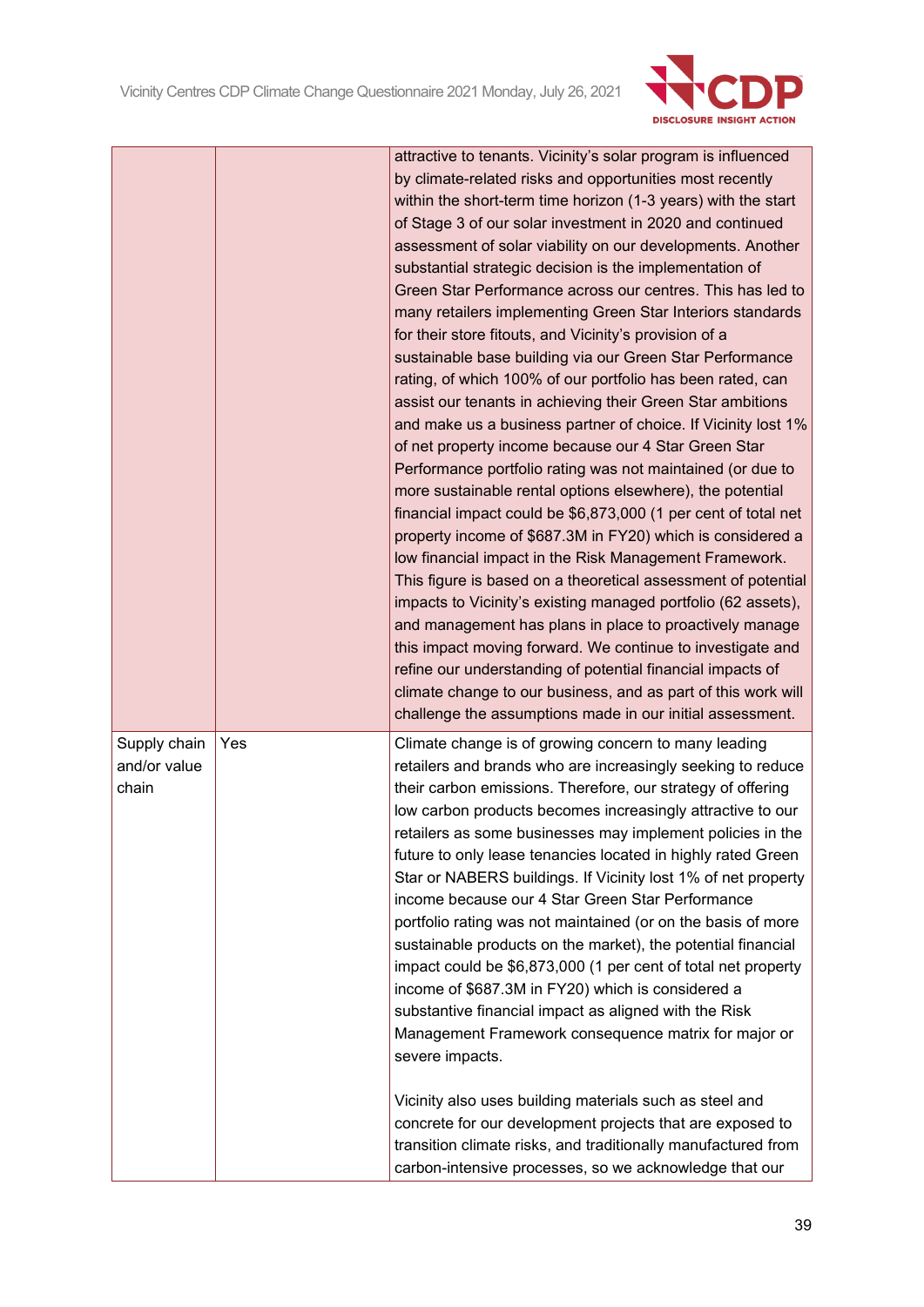

|               |     | supply chain is impacted by climate change. In addition,        |
|---------------|-----|-----------------------------------------------------------------|
|               |     | Vicinity is responsible for managing the waste created by       |
|               |     | our retailers as part of their store operations in our centres. |
|               |     | Waste sent to landfill results in carbon emissions and as       |
|               |     | such, Vicinity has implemented onsite waste management          |
|               |     | programs and education programs as part of our strategy         |
|               |     | for our retailers to ensure as much waste as possible is        |
|               |     | diverted from landfill. This represents the most substantial    |
|               |     | strategic decision in this area to date given waste generated   |
|               |     | in operations is a material aspect of Vicinity's Scope 3 value  |
|               |     | chain emissions and is an aspect which we have influence        |
|               |     | over improving. In 2020, Vicinity has reduced waste to          |
|               |     | landfill by 10,600 tonnes, which equates to an approximate      |
|               |     | saving of \$2.2M in waste disposal costs. In addition, we       |
|               |     | increased recycling rates by 5% from 2019 to 2020, and          |
|               |     | reduced associated Scope 3 emissions by 12,700 tonnes.          |
|               |     |                                                                 |
|               |     | These strategies to offer low carbon products through our       |
|               |     | value chain, and understand the carbon impacts of building      |
|               |     | materials and waste created by retailers have been              |
|               |     | influenced by climate-related risks and opportunities within    |
|               |     | the short-term (1-3 years) as demonstrated through these        |
|               |     | initiatives and programs offered at many of our centres.        |
|               |     |                                                                 |
|               |     |                                                                 |
|               |     |                                                                 |
| Investment in | Yes | A key pillar of Vicinity's sustainability strategy is our       |
| R&D           |     | commitment to Net Zero carbon emissions by 2030 for our         |
|               |     | 100% owned retail assets. The Net Zero target covers the        |
|               |     | scope 1 and scope 2 carbon emissions from the common            |
|               |     | mall area of Vicinity's wholly owned centres. The Net Zero      |
|               |     | pathway comprises a significant investment into solar           |
|               |     | infrastructure as well as an accelerated energy efficiency      |
|               |     | program. Vicinity has already committed \$73m for onsite        |
|               |     | solar implementation at 20 shopping centres, which              |
|               |     | includes provision for increased investment in R&D for          |
|               |     | renewables technology. In addition to solar PV, the             |
|               |     | business is trialling a number of innovative solutions to       |
|               |     | maximise the value of our onsite solar program. Vicinity        |
|               |     | installed the largest shopping centre battery (500 kWh          |
|               |     | battery at Castle Plaza shopping centre in SA) to trial the     |
|               |     | latest energy storage technology and reduce our reliance on     |
|               |     | the grid. This represents the most substantial strategic        |
|               |     | decision in this area to date because it combines the           |
|               |     | opportunities associated with renewable technology,             |
|               |     | including more of our energy use to be derived from             |
|               |     | renewables, with battery storage to maintain business           |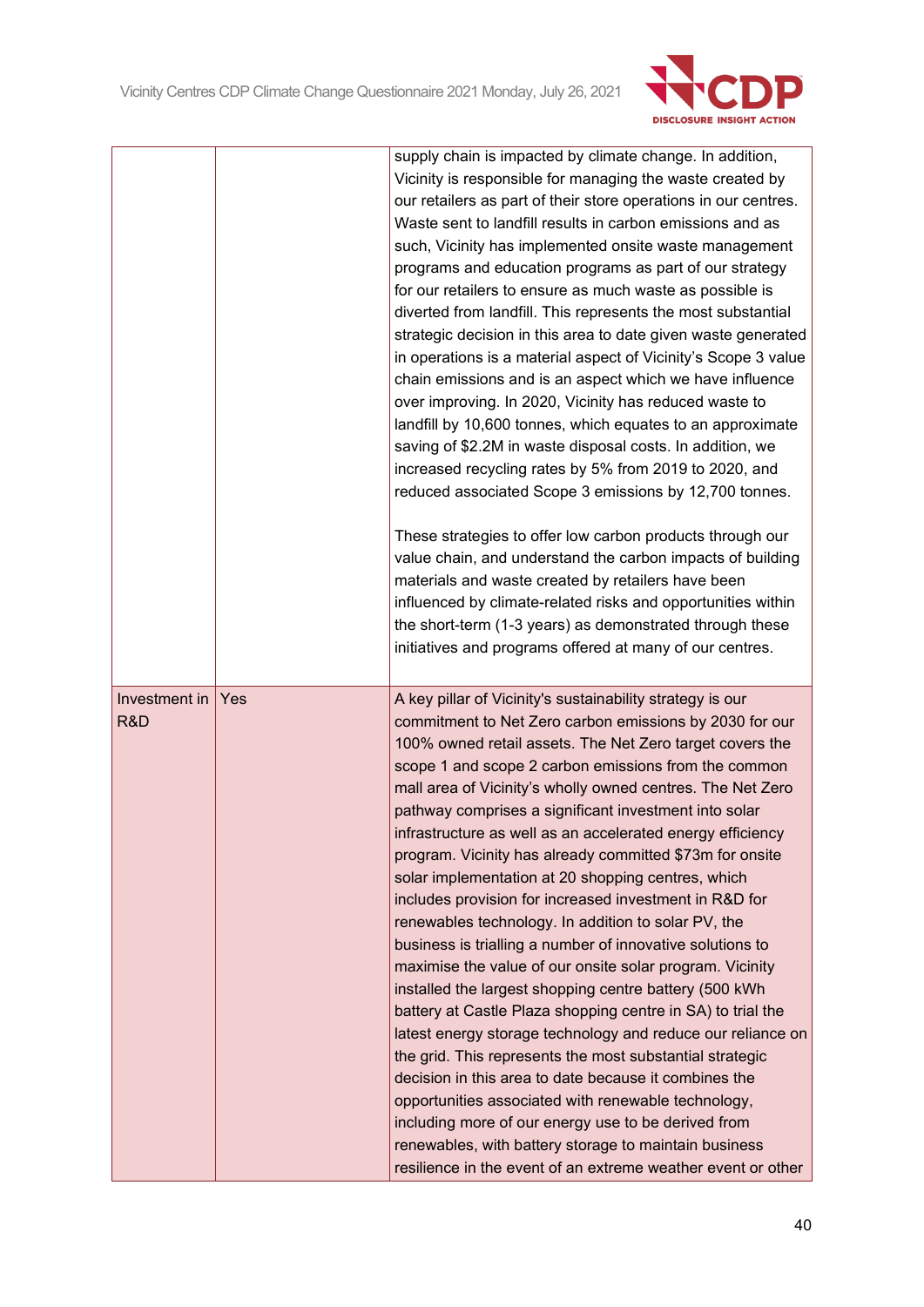

|            |     | climate-related impacts. Additionally, Vicinity is trialling solar<br>glass at Warwick Grove Shopping centre in WA as well as<br>blockchain technology. This is considered a minor financial<br>opportunity as aligned with the Risk Management<br>Framework. Vicinity's energy efficiency program and<br>renewable energy associated technology trials have been<br>influenced by climate-related risks and opportunities (as<br>outlined above) and our strategy is expected to be impacted<br>across the short (1-3 years), medium (3-10 years), and long<br>term (10-15 years) time horizons as renewable and<br>sustainable technology continue to progress.                                                                                                                                                                                                                                                                                                                                                                                                                                                                                                                                                                                                                                                                                                                                                                                                                                                                                                                                                                                                                                                                                                                                                                                                                                                                                                                                                                                               |
|------------|-----|-----------------------------------------------------------------------------------------------------------------------------------------------------------------------------------------------------------------------------------------------------------------------------------------------------------------------------------------------------------------------------------------------------------------------------------------------------------------------------------------------------------------------------------------------------------------------------------------------------------------------------------------------------------------------------------------------------------------------------------------------------------------------------------------------------------------------------------------------------------------------------------------------------------------------------------------------------------------------------------------------------------------------------------------------------------------------------------------------------------------------------------------------------------------------------------------------------------------------------------------------------------------------------------------------------------------------------------------------------------------------------------------------------------------------------------------------------------------------------------------------------------------------------------------------------------------------------------------------------------------------------------------------------------------------------------------------------------------------------------------------------------------------------------------------------------------------------------------------------------------------------------------------------------------------------------------------------------------------------------------------------------------------------------------------------------------|
| Operations | Yes | Vicinity's operations have been impacted by climate risks.<br>Reviewing actual historical climate event cost data (e.g.<br>insurance costs, maintenance and repair costs), Vicinity's<br>Climate Scenario Modelling Assessment revealed that over<br>the previous 10-year period, more than 80 per cent of<br>Vicinity's assets have had an insurance claim related to a<br>physical climate impact. Past events such as cyclones,<br>storms and flooding have caused physical damage to the<br>building fabric, car parks, plant equipment and HVAC<br>systems, as well as resulted in limited physical access to<br>centres and connectivity issues that have led to increased<br>operational and maintenance costs. Chronic impacts, such<br>as an increase in the number of extreme heat days, have<br>also impacted operational costs as a result of higher<br>demand on HVAC systems (increasing energy use),<br>increased maintenance and replacement costs and utility<br>losses (requiring the use of back-up generators). The<br>potential financial impact to our portfolio is in the order of<br>\$143m of NPV of future profits (in 2030). Consistent with<br>this potential financial impact in 2030 and the results of the<br>Climate Scenario Modelling Assessment over a 10-year<br>period, the time horizon over which this strategy has been<br>influenced is considered long term (10-15 years). In<br>addition, this is considered a substantive impact as aligned<br>with the Risk Management Framework consequence matrix<br>for major projects.<br>The most substantial strategic decision in this area to date<br>is Vicinity's commitment to Net Zero carbon emissions by<br>2030 for our 100% owned retail assets (common mall<br>areas) which represents 30% of the total Scope 1 and 2<br>carbon emissions of our managed portfolio. Our Net Zero<br>carbon target will be achieved through energy efficiency<br>programs, and our onsite solar program. Vicinity has<br>already achieved 62% of the energy reduction requirements |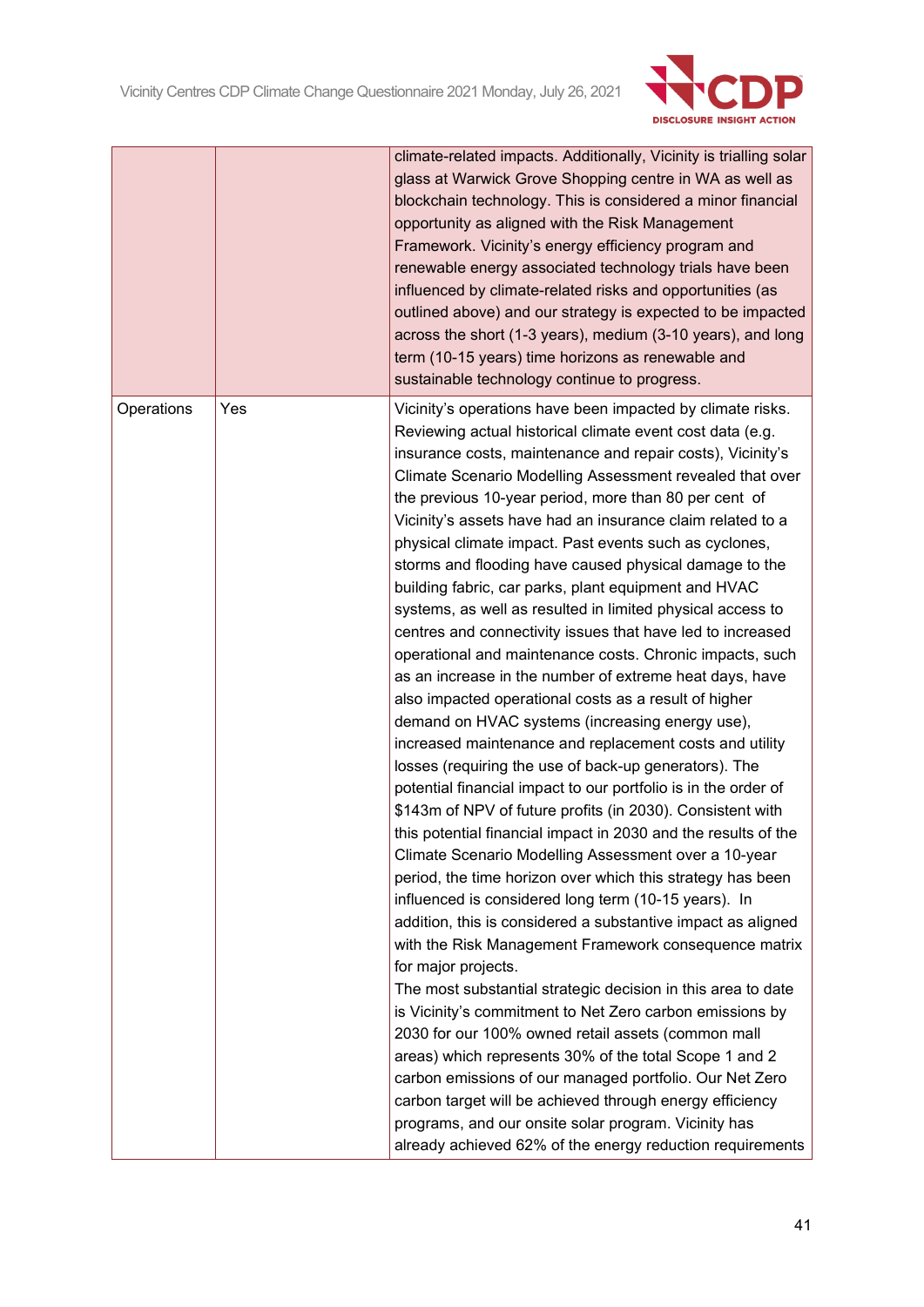

| for our Net Zero carbon target in order to reduce the |
|-------------------------------------------------------|
| impacts of climate risks on our operations.           |

# **C3.4**

# **(C3.4) Describe where and how climate-related risks and opportunities have influenced your financial planning.**

|          | elements that<br>have been<br><b>influenced</b>                                                                                               | <b>Financial planning Description of influence</b>                                                                                                                                                                                                                                                                                                                                                                                                                                                                                                                                                                                                                                                                                                                                                                                                                                                                                                                                                                                                                                                                                                                                                                                                                                                                                                                                                                                                                                                                                                                                                                                                                                                                                                                                                                                                                                                                                                                                                                                                                                                                                                                                                                                                                                                                                                                                                                                                                           |
|----------|-----------------------------------------------------------------------------------------------------------------------------------------------|------------------------------------------------------------------------------------------------------------------------------------------------------------------------------------------------------------------------------------------------------------------------------------------------------------------------------------------------------------------------------------------------------------------------------------------------------------------------------------------------------------------------------------------------------------------------------------------------------------------------------------------------------------------------------------------------------------------------------------------------------------------------------------------------------------------------------------------------------------------------------------------------------------------------------------------------------------------------------------------------------------------------------------------------------------------------------------------------------------------------------------------------------------------------------------------------------------------------------------------------------------------------------------------------------------------------------------------------------------------------------------------------------------------------------------------------------------------------------------------------------------------------------------------------------------------------------------------------------------------------------------------------------------------------------------------------------------------------------------------------------------------------------------------------------------------------------------------------------------------------------------------------------------------------------------------------------------------------------------------------------------------------------------------------------------------------------------------------------------------------------------------------------------------------------------------------------------------------------------------------------------------------------------------------------------------------------------------------------------------------------------------------------------------------------------------------------------------------------|
| Row<br>1 | Revenues<br>Indirect costs<br>Capital<br>expenditures<br>Acquisitions and<br>divestments<br>Access to capital<br><b>Assets</b><br>Liabilities | Revenues: Vicinity's primary source of revenue is rental income from<br>retail tenants. Ancillary income includes on-selling electricity to tenants,<br>car parking and advertising space in centres. Acute physical risks such<br>as cyclones, storms and flooding can damage the centre and prevent<br>normal trade resulting in the loss of both rental and ancillary income for<br>Vicinity. For example, if the carpark is flooded, consumers would be<br>unable to park their cars, impacting carparking revenues. Chronic climate<br>events such as an increased number of extreme hot days, can lead to<br>increased foot traffic and dwell time at centres, as consumers seek<br>refuge from outside temperatures. This can drive increased sales for<br>retailers, leading to higher revenue for Vicinity longer term and increased<br>car parking revenues short term. Depending on the climate event, the<br>potential impact to Vicinity may be very high (for example, reduction in<br>the value of a significant asset or major damage caused by an acute<br>climate event).<br>Climate related impacts on revenue are considered in Vicinity's strategic<br>asset planning process, which takes a risk based approach to integrating<br>climate change adaptation and resilience measures into budget and<br>capex planning for our centres.<br>Indirect Costs: Cost projections for chronic climate impacts such as<br>increased mean temperatures has resulted in the acceleration of<br>Vicinity's energy efficiency program and Integrated Energy Strategy.<br>Vicinity's annual budgeting and investment processes consider climate<br>impacts on indirect costs such as operating costs including increased<br>energy consumption, increased maintenance costs in the annual<br>operating budget for each asset. The magnitude of impact on current<br>projections is defined as a medium impact. Operating cost projections<br>are also factored into long term investment planning and analyses to<br>invest further or develop the asset.<br>Capital Expenditures: Climate-related impacts are factored into financial<br>planning for capital expenditure in several ways:<br>1) Annual asset planning captures climate resilience measures such as<br>HVAC upgrades and additional capital required.<br>2) Integrated Energy Strategy captures the capex requirements for on-<br>site renewable energy and energy efficiency projects such as LED |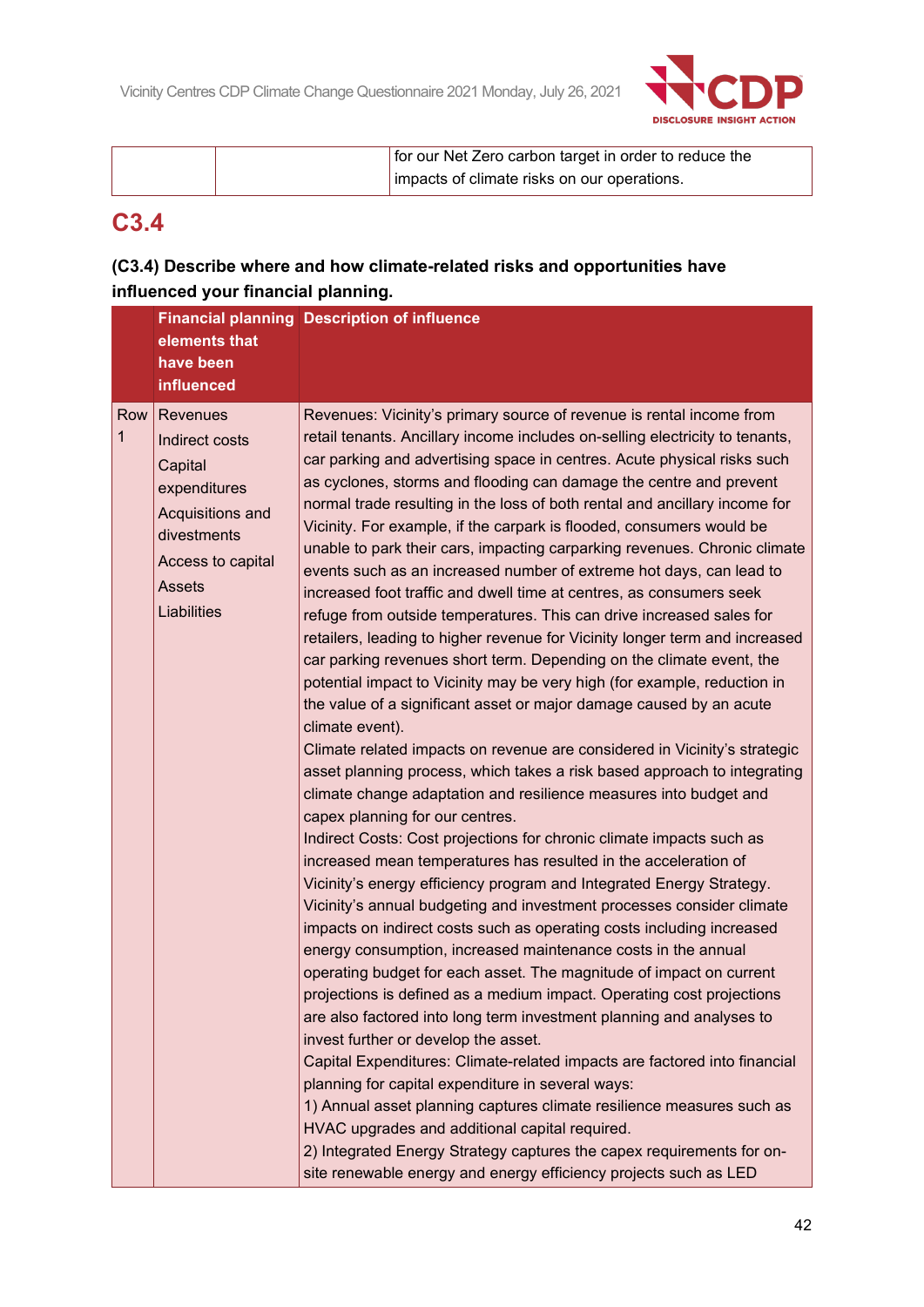

#### lighting upgrades.

3) During major capital upgrades and developments, our planning process identifies capex requirements for climate resilience and carbon reduction initiatives such as air-lock doors and increasing the capacity of stormwater drains.

4) Allocation planning for regular plant and equipment maintenance and upgrades assesses climate risks and adaptation measures. These factors have a medium-high impact on capex.

Acquisitions and Divestments: Climate impacts may significantly impact asset values as well as short and long term revenue projections. Vicinity's capital transactions account for climate risks at several stages in the process. During new acquisition due diligence historical insurance claims are reviewed to analyse the impact of past climate related events to the asset (such as flooding and storms) and their corresponding insurance implications. This enables the business to understand the potential climate risks to the asset and estimate potential future costs if that asset is acquired or potential costs required to improve resilience of the asset. Vicinity's climate risk assessments are used to identify potential climate risks and energy performance assessments against Vicinity's Net Zero carbon emissions target identify any required adaptation and mitigation activities following purchase. Results of Vicinity's portfolio-wide high level climate risk assessment and resulting asset climate risk ratings have also been integrated into Vicinity's asset tiering process, which considers a range of risks and criteria in evaluating each asset's investment and development potential, and in reviewing potential acquisition opportunities.

Access to Capital: There is increased institutional investor focus on Sustainability and Environmental, Social and Governance (ESG) management efforts and transparency. This has resulted in more investor requests to Vicinity for ESG information to support their analyses and creates the opportunity to access additional capital by maintaining climate and ESG leadership (demonstrated by results in key investor surveys such as CDP, DJSI and GRESB). Vicinity actively pursues this opportunity through our investor relations engagement plan and presentations to current and potential investors. Our participation in key investor surveys and the costs involved with this is also included in our financial planning each year. The opportunity here is two-fold; access to additional capital and increasing the diversity of capital sources which reduces capital risk. Additionally, a number of Vicinity's top ten investors are signatories to the Principles for Responsible Investing (PRI) and have strong commitments to climate change action. As at 28 June 2019, the total value to Vicinity of two such investors equals more than AUD \$788,000,000 in VCX securities.

Currently this is classified as a medium financial impact but we expect that both the opportunity and risk will increase with increasing ESG focus and rapid acceleration of green bonds continues to grow globally .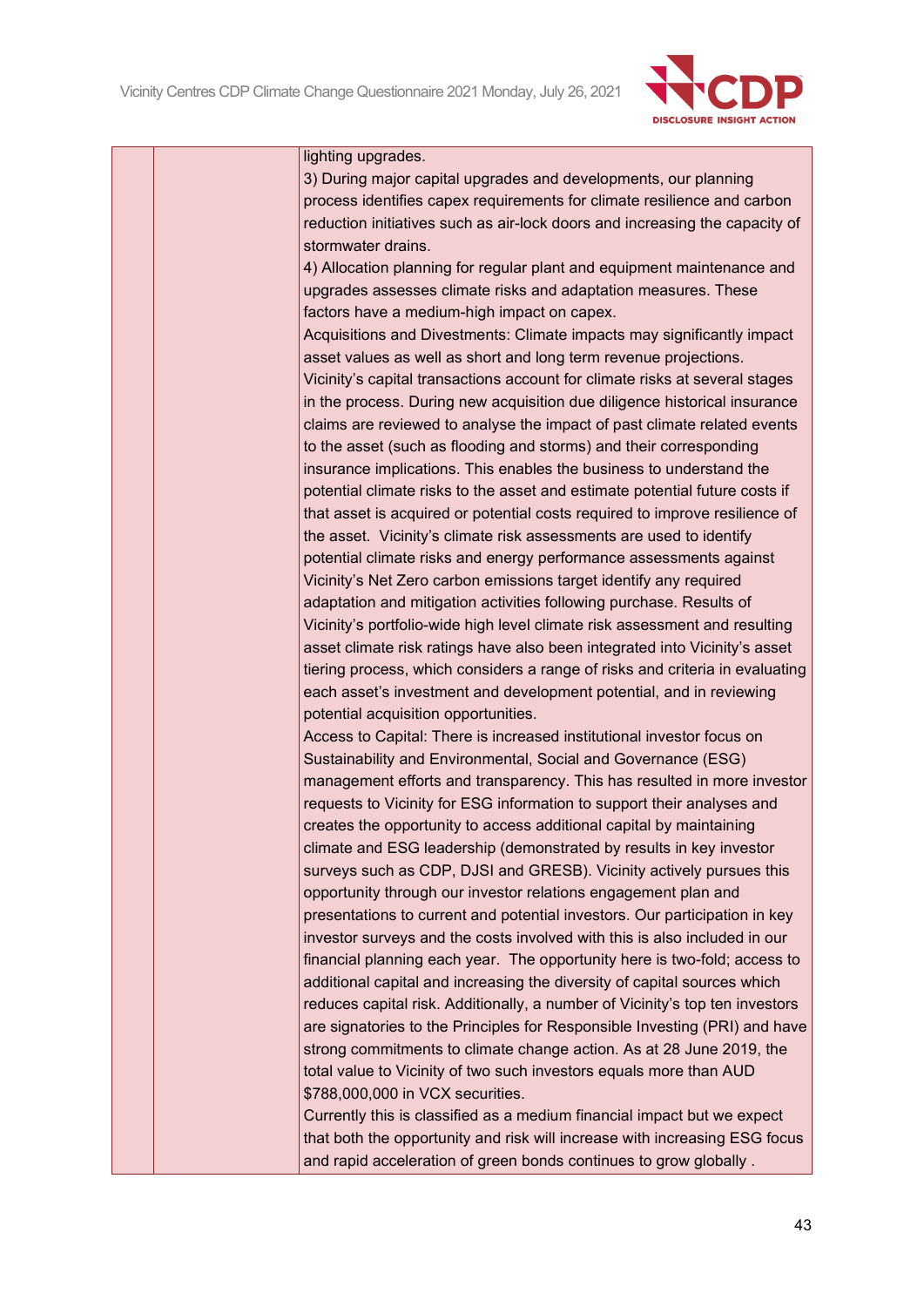

|  | Assets: Vicinity's asset portfolio may be impacted by climate-related       |
|--|-----------------------------------------------------------------------------|
|  | impacts both chronic (ie: increased mean temperatures impacting energy      |
|  | use) and acute (such as extreme climate events such as tropical             |
|  | cyclones) as well as transition risks (e.g increases in energy prices).     |
|  | These impacts are factored into our portfolio wide asset planning           |
|  | processes and are accounted for in Vicinity's operating costs, capital      |
|  | expenditure/allocation planning, and expected revenue generation.           |
|  | Vicinity's strategic asset planning (SAP) process considers a broad range   |
|  | of long term factors, including asset level climate risk and                |
|  | decarbonisation pathways and opportunities. Depending on the climate        |
|  | event, the potential impact to Vicinity may be very high (for example,      |
|  | reduction in the value of a significant asset or major damage caused by     |
|  | acute climate events).                                                      |
|  | Liabilities: Vicinity's managed portfolio includes centres that are jointly |
|  | owned. We also have partners who require debt facility reporting. Vicinity  |
|  | reports to our debtors on our compliance with laws and regulations on       |
|  | request, which includes environmental compliance related topics             |
|  | including climate issues. Vicinity's Environmental Management System        |
|  | (EMS) identifies, assesses and manages our environmental risks and          |
|  | impacts, including compliance with any environmental law or regulations.    |
|  | Currently, this is only a small portion of our total loan facility but may  |
|  | increase in future.                                                         |
|  |                                                                             |

# **C3.4a**

# **(C3.4a) Provide any additional information on how climate-related risks and opportunities have influenced your strategy and financial planning (optional).**

Vicinity's business strategy is focused on unlocking the potential of our business through three key group strategic focus areas which are: Market leading destinations; Funds management platform and Mixed use developments.

Vicinity's Sustainability Strategy is integrated into Vicinity's business strategy and contributes to delivering on our business strategy objectives - see:

[http://sustainability.vicinity.com.au/our-business-and-strategy//#sustainability-strategy.](http://sustainability.vicinity.com.au/our-business-and-strategy/#sustainability-strategy) Climate change is specifically addressed in the Sustainability strategy by the two key focus areas 'Climate Resilience' and 'Low Carbon Smart Assets' – which addresses climate change adaptation and mitigation respectively.

The most significant example of a business decision to be influenced by climate change is Vicinity's announcement to achieve Net Zero carbon emissions by 2030 for our 100% owned retail assets. The Net Zero target covers the scope 1 and scope 2 carbon emissions from the common mall area of Vicinity's wholly owned centres. The Net Zero carbon target is supported by a significant investment into onsite solar infrastructure, and to date we have committed \$73 million to implement solar projects at 20 shopping centres across our portfolio. To achieve the energy reductions required to meet our Net Zero carbon target, the business has committed to achieving a 30 per cent reduction in energy use by 2030, which is supported by allocation of \$1 million in capital for energy efficiency projects per annum.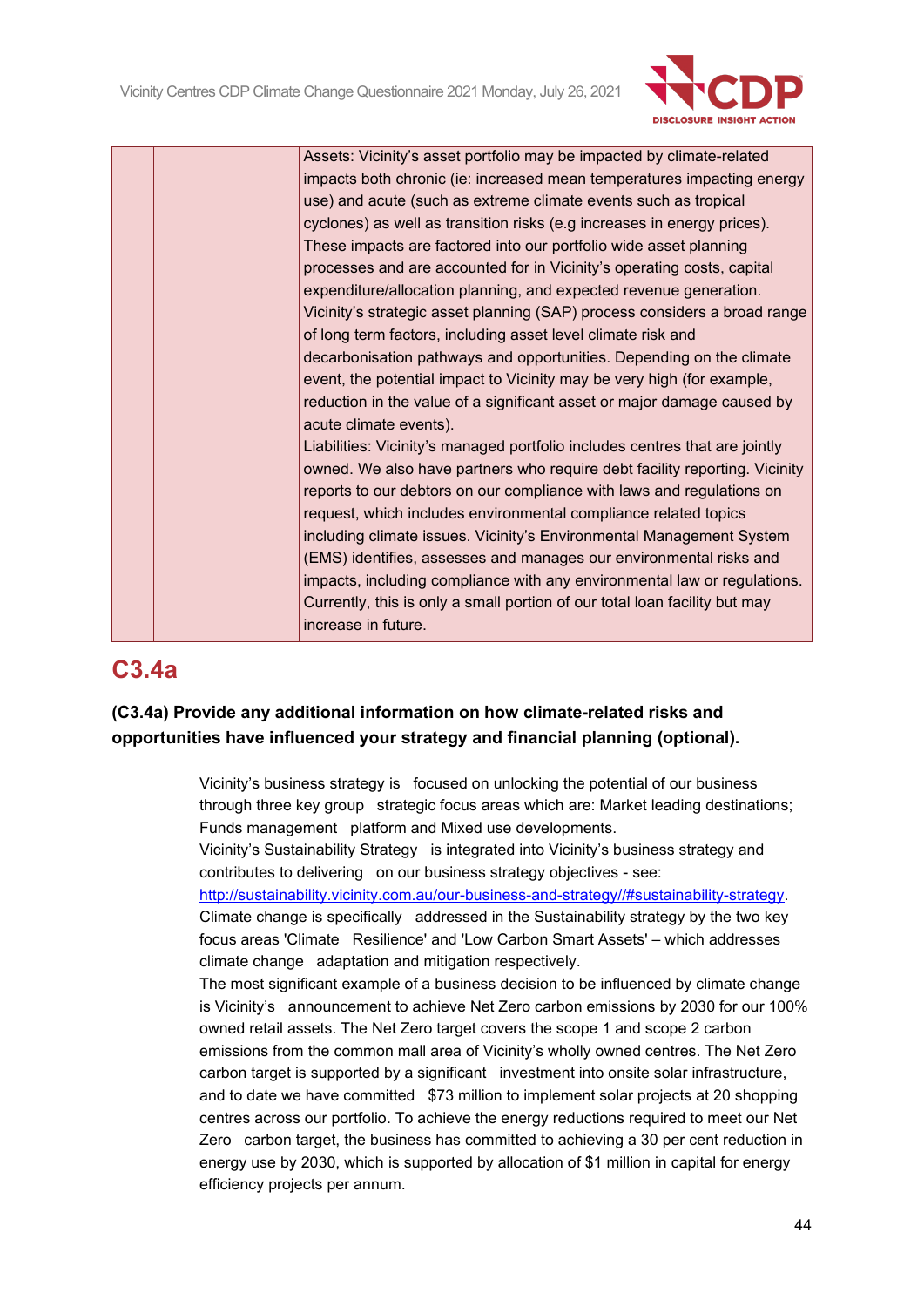

The aspects of climate change have influenced the strategy in the following ways: · Long term commitments to Paris Agreement – Vicinity acknowledges the need as a business to demonstrate a long-term commitment to align with the Paris Agreement which has shaped our commitment to achieve Net Zero carbon by 2030.

· Market and regulatory risks –identification of our exposure to potentially volatile energy markets and possible carbon reduction legislation has also influenced our decision to put in place a long term carbon reduction commitment.

· Physical risks – understanding the exposure to both acute and chronic physical climate risks has influenced our business strategy and our need to respond to risks to our business now and in the long term.

Vicinity's short-term business objectives are integrated into Vision Strategy Action plans (VSA's) and respond to climate change by:

· Annual energy reduction targets – Vicinity has in place annual energy reduction targets for our portfolio to drive operational efficiency, which is supported by the capital expenditure allocation towards energy efficiency projects each year

 $\cdot$  Renewable energy program  $-$  Vicinity has established an onsite solar rollout program which commits \$73 million to implement solar at 20 centres.

· Sustainable Developments – our development projects integrate Net Zero carbon and climate resilience into the design and delivery of our centres

 $\cdot$  Climate Resilience – creating climate resilience plans for each asset and implementing resilience measures to mitigate against climate risks.

Vicinity's long-term business strategy is influenced by:

· Net Zero Carbon – driving income to our business through onselling renewable energy to our tenants via our onsite solar program and other renewable energy opportunities,

and a significant reduction in energy costs to operate our centres

· Climate Resilience – measurably enhance the resilience to our centres to support our retailers and our communities

The results of these projects assist in delivering on Vicinity's business strategy and provide a competitive strategic advantage by:

· Lower operating costs through energy efficiency, better and more resilient equipment, lowering repairs and maintenance costs

· Growing ancillary income generated from our solar projects

 $\cdot$  Reducing business risks – reduce the risk for disruptions to our business, retailers and consumers

· Attracting tenants – providing a more efficiency, more resilient product for our retailers

# **C4. Targets and performance**

# **C4.1**

# **(C4.1) Did you have an emissions target that was active in the reporting year?**

Both absolute and intensity targets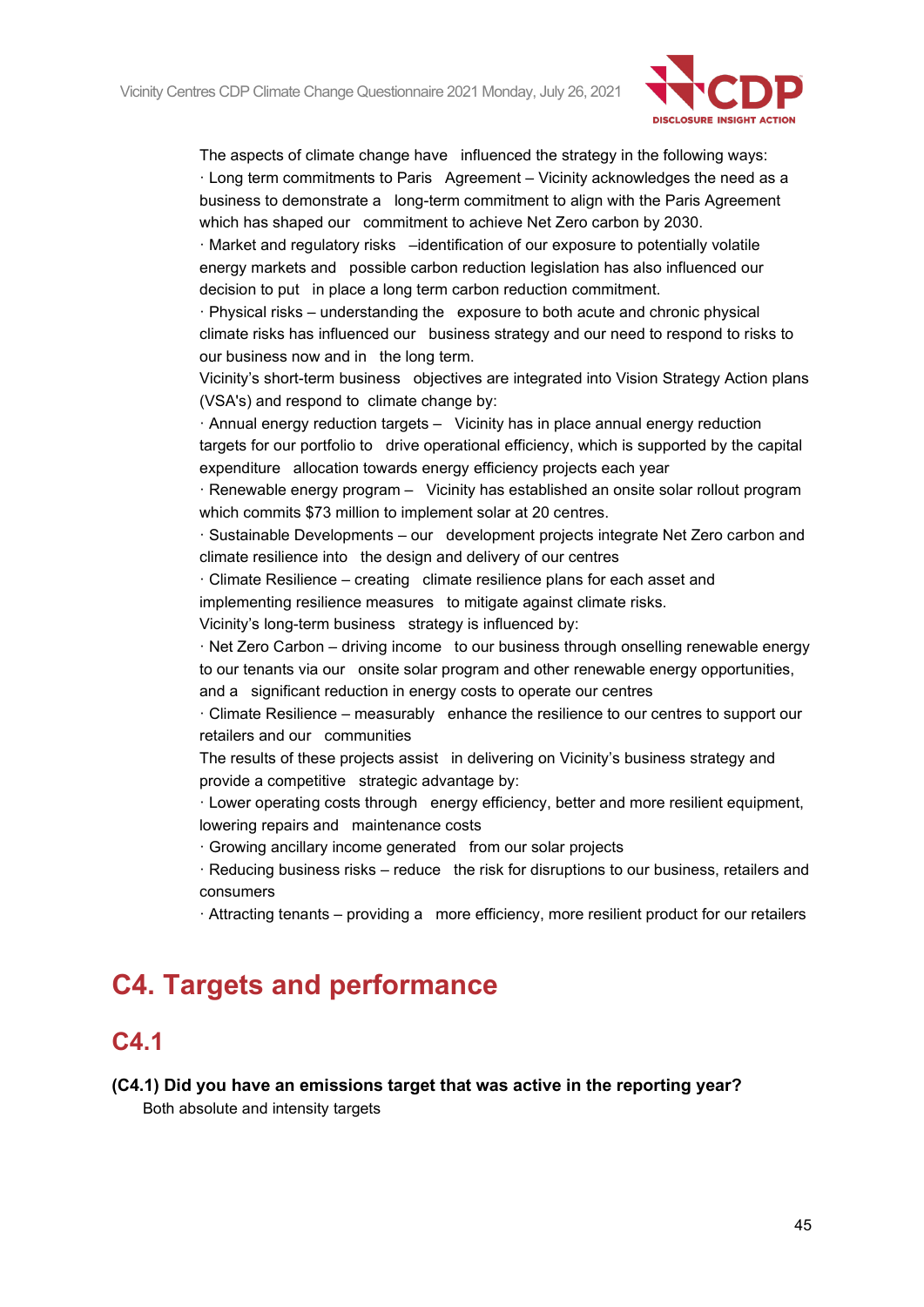

# **C4.1a**

# **(C4.1a) Provide details of your absolute emissions target(s) and progress made against those targets.**

```
Target reference number
   Abs 1
Year target was set
   2015
Target coverage
    Other, please specify
       Target applies to 100% Vicinity Owned Assets
Scope(s) (or Scope 3 category)
   Scope 1+2 (location-based)
Base year
    2015
Covered emissions in base year (metric tons CO2e)
    236,526
Covered emissions in base year as % of total base year emissions in selected 
Scope(s) (or Scope 3 category)
    100
Target year
    2020
Targeted reduction from base year (%)
    15
Covered emissions in target year (metric tons CO2e) [auto-calculated]
    201,047.1
Covered emissions in reporting year (metric tons CO2e)
    133,724
% of target achieved [auto-calculated]
    289.7553193588
Target status in reporting year
   Achieved
Is this a science-based target?
    No, but we are reporting another target that is science-based
Target ambition
```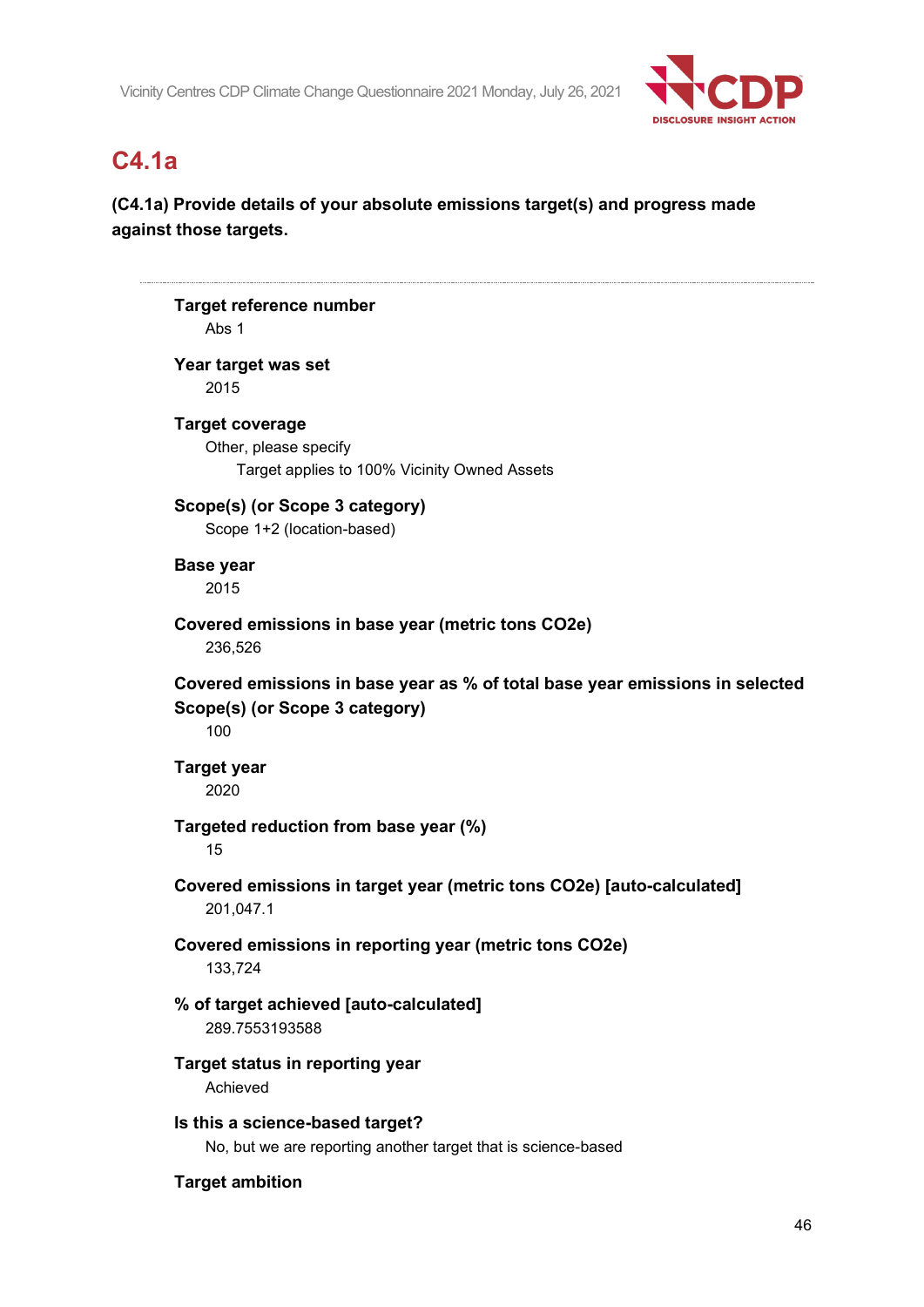

#### **Please explain (including target coverage)**

This carbon emissions reduction target reported is for the current 2020 reporting period, using 2015 as a base year. Vicinity's carbon emissions reduction target of 15 per cent from 2015 was achieved and exceeded this year.

Since 2015, Vicinity has reduced overall scope 1+2 carbon emissions by 43 per cent or over 102,000 tonnes of CO2-e. This was achieved through our energy efficiency program, but also due to a reduction in the number of assets within our portfolio, where since 2015 we reduced our gross lettable area (GLA) by 17 per cent.

The methodology for establishing this target included the use of asset specific targets from across the portfolio and aggregating them to form a corporate-wide target. Target setting is a key component of our approach to continuous environmental improvement and achieving the 'Low carbon smart assets' pillar of our Sustainability strategy. Vicinity sets annual performance targets to drive continuous improvement across our asset portfolio in key environmental metrics such as energy, carbon emissions, waste and water. Annual energy and emissions reduction targets are informed by Vicinity's longterm internal carbon reduction target. We publicly disclose our annual energy and carbon reduction targets here: http://sustainability.vicinity.com.au/our-business-andstrategy/our-commitments/learn-more/

#### **Target reference number**

Abs 2

**Year target was set**

2018

#### **Target coverage**

Other, please specify Target applies to 100% Vicinity Owned Assets

## **Scope(s) (or Scope 3 category)**

Scope 1+2 (location-based)

## **Base year**

2016

# **Covered emissions in base year (metric tons CO2e)**

64,645

# **Covered emissions in base year as % of total base year emissions in selected Scope(s) (or Scope 3 category)**

28

# **Target year**

2030

## **Targeted reduction from base year (%)**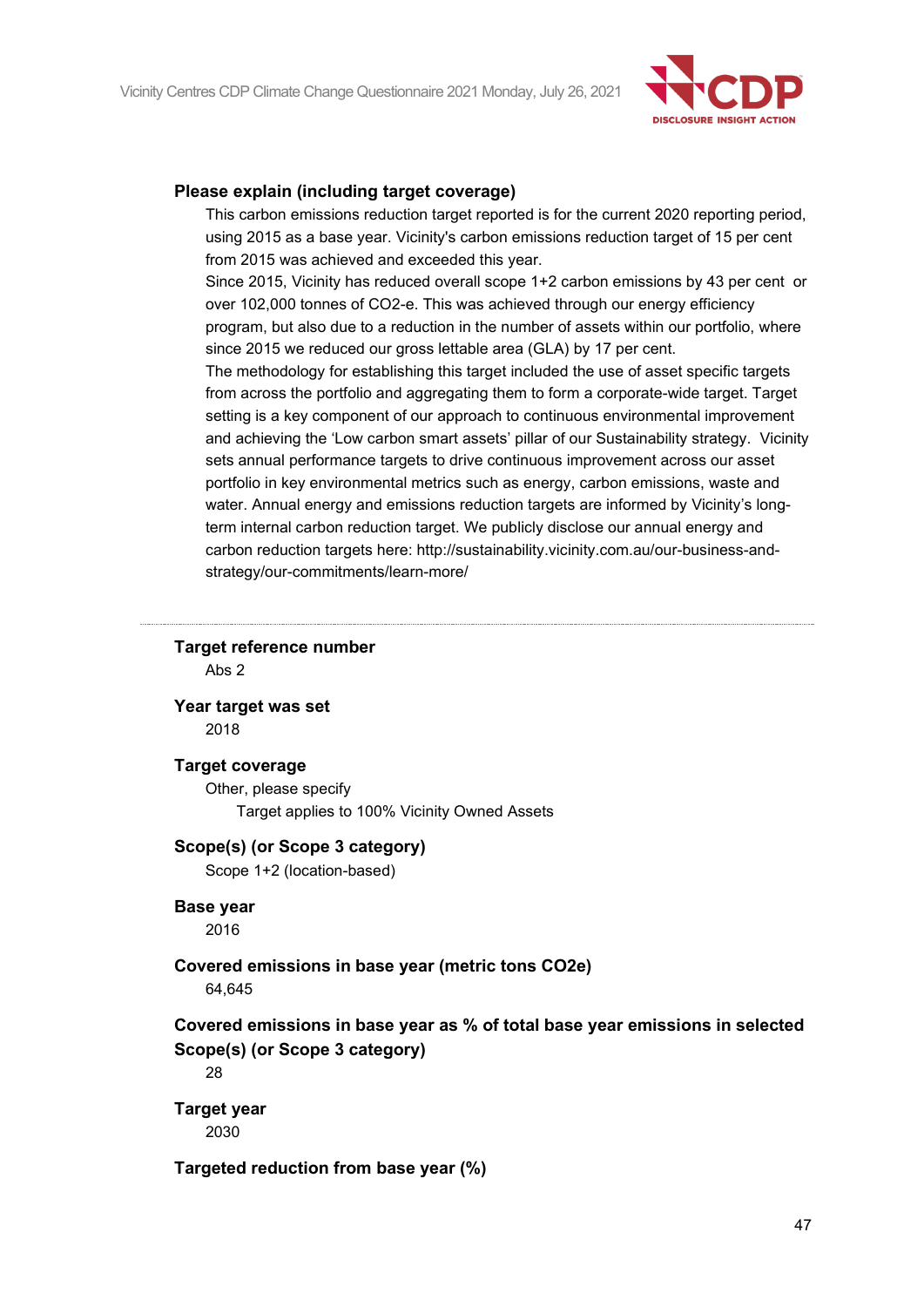

100

# **Covered emissions in target year (metric tons CO2e) [auto-calculated]**  $\Omega$

## **Covered emissions in reporting year (metric tons CO2e)** 44,280

**% of target achieved [auto-calculated]** 31.5028231108

## **Target status in reporting year**

**Underway** 

#### **Is this a science-based target?**

Yes, we consider this a science-based target, but it has not been approved by the Science-Based Targets initiative

#### **Target ambition**

2°C aligned

#### **Please explain (including target coverage)**

In FY19, Vicinity committed to a Net Zero Carbon Target target by 2030 for our 100% owned assets. The Net Zero target covers the scope 1 and scope 2 carbon emissions from the common mall area of Vicinity's wholly owned centres - that is, the direct emissions within our operational control at these assets.

Progress on the target is reported on an Australian Financial Year basis (1 July- 30 June).

In the Baseline Year FY16, the scope of the target covered 28% of all scope 1 and scope 2 emission of Vicinity's managed portfolio. In Reporting Year FY20, the scope of target covered 30% of all scope 1 and Scope 2 of Vicinity's managed portfolio. The increase in coverage is the result of divestment of assets since the baseline year/

The baseline year for the target is FY16, and is reviewed annually and adjusted based on acquisitions and divestments, in accordance with the guidance within the GHG Protocol. The covered emissions reported above are for FY20 (July 2019 - June 2020).

Our Net Zero carbon target will be achieved through energy efficiency programs, and our onsite solar program. Our Net Zero carbon target has short, medium- and long-term targets to monitor how we are progressing against our Net Zero carbon commitment.

This target represents our long-term Net Zero target as aligned to Vicinity's business time horizons. Vicinity has already achieved 31 per cent of the energy reduction requirements for our long term Net Zero carbon target.

# **Target reference number** Abs 3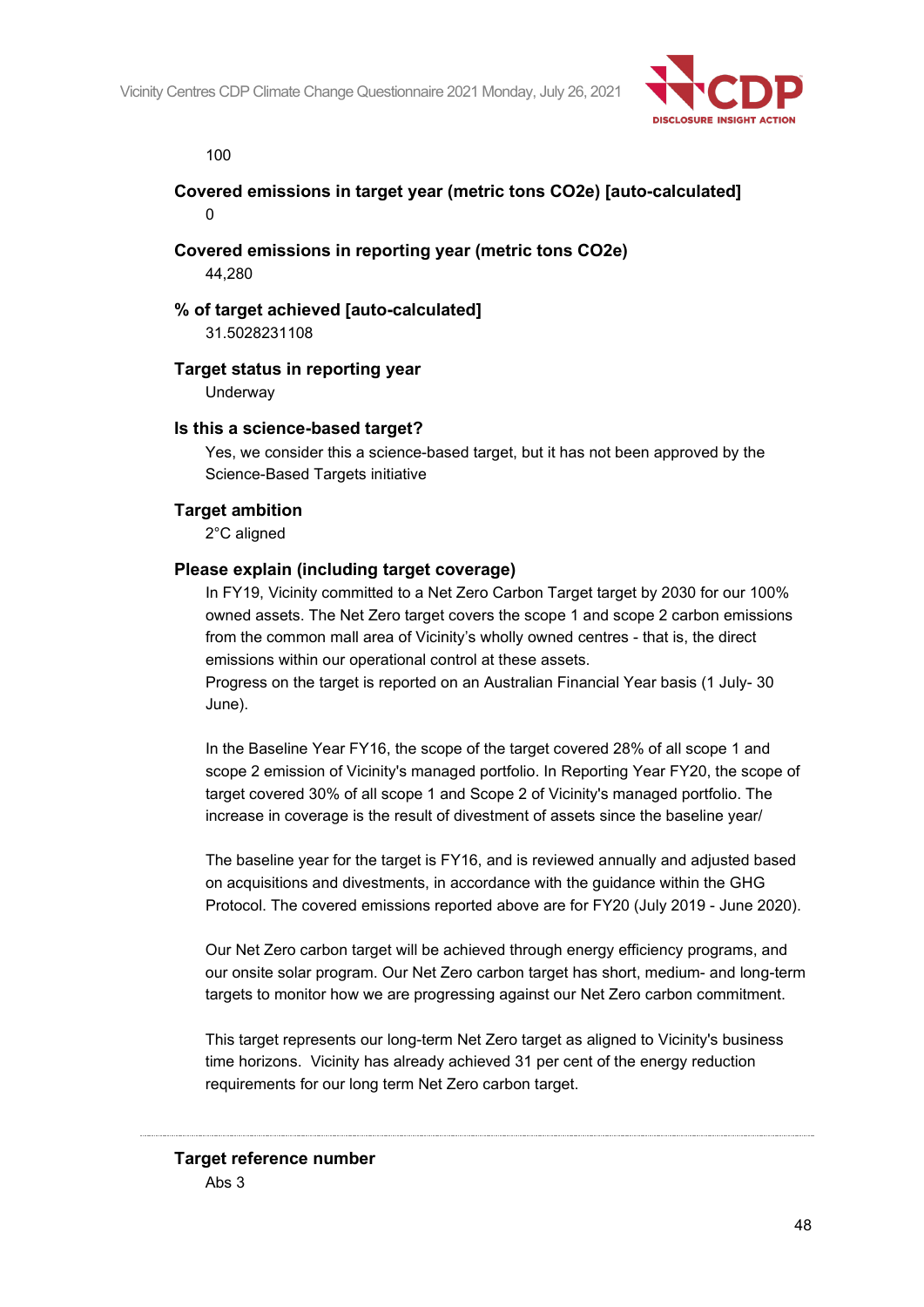

# **Year target was set**

2018

## **Target coverage**

Other, please specify Target applies to 100% Vicinity Owned Assets

# **Scope(s) (or Scope 3 category)**

Scope 1+2 (location-based)

# **Base year**

2016

#### **Covered emissions in base year (metric tons CO2e)** 64,645

**Covered emissions in base year as % of total base year emissions in selected Scope(s) (or Scope 3 category)**

28

#### **Target year** 2025

#### **Targeted reduction from base year (%)** 50

**Covered emissions in target year (metric tons CO2e) [auto-calculated]** 32,322.5

#### **Covered emissions in reporting year (metric tons CO2e)** 44,280

# **% of target achieved [auto-calculated]**

63.0056462217

## **Target status in reporting year**

**Underway** 

## **Is this a science-based target?**

Yes, we consider this a science-based target, but it has not been approved by the Science-Based Targets initiative

# **Target ambition**

# **Please explain (including target coverage)**

In FY19, Vicinity committed to a Net Zero Carbon Target target by 2030 for our 100% owned assets. The Net Zero target covers the scope 1 and scope 2 carbon emissions from the common mall area of Vicinity's wholly owned centres - that is, the direct emissions within our operational control at these assets.

Progress on the target is reported on an Australian Financial Year basis (1 July- 30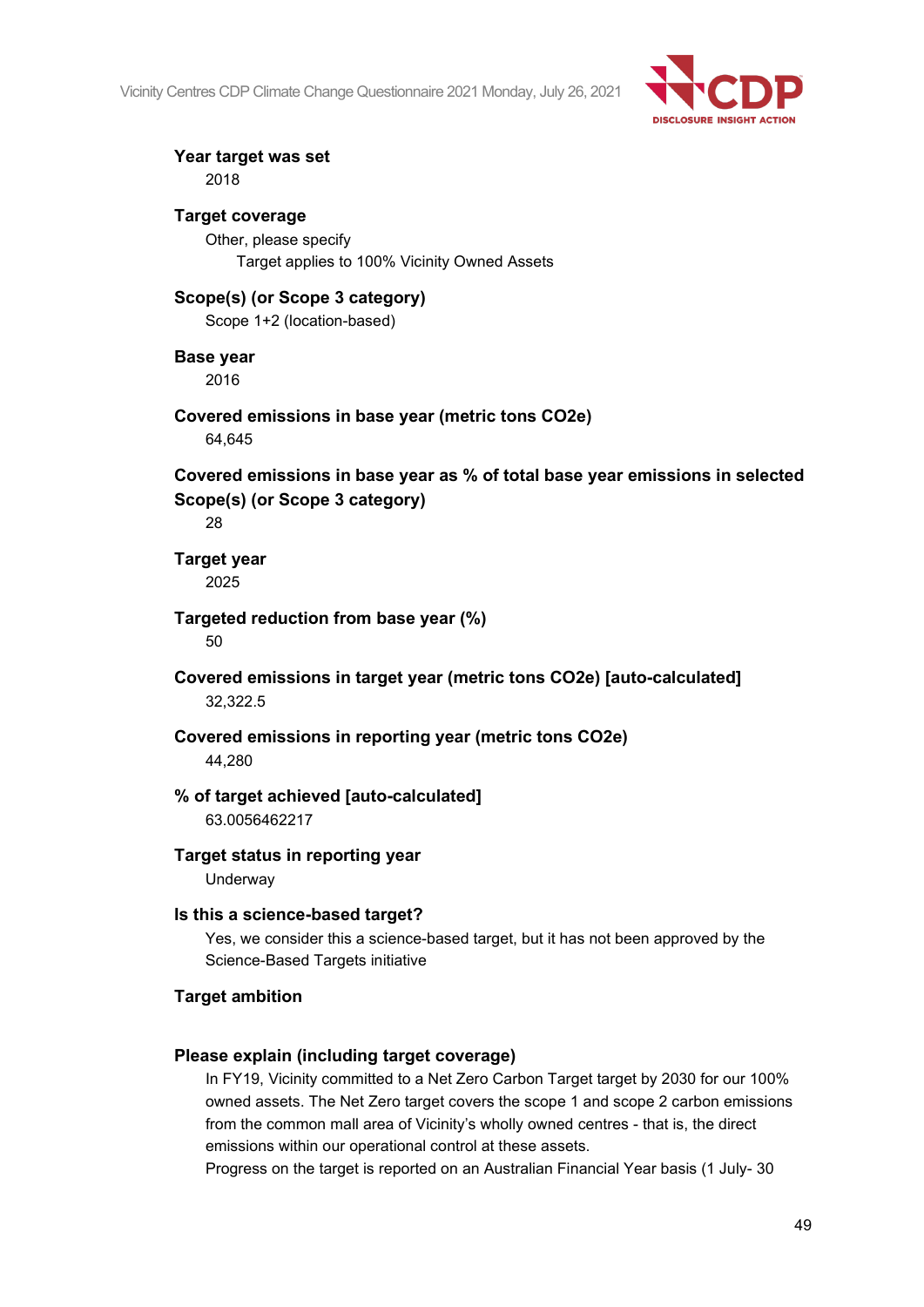

#### June).

In the Baseline Year FY16, the scope of the target covered 28% of all scope 1 and scope 2 emission of Vicinity's managed portfolio. In Reporting Year FY20, the scope of target covered 30% of all scope 1 and Scope 2 of Vicinity's managed portfolio. The increase in coverage is the result of divestment of assets since the baseline year/

The baseline year for the target is FY16, and is reviewed annually and adjusted based on acquisitions and divestments, in accordance with the guidance within the GHG Protocol. The covered emissions reported above are for FY20 (July 2019 - June 2020).

Our Net Zero carbon target will be achieved through energy efficiency programs, and our onsite solar program. Our Net Zero carbon target has short, medium- and long-term targets to monitor how we are progressing against our Net Zero carbon commitment.

This target represents our long-term Net Zero target as aligned to Vicinity's business time horizons. Vicinity has already achieved 31 per cent of the energy reduction requirements for our long term Net Zero carbon target.

# **Target reference number** Abs 4 **Year target was set** 2018 **Target coverage** Company-wide **Scope(s) (or Scope 3 category)** Scope 1+2 (location-based) **Base year** 2019 **Covered emissions in base year (metric tons CO2e)** 164,495 **Covered emissions in base year as % of total base year emissions in selected Scope(s) (or Scope 3 category)** 100 **Target year** 2020 **Targeted reduction from base year (%)** 3 **Covered emissions in target year (metric tons CO2e) [auto-calculated]**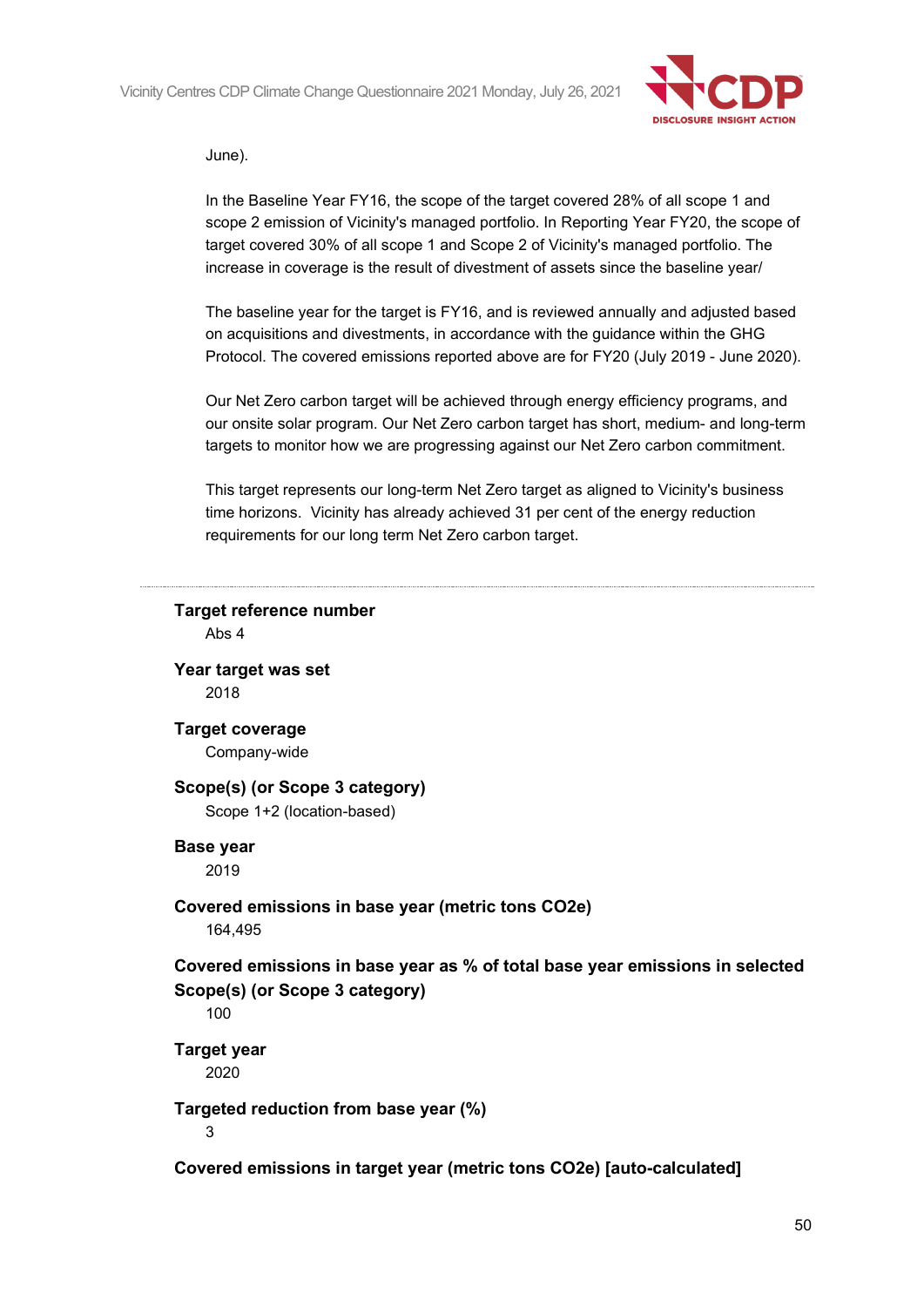

159,560.15

**Covered emissions in reporting year (metric tons CO2e)** 133,724

**% of target achieved [auto-calculated]** 623.5447885954

**Target status in reporting year** Achieved

**Is this a science-based target?**

No, but we are reporting another target that is science-based

**Target ambition**

#### **Please explain (including target coverage)**

In FY19, Vicinity committed to a Net Zero Carbon Target by 2030 for our 100 per cent owned retail assets (common mall areas), for Scope 1 and Scope 2 Emissions. In Baseline Year FY16 this made up 28% of the total scope 1 and 2 carbon emissions of our managed portfolio.

Vicinity also have a Carbon Reduction program across our entire managed portfolio and establishes targets annually to continue to drive carbon reduction. This target supports the Net Zero Carbon Target by ensuring our annual efforts to reduce carbon emissions are in line with our long-term target.

This target is an annual target and is reset every year, with the previous year being the base year.

# **C4.1b**

**(C4.1b) Provide details of your emissions intensity target(s) and progress made against those target(s).**

**Target reference number** Int 1 **Year target was set** 2015

**Target coverage**

Company-wide

**Scope(s) (or Scope 3 category)** Scope 1+2 (location-based)

**Intensity metric**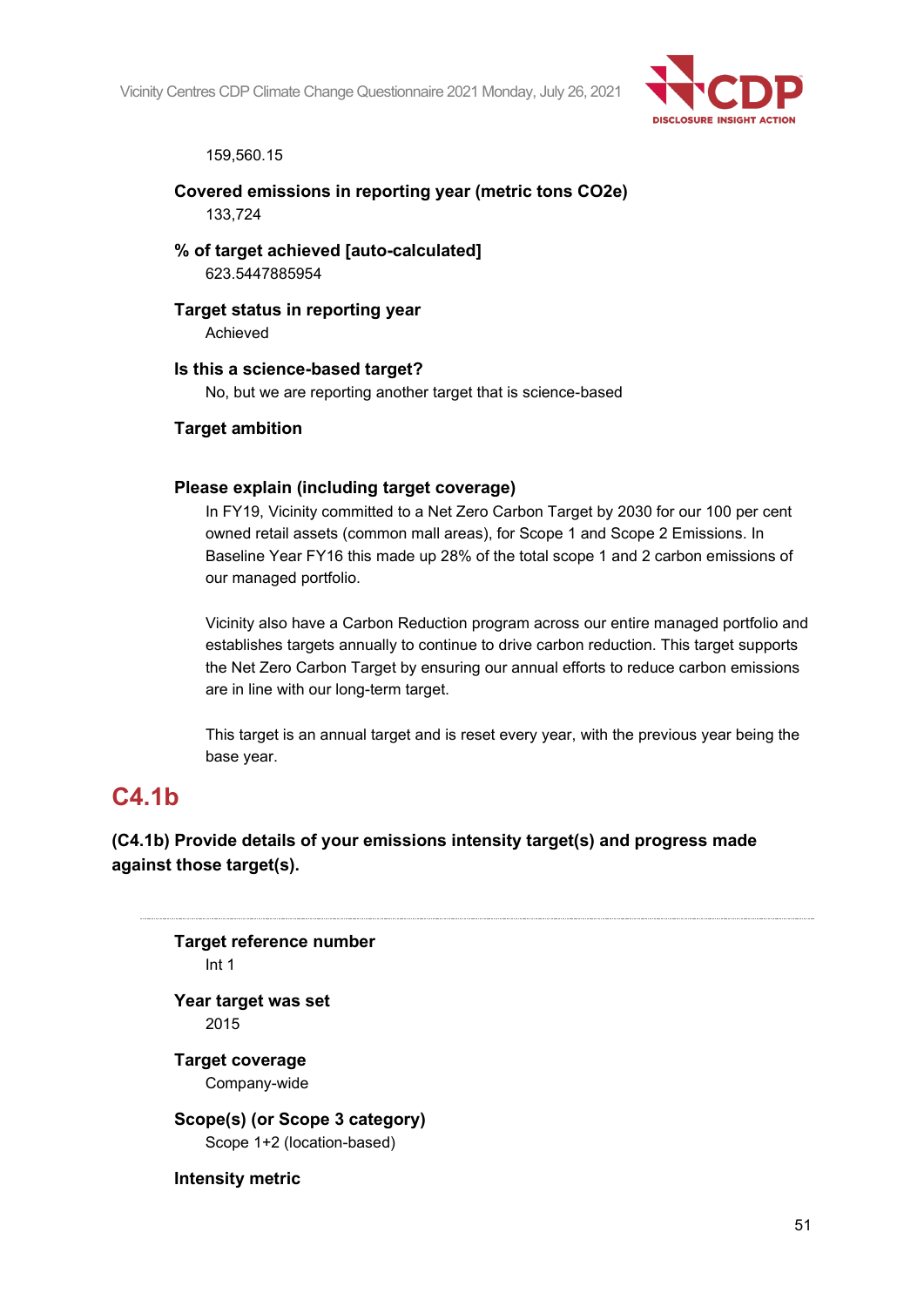

Other, please specify tonne CO2-e per Gross Lettable Area (GLA) (square meter) **Base year** 2015 **Intensity figure in base year (metric tons CO2e per unit of activity)** 0.08 **% of total base year emissions in selected Scope(s) (or Scope 3 category) covered by this intensity figure** 100 **Target year** 2020 **Targeted reduction from base year (%)** 15 **Intensity figure in target year (metric tons CO2e per unit of activity) [autocalculated]** 0.068 **% change anticipated in absolute Scope 1+2 emissions** -15 **% change anticipated in absolute Scope 3 emissions**  $\Omega$ **Intensity figure in reporting year (metric tons CO2e per unit of activity)** 0.0534 **% of target achieved [auto-calculated]** 221.6666666667 **Target status in reporting year** Achieved **Is this a science-based target?** No, but we are reporting another target that is science-based **Target ambition Please explain (including target coverage)** The emissions intensity reduction target reported was for the 2019 reporting period, using 2015 as a base year. The methodology for establishing this target included the use of asset specific targets from across the portfolio and aggregating them to form a corporate wide target.

We achieved and exceeded our target of 15 per cent reduction in energy/emissions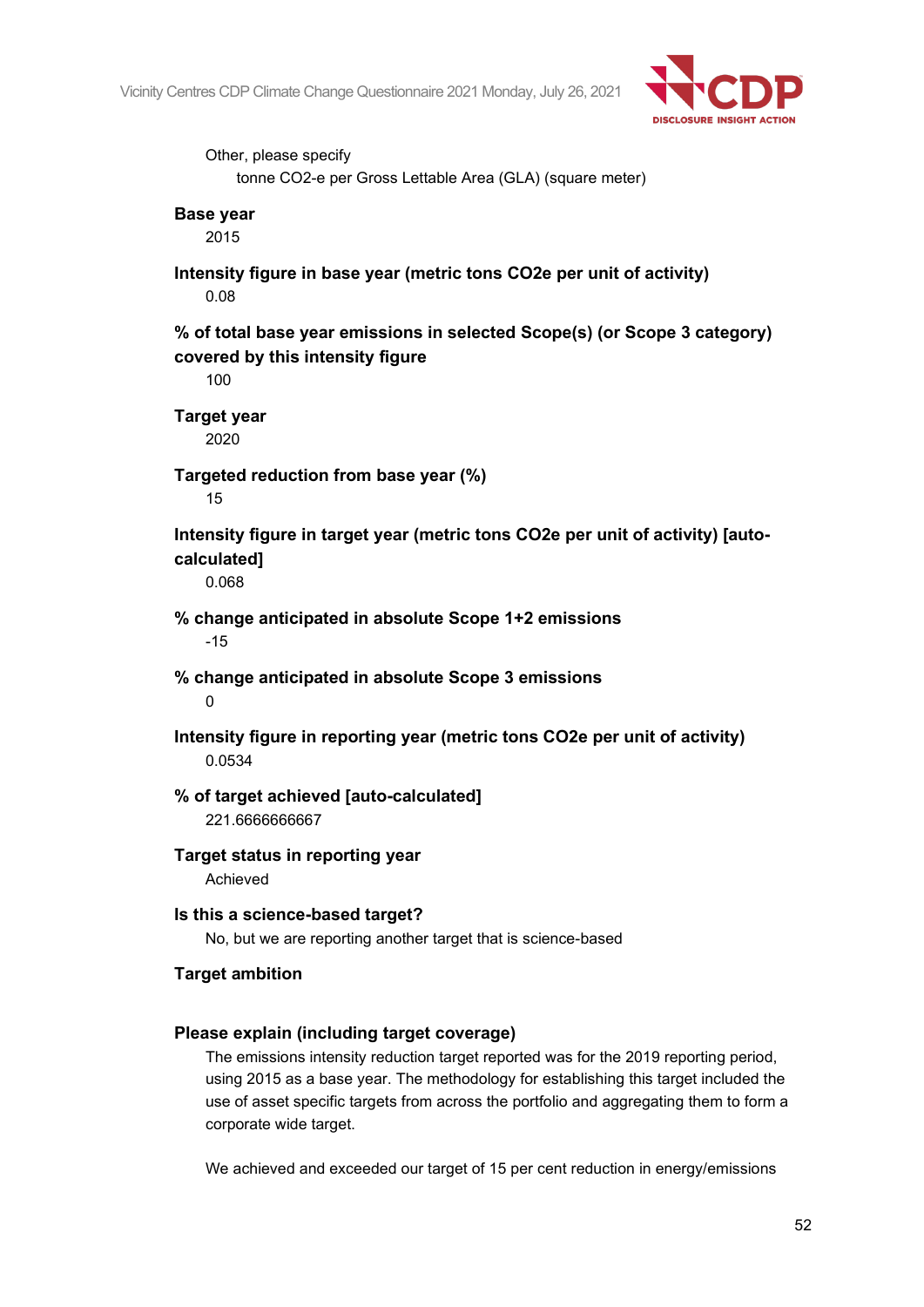

intensity from 2015. Our actual reduction was 20 per cent. Since 2015, Vicinity has reduced overall scope 1+2 carbon emissions by 43 per cent or over 102,000 tonnes of CO2-e. This was achieved through our energy efficiency program, but also due to a reduction in the number of assets within our portfolio, where since 2015 we reduced our gross lettable area (GLA) by 17 per cent.

Target setting (both absolute and intensity) is a key component of our portfolio-wide approach to continuous environmental improvement and achieving the 'Low carbon smart assets' pillar of Vicinity's Sustainability strategy. We establish annual targets for key environmental metrics such as energy, carbon emissions, waste and water. Annual energy and emissions reduction targets are informed by Vicinity's long-term internal carbon reduction target. We publicly disclose our annual energy and carbon reduction targets here: http://sustainability.vicinity.com.au/our-business-and-strategy/ourcommitments/learn-more/

#### **Target reference number**

Int 2

#### **Year target was set**

2018

#### **Target coverage**

Other, please specify Target applies to 100% Vicinity Owned Assets

#### **Scope(s) (or Scope 3 category)**

Scope 1+2 (location-based)

#### **Intensity metric**

Other, please specify tonne CO2-e per Gross Lettable Area (GLA) (square meter)

#### **Base year**

2016

#### **Intensity figure in base year (metric tons CO2e per unit of activity)** 0.073

## **% of total base year emissions in selected Scope(s) (or Scope 3 category) covered by this intensity figure**

28

## **Target year**

2030

#### **Targeted reduction from base year (%)**

100

**Intensity figure in target year (metric tons CO2e per unit of activity) [autocalculated]**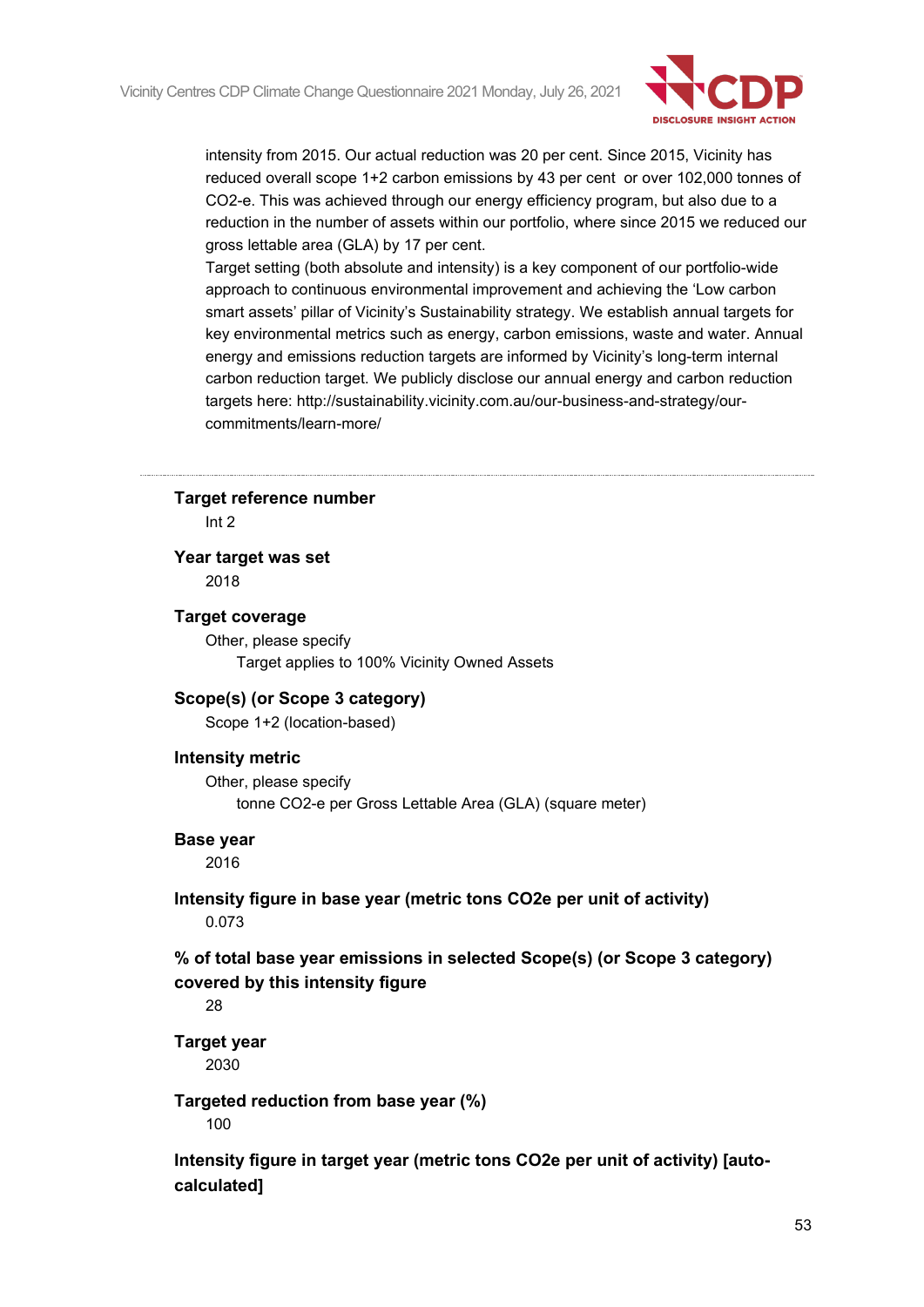

 $\Omega$ 

## **% change anticipated in absolute Scope 1+2 emissions** 100

**% change anticipated in absolute Scope 3 emissions**  $\Omega$ 

**Intensity figure in reporting year (metric tons CO2e per unit of activity)** 0.047

#### **% of target achieved [auto-calculated]**

35.6164383562

#### **Target status in reporting year**

**Underway** 

#### **Is this a science-based target?**

Yes, we consider this a science-based target, but it has not been approved by the Science Based Targets initiative

#### **Target ambition**

2°C aligned

#### **Please explain (including target coverage)**

In FY19, Vicinity committed to a Net Zero Carbon Target target by 2030 for our 100% owned assets. The Net Zero target covers the scope 1 and scope 2 carbon emissions from the common mall area of Vicinity's wholly owned centres - that is, the direct emissions within our operational control at these assets.

Progress on the target is reported on an Australian Financial Year basis (1 July- 30 June).

In the Baseline Year FY16, the scope of the target covered 28% of all scope 1 and scope 2 emission of Vicinity's managed portfolio. In Reporting Year FY20, the scope of target covered 30% of all scope 1 and Scope 2 of Vicinity's managed portfolio. The increase in coverage is the result of divestment of assets since the baseline year/

The baseline year for the target is FY16, and is reviewed annually and adjusted based on acquisitions and divestments, in accordance with the guidance within the GHG Protocol. The covered emissions reported above are for FY20 (July 2019 - June 2020).

Our Net Zero carbon target will be achieved through energy efficiency programs, and our onsite solar program. Our Net Zero carbon target has short, medium- and long-term targets to monitor how we are progressing against our Net Zero carbon commitment.

This target represents our long-term Net Zero target as aligned to Vicinity's business time horizons. Vicinity has already achieved 31 per cent of the energy reduction requirements for our long term Net Zero carbon target.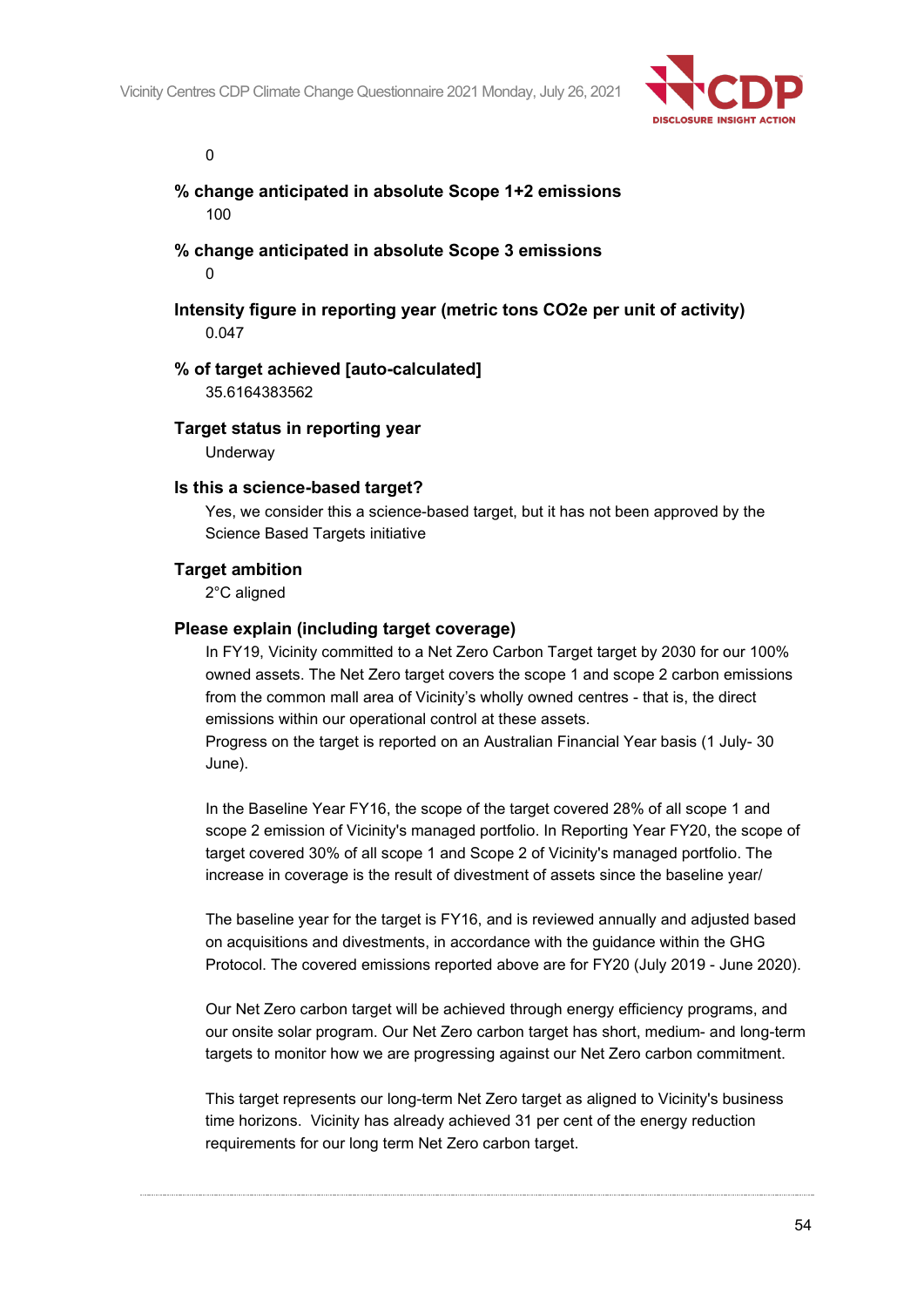

**Target reference number** Int 3

**Year target was set** 2018

## **Target coverage**

Other, please specify Target applies to 100% Vicinity Owned Assets

# **Scope(s) (or Scope 3 category)**

Scope 1+2 (location-based)

## **Intensity metric**

Other, please specify tonne CO2-e per Gross Lettable Area (GLA) (square meter)

#### **Base year**

2016

**Intensity figure in base year (metric tons CO2e per unit of activity)** 0.073

**% of total base year emissions in selected Scope(s) (or Scope 3 category) covered by this intensity figure**

28

**Target year** 2025

**Targeted reduction from base year (%)**

50

**Intensity figure in target year (metric tons CO2e per unit of activity) [auto-**

**calculated]**

0.0365

- **% change anticipated in absolute Scope 1+2 emissions** -25
- **% change anticipated in absolute Scope 3 emissions**

## $\Omega$

**Intensity figure in reporting year (metric tons CO2e per unit of activity)** 0.047

**% of target achieved [auto-calculated]** 71.2328767123

**Target status in reporting year** Achieved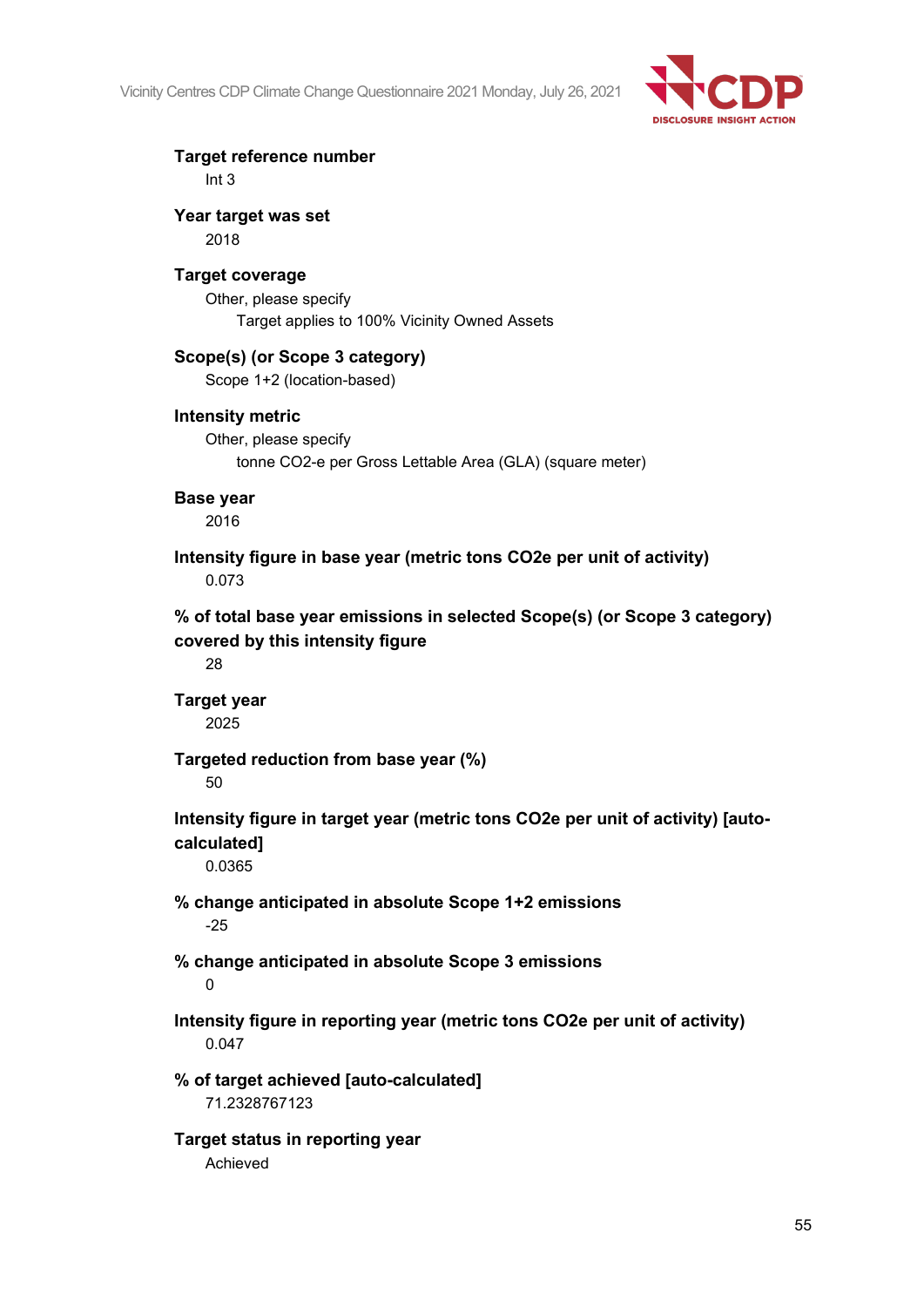

#### **Is this a science-based target?**

Yes, we consider this a science-based target, but it has not been approved by the Science Based Targets initiative

#### **Target ambition**

2°C aligned

#### **Please explain (including target coverage)**

In FY19, Vicinity committed to a Net Zero Carbon Target by 2030 for our 100% owned assets. The Net Zero target covers the scope 1 and scope 2 carbon emissions from the common mall area of Vicinity's wholly owned centres - that is, the direct emissions within our operational control at these assets.

Progress on the target is reported on an Australian Financial Year basis (1 July- 30 June).

In the Baseline Year FY16, the scope of the target covered 28% of all scope 1 and scope 2 emission of Vicinity's managed portfolio. In Reporting Year FY20, the scope of target covered 30% of all scope 1 and Scope 2 of Vicinity's managed portfolio. The increase in coverage is the result of divestment of assets since the baseline year/

The baseline year for the target is FY16, and is reviewed annually and adjusted based on acquisitions and divestments, in accordance with the guidance within the GHG Protocol. The covered emissions reported above are for FY20 (July 2019 - June 2020).

Our Net Zero carbon target will be achieved through energy efficiency programs, and our onsite solar program. Our Net Zero carbon target has short, medium- and long-term targets to monitor how we are progressing against our Net Zero carbon commitment.

This target represents our long-term Net Zero target as aligned to Vicinity's business time horizons. Vicinity has already achieved 31 per cent of the energy reduction requirements for our long term Net Zero carbon target.

#### **Target reference number** Int 4

**Year target was set** 2018

#### **Target coverage** Company-wide

# **Scope(s) (or Scope 3 category)**

Scope 1+2 (location-based)

## **Intensity metric**

Other, please specify tonne CO2-e per Gross Lettable Area (GLA) (square meter)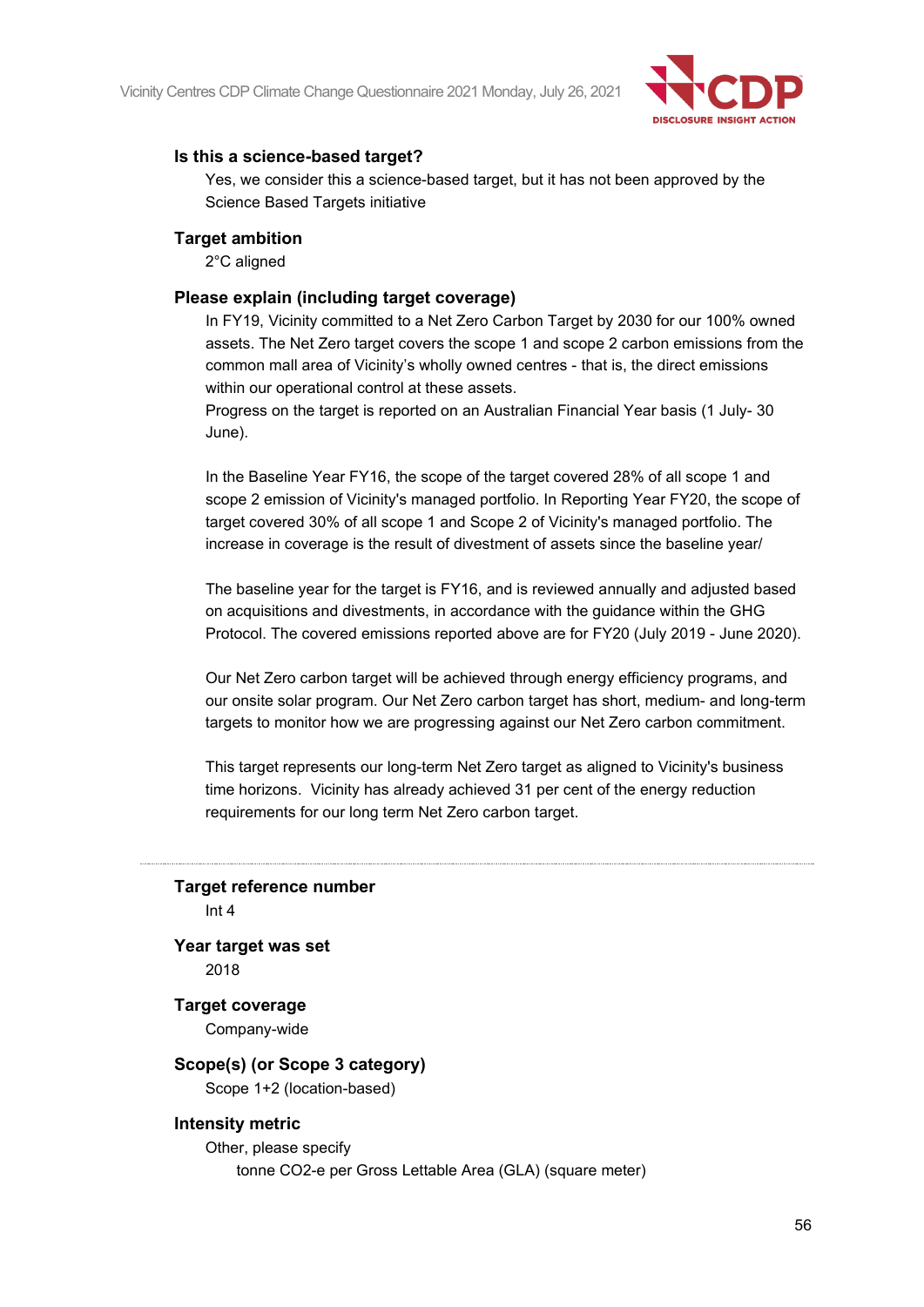

## **Base year**

2019

**Intensity figure in base year (metric tons CO2e per unit of activity)** 0.063

**% of total base year emissions in selected Scope(s) (or Scope 3 category) covered by this intensity figure**

100

**Target year** 2020

**Targeted reduction from base year (%)**

3

**Intensity figure in target year (metric tons CO2e per unit of activity) [autocalculated]**

0.06111

**% change anticipated in absolute Scope 1+2 emissions**

3

**% change anticipated in absolute Scope 3 emissions**

0

**Intensity figure in reporting year (metric tons CO2e per unit of activity)** 0.0534

**% of target achieved [auto-calculated]** 507.9365079365

## **Target status in reporting year**

Achieved

## **Is this a science-based target?**

No, but we are reporting another target that is science-based

## **Target ambition**

## **Please explain (including target coverage)**

In FY19 Vicinity committed to a Net Zero Carbon Target by 2030 for our 100 per cent owned retail assets (common mall areas), for Scope 1 and Scope 2 Emissions. in Baseline Year FY16 this made up 28% of the total scope 1 and 2 carbon emissions of our managed portfolio.

Vicinity also have a Carbon Reduction program across our entire managed portfolio, and establish targets annually to continue to drive carbon reduction. This target supports the Net Zero Carbon Target by ensuring our annual efforts to reduce carbon emissions are in line with our long term target.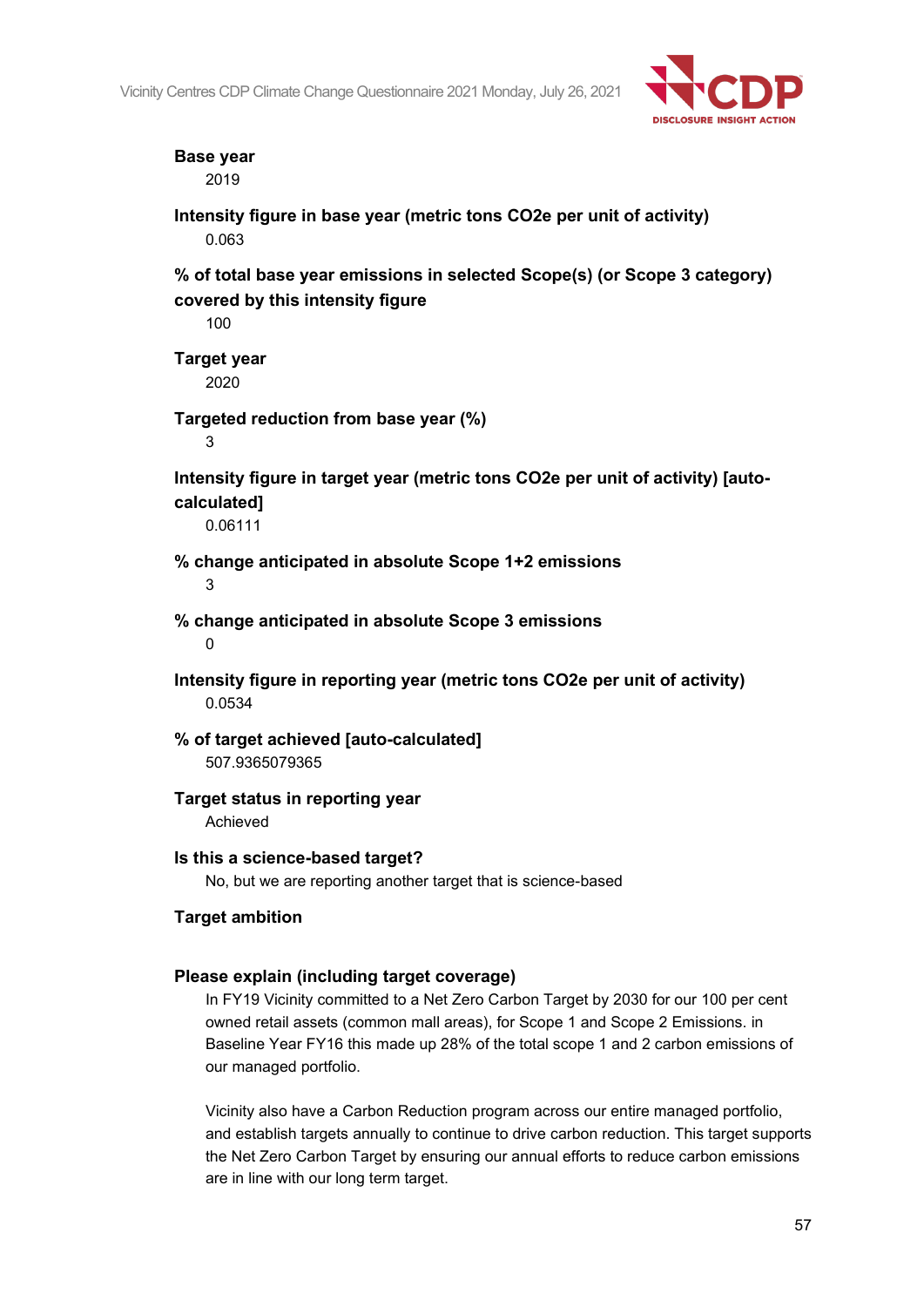

This target supports the Net Zero carbon target by ensuring our annual efforts to reduce carbon emissions are in line with our long term target. It is worth noting that this annual target applies to Vicinity's entire managed portfolio.

This target is an annual target and is reset every year, with the previous year being the base year.

# **C4.2**

# **(C4.2) Did you have any other climate-related targets that were active in the reporting year?**

Target(s) to increase low-carbon energy consumption or production Net-zero target(s) Other climate-related target(s)

# **C4.2a**

**(C4.2a) Provide details of your target(s) to increase low-carbon energy consumption or production.**

**Target reference number** Low 1 **Year target was set** 2018 **Target coverage** Company-wide **Target type: absolute or intensity** Intensity **Target type: energy carrier** All energy carriers **Target type: activity** Consumption **Target type: energy source** Low-carbon energy source(s) **Metric (target numerator if reporting an intensity target)** Percentage **Target denominator (intensity targets only)** Other, please specify MJ per Gross Lettable Area (GLA) (square meter)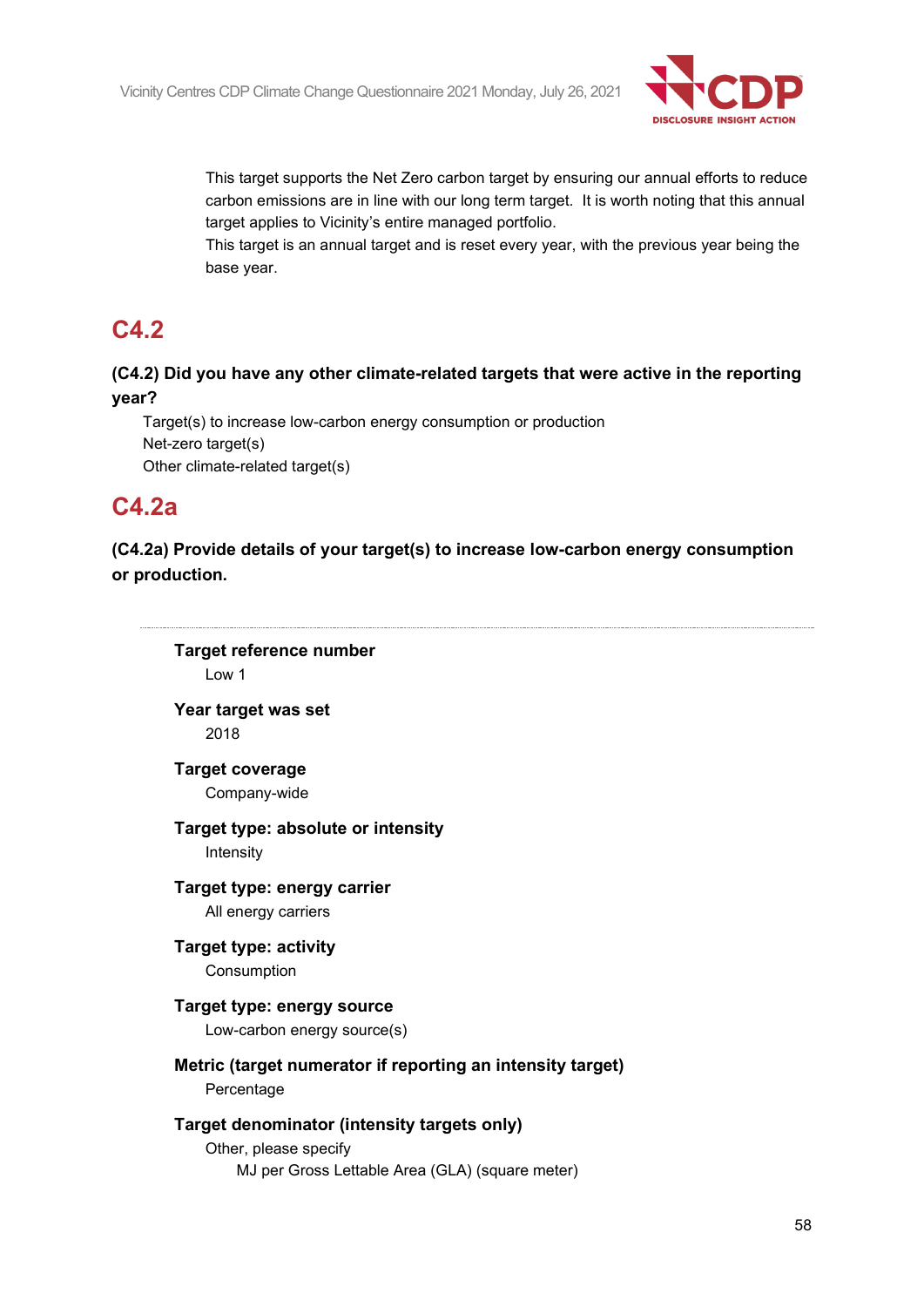

## **Base year** 2015

**Figure or percentage in base year**  $\Omega$ 

## **Target year** 2020

#### **Figure or percentage in target year** 15

## **Figure or percentage in reporting year** 33

# **% of target achieved [auto-calculated]** 220

**Target status in reporting year** Achieved

# **Is this target part of an emissions target?**

Abs1

# **Is this target part of an overarching initiative?**

No, it's not part of an overarching initiative

# **Please explain (including target coverage)**

The energy intensity reduction target reported is for the 2020 reporting period, using 2015 as a base year. The methodology for establishing this target included the use of asset specific targets from across the portfolio and aggregating them to form a corporate wide target.

As outlined above, this group level target was set through Vicinity's portfolio-wide approach to continuous environmental improvement which forms an important part of the 'Low carbon smart assets' pillar of our Sustainability strategy. Such targets drive year on year improvements in our operational environmental performance metrics including energy, carbon emissions, water and waste.

Annual energy and emissions reduction targets are informed by Vicinity's long-term internal carbon reduction target. In addition, Vicinity's Integrated Energy Strategy (IES) includes an on-site renewable energy and scaled-up energy efficiency program that will help drive significant future reductions in our Scope 2 emissions.

We publicly disclose our annual energy and carbon reduction targets here: http://sustainability.vicinity.com.au/our-business-and-strategy/our-commitments/learnmore/

**Target reference number** Low 2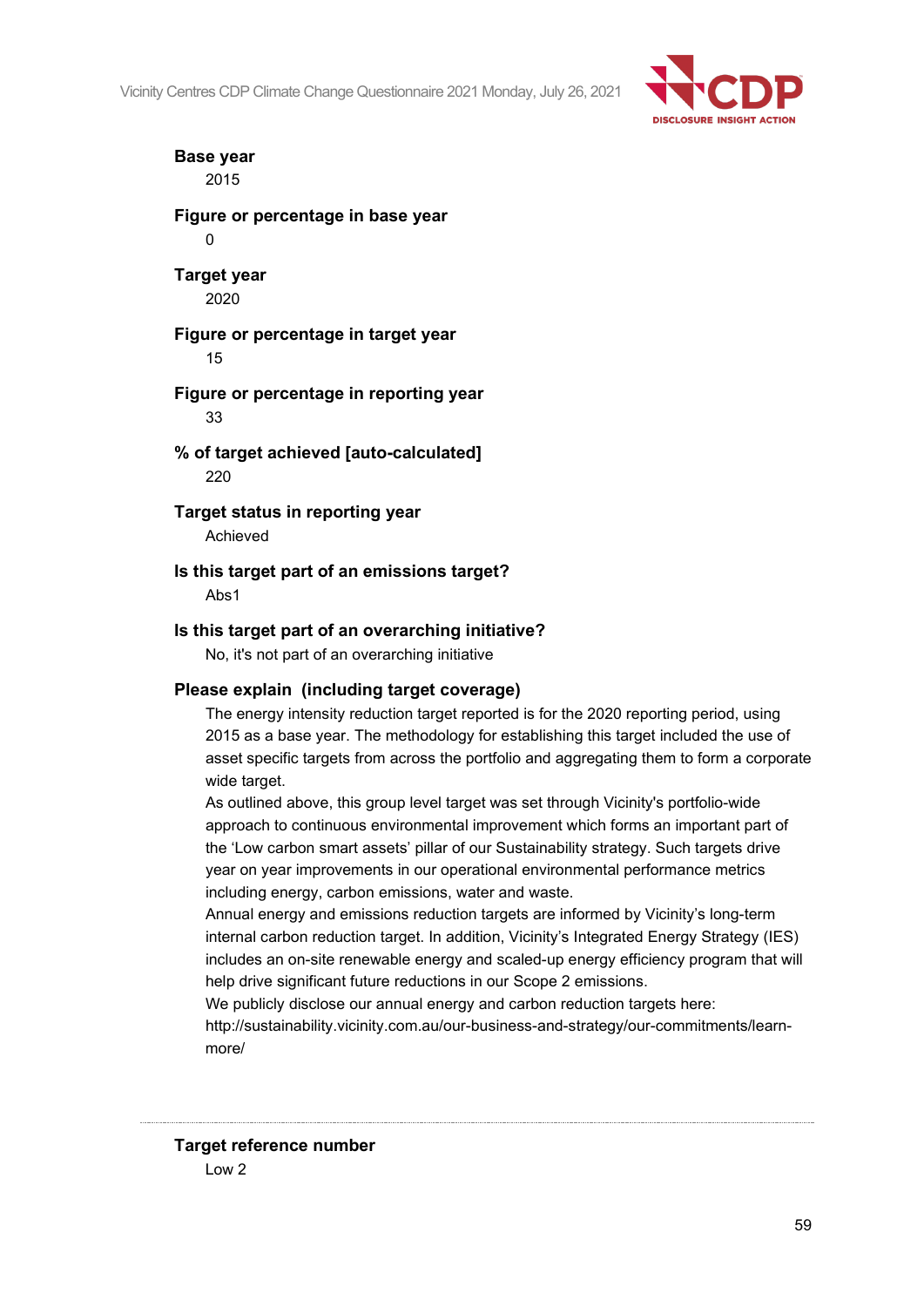

**Year target was set** 2018

**Target coverage** Company-wide

**Target type: absolute or intensity** Intensity

**Target type: energy carrier** All energy carriers

**Target type: activity** Consumption

**Target type: energy source** Low-carbon energy source(s)

**Metric (target numerator if reporting an intensity target)** Percentage

## **Target denominator (intensity targets only)**

Other, please specify MJ per Gross Lettable Area (GLA) (square meter)

**Base year**

2019

**Figure or percentage in base year**

 $\Omega$ 

**Target year**

2020

## **Figure or percentage in target year**

3

**Figure or percentage in reporting year** 15

**% of target achieved [auto-calculated]** 500

**Target status in reporting year**

Achieved

**Is this target part of an emissions target?** Abs 2

# **Is this target part of an overarching initiative?**

Other, please specify

Yes, it's part of Net Zero carbon emissions on wholly-owned retail assets target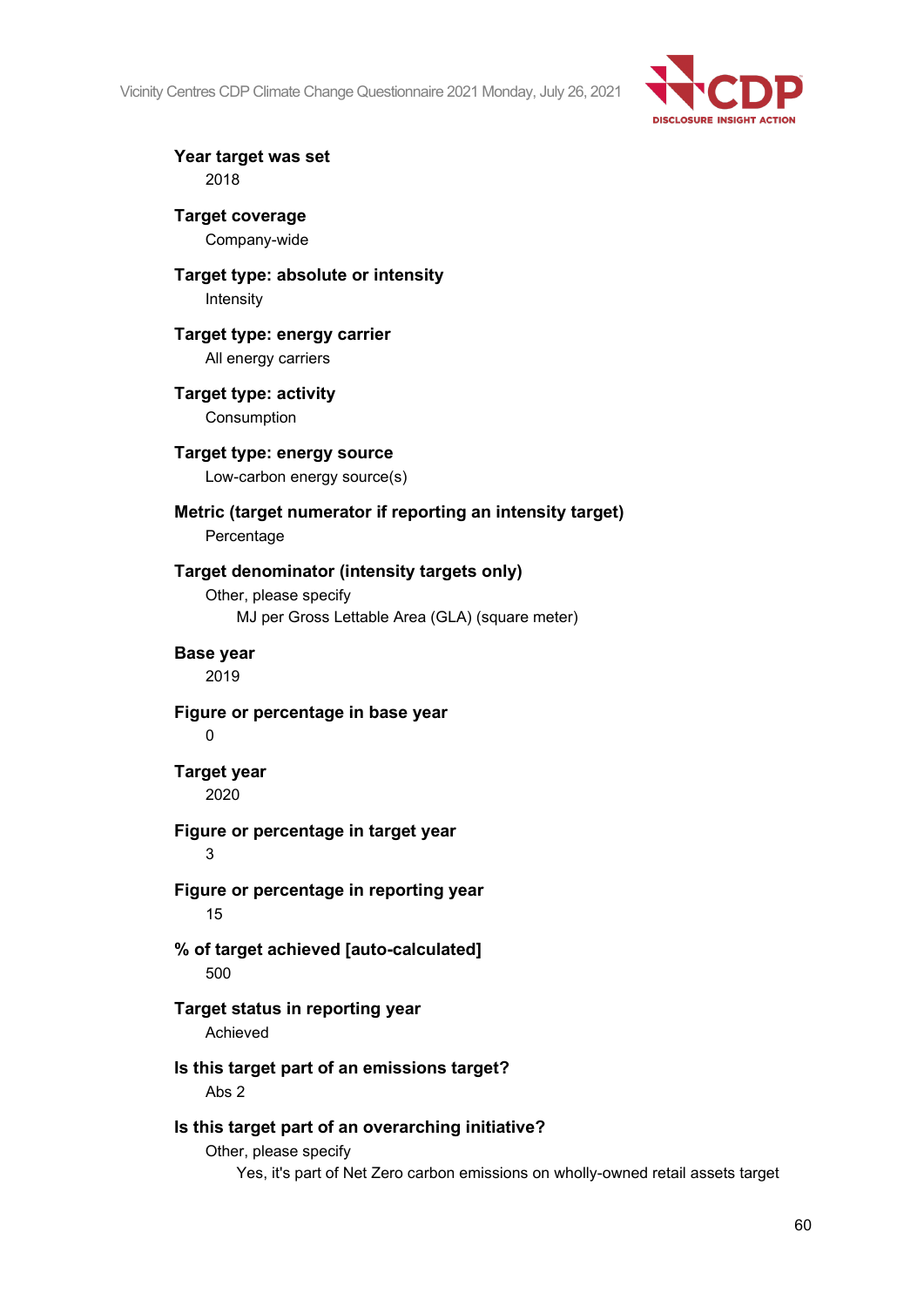

#### **Please explain (including target coverage)**

As part of its broader energy and emissions reduction initiatives, Vicinity sets annual energy reduction targets for its managed portfolio (100% of base-building energy use) , to drive continuous improvement in energy efficiency and emissions reductions. As outlined above, this group level target was set through Vicinity's portfolio-wide approach to continuous environmental improvement which forms an important part of the 'Low carbon smart assets' pillar of our Sustainability Strategy .

| <b>Target reference number</b><br>Low <sub>3</sub>                                                                      |
|-------------------------------------------------------------------------------------------------------------------------|
| Year target was set<br>2018                                                                                             |
| <b>Target coverage</b><br>Other, please specify<br>Target applies to 100% Vicinity Owned Assets                         |
| Target type: absolute or intensity<br>Intensity                                                                         |
| Target type: energy carrier<br>All energy carriers                                                                      |
| <b>Target type: activity</b><br>Consumption                                                                             |
| Target type: energy source<br>Low-carbon energy source(s)                                                               |
| Metric (target numerator if reporting an intensity target)<br>Percentage                                                |
| Target denominator (intensity targets only)<br>Other, please specify<br>MJ per Gross Lettable Area (GLA) (square meter) |
| <b>Base year</b><br>2016                                                                                                |
| Figure or percentage in base year<br>0                                                                                  |
| <b>Target year</b><br>2030                                                                                              |
| Figure or percentage in target year<br>30                                                                               |
| Figure or percentage in reporting year                                                                                  |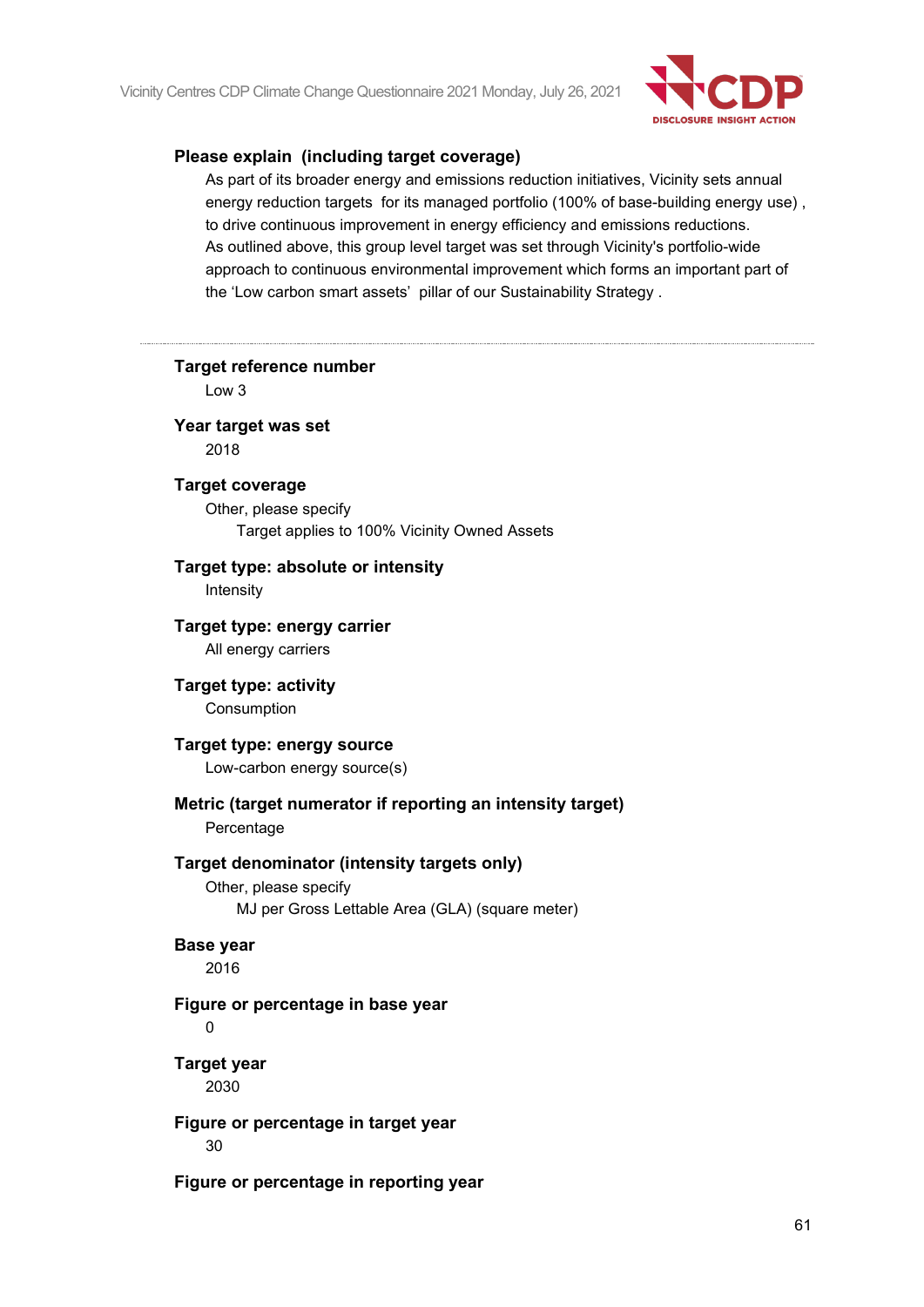

#### 23

## **% of target achieved [auto-calculated]** 76.6666666667

**Target status in reporting year** Underway

**Is this target part of an emissions target?** INT 2, INT 3, Abs 2, Abs 3

## **Is this target part of an overarching initiative?**

Other, please specify

## **Please explain (including target coverage)**

In FY19 Vicinity committed to a Net Zero Carbon Target by 2030 for our 100 per cent owned retail assets, for Scope 1 and Scope 2 Emissions. in Baseline Year FY16 this made up 28% of the total scope 1 and 2 carbon emissions of our managed portfolio.

Vicinity also have a Carbon Reduction program across our entire managed portfolio, and establish targets annually to continue to drive carbon reduction. This target supports the Net Zero Carbon Target by ensuring our annual efforts to reduce carbon emissions are in line with our long term target.

This target supports the Net Zero carbon target by ensuring our annual efforts to reduce carbon emissions are in line with our long term target. It is worth noting that this annual target applies to Vicinity's entire managed portfolio.

This target is an annual target and is reset every year, with the previous year being the base year.

**Target reference number** Low 4 **Year target was set** 2018 **Target coverage** Company-wide **Target type: absolute or intensity** Absolute **Target type: energy carrier** All energy carriers **Target type: activity** Production **Target type: energy source**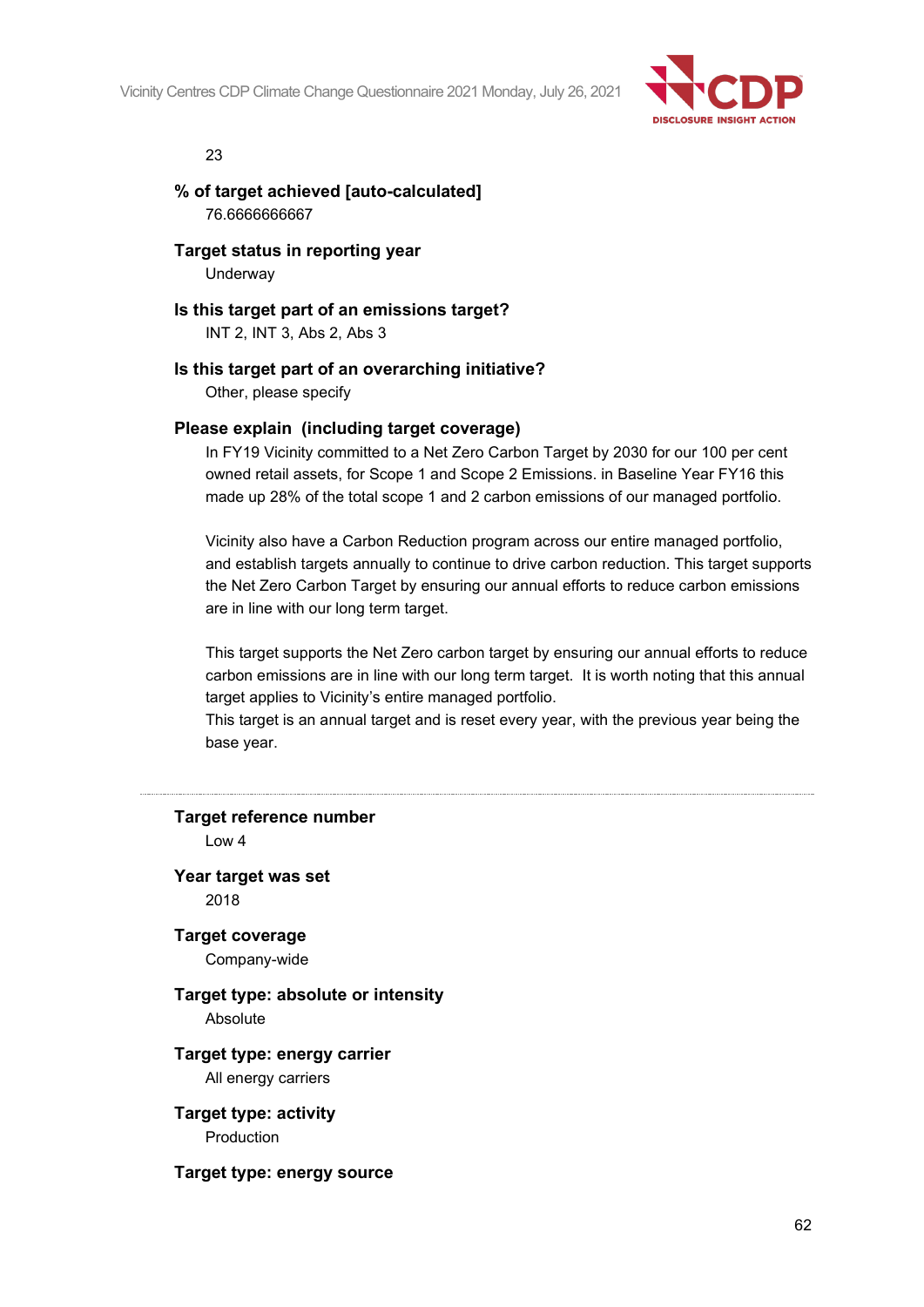

Renewable energy source(s) only

# **Metric (target numerator if reporting an intensity target)**

# **Target denominator (intensity targets only)**

**Base year** 2018

## **Figure or percentage in base year**

8.2

**Target year** 2020

**Figure or percentage in target year** 30

**Figure or percentage in reporting year** 27.1

**% of target achieved [auto-calculated]** 86.6972477064

**Target status in reporting year Underway** 

**Is this target part of an emissions target?** Abs 2, Abs 3, Int 2, Int 3

## **Is this target part of an overarching initiative?**

Other, please specify Yes, it's part of Net Zero carbon emissions on wholly-owned retail assets target

## **Please explain (including target coverage)**

Renewable energy annual production target is reported for the 2020 reporting period, using 2018 as a base year. This is a portfolio-wide target, established as a part of Vicinity's Integrated Energy Strategy (IES), which includes an on-site renewable energy and scaled-up energy efficiency program. The IES will help achieve significant reductions in our carbon emissions and is fundamental to delivering the 'Low Carbon Smart Assets' pillar of Vicinity's Sustainability strategy and Net Zero carbon emissions by 2030 target. Vicinity has committed \$73m for on site solar investment at 20 centres. The program commenced in 2018 and by the end of December 2020, the total solar implemented is 27.1 MW across 18 centres, including 1000kW installed at 2 centres in 2020. We publicly disclose our annual energy and carbon reduction targets here: http://sustainability.vicinity.com.au/our-business-and-strategy/our-commitments/learnmore/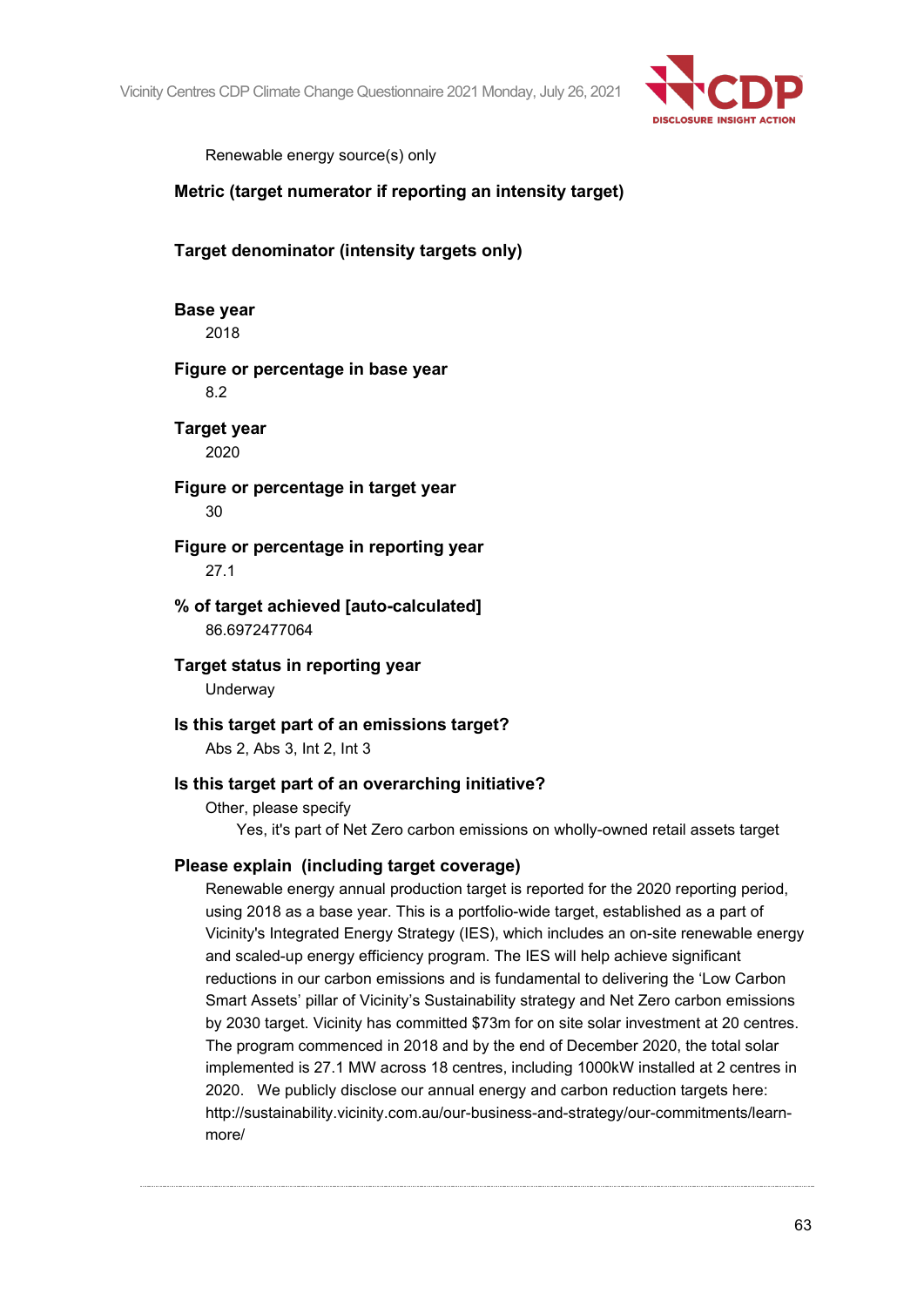

**Target reference number** Low 5

**Year target was set** 2018

**Target coverage** Company-wide

**Target type: absolute or intensity** Absolute

**Target type: energy carrier Electricity** 

**Target type: activity** Production

**Target type: energy source** Renewable energy source(s) only

**Metric (target numerator if reporting an intensity target)**

**Target denominator (intensity targets only)**

**Base year**

2017

**Figure or percentage in base year** 0.17

**Target year** 2022

**Figure or percentage in target year** 31

**Figure or percentage in reporting year** 27.1

**% of target achieved [auto-calculated]** 87.349983782

**Target status in reporting year** Underway

**Is this target part of an emissions target?** Abs 2, Abs 3, Int 2, Int 3

**Is this target part of an overarching initiative?**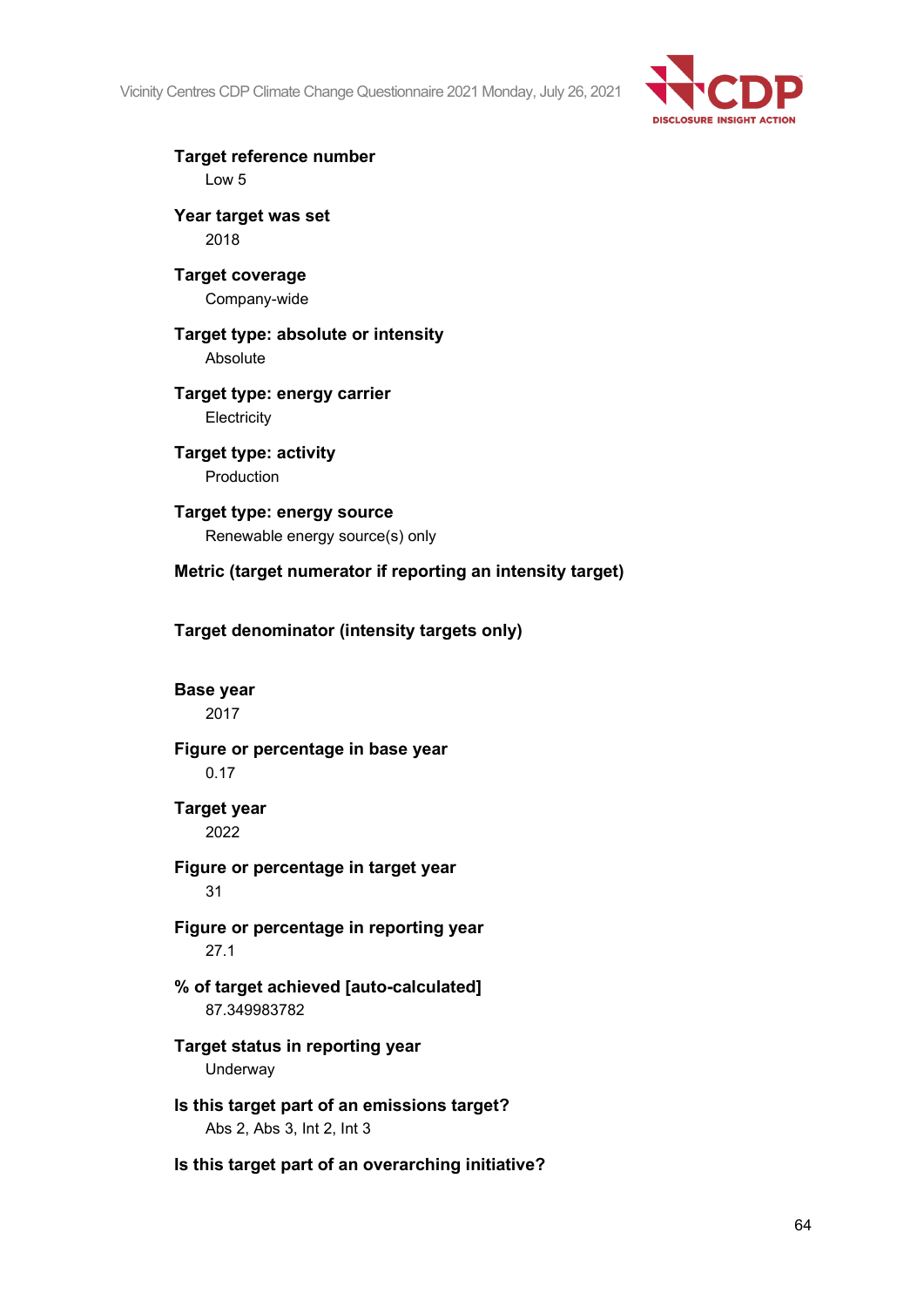

Other, please specify

Yes, it's part of Net Zero carbon emissions on wholly-owned retail assets target

#### **Please explain (including target coverage)**

The renewable energy production target is for the 2019 reporting period, using 2017 as a base year. This is a portfolio-wide target, established as a part of Vicinity's Integrated Energy Strategy (IES), which includes an on-site renewable energy and scaled-up energy efficiency program. The IES will help achieve significant reductions in our carbon emissions and is fundamental to delivering the 'Low Carbon Smart Assets' pillar of Vicinity's Sustainability strategy and Net Zero carbon emissions by 2030 target. Vicinity has committed \$73m for on site solar investment including 31MW at 20 centres with installations commencing in 2018. By the end of December 2020, the total solar implemented is 27.1 MW across 18 centres, including 1000kW installed at 2 centres in 2020.. We publicly disclose our annual energy and carbon reduction targets here: http://sustainability.vicinity.com.au/our-business-and-strategy/our-commitments/learnmore/

# **C4.2b**

**(C4.2b) Provide details of any other climate-related targets, including methane reduction targets.**

**Target reference number** Oth 1

**Year target was set** 2018

**Target coverage** Company-wide

**Target type: absolute or intensity**

Intensity

# **Target type: category & Metric (target numerator if reporting an intensity target)**

Waste management Other, please specify Percentage of total waste diverted from landfill

## **Target denominator (intensity targets only)**

Other, please specify Percentage of total waste diverted from landfill

**Base year**

2017

# **Figure or percentage in base year**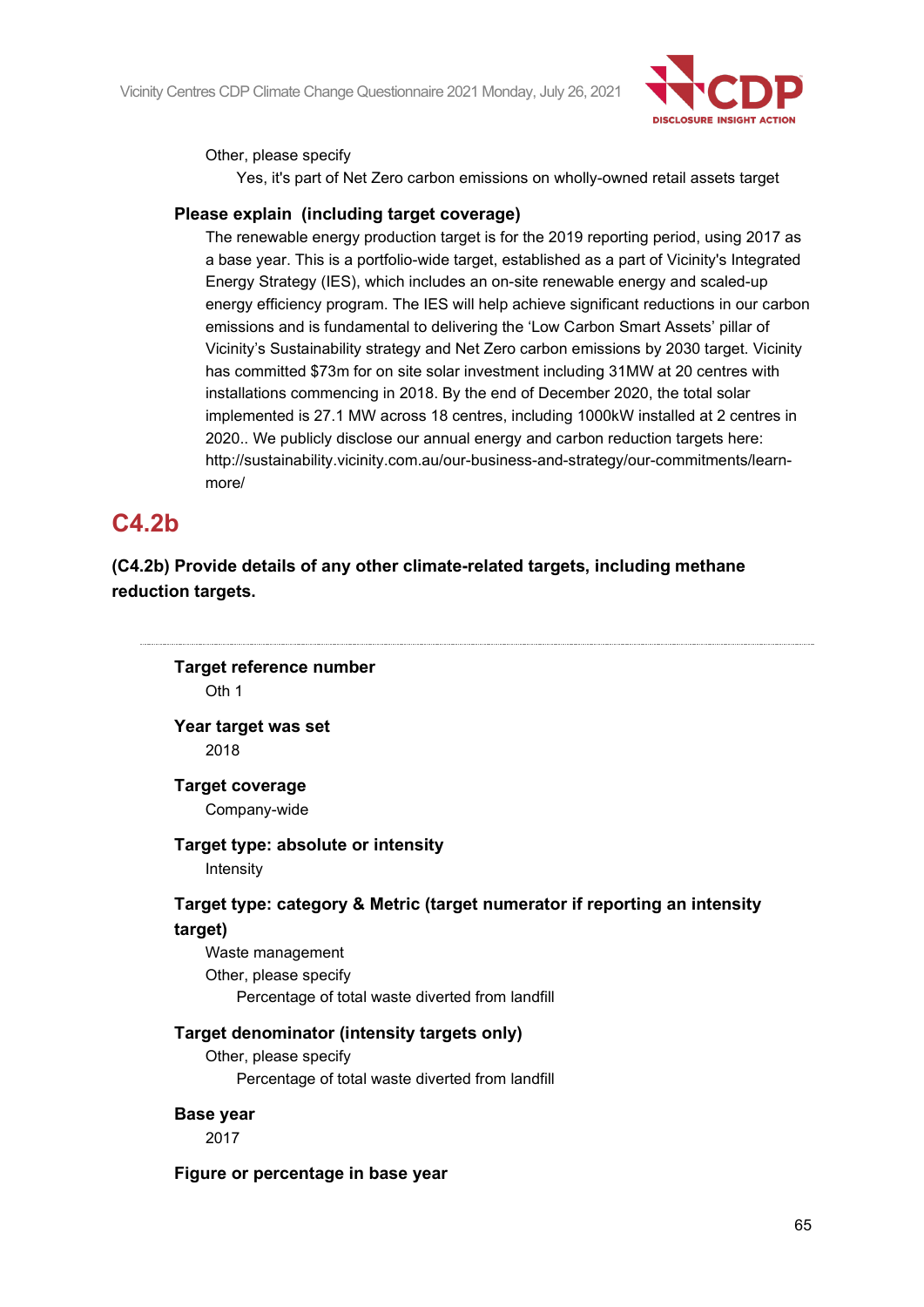

39

**Target year** 2020

**Figure or percentage in target year** 49

**Figure or percentage in reporting year** 52

**% of target achieved [auto-calculated]** 130

**Target status in reporting year** Achieved

**Is this target part of an emissions target?** N/A

#### **Is this target part of an overarching initiative?**

No, it's not part of an overarching initiative

#### **Please explain (including target coverage)**

Annual targets are set for our waste management and recycling programs. We use the metric Recycling Rate to measure the performance of our program. The methodology for establishing this target included the use of asset specific targets from across the portfolio and aggregating them to form a corporate wide target. An increase in the recycling rate results in less waste disposed to landfill, reducing Vicinity's Scope 3 emissions. Our waste targets are a key component of our portfolio-wide approach to continuous environmental improvement and achieving the 'Low carbon smart assets' pillar of Vicinity's Sustainability strategy. We establish annual targets for key environmental metrics such as energy, carbon emissions, waste and water. Annual energy and emissions reduction targets are informed by Vicinity's long-term internal carbon reduction target.

**Target reference number** Oth 2

**Year target was set** 2018

**Target coverage** Company-wide

**Target type: absolute or intensity** Intensity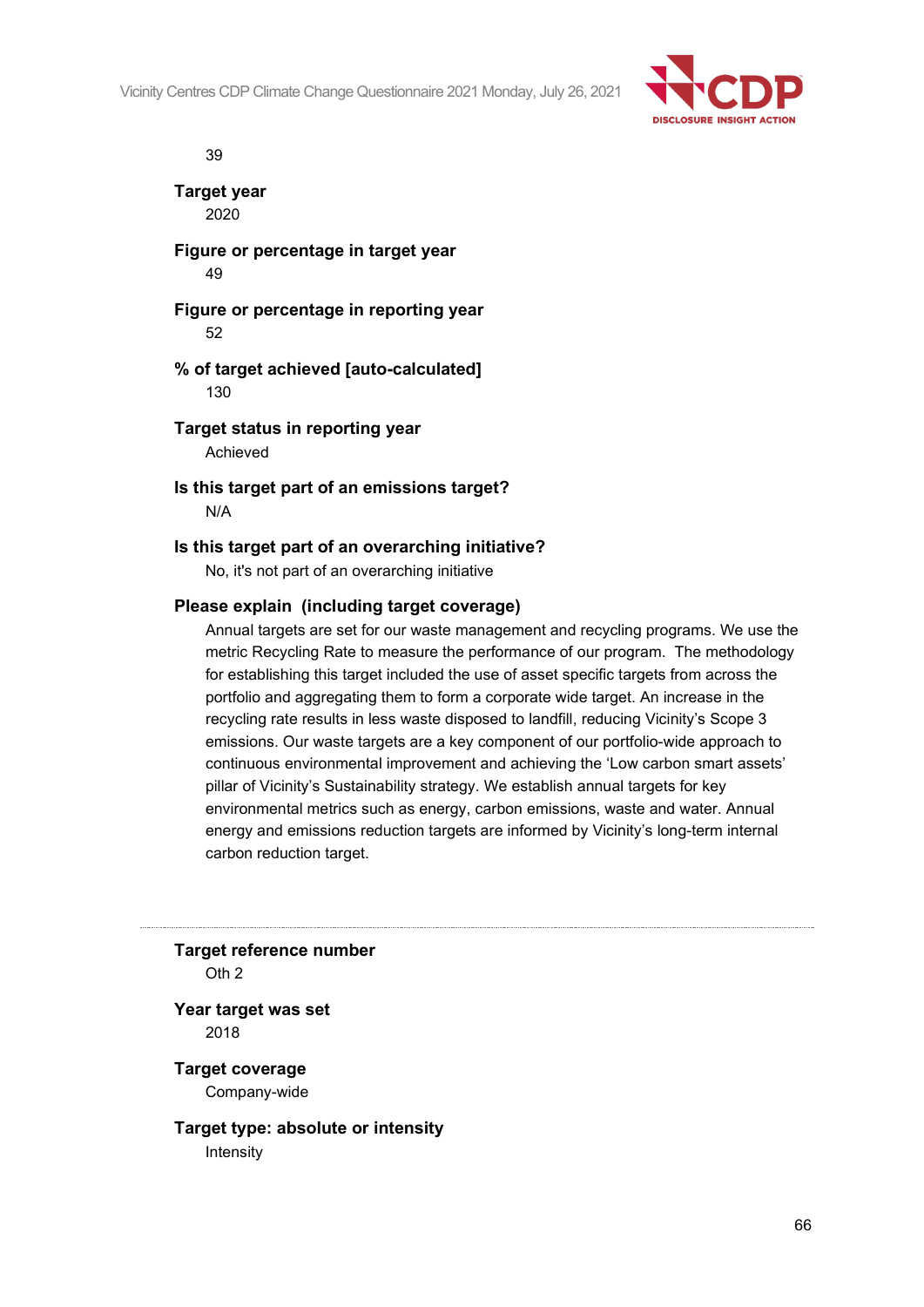

# **Target type: category & Metric (target numerator if reporting an intensity target)** Waste management Other, please specify Percentage of total waste diverted from landfill **Target denominator (intensity targets only)** Other, please specify Percentage of total waste diverted from landfill **Base year** 2019 **Figure or percentage in base year** 47 **Target year** 2020 **Figure or percentage in target year** 49 **Figure or percentage in reporting year** 51 **% of target achieved [auto-calculated]** 200 **Target status in reporting year** Achieved **Is this target part of an emissions target?** N/A **Is this target part of an overarching initiative?** No, it's not part of an overarching initiative **Please explain (including target coverage)** Annual targets are set for our waste management and recycling programs. We use the metric Recycling Rate to measure the performance of our program. The methodology

for establishing this target included the use of asset specific targets from across the portfolio and aggregating them to form a corporate wide target. An increase in the recycling rate results in less waste disposed to landfill, reducing Vicinity's Scope 3 emissions. Our waste targets are a key component of our portfolio-wide approach to continuous environmental improvement and achieving the 'Low carbon smart assets' pillar of Vicinity's Sustainability strategy. We establish annual targets for key environmental metrics such as energy, carbon emissions, waste and water. Annual energy and emissions reduction targets are informed by Vicinity's long-term internal carbon reduction target. We publicly disclose our annual energy and carbon reduction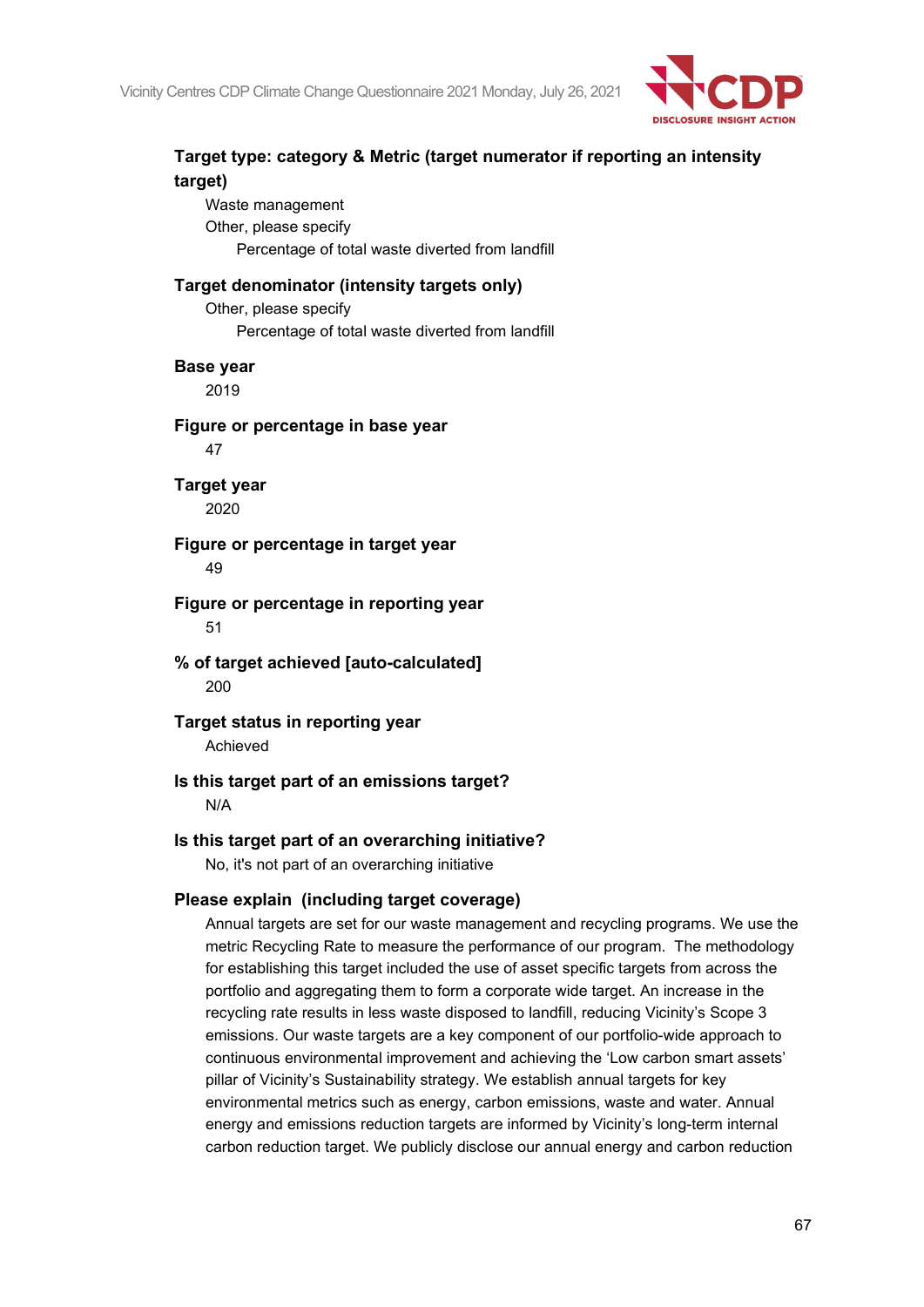

targets here: http://sustainability.vicinity.com.au/our-business-and-strategy/ourcommitments/learn-more/

# **C4.2c**

**(C4.2c) Provide details of your net-zero target(s).**

# **Target reference number**

NZ1

#### **Target coverage**

Other, please specify Target applies to 100% Vicinity Owned Assets

## **Absolute/intensity emission target(s) linked to this net-zero target**

Abs2 Abs3 Int2 Int3

#### **Target year for achieving net zero**

2030

## **Is this a science-based target?**

Yes, and we have committed to seek validation of this target by the Science Based Targets initiative in the next 2 years

## **Please explain (including target coverage)**

In FY19, Vicinity committed to a Net Zero Carbon Target target by 2030 for out 100% owned assets. The Net Zero target covers the scope 1 and scope 2 carbon emissions from the common mall area of Vicinity's wholly owned centres - that is, the direct emissions within our operational control at these assets.

Progress on the target is reported on an Australian Financial Year basis (1 July- 30 June).

In the Baseline Year FY16, the scope of the target covered 28% of all scope 1 and scope 2 emission of Vicinity's managed portfolio. In Reporting Year FY20, the scope of target covered 30% of all scope 1 and Scope 2 of Vicinity's managed portfolio. The increase in coverage is the result of divestment of assets since the baseline year/

The baseline year for the target is FY16, and is reviewed annually and adjusted based on acquisitions and divestments, in accordance with the guidance within the GHG Protocol. The covered emissions reported above are for FY20 (July 2019 - June 2020).

Our Net Zero carbon target will be achieved through energy efficiency programs, and our onsite solar program. Our Net Zero carbon target has short, medium- and long-term targets to monitor how we are progressing against our Net Zero carbon commitment.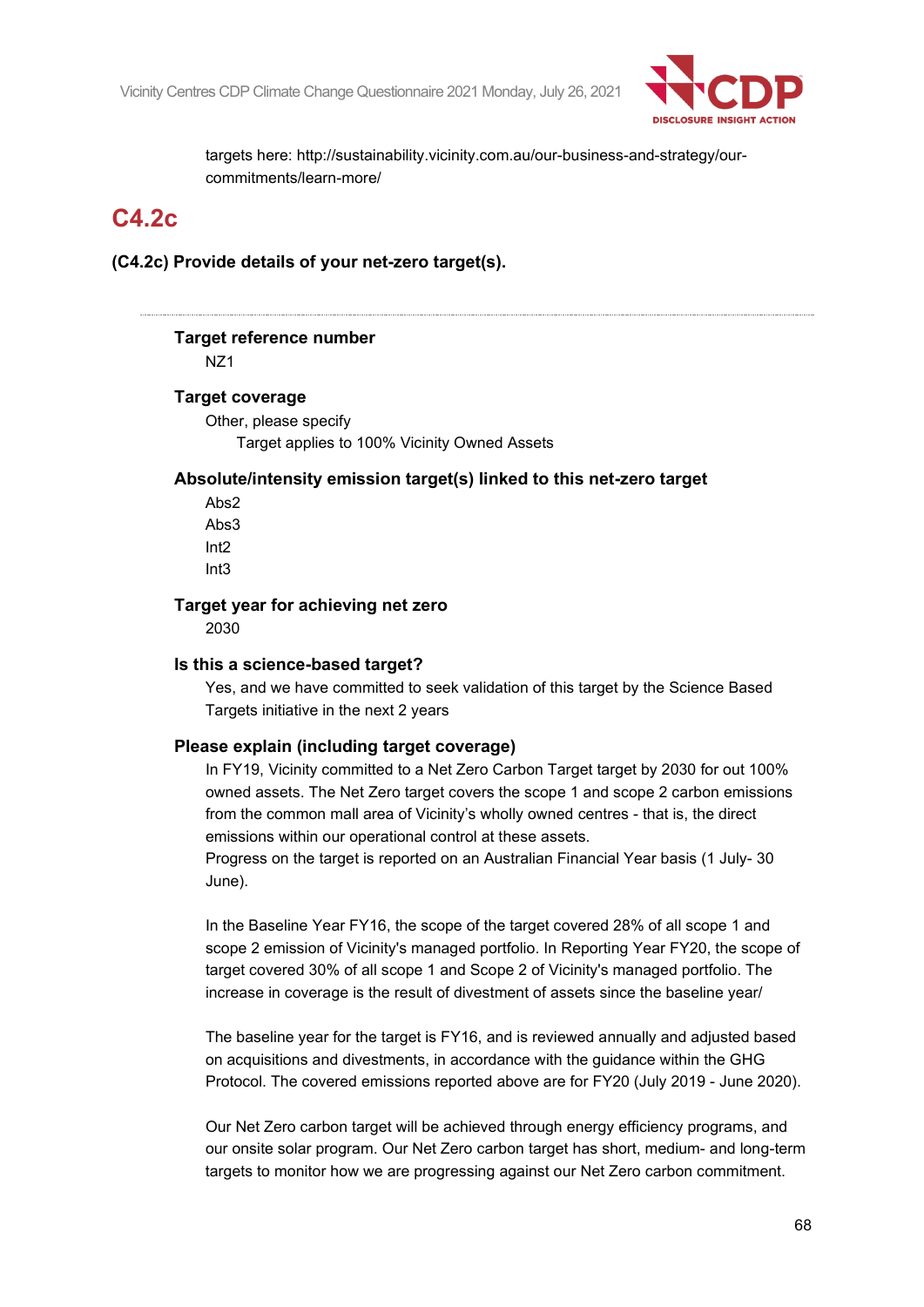

This target represents our long-term Net Zero target as aligned to Vicinity's business time horizons. Vicinity has already achieved 31 per cent of the energy reduction requirements for our long term Net Zero carbon target

# **Target reference number**

NZ2

## **Target coverage**

Other, please specify

Target applies to 100% Vicinity Owned Assets

#### **Absolute/intensity emission target(s) linked to this net-zero target**

Abs2 Abs3 Int2 Int3

#### **Target year for achieving net zero**

2025

#### **Is this a science-based target?**

Yes, and we have committed to seek validation of this target by the Science Based Targets initiative in the next 2 years

## **Please explain (including target coverage)**

In FY19, Vicinity committed to a Net Zero Carbon Target target by 2030 for out 100% owned assets. The Net Zero target covers the scope 1 and scope 2 carbon emissions from the common mall area of Vicinity's wholly owned centres - that is, the direct emissions within our operational control at these assets. Progress on the target is reported on an Australian Financial Year basis (1 July- 30 June).

In the Baseline Year FY16, the scope of the target covered 28% of all scope 1 and scope 2 emission of Vicinity's managed portfolio. In Reporting Year FY20, the scope of target covered 30% of all scope 1 and Scope 2 of Vicinity's managed portfolio. The increase in coverage is the result of divestment of assets since the baseline year/

The baseline year for the target is FY16, and is reviewed annually and adjusted based on acquisitions and divestments, in accordance with the guidance within the GHG Protocol. The covered emissions reported above are for FY20 (July 2019 - June 2020).

Our Net Zero carbon target will be achieved through energy efficiency programs, and our onsite solar program. Our Net Zero carbon target has short, medium- and long-term targets to monitor how we are progressing against our Net Zero carbon commitment.

This target represents our medium-term Net Zero target as aligned to Vicinity's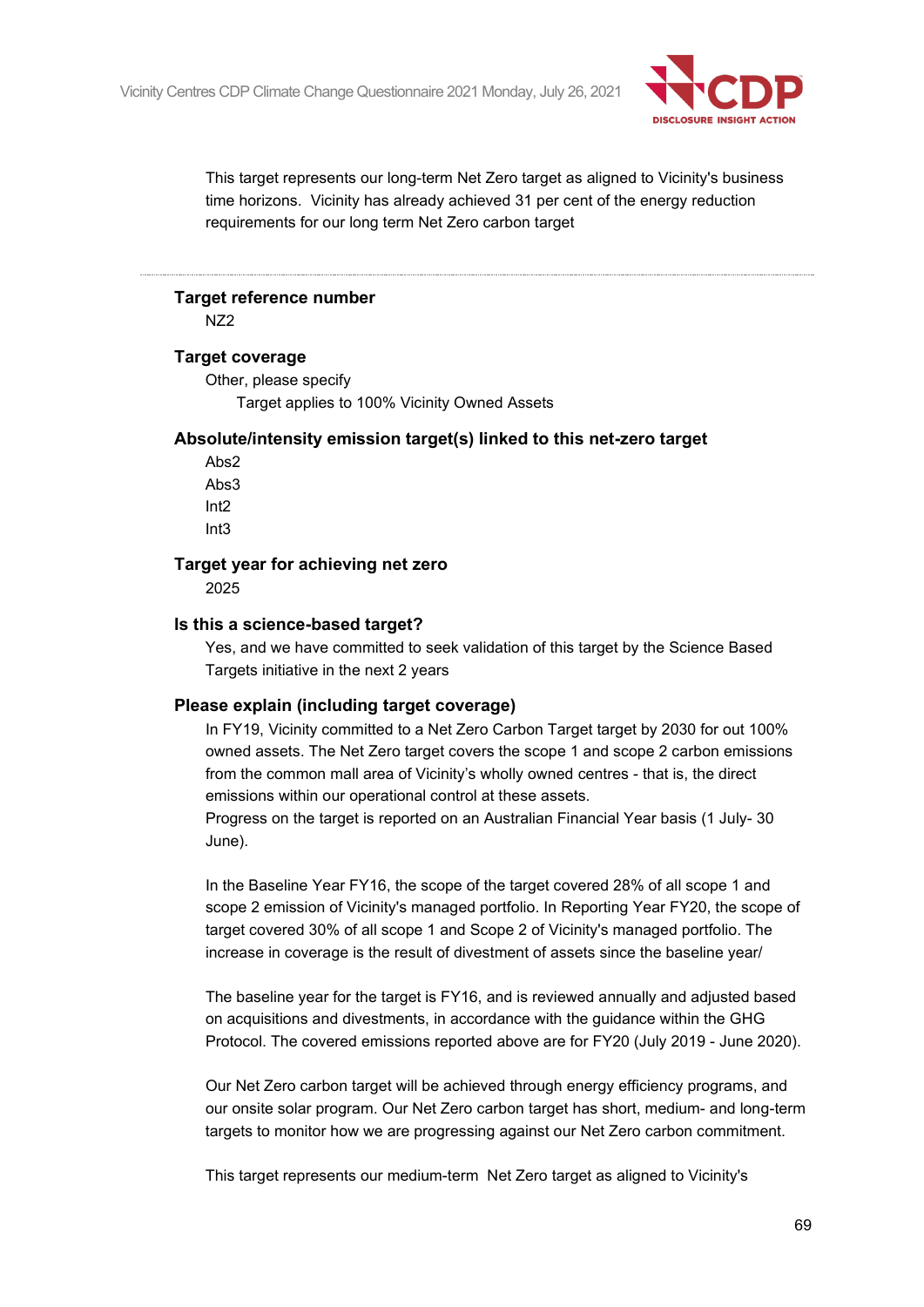

business time horizons. Vicinity has already achieved 63 per cent of the energy reduction requirements for our long term Net Zero carbon target

# **C4.3**

**(C4.3) Did you have emissions reduction initiatives that were active within the reporting year? Note that this can include those in the planning and/or implementation phases.**

Yes

# **C4.3a**

**(C4.3a) Identify the total number of initiatives at each stage of development, and for those in the implementation stages, the estimated CO2e savings.**

|                              | <b>Number of</b><br><b>initiatives</b> | Total estimated annual CO2e savings in metric<br>tonnes CO2e (only for rows marked *) |
|------------------------------|----------------------------------------|---------------------------------------------------------------------------------------|
| Under investigation          | 331                                    | 3,804                                                                                 |
| To be implemented*           | 19                                     | 510                                                                                   |
| Implementation<br>commenced* | 0                                      | 0                                                                                     |
| Implemented*                 | 62                                     | 34,858                                                                                |
| Not to be implemented        | $\overline{0}$                         | 0                                                                                     |

# **C4.3b**

**(C4.3b) Provide details on the initiatives implemented in the reporting year in the table below.**



Energy efficiency in buildings Lighting

**Estimated annual CO2e savings (metric tonnes CO2e)**

1,305

**Scope(s)** Scope 2 (location-based)

# **Voluntary/Mandatory**

Voluntary

**Annual monetary savings (unit currency – as specified in C0.4)** 941,255

**Investment required (unit currency – as specified in C0.4)**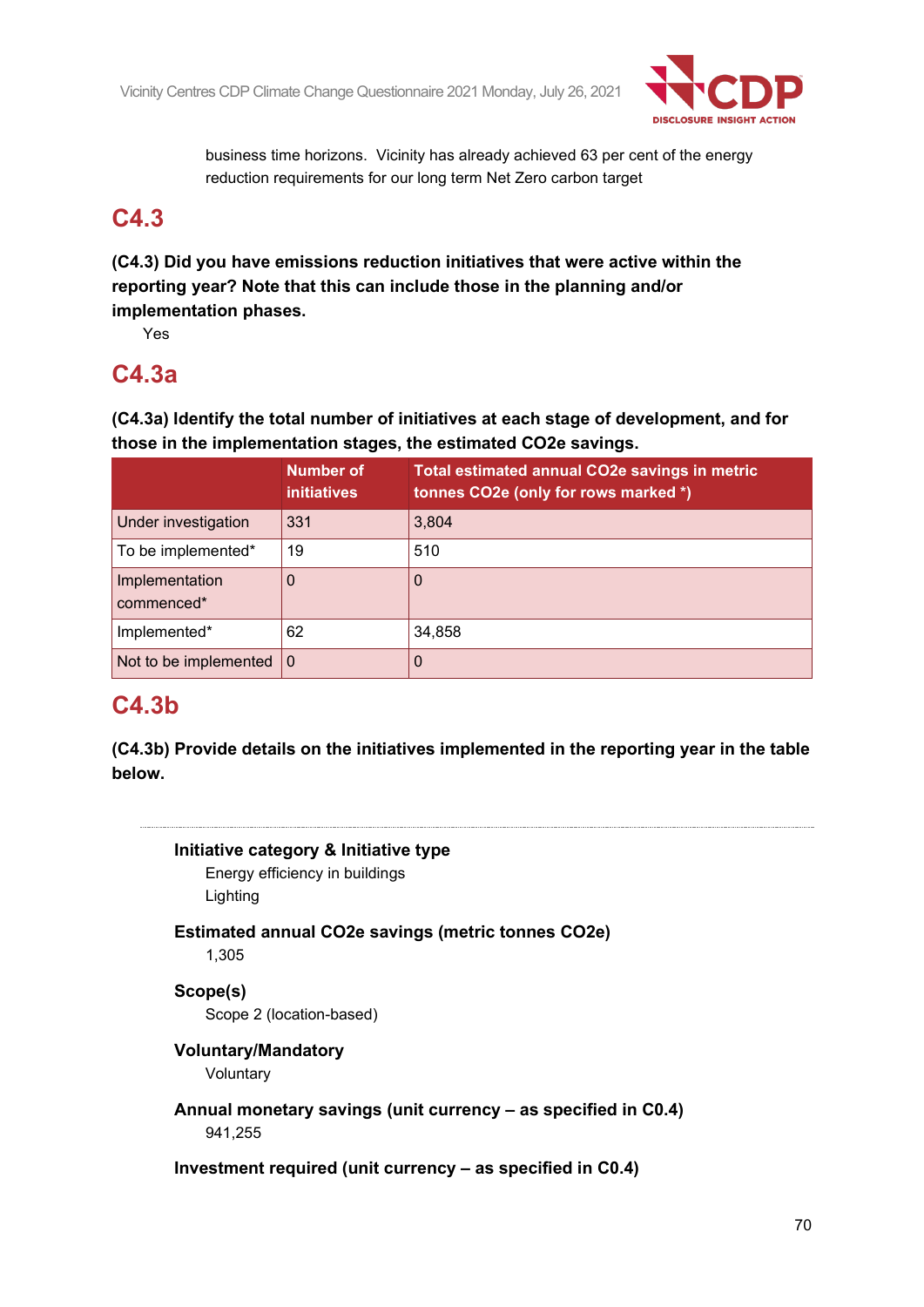

#### 5,322,086

#### **Payback period**

4-10 years

#### **Estimated lifetime of the initiative**

6-10 years

#### **Comment**

Retrofitting lighting: LED lighting upgrades were implemented via 17 projects across 16 centres in 2020 as part of a national program roll out across our managed portfolio. In addition to significant energy savings, the LED technology also reduces lamp replacement costs and maintenance due to the long life time of LED lamps.

**Initiative category & Initiative type**

Energy efficiency in buildings Building Energy Management Systems (BEMS)

#### **Estimated annual CO2e savings (metric tonnes CO2e)**

 $\Omega$ 

**Scope(s)** Scope 2 (location-based)

# **Voluntary/Mandatory**

Voluntary

**Annual monetary savings (unit currency – as specified in C0.4)** 127,125

## **Investment required (unit currency – as specified in C0.4)**

1,307,372

## **Payback period**

1-3 years

## **Estimated lifetime of the initiative**

16-20 years

#### **Comment**

Establishment and upgrades to embedded networks (sub-metering) at our centres, enable us to better measure and monitor electricity use across major plant and tenants. this information helps us to better manage major plant such as HVAC and engage with our tenants on energy efficiency. Annual savings are difficult to estimate, however better sub-metering of major plant and tenants, can assist in overall energy reductions though better understanding and management of energy use across different uses at site.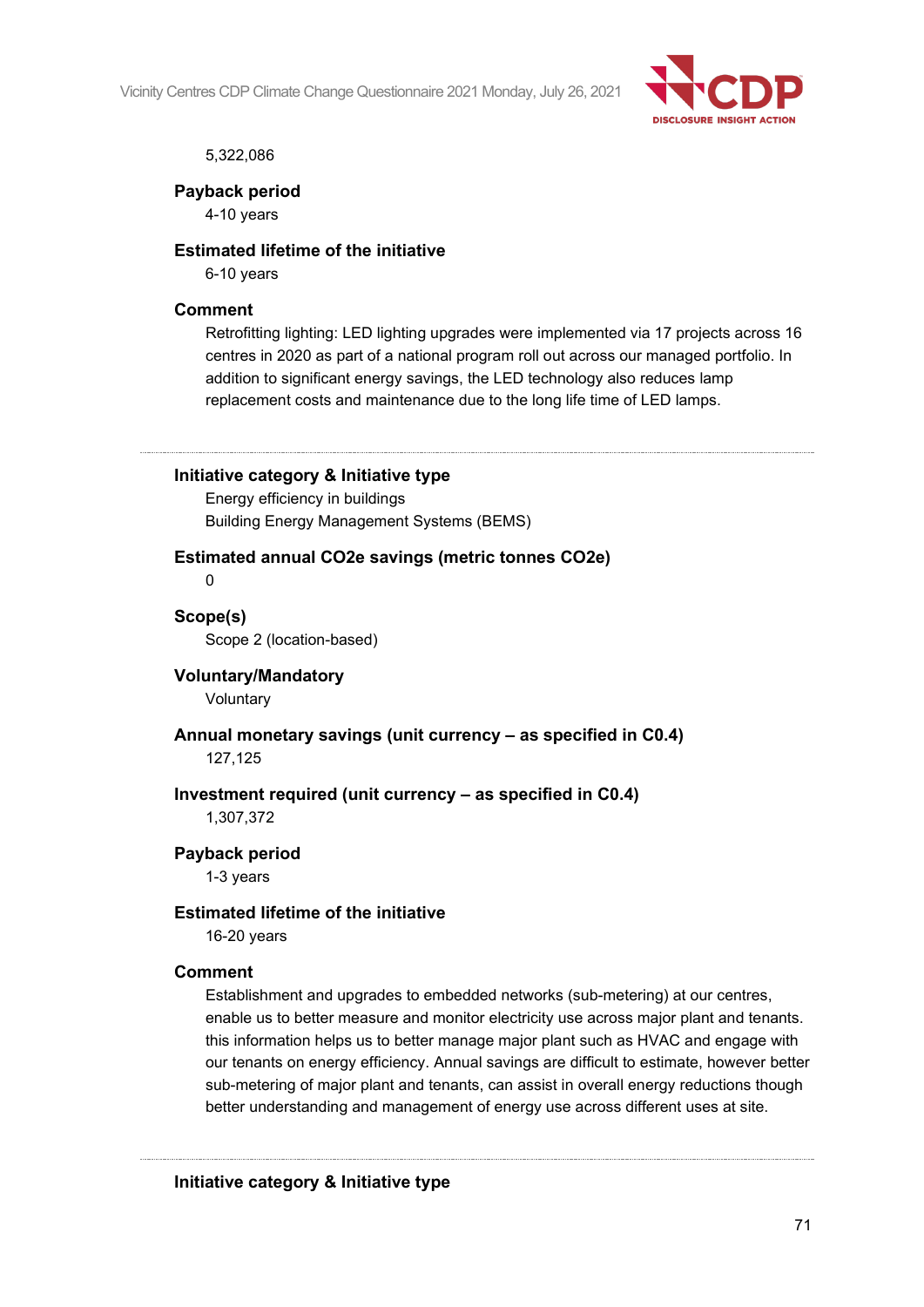

Low-carbon energy generation Solar PV

**Estimated annual CO2e savings (metric tonnes CO2e)** 34,063

**Scope(s)** Scope 2 (location-based)

# **Voluntary/Mandatory**

Voluntary

**Annual monetary savings (unit currency – as specified in C0.4)** 7,541,466

**Investment required (unit currency – as specified in C0.4)**

63,281,143

## **Payback period**

4-10 years

## **Estimated lifetime of the initiative**

16-20 years

## **Comment**

The implementation of Vicinity's \$73 million solar rollout program commenced in 2018. In 2020 Vicinity delivered 17.68MW across 2 centres – Ellenbrook (WA); Whitsunday Plaza (QLD), which have already generated 16,964 MWh of renewable energy onsite that was consumed by the centres.

The figures reported above include Solar installed in CY19 and CY20. Emissions savings reported above are anticipated, once Vicinity commences reporting Scope 2 Market Based method. At present Vicinity is only able to report using Locations based methodology. As Vicinity currently sells the renewable energy attributes for the on-site solar installations.

Anticipated emission reduction are calculated using the locations-based methodology.

# **C4.3c**

# **(C4.3c) What methods do you use to drive investment in emissions reduction activities?**

| <b>Method</b>               | <b>Comment</b>                                                                                                                               |
|-----------------------------|----------------------------------------------------------------------------------------------------------------------------------------------|
| Dedicated budget for energy | Vicinity's energy efficiency projects are budgeted for as part of our                                                                        |
| efficiency                  | broader capex program. Budget allocation occurs at the national level<br>as well as at the asset level, depending on the nature of the capex |
|                             | requirement. Energy efficiency projects (such as LED lighting                                                                                |
|                             | upgrades) are primarily captured under Vicinity's Integrated Energy                                                                          |
|                             | strategy. There is an additional budget process for major capital                                                                            |
|                             | upgrades and developments where capex is identified for climate                                                                              |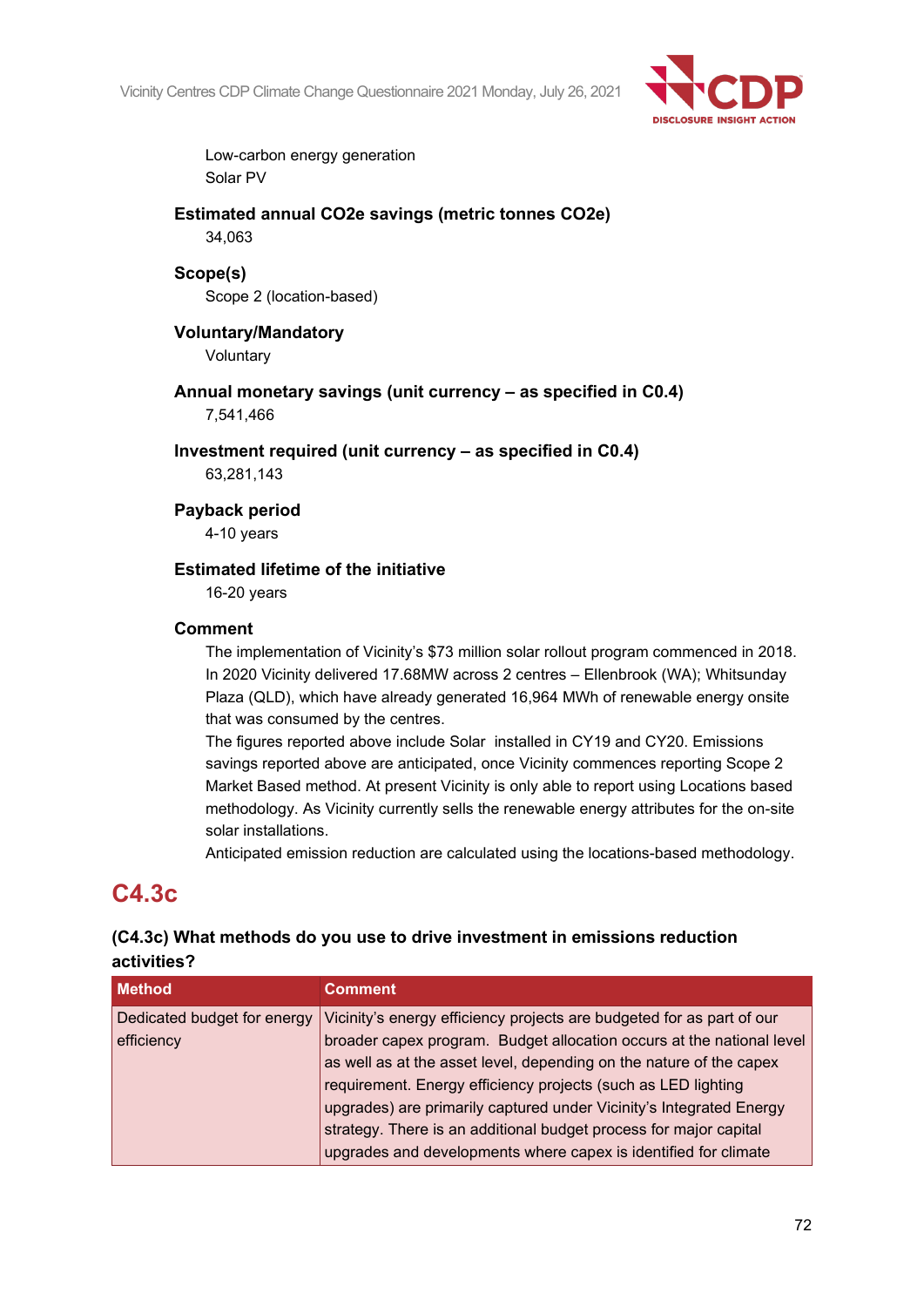

|                                                                 | resilience and carbon reduction initiatives such as air-lock doors and<br>increasing the capacity of stormwater drains.                                                                                                                                                                                                                                                                                                                                                                                                                                                                                                                                                                                                                                                                                                                                                                                                                                                                                        |
|-----------------------------------------------------------------|----------------------------------------------------------------------------------------------------------------------------------------------------------------------------------------------------------------------------------------------------------------------------------------------------------------------------------------------------------------------------------------------------------------------------------------------------------------------------------------------------------------------------------------------------------------------------------------------------------------------------------------------------------------------------------------------------------------------------------------------------------------------------------------------------------------------------------------------------------------------------------------------------------------------------------------------------------------------------------------------------------------|
| Dedicated budget for low-<br>carbon product R&D                 | Vicinity has dedicated budget to trialling new technology innovations<br>including Blockchain and Solar Glass as part of our Integrated Energy<br>Strategy. The ClearVue solar glass trial is a global first and harvests<br>solar energy from transparent glass at a Vicinity shopping centre in<br>Western Australia. In 2019 Vicinity completed Australia's largest solar<br>shaded car park at our Elizabeth City Centre. It features over 1,400<br>spaces and a solar capacity of 3.1MW.                                                                                                                                                                                                                                                                                                                                                                                                                                                                                                                  |
| Dedicated budget for other<br>emissions reduction<br>activities | Installation of renewable energy. Vicinity has a significant Integrated<br>Energy Strategy (IES), which includes an onsite renewable energy<br>and scaled-up energy efficiency program for our asset portfolio.<br>Vicinity has committed \$73 million rollout of solar PV to 20 centres<br>across Australia over the coming years, representing Australia's<br>largest shopping centre solar roll out to date. The IES will help drive<br>significant reductions in our carbon emissions and is a key contributor<br>to the 'Low carbon smart assets' pillar of Vicinity's Sustainability<br>strategy and Net Zero carbon emission by 2030 target. Additionally,<br>Vicinity assigns budget for operational maintenance and improvement<br>activities (such as HVAC adjustments or vertical transport<br>adjustments) which result in improved energy efficiency. Investment<br>into our Building Management System also enables identification of<br>energy losses and opportunities to action in real time. |
| Employee engagement                                             | Vicinity promotes sustainability awareness and active participation in<br>Sustainability programs with staff. Vicinity focuses on promoting<br>employee behaviour changes that reduce energy use and waste to<br>landfill, and resulting carbon emissions at our assets and corporate<br>offices. For example, Vicinity ran a number of internal initiatives during<br>National Recycling Week and for Earth Hour to raise awareness of the<br>impacts of climate change and to provide accessible ways for<br>employees to make positive environmental changes at home and at<br>work.<br>Additionally, Vicinity's achievements in reducing our energy and<br>carbon emissions and external recognition are regularly<br>communicated to staff via internal and social channels.                                                                                                                                                                                                                              |
| Compliance with regulatory<br>requirements/standards            | In May 2019, the Australian Building Codes Board (ABCB) increased<br>the stringency of the National Construction Code (NCC) energy<br>efficiency standards (Section J) for new buildings. The changes are<br>expected to improve the greenhouse gas emissions minimum<br>standards by approximately 29 per cent for commercial buildings, and<br>between 10-20 per cent for retail buildings compared to the current<br>minimum requirements. Vicinity's Environment Improvement Program<br>(EIP) is an important part of the 'Low carbon smart assets' pillar of our<br>Sustainability strategy. It is implemented right across our asset                                                                                                                                                                                                                                                                                                                                                                     |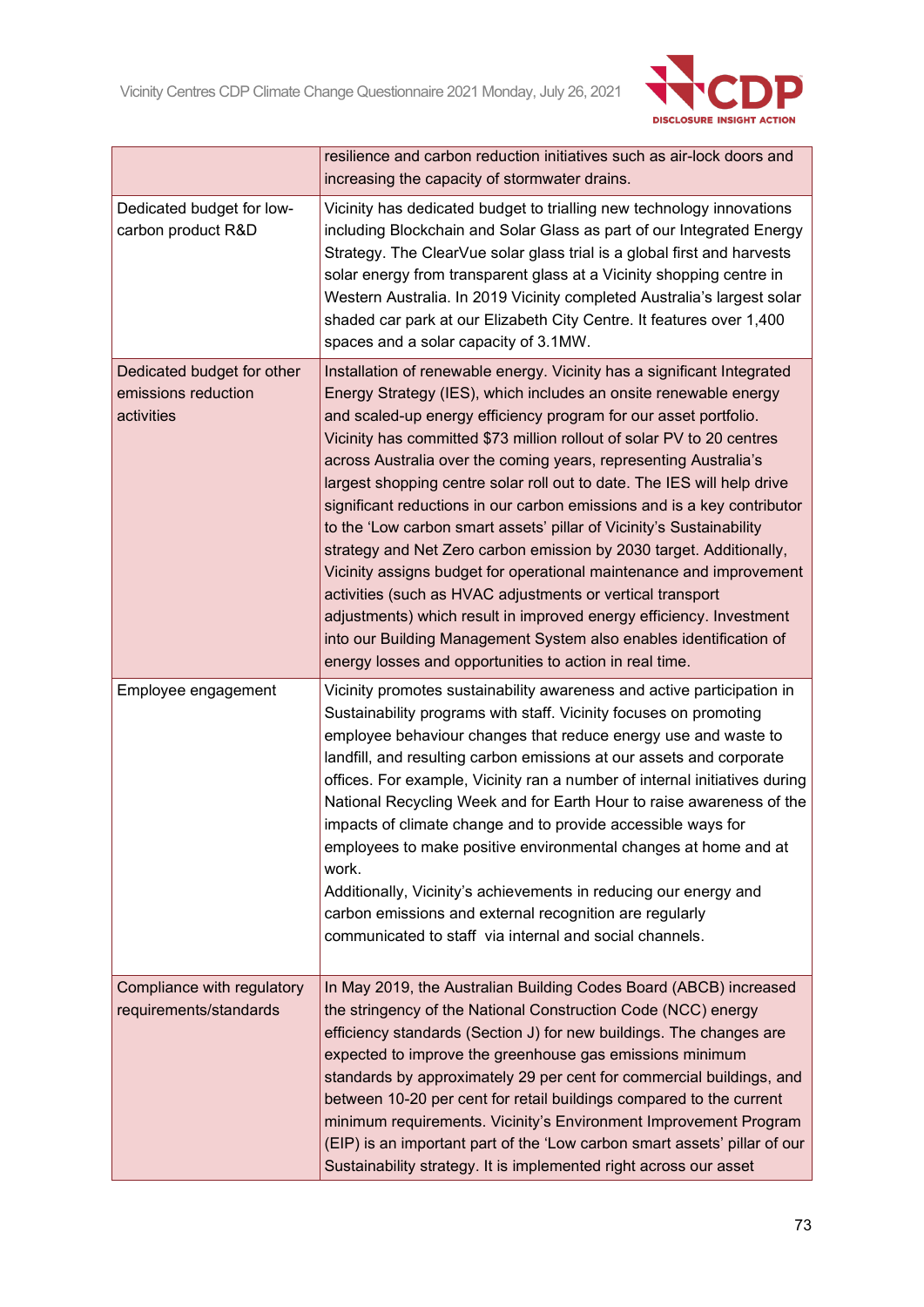

|                                                        | portfolio and satisfies all NCC energy efficiency standard (Section J)<br>obligations.                                                                                                                                                                                                                                                                                                                                                                                                                                                                                                                                                                                                                                                                                                                                                                                                                                                                                                                                       |
|--------------------------------------------------------|------------------------------------------------------------------------------------------------------------------------------------------------------------------------------------------------------------------------------------------------------------------------------------------------------------------------------------------------------------------------------------------------------------------------------------------------------------------------------------------------------------------------------------------------------------------------------------------------------------------------------------------------------------------------------------------------------------------------------------------------------------------------------------------------------------------------------------------------------------------------------------------------------------------------------------------------------------------------------------------------------------------------------|
| Internal<br>incentives/recognition<br>programs         | Energy, carbon and waste reduction targets. As part of Vicinity's<br>Environment Improvement Program, we set asset specific<br>environmental targets annually and roll out multi-site programs to<br>drive improvements in energy and waste performance and reduce<br>associated carbon emissions. Asset specific targets are included in<br>site operations managers' performance scorecards, which are linked<br>to individual performance incentive payments. Furthermore, individual<br>asset targets are aggregated to form a corporate, portfolio wide target,<br>which informs individual performance scorecards (linked to<br>performance incentive payments) of management teams.<br>The CEO and Chief Strategy Officer's performance scorecards also<br>include measures relating to delivering our Sustainability strategy in<br>line with FY20 objectives. These objectives include carbon intensity<br>reduction, obtaining NABERS and Green Star performance ratings<br>and Climate Resilience implementation. |
| <b>Financial optimization</b><br>calculations          | Energy and waste management plans. Vicinity's Environment<br>Improvement Program forms an important part of the 'Low carbon<br>smart assets' pillar of our Sustainability strategy and includes the<br>development and implementation of asset specific energy and waste<br>management plans. Plans are reviewed and updated annually for<br>each asset and include a list of prioritised initiatives (which have<br>undergone cost benefit analysis) to drive improvements in energy<br>efficiency as well as increase recycling rates. Plans are additionally<br>used to track asset progress in implementing planned initiatives at<br>each asset over the course of each year.                                                                                                                                                                                                                                                                                                                                           |
| Other<br><b>Operational Building</b><br>Certifications | Vicinity has achieved a 4 Star Green Star Performance rating across<br>our entire managed portfolio, the largest and highest rated retail<br>property portfolio in Australia. Vicinity uses the Green Star<br>Performance rating tool to benchmark our performance and<br>continually improve our climate performance including energy<br>performance, water, waste, innovation and social Sustainability<br>efforts. We have implemented minimum performance standards in<br>order to achieve and maintain this rating across the portfolio and<br>continue to improve our performance over time which requires<br>ongoing investment in the identification, trial and implementation of<br>environmental performance improvement activities as detailed in site<br>Environmental Improvement Plans.<br>Vicinity has gained NABERS Energy certification on 91% of our<br>rateable portfolio (a total of 48 assets) which enables us to benchmark                                                                            |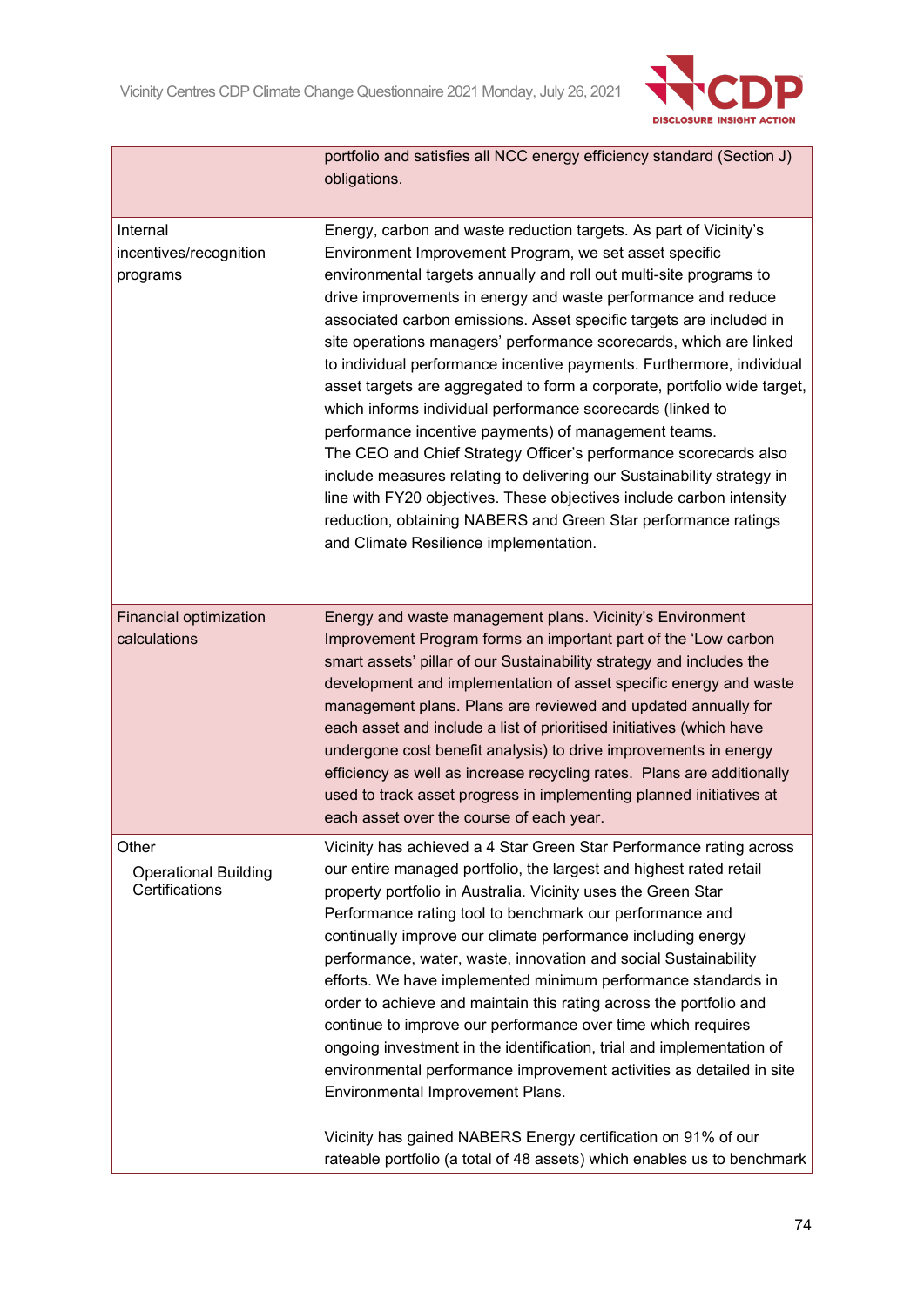

| our performance and continually improve energy performance and    |
|-------------------------------------------------------------------|
| energy efficiency through investment in HVAC, Building Management |
| Systems, LED lighting and vertical transport upgrades.            |
|                                                                   |

# **C4.5**

**(C4.5) Do you classify any of your existing goods and/or services as low-carbon products or do they enable a third party to avoid GHG emissions?**

Yes

# **C4.5a**

**(C4.5a) Provide details of your products and/or services that you classify as lowcarbon products or that enable a third party to avoid GHG emissions.**

## **Level of aggregation**

Group of products

### **Description of product/Group of products**

Green Star and NABERS rated centres. Vicinity's portfolio is rated 4 Star Green Star performance (Australian Best Practice).

**Are these low-carbon product(s) or do they enable avoided emissions?** Avoided emissions

## **Taxonomy, project or methodology used to classify product(s) as low-carbon or to calculate avoided emissions**

Climate Bonds Taxonomy

**% revenue from low carbon product(s) in the reporting year**

91

### **Comment**

Green Star Performance Rating is portfolio wide. Vicinity's portfolio is rated 4 Star Green Star performance (Australian Best Practice). Vicinity Achieved a 4.4 Star NABERS Energy ratings, covering 91% of its rateable portfolio (a total of 48 assets). Six of our Centres achieved 6 Star NABERS Energy rating, the highest energy rating possible.

## **Level of aggregation**

Company-wide

### **Description of product/Group of products**

Vicinity's Net Zero target by 2030 (common mall) drives broader investment in energy efficiency and solar program at our centres, and though the on-sell of electricity though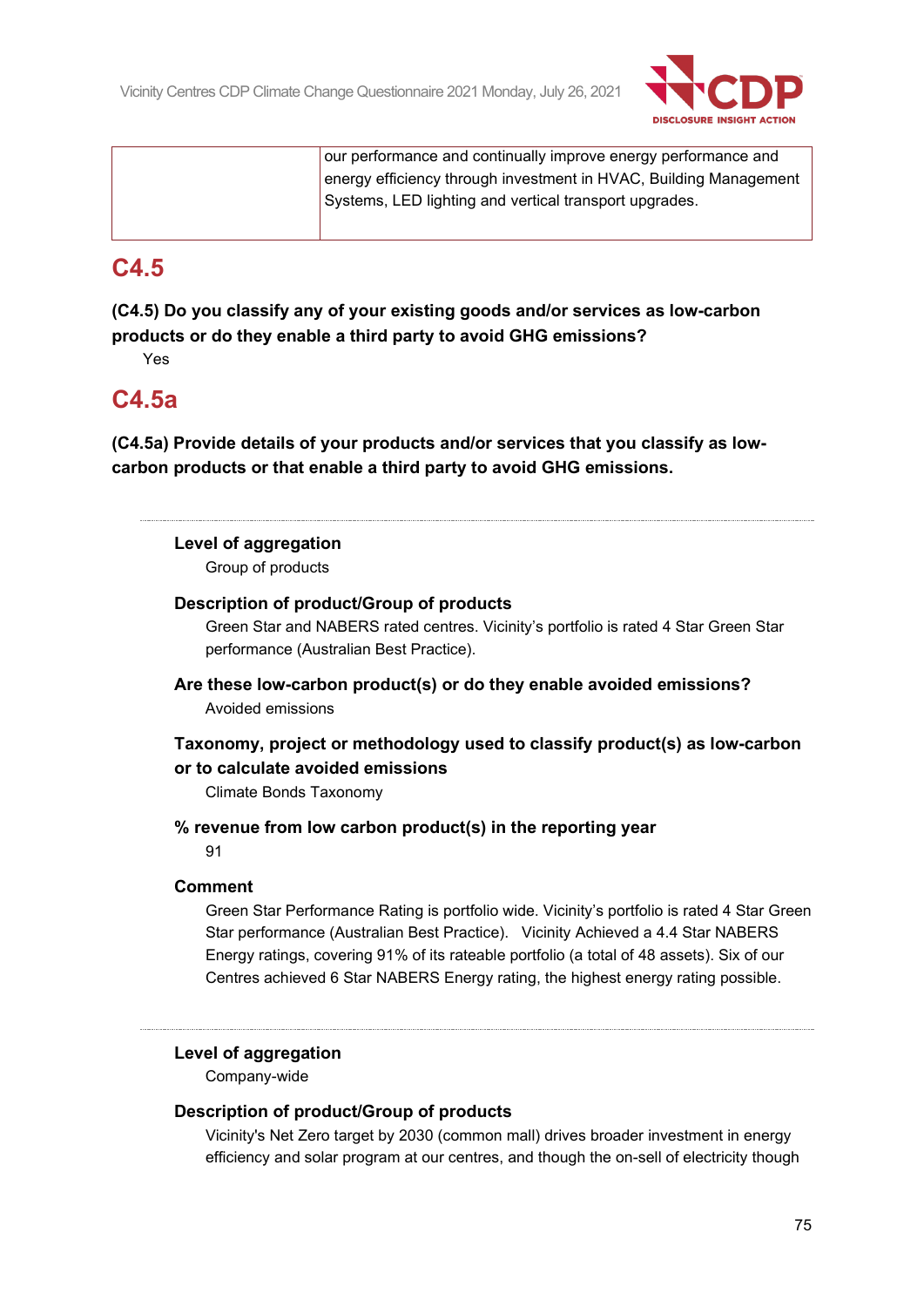

our embedded networks offers lower electricity costs and carbon emissions to our tenants.

**Are these low-carbon product(s) or do they enable avoided emissions?** Low-carbon product

## **Taxonomy, project or methodology used to classify product(s) as low-carbon or to calculate avoided emissions**

Climate Bonds Taxonomy

**% revenue from low carbon product(s) in the reporting year**

17

### **Comment**

In 2020, we have reduced carbon emissions from energy use by 32,500 tonnes, which is a 19% reduction compared to 2019 providing a lower carbon product at our centres. % revenue is based on the costs from energy consumption at our centres as a proportion of total controllable outgoings at our assets

### **Level of aggregation**

Company-wide

#### **Description of product/Group of products**

Vicinity currently manages the waste from our retailers in our shopping centres. Our strategy to manage waste aims to continually increase the amount of recycling and reduce the amount of waste going to landfill. We do this by offering service such as cardboard, plastics and organics recycling at our centres, and educate our retailers on the right recycling practices to increase diversion from landfill. By Vicinity actively managing waste to landfill from our retailers, we are providing a service that avoids the emissions generated from retailer's operations, thus reducing their carbon footprint.

**Are these low-carbon product(s) or do they enable avoided emissions?** Avoided emissions

## **Taxonomy, project or methodology used to classify product(s) as low-carbon or to calculate avoided emissions**

Climate Bonds Taxonomy

### **% revenue from low carbon product(s) in the reporting year**

4

### **Comment**

In 2020, Vicinity reduced the amount of waste sent to landfill by 33% compared to 2019, avoiding 11,000 tonnes carbon emissions, and achieved an average waste recycling rate of 52%. As the majority of waste generated at our centres comes from our retailers, reducing the amount of waste sent to landfill avoids emissions from our retailers. This achievement is partially attributed to Waste reduction and diversion initiatives at our assets, and partially due to the impact of the COVID pandemic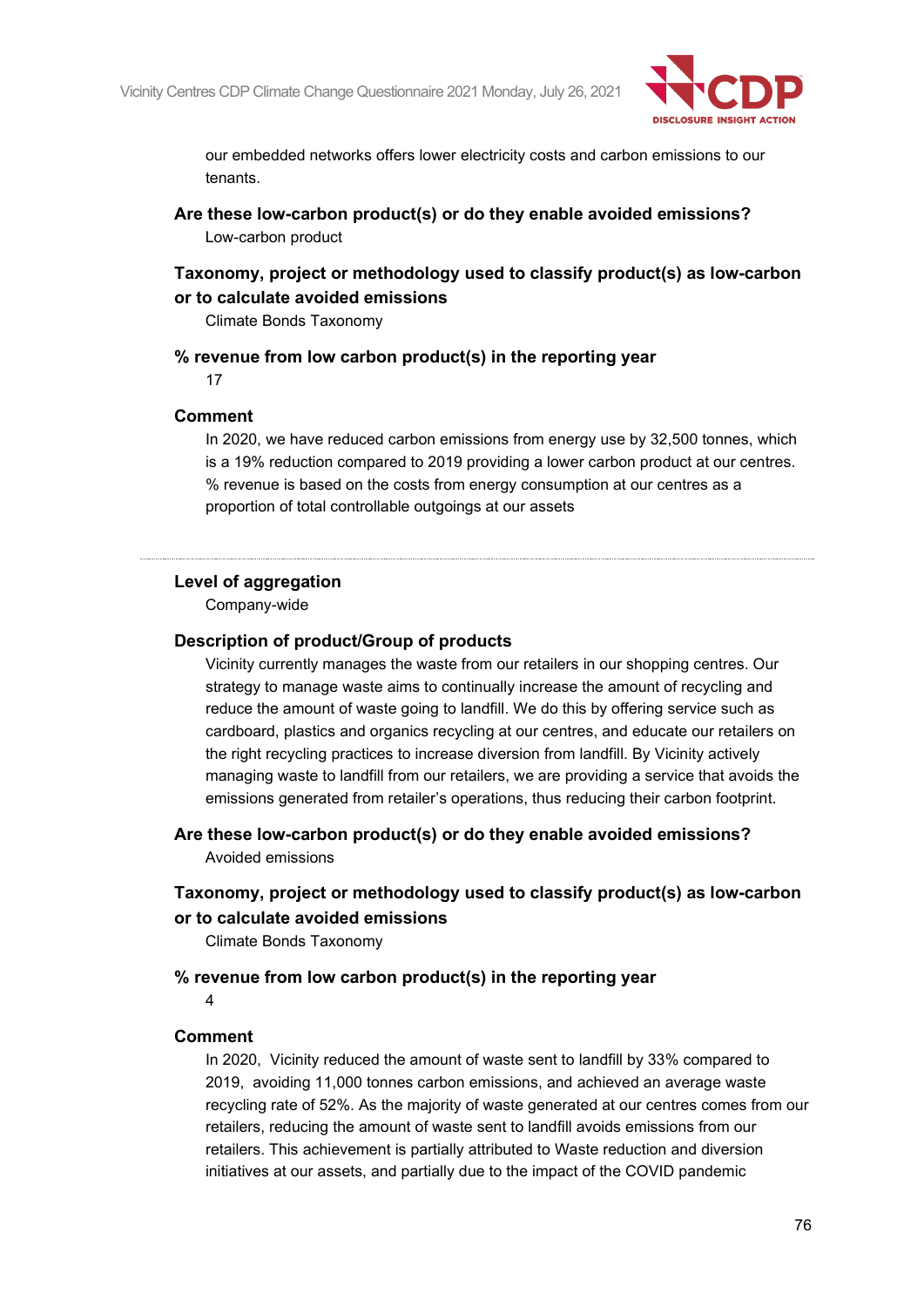

throughout 2020, which saw altered hours of operation across assets, as a result of national and state-based lockdowns in response to the Pandemic. This resulted in prolonged retail closures and reduced foot traffic which contributed to overall less waste being generated. Vicinity's percentage revenue is based on the costs of waste disposal from our centres as a proportion of total controllable outgoings at our assets.

# **C5. Emissions methodology**

# **C5.1**

**(C5.1) Provide your base year and base year emissions (Scopes 1 and 2).**

#### **Scope 1**

**Base year start** January 1, 2015

# **Base year end**

December 31, 2015

#### **Base year emissions (metric tons CO2e)** 10,080

**Comment**

### **Scope 2 (location-based)**

### **Base year start**

January 1, 2015

### **Base year end**

December 31, 2015

# **Base year emissions (metric tons CO2e)**

226,446

**Comment**

### **Scope 2 (market-based)**

**Base year start**

**Base year end**

#### **Base year emissions (metric tons CO2e)**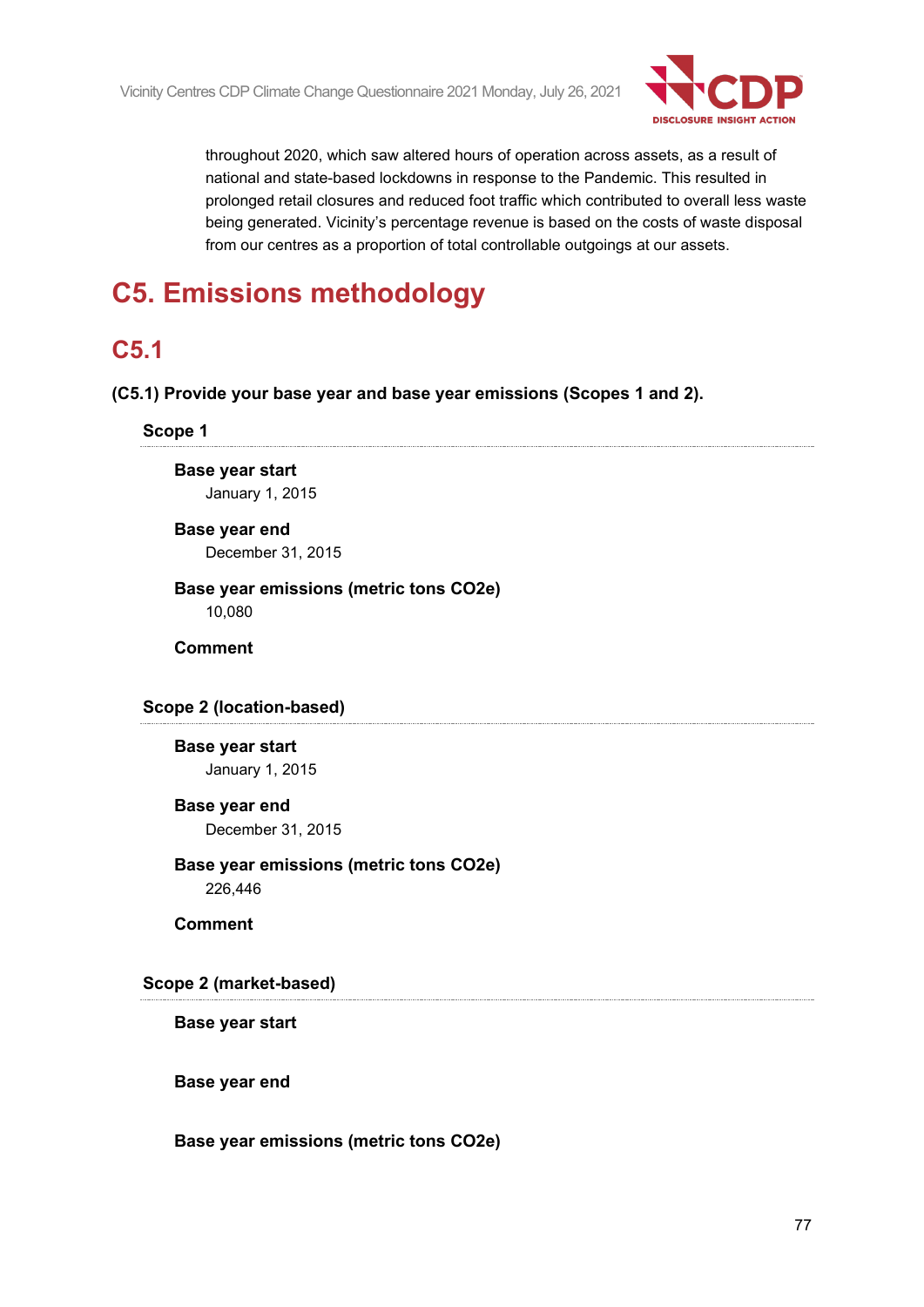

## **Comment**

# **C5.2**

## **(C5.2) Select the name of the standard, protocol, or methodology you have used to collect activity data and calculate emissions.**

Australia - National Greenhouse and Energy Reporting Act

# **C6. Emissions data**

# **C6.1**

**(C6.1) What were your organization's gross global Scope 1 emissions in metric tons CO2e?**

## **Reporting year**

## **Gross global Scope 1 emissions (metric tons CO2e)**

4,309

### **Comment**

Vicinity's Scope 1 emissions from our asset portfolio relate mainly to natural gas combustion for heating, fugitive emissions from refrigerants and diesel consumption for back-up emergency generators. Overall, our Scope 1 emissions make up approximately 3% of our total scope 1 and 2 greenhouse gas emissions.

# **C6.2**

## **(C6.2) Describe your organization's approach to reporting Scope 2 emissions.**

## **Row 1**

## **Scope 2, location-based**

We are reporting a Scope 2, location-based figure

### **Scope 2, market-based**

We have no operations where we are able to access electricity supplier emission factors or residual emissions factors and are unable to report a Scope 2, market-based figure

### **Comment**

Vicinity's scope 2 emissions from our asset portfolio result from electricity consumption sourced from the national electricity grid and onsite Solar generation (with attributes sold). The emissions factors used to calculate our scope 2 emissions are state-based as reported in the National Greenhouse Accounts factors workbook produced by the Australian Government.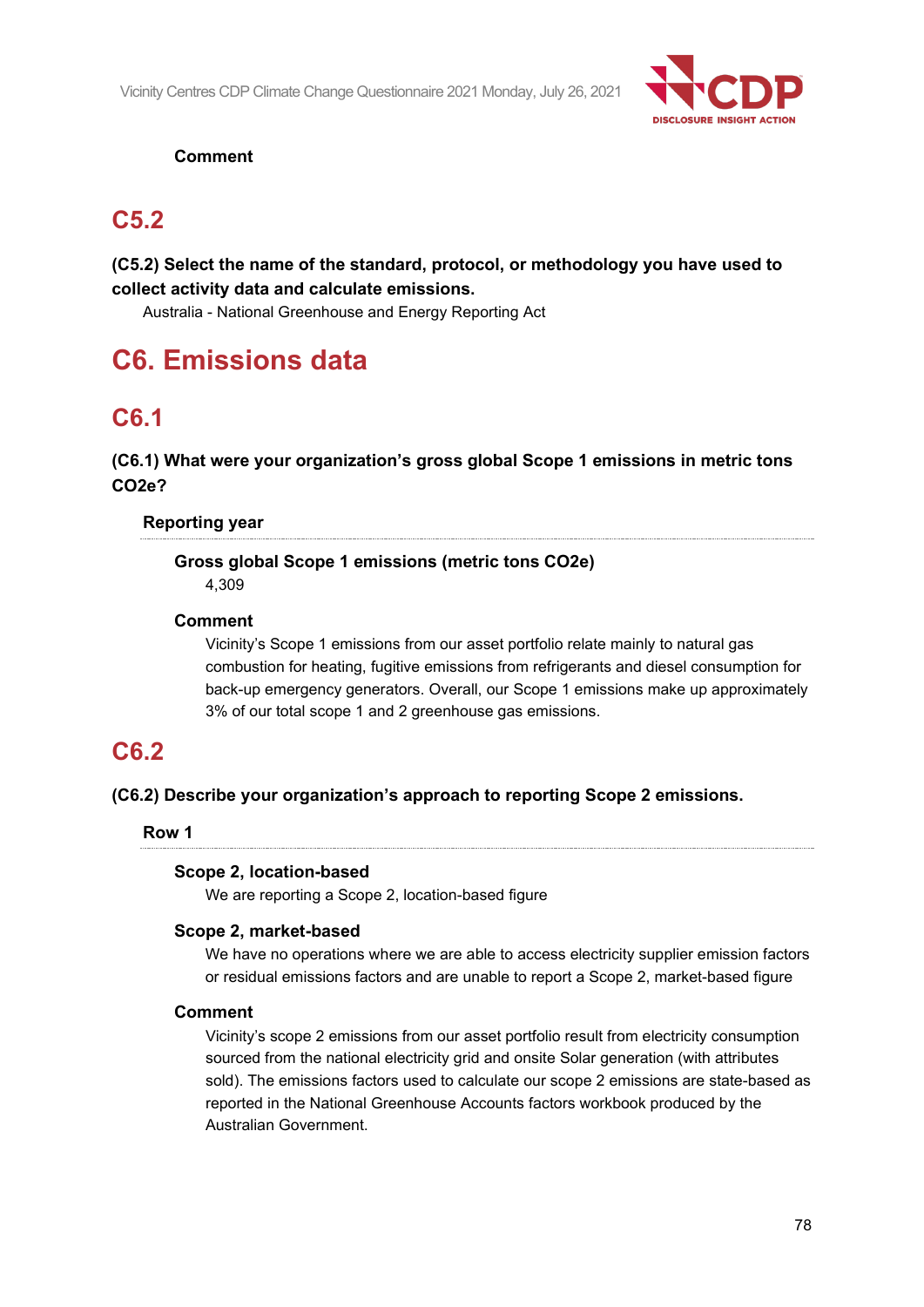

# **C6.3**

## **(C6.3) What were your organization's gross global Scope 2 emissions in metric tons CO2e?**

### **Reporting year**

#### **Scope 2, location-based** 129,415

### **Comment**

Vicinity's scope 2 emissions from our asset portfolio result from electricity consumption, sourced from the national electricity grid and onsite solar generation (with attributes sold). The emissions factors used to calculate our scope 2 emissions are state-based as reported in the National Greenhouse Accounts factors workbook produced by the Australian Government.

# **C6.4**

**(C6.4) Are there any sources (e.g. facilities, specific GHGs, activities, geographies, etc.) of Scope 1 and Scope 2 emissions that are within your selected reporting boundary which are not included in your disclosure?**

No

# **C6.5**

**(C6.5) Account for your organization's gross global Scope 3 emissions, disclosing and explaining any exclusions.**

### **Purchased goods and services**

### **Evaluation status**

Not relevant, explanation provided

### **Please explain**

Vicinity's primary business activities relate to the investment and operation of retail property. Emissions related to our contractors and suppliers do not fall within our operational control, therefore we do not consider them to be relevant or applicable and do not collect or report data on their associated emissions.

### **Capital goods**

### **Evaluation status**

Not relevant, explanation provided

### **Please explain**

Vicinity's primary business activities relate to the investment and operation of retail property. Emissions related to our contractors and suppliers do not fall within our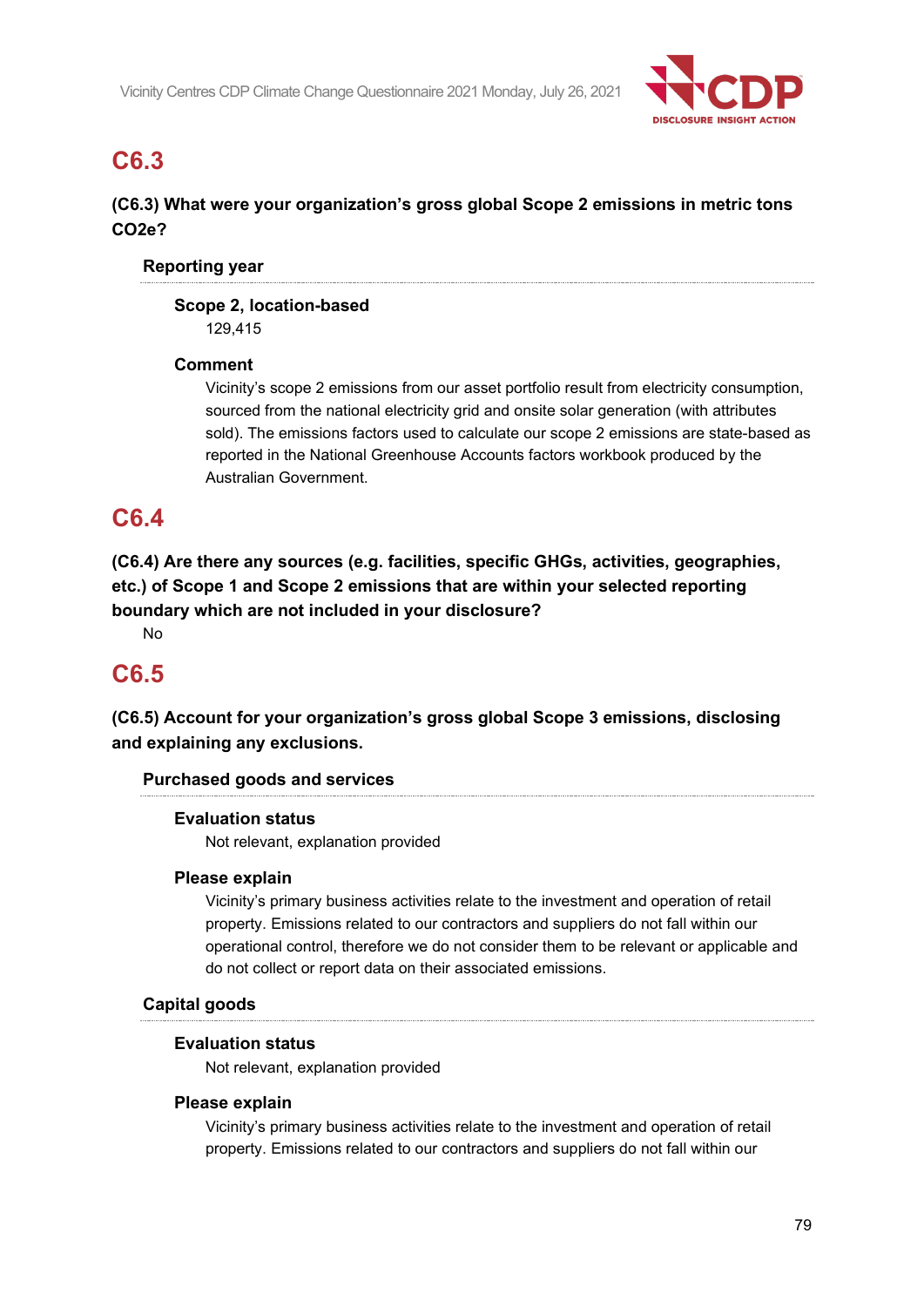

operational control, therefore we do not consider them to be relevant or applicable and do not collect or report data on their associated emissions.

#### **Fuel-and-energy-related activities (not included in Scope 1 or 2)**

#### **Evaluation status**

Relevant, calculated

#### **Metric tonnes CO2e**

14,214

#### **Emissions calculation methodology**

These emissions relate to indirect emissions associated with our scope 1 and 2 emissions – that is, those from the extraction, production and transportation of fuels (including for electricity production) and electricity losses in the transmission and distribution network. For each fuel type, emissions have been calculated by multiplying the total quantity of fuel/electricity consumed by the relevant emissions factor from the Australian National Greenhouse Accounts (NGA) Factors.

## **Percentage of emissions calculated using data obtained from suppliers or value chain partners**

100

#### **Please explain**

Scope 3 emissions are calculated using the fuel and energy consumption information from supplier invoices multiplied by the scope 3 emissions factors from the Australian National Greenhouse Factors workbook, as per our scope 1 and 2 emissions calculations. Where there are gaps in invoice data, estimates are used.

Reductions achieved in energy and electricity use in 2020 have resulted in related Scope 3 emissions also reducing over this period. Reductions are partially associated with improved energy management and efficiency improvements across assets as well as the impact of the COVID pandemic throughout 2020, which saw altered hours of operation across assets, as a result of national and state-based lockdowns in response to the Pandemic. This resulted in prolonged retail closures and reduced foot traffic contributing to less energy demand and therefore reduced emissions.

#### **Upstream transportation and distribution**

#### **Evaluation status**

Not relevant, explanation provided

#### **Please explain**

Vicinity has very minimal upstream transportation and distribution activities related to its operation as our primary business activities relate to the investment and operation of retail property as a landlord, therefore these emissions are considered immaterial. We do however, implement efficiencies to reduce the transport required to dispose of our waste. The emissions in this category are not considered material.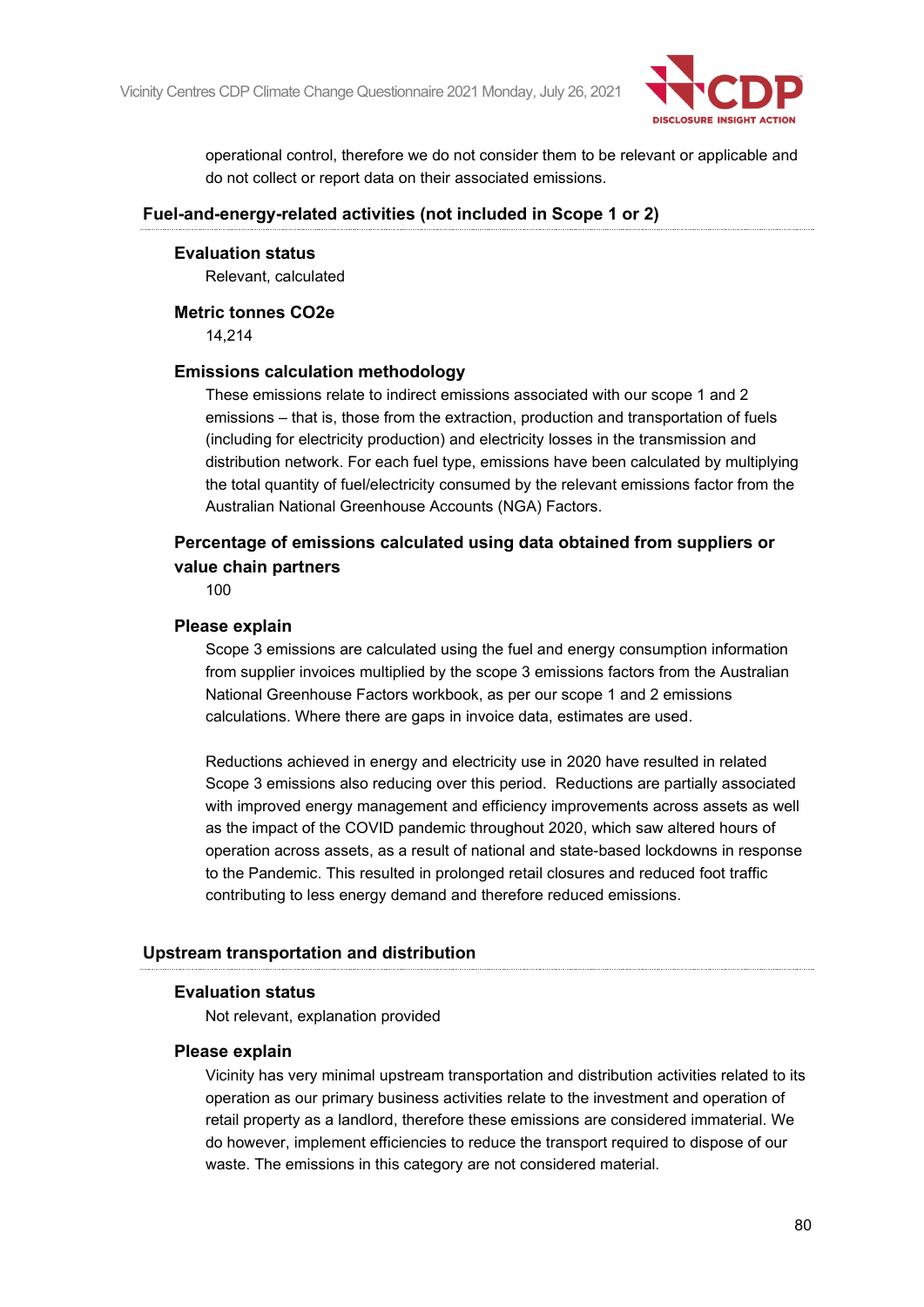

### **Waste generated in operations**

#### **Evaluation status**

Relevant, calculated

#### **Metric tonnes CO2e**

22,174

### **Emissions calculation methodology**

100% of Vicinity's total operational waste (as a proportion of our total GLA) has been captured and reported. The collection of solid waste for disposal to landfill results in indirect emissions, which have been calculated by multiplying the total quantity of waste sent to landfill by the relevant emissions factor within the Australian National Greenhouse Accounts (NGA) Factors.

## **Percentage of emissions calculated using data obtained from suppliers or value chain partners**

100

#### **Please explain**

Waste volumes used to calculate associated Scope 3 emissions are obtained from reports provided by our appointed waste services provider, who collects this information from invoices provided by our waste service contractors. We have a program in place to improve diversion (recycling) rates and reuse and reduce the amount of waste being sent to landfill at our centres. Waste diversion form landfill improved from 47% in 2019 to 52% in 2020, partially due to ongoing waste diversion programs and partially as a result of the impact of the COVID pandemic throughout 2020, which saw altered operating hours across assets, as a result of national and state-based lockdowns in response to the Pandemic. This resulted in prolonged retail closures and reduced foot traffic which reduced the overall generation of waste across assets.

#### **Business travel**

#### **Evaluation status**

Relevant, calculated

#### **Metric tonnes CO2e**

487

#### **Emissions calculation methodology**

These emissions relate to Vicinity employee air travel undertaken for business purposes. Emissions have been calculated using our flight data (sourced from our Business Travel Service Provider) and applying the "Greener Climate" emissions factors based on research from DEFRA (Department for Environment Food and Rural Affairs), Oxford University and the UK Royal Commission on Environmental Pollution.

## **Percentage of emissions calculated using data obtained from suppliers or value chain partners**

100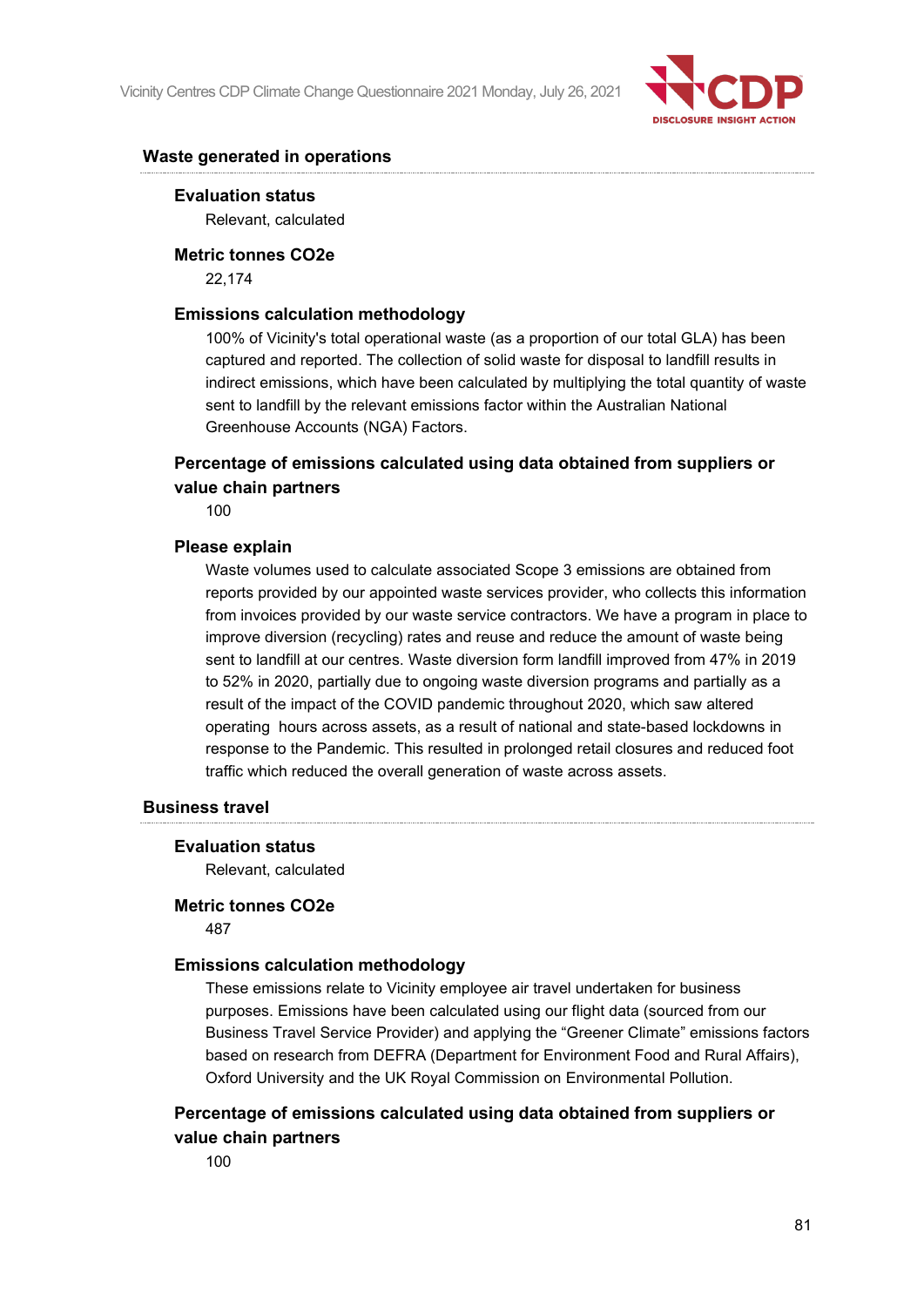Vicinity Centres CDP Climate Change Questionnaire 2021 Monday, July 26, 2021



### **Please explain**

The geographical distribution of Vicinity's assets and state-based offices mean that our employees are required to undertake travel to effectively operate our business. The associated Scope 3 emissions are material enough to warrant a program for reducing scope 3 emissions from our business air travel. To this end, Vicinity has installed the latest video conferencing technology at our corporate and state-based offices around Australia to enable more effective communication across our employee base, limiting the need for travel between locations. State-based offices allows for an effective geographical spread of employees to efficiently service and manage our assets and operations locally, thereby further negating the need for excessive travel in comparison to completely centralised management.

In 2020 we saw a marked reduction in travel due to the COVID-19 Pandemic, and Work from Home orders across the country. Video conferencing technology enabled effective working conditions during COVID-19 restrictions.

### **Employee commuting**

#### **Evaluation status**

Not evaluated

#### **Please explain**

Due to the nature of our business, Vicinity has employee work locations spread across more than 60 centres and five corporate offices around Australia, making accurate calculation of this metric complicated. Furthermore, there is a current lack of robust data collection and calculation methods in Australia for this metric, and as such, a standard methodology for calculating employee commuting has not been developed for calculating this source of emissions. We will continue to investigate the potential to develop a methodology for calculating this data, but at this point in time estimate that it does not have a material impact on our total greenhouse gas emissions.

#### **Upstream leased assets**

#### **Evaluation status**

Not relevant, explanation provided

#### **Please explain**

Vicinity's primary business activities relate to the investment and operation of retail property. Vicinity typically operates within assets that we own and manage, and such activities are captured in our Scope 1 and 2 emissions.

#### **Downstream transportation and distribution**

#### **Evaluation status**

Not relevant, explanation provided

#### **Please explain**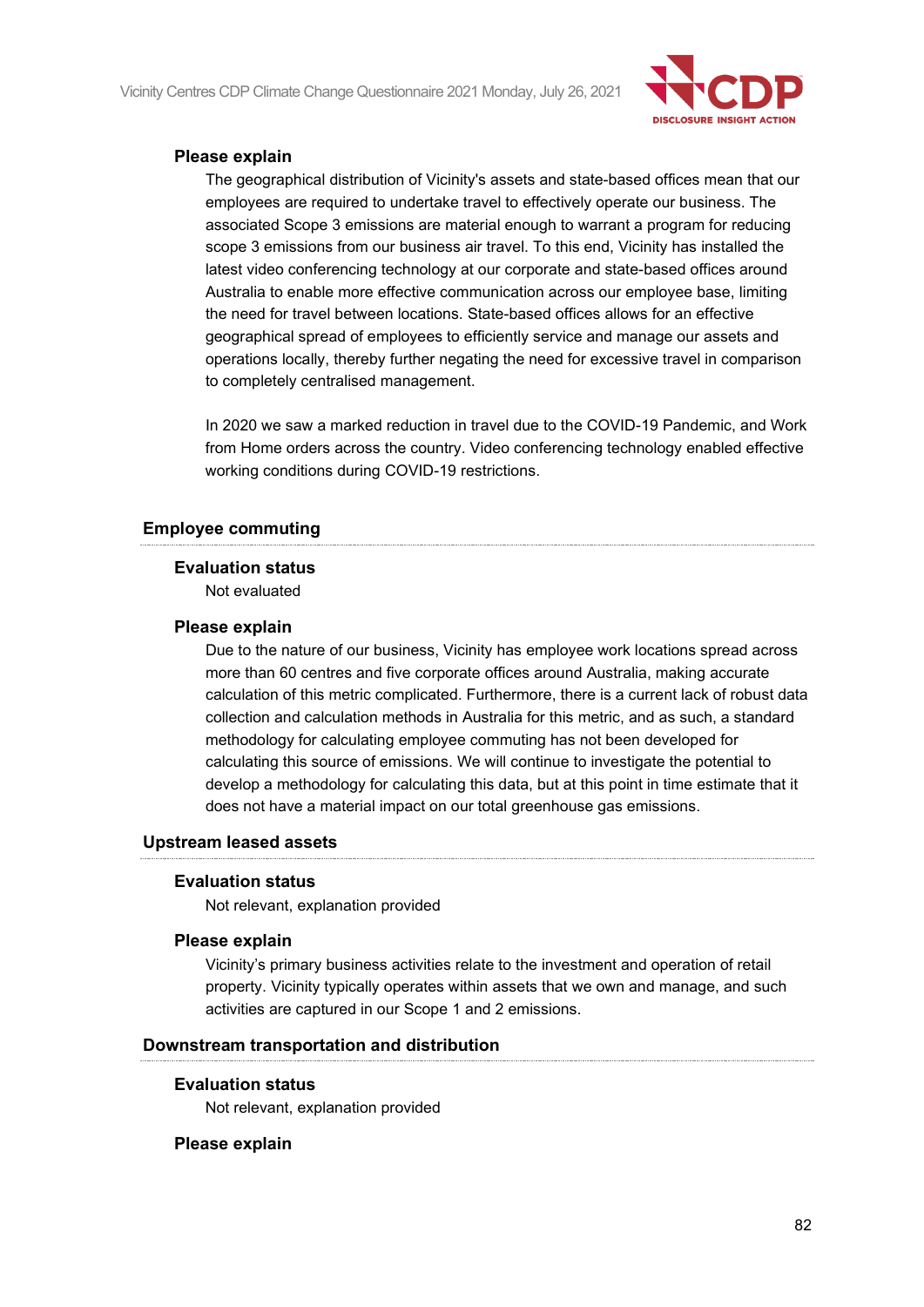

Vicinity's primary business activities relate to the investment and operation of retail property. Vicinity is not involved in any downstream transportation and distribution activities; hence this metric is not relevant.

### **Processing of sold products**

### **Evaluation status**

Not relevant, explanation provided

#### **Please explain**

Vicinity's primary business activities relate to the investment and operation of retail property. Vicinity is not involved in processing of any sold products; hence this metric is not relevant.

#### **Use of sold products**

### **Evaluation status**

Not relevant, explanation provided

#### **Please explain**

Vicinity's primary business activities relate to the investment and operation of retail property. The use of sold products falls outside of our operational control and is therefore not relevant to our emissions profile as per Australian greenhouse gas reporting regulations. However, as a responsible property owner and manager we encourage our retail tenants to minimise their energy use by providing regular energy use data for each tenancy (for those who purchase energy from our embedded networks) as well as guidance on ways to increase the energy efficiency of tenancy fit outs through our retail design guidelines.

### **End of life treatment of sold products**

#### **Evaluation status**

Not relevant, explanation provided

#### **Please explain**

Vicinity's primary business activities relate to the investment and operation of retail property. Vicinity is not involved in end-of-life treatment of any sold products; hence this metric is not relevant.

#### **Downstream leased assets**

#### **Evaluation status**

Relevant, calculated

#### **Metric tonnes CO2e**

391,713

#### **Emissions calculation methodology**

Electricity and natural gas usage is collected either through data captured by the building systems, or data that is shared between tenants and Vicinity as the property manager. The activity data is then calculated by multiplying the total quantity of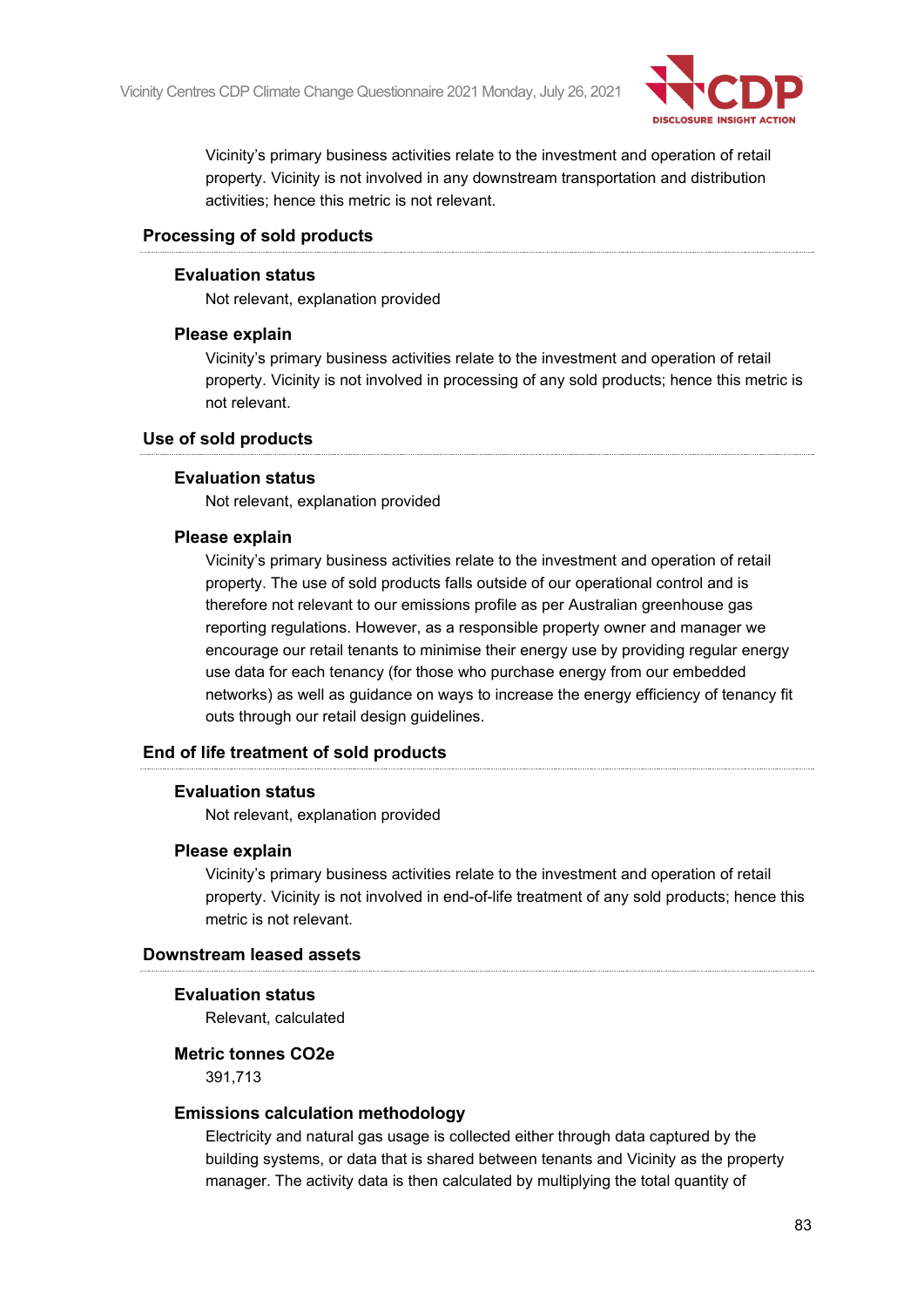

fuel/electricity consumed (primary data) by the relevant emissions factor from the Australian National Greenhouse Accounts (NGA) Factors, as we do for our scope 1 and 2 emissions.

## **Percentage of emissions calculated using data obtained from suppliers or value chain partners**

100

#### **Please explain**

Emissions produced by retail tenants who lease space in our assets is outside of Vicinity's operational control. However, as a significant source of emission, Vicinity has taken significant effort to measure the energy use and carbon emissions derived from our tenants. We are also implementing programs to assist retailers to reduce energy such as providing regular energy use data for each tenancy (for those who purchase energy from our embedded networks) as well as guidance on ways to increase the energy efficiency of tenancy fit outs through our retail design guidelines. Tenant energy use and therefore emissions reduced by over 20% from 2019 to 2020, primarily as a result of the COVID-19 Pandemic, which saw altered operating hours across assets, as a result of national and state-based lockdowns in response to the Pandemic. This resulted in prolonged retail closures and reduced foot traffic which reduced the overall energy use and emissions.

#### **Franchises**

#### **Evaluation status**

Not relevant, explanation provided

#### **Please explain**

Vicinity's primary business activities relate to the investment and operation of retail property. Vicinity does not own any franchises; hence this metric is not relevant.

#### **Investments**

#### **Evaluation status**

Not relevant, explanation provided

#### **Please explain**

Vicinity's primary business activities relate to the investment and operation of retail property. Vicinity does not make investments outside of our operational control hence this metric is not considered relevant.

#### **Other (upstream)**

#### **Evaluation status**

Not relevant, explanation provided

#### **Please explain**

Vicinity's primary business activities relate to the investment and operation of retail property; hence this metric is not relevant.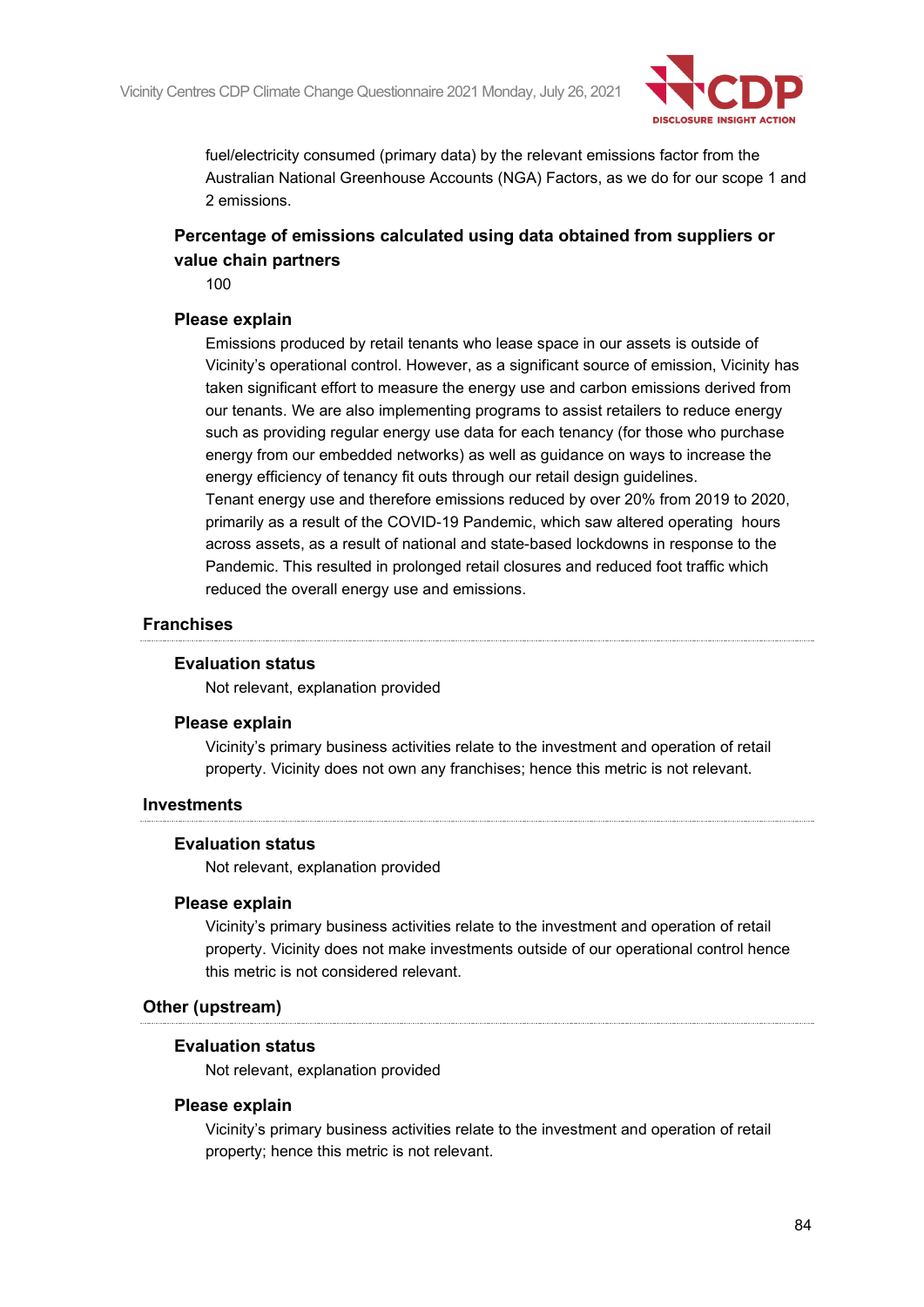

## **Other (downstream)**

### **Evaluation status**

Not relevant, explanation provided

### **Please explain**

Vicinity's primary business activities relate to the investment and operation of retail property; hence this metric is not relevant.

# **C-CN6.6/C-RE6.6**

## **(C-CN6.6/C-RE6.6) Does your organization assess the life cycle emissions of new construction or major renovation projects?**

|          | <b>Assessment of</b><br>life cycle<br>emissions | <b>Comment</b>                                                                                                                                                                                                                                                                                                                                                                                                                                                                                                                                                                                                                                                                                                                                                                                                                                                                                                                                                                                                                                                                                                                                                                                                                                                                                                                                                                                                                                                                                                                                                                   |
|----------|-------------------------------------------------|----------------------------------------------------------------------------------------------------------------------------------------------------------------------------------------------------------------------------------------------------------------------------------------------------------------------------------------------------------------------------------------------------------------------------------------------------------------------------------------------------------------------------------------------------------------------------------------------------------------------------------------------------------------------------------------------------------------------------------------------------------------------------------------------------------------------------------------------------------------------------------------------------------------------------------------------------------------------------------------------------------------------------------------------------------------------------------------------------------------------------------------------------------------------------------------------------------------------------------------------------------------------------------------------------------------------------------------------------------------------------------------------------------------------------------------------------------------------------------------------------------------------------------------------------------------------------------|
| Row<br>1 | Yes, quantitative<br>assessment                 | In 2020, Vicinity completed a full Life Cycle Analysis (LCA) for our<br>Ellenbrook development project. This was a quantitative assessment. The<br>goal of the LCA was to provide a profile and improve the environmental<br>performance of the construction works at Ellenbrook. The life cycle<br>performance of the project is compared to other designs and as such is a<br>comparative study. The functional unit is one square meter Gross Floor<br>Area over one year. The estimated design life of the design is 60 years<br>which has been adopted for the LCA study period. The LCA study was<br>conducted in accordance with ISO 14040/44 and the EN 15978 standard to<br>assess the direct and indirect potential environmental impacts associated<br>with the construction works at Ellenbrook. The Improved Design as a result<br>of the LCA showed an expected performance improvement against Base<br>Design for 9 indicators.<br>We have completed full LCA's on The Glen (2019) and Ellenbrook (2020)<br>development projects.<br>Vicinity's development projects must use the Vicinity Sustainable Design<br>Brief which details the sustainable design requirements for the project to<br>achieve outcomes for the development in line with our Sustainability<br>strategy objectives. Within this document is a requirement for all new<br>construction and major renovation projects to achieve a minimum 5 Star<br>Green Star certification. The Green Star certification includes the use of<br>LCA as a requirement for achieving the necessary points. |

# **C-CN6.6a/C-RE6.6a**

**(C-CN6.6a/C-RE6.6a) Provide details of how your organization assesses the life cycle emissions of new construction or major renovation projects.**

| <b>Projects</b>  | ⊟ Earliest |                  | Life cycle Methodologies/standards/tools Comment |  |
|------------------|------------|------------------|--------------------------------------------------|--|
| assessed project |            | stage(s) applied |                                                  |  |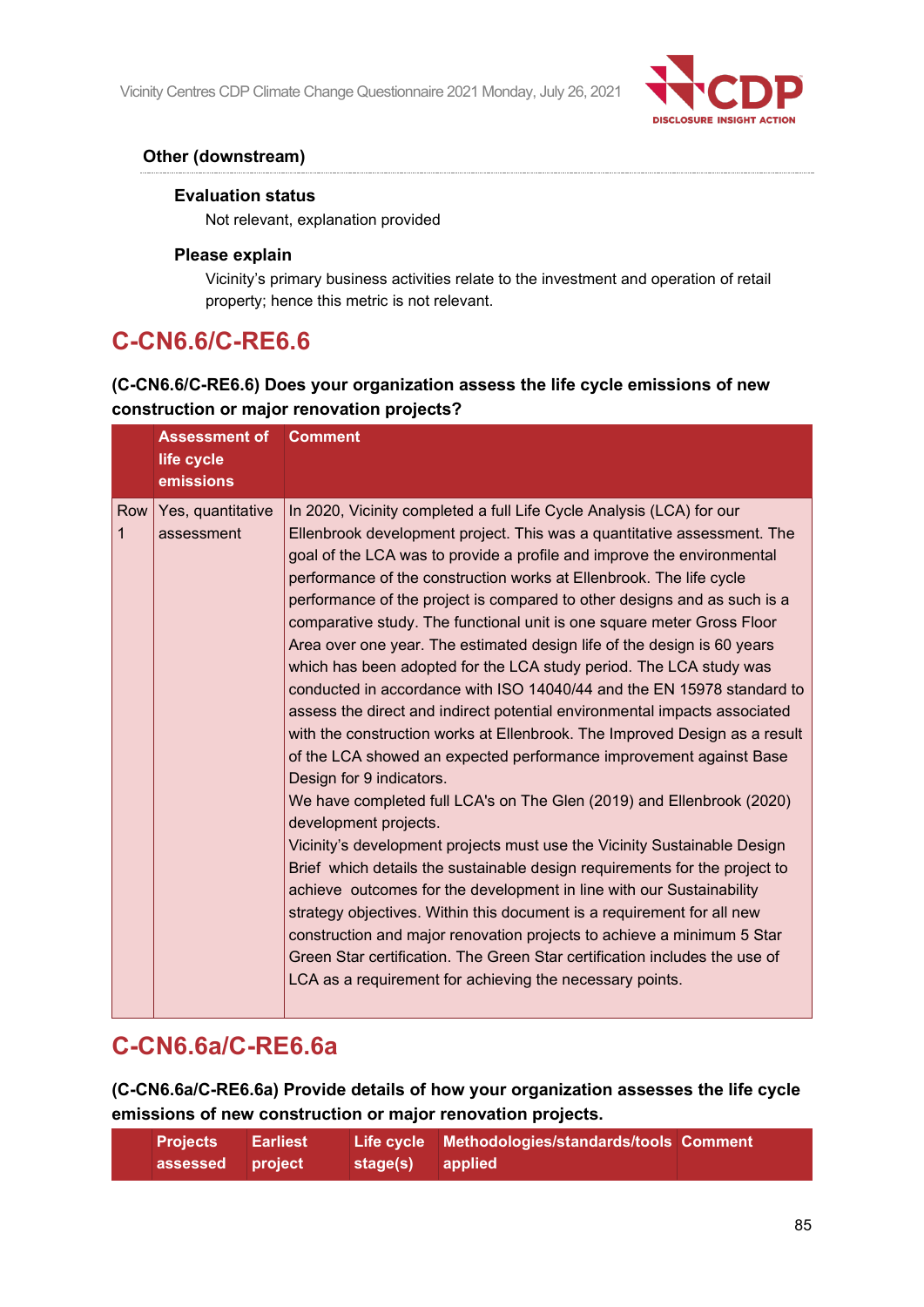Vicinity Centres CDP Climate Change Questionnaire 2021 Monday, July 26, 2021



|          |                                                                | phase that<br>most<br>commonly<br>includes an<br>assessment | most<br>commonly<br>covered |                          |                                                                                                                                                                                                                                                                                                                                                                                                                                                                                                                                                                                                                                                                                                                                                                              |
|----------|----------------------------------------------------------------|-------------------------------------------------------------|-----------------------------|--------------------------|------------------------------------------------------------------------------------------------------------------------------------------------------------------------------------------------------------------------------------------------------------------------------------------------------------------------------------------------------------------------------------------------------------------------------------------------------------------------------------------------------------------------------------------------------------------------------------------------------------------------------------------------------------------------------------------------------------------------------------------------------------------------------|
| Row<br>1 | All new<br>construction<br>and major<br>renovation<br>projects | Design<br>phase                                             | <b>Whole life</b>           | EN 15978<br>ISO 14040/44 | In 2020, Vicinity<br>completed a full<br>Life Cycle<br>Analysis (LCA) for<br>our Ellenbrook<br>development<br>project. This was<br>a quantitative<br>assessment. The<br>goal of the LCA<br>was to provide a<br>profile and<br>improve the<br>environmental<br>performance of<br>the construction<br>works at<br>Ellenbrook. The<br>life cycle<br>performance of<br>the project is<br>compared to other<br>designs and as<br>such is a<br>comparative<br>study. The<br>functional unit is<br>one square meter<br><b>Gross Floor Area</b><br>over one year.<br>The estimated<br>design life of the<br>design is 60 years<br>which has been<br>adopted for the<br>LCA study period.<br>The LCA study<br>was conducted in<br>accordance with<br>ISO 14040/44 and<br>the EN 15978 |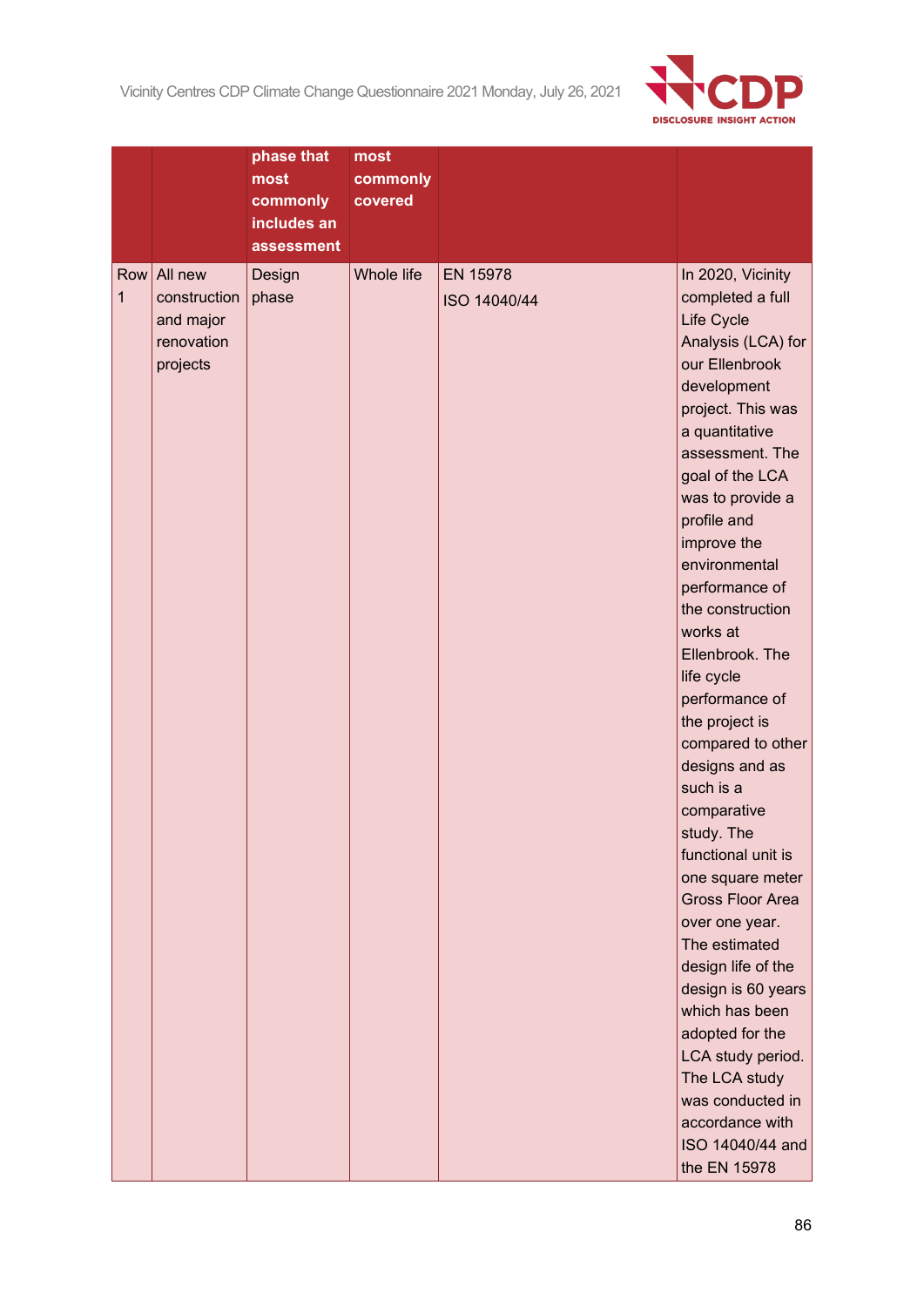

|  |  |  | standard to          |
|--|--|--|----------------------|
|  |  |  | assess the direct    |
|  |  |  | and indirect         |
|  |  |  | potential            |
|  |  |  | environmental        |
|  |  |  | impacts              |
|  |  |  | associated with      |
|  |  |  | the construction     |
|  |  |  | works at             |
|  |  |  | Ellenbrook.          |
|  |  |  | In relation to the   |
|  |  |  | LCA, the strategic   |
|  |  |  | impact reducing      |
|  |  |  | initiatives were to: |
|  |  |  | 1) Improve the       |
|  |  |  | thermal              |
|  |  |  | performance of       |
|  |  |  | the building and     |
|  |  |  | reduce the energy    |
|  |  |  | requirements of      |
|  |  |  | the HVAC             |
|  |  |  | systems.             |
|  |  |  | 2) Utilising solar   |
|  |  |  | generation           |
|  |  |  | through Solar PV     |
|  |  |  | on site, resulting   |
|  |  |  | in lower             |
|  |  |  | emissions.           |
|  |  |  | The Improved         |
|  |  |  | Design as a result   |
|  |  |  | of the LCA           |
|  |  |  | showed an            |
|  |  |  | expected             |
|  |  |  | performance          |
|  |  |  | improvement          |
|  |  |  | against Base         |
|  |  |  | Design for 9         |
|  |  |  | indicators.          |

# **C-CN6.6b/C-RE6.6b**

**(C-CN6.6b/C-RE6.6b) Can you provide embodied carbon emissions data for any of your organization's new construction or major renovation projects completed in the last three years?**

| <b>Ability to</b> | Comment |  |  |
|-------------------|---------|--|--|
| disclose          |         |  |  |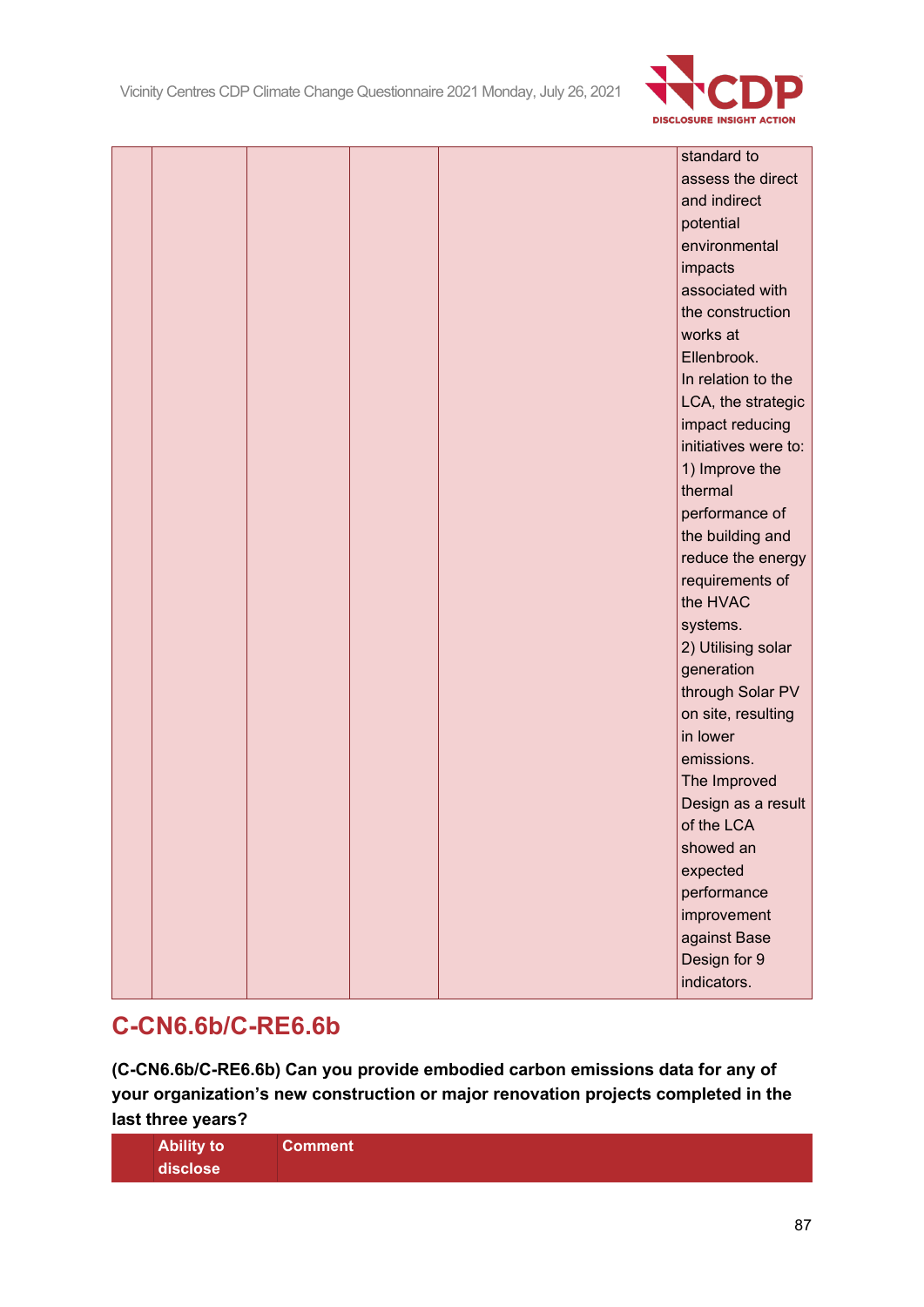

|                | embodied<br>carbon<br>emissions |                                                                                                                                                                                                                                                                                                                                                                                                                                                                                                                                                                                                                                                    |
|----------------|---------------------------------|----------------------------------------------------------------------------------------------------------------------------------------------------------------------------------------------------------------------------------------------------------------------------------------------------------------------------------------------------------------------------------------------------------------------------------------------------------------------------------------------------------------------------------------------------------------------------------------------------------------------------------------------------|
| <b>Row Yes</b> |                                 | In 2020, Vicinity completed a full Life Cycle Assessment (LCA) for our<br>Ellenbrook development project. This was a quantitative assessment. The<br>goal of the LCA was to provide a profile and improve the environmental<br>performance of the construction works at The Glen. The life cycle<br>performance of the project is compared to other designs and as such is a<br>comparative study. This LCA provides the embodied carbon emissions data<br>for the project based on the project's design. The embodied carbon for the<br>Improved Design is estimated to be (1.20e+7kgCO2e)/(13,093*1 year*60<br>$years) = 15.28kgCO2e/sq.$ metre. |

# **C-CN6.6c/C-RE6.6c**

**(C-CN6.6c/C-RE6.6c) Provide details of the embodied carbon emissions of new construction or major renovation projects completed in the last three years.**

| <b>Year of completion</b><br>2019                                                                                       |  |
|-------------------------------------------------------------------------------------------------------------------------|--|
| <b>Property sector</b><br>Retail                                                                                        |  |
| Type of project<br>New construction                                                                                     |  |
| Project name/ID (optional)<br>The Glen                                                                                  |  |
| Life cycle stage(s) covered<br>Whole life                                                                               |  |
| <b>Normalization factor (denominator)</b><br>Other, please specify<br>Functional Unit - EN 15978                        |  |
| <b>Denominator unit</b><br>square meter                                                                                 |  |
| Embodied carbon (kg/CO2e per the denominator unit)<br>$\mathbf 0$                                                       |  |
| % of new construction/major renovation projects in the last three years<br>covered by this metric (by floor area)<br>24 |  |
| Methodologies/standards/tools applied                                                                                   |  |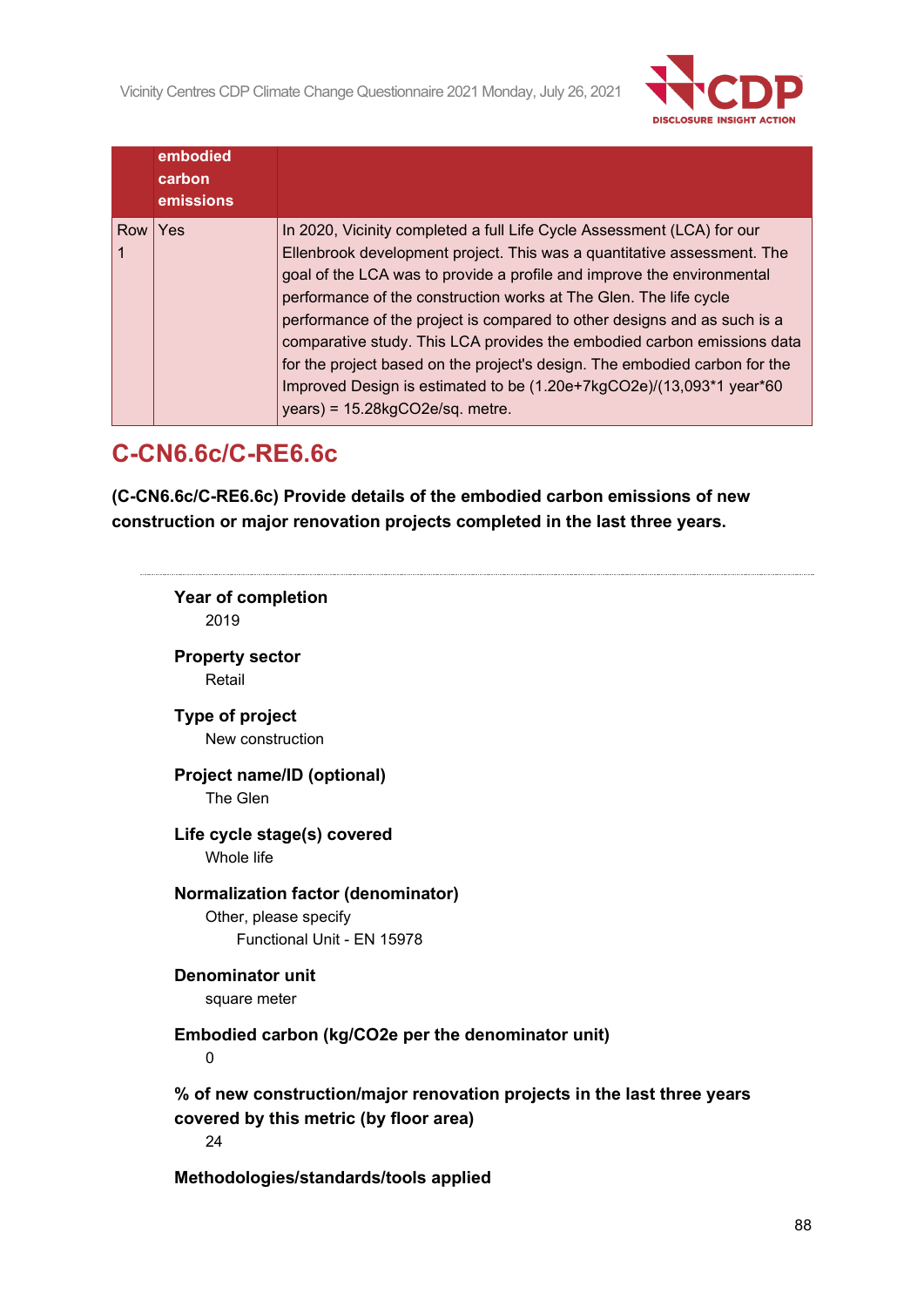Vicinity Centres CDP Climate Change Questionnaire 2021 Monday, July 26, 2021



EN 15978 ISO 14040/44

### **Comment**

In 2019, Vicinity completed a full Life Cycle Assessment (LCA) for The Glen development project. This was a quantitative assessment. The goal of the LCA was to provide a profile and improve the environmental performance of the construction works at The Glen. The life cycle performance of the project is compared to other designs and as such is a comparative study.

Functional Unit: The functional unit is one square meter Gross Floor Area over one year. Embodied Carbon: The embodied carbon for the Improved Design is estimated to be 0.000012 kg CO2 eq/square meter = [74.5 kg CO2 eq/(103,456 square meter Gross Floor Area over one year\*60 years)].

Timeframe: The estimated design life of the design is 60 years which has been adopted for the LCA study period. Standards and Methodologies: The LCA study was conducted in accordance with ISO 14040/44 and the EN 15978 standard to assess the direct and indirect potential environmental impacts associated with the construction works at The Glen.

Tools and Coverage: eToolLCD software was used to model life cycle impacts of the project. The assessment includes all the upstream and downstream processes needed to provide the primary function of the structure from construction, maintenance, operation, and demolition/disposal.

Boundaries: Product stage; construction; use stage; end of life; and benefits and loads beyond the system boundary.

Exclusions: Other vehicle emissions; domestic waste disposal; food consumption; and shifting behaviours.

## **Year of completion**

2020

#### **Property sector**

Retail

**Type of project**

New construction

# **Project name/ID (optional)**

Ellenbrook

## **Life cycle stage(s) covered**

Whole life

#### **Normalization factor (denominator)**

Other, please specify Functional Unit - EN 15978

#### **Denominator unit**

square meter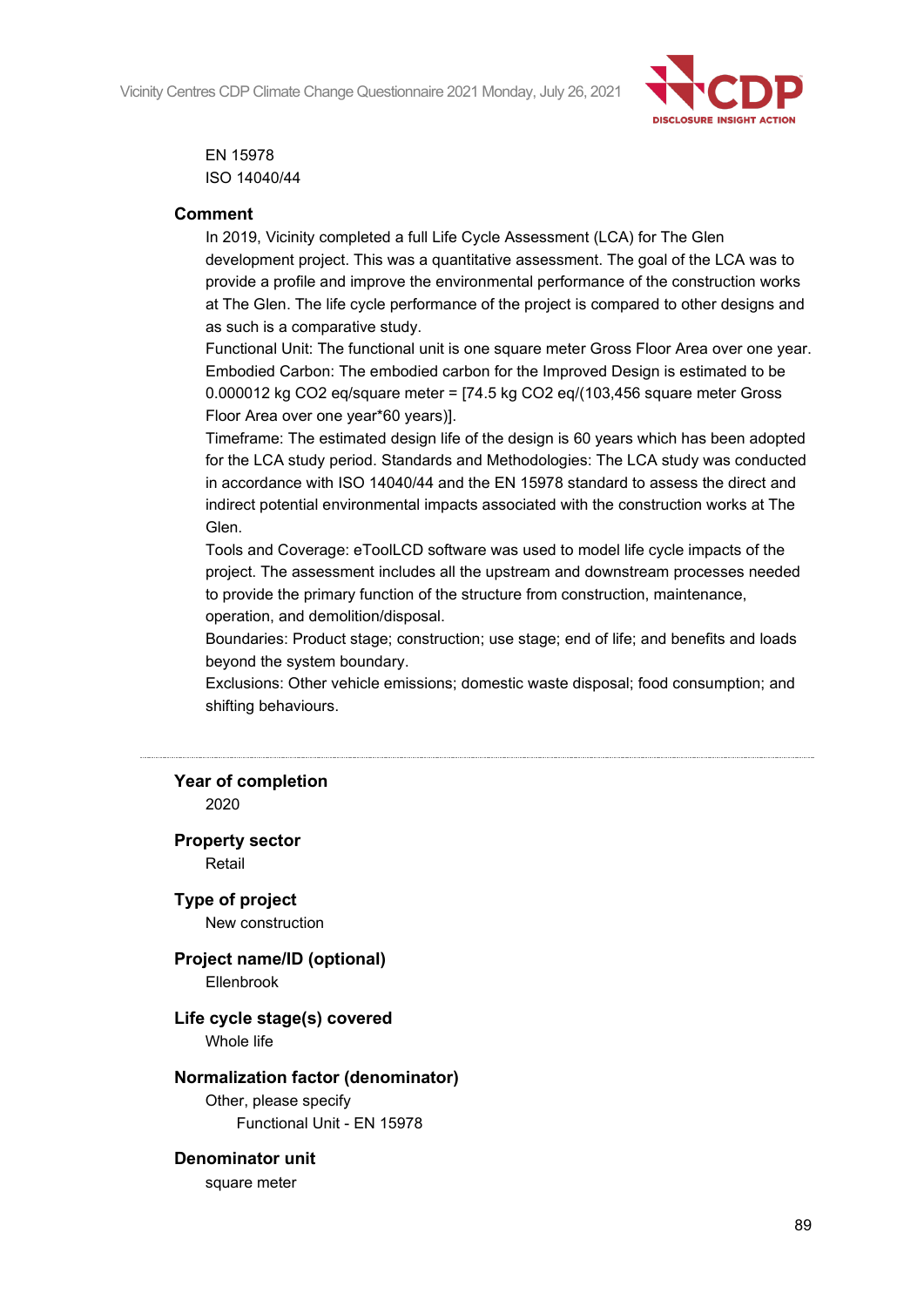

## **Embodied carbon (kg/CO2e per the denominator unit)** 15.28

**% of new construction/major renovation projects in the last three years covered by this metric (by floor area)**

24

### **Methodologies/standards/tools applied**

EN 15978 ISO 14040/44

### **Comment**

In 2020, Vicinity completed a full Life Cycle Assessment (LCA) for The Glen development project. This was a quantitative assessment. The goal of the LCA was to provide a profile and improve the environmental performance of the construction works at Ellenbrook. The life cycle performance of the project is compared to other designs and as such is a comparative study. Functional Unit: The functional unit is one square meter Gross Floor Area over one year. Embodied Carbon: The embodied carbon for the Improved Design is estimated to be (1.20e+7kgCO2e)/(13,093\*1 year\*60 years) = 15.28kgCO2e/sq. metre.

Timeframe: The estimated design life of the design is 60 years which has been adopted for the LCA study period. Standards and Methodologies: The LCA study was conducted in accordance with ISO 14040/44 and the EN 15978 standard to assess the direct and indirect potential environmental impacts associated with the construction works at Ellenbrook. Tools and Coverage: eToolLCD software was used to model life cycle impacts of the project. The assessment includes all the upstream and downstream processes needed to provide the primary function of the structure from construction, maintenance, operation, and demolition/disposal. Boundaries: Product stage; construction; use stage; end of life; and benefits and loads beyond the system boundary. Exclusions: Other vehicle emissions; domestic waste disposal; food consumption; and shifting behaviours.

# **C6.7**

## **(C6.7) Are carbon dioxide emissions from biogenic carbon relevant to your organization?**

No

# **C6.10**

**(C6.10) Describe your gross global combined Scope 1 and 2 emissions for the reporting year in metric tons CO2e per unit currency total revenue and provide any additional intensity metrics that are appropriate to your business operations.**

**Intensity figure** 0.00011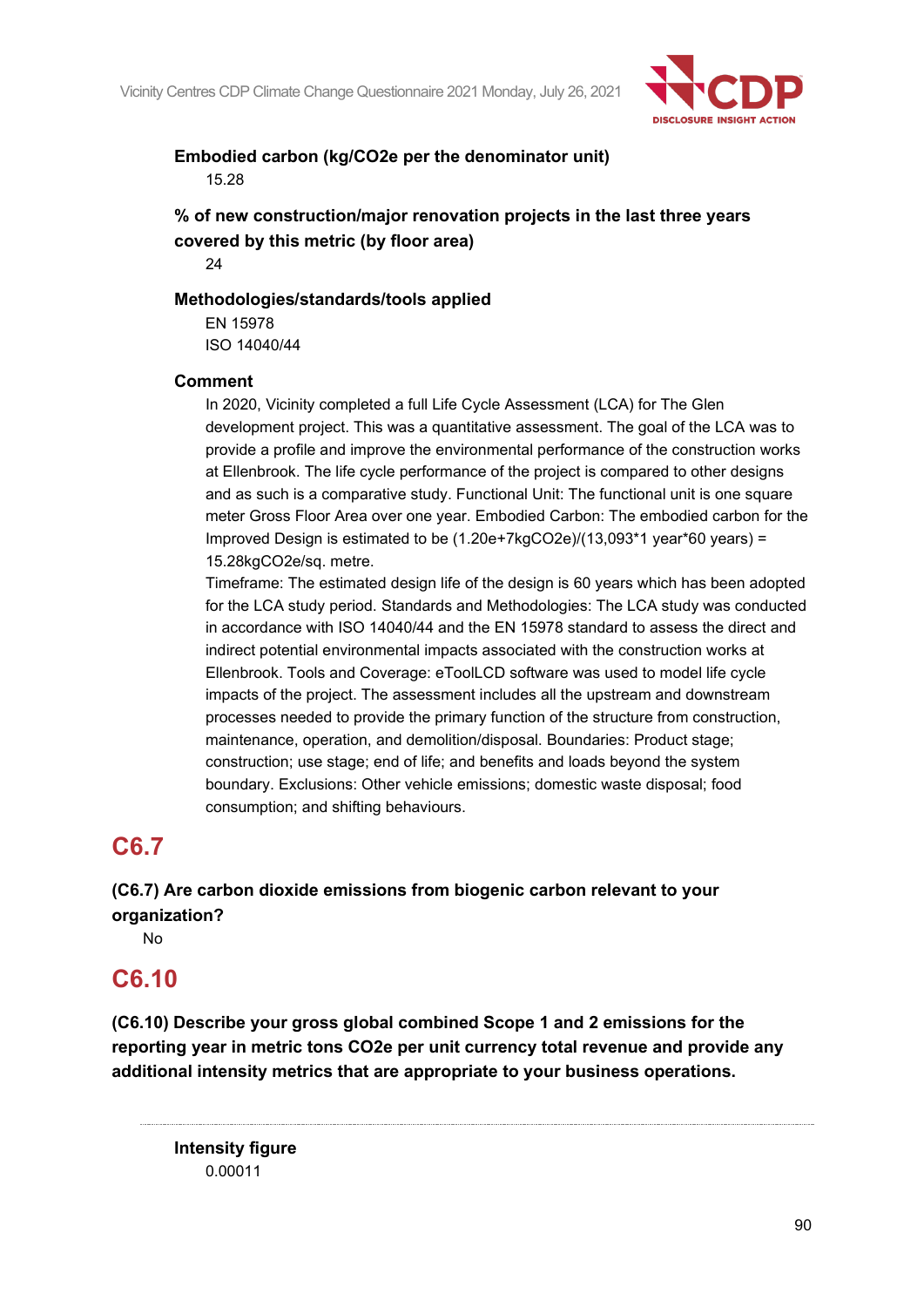

## **Metric numerator (Gross global combined Scope 1 and 2 emissions, metric tons CO2e)**

133,724

#### **Metric denominator** unit total revenue

#### **Metric denominator: Unit total**

1,216,300,000

### **Scope 2 figure used**

Location-based

# **% change from previous year**

15

### **Direction of change**

Decreased

### **Reason for change**

We have improved the intensity figure for metric tonnes CO2-e per unit of revenue by 15%. Vicinity acquired one assets and divested one asset in 2020, which saw a GLA reduction of 2%.

Emission reductions are partially associated with improved energy management and efficiency improvements across the assets.

#### **Intensity figure**

0.053

## **Metric numerator (Gross global combined Scope 1 and 2 emissions, metric tons CO2e)**

133,724

## **Metric denominator**

square meter

#### **Metric denominator: Unit total** 2,504,396

### **Scope 2 figure used** Location-based

#### **% change from previous year** 17

**Direction of change** Decreased

#### **Reason for change**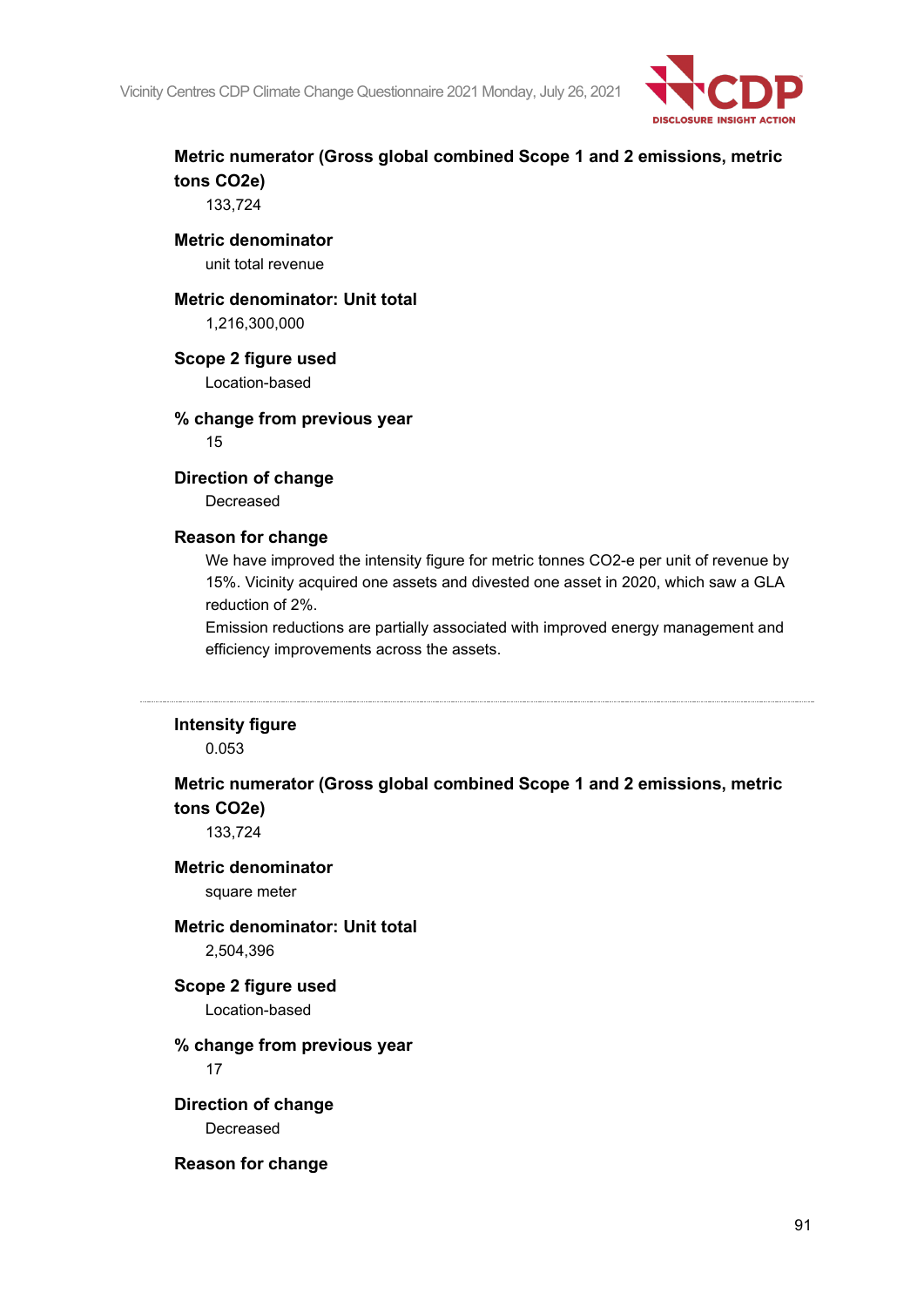

Vicinity uses the intensity (normalised) metric of scope 1 and 2 emissions per square meter of gross lettable area (GLA) as our primary indicator on emissions performance. Annual and long-term targets are set against this indicator. In 2020 Vicinity reduced our overall scope 1 and 2 emissions by over 30,543 tonnes of CO2e (or 22%) from the previous year and reduced the total GLA by 2% as a balance from divesting and acquiring assets. This resulted in an improvement of 17% in carbon emissions intensity. Emission reductions are partially associated with improved energy management and efficiency improvements across the assets.

### **Intensity figure**

111.16

## **Metric numerator (Gross global combined Scope 1 and 2 emissions, metric tons CO2e)**

133,724

### **Metric denominator**

full time equivalent (FTE) employee

# **Metric denominator: Unit total**

1,203

### **Scope 2 figure used** Location-based

**% change from previous year** 30

### **Direction of change**

Decreased

#### **Reason for change**

Scope 1 and 2 emissions per FTE is not a relevant indicator for a retail property management company and is not considered to be reflective of our organisations carbon emissions performance. This metric is not widely used in the retail or property industries globally due to poor industry fit.

In 2020, Vicinity increased total FTEs from 1,040 to 1,203, and reduced our scope 1 and 2 emissions by over 30,540 CO2-e tonnes, resulting in a 10% decrease in intensity for this metric, demonstrating that this isn't a useful metric for retail property.

# **C7. Emissions breakdowns**

# **C7.1**

**(C7.1) Does your organization break down its Scope 1 emissions by greenhouse gas type?**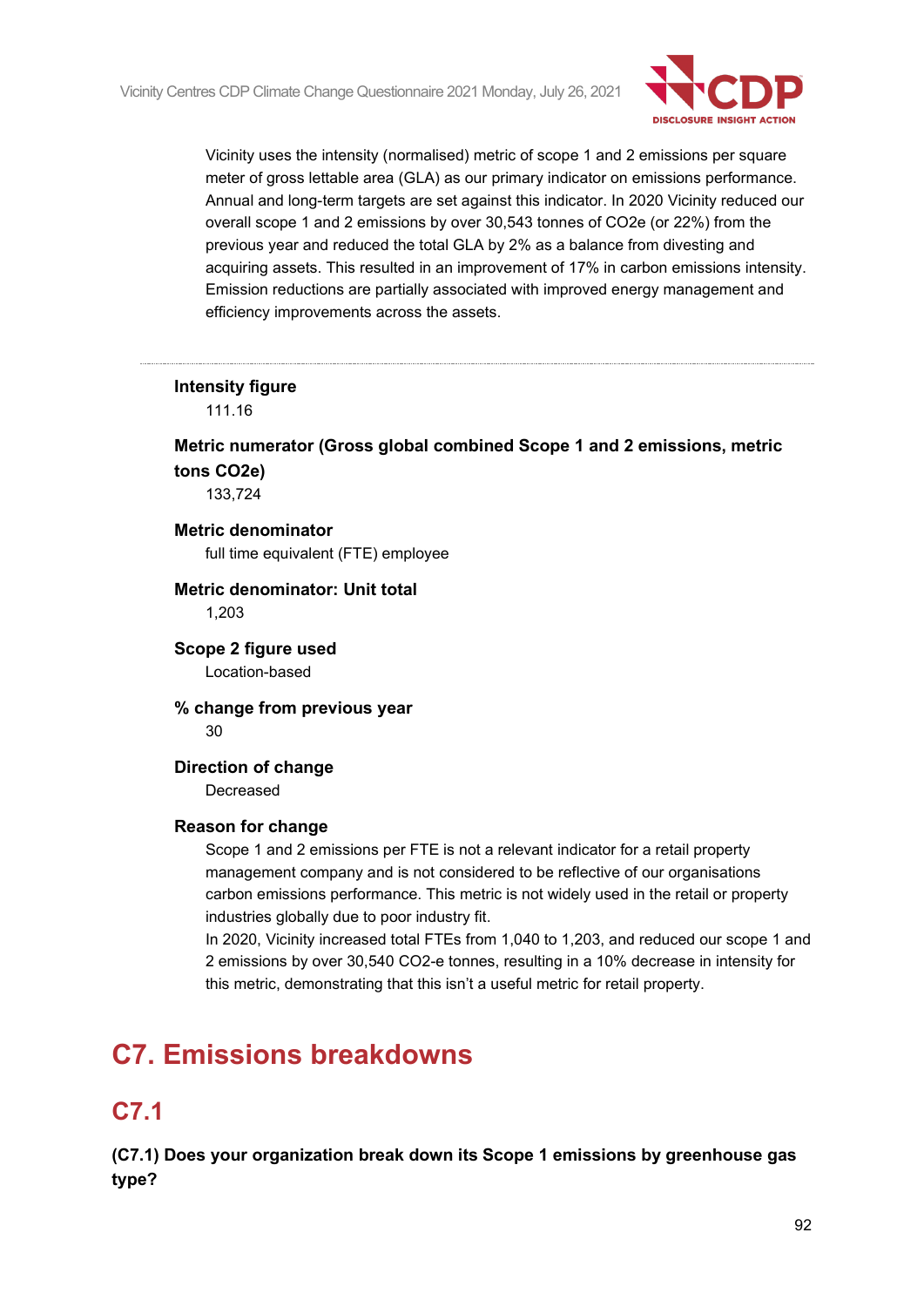

Yes

# **C7.1a**

## **(C7.1a) Break down your total gross global Scope 1 emissions by greenhouse gas type and provide the source of each used greenhouse warming potential (GWP).**

| <b>Greenhouse</b><br>gas | Scope 1 emissions (metric tons of GWP Reference<br>CO <sub>2e</sub> ) |                                                            |
|--------------------------|-----------------------------------------------------------------------|------------------------------------------------------------|
| CO <sub>2</sub>          | 3,609                                                                 | <b>IPCC Fourth Assessment Report (AR4 -</b><br>$100$ year) |
| CH <sub>4</sub>          |                                                                       | IPCC Fourth Assessment Report (AR4 -<br>$100$ year)        |
| <b>N2O</b>               | 2                                                                     | <b>IPCC Fourth Assessment Report (AR4 -</b><br>$100$ year) |
| <b>HFCs</b>              | 691                                                                   | <b>IPCC Fourth Assessment Report (AR4 -</b><br>100 year)   |

# **C7.2**

## **(C7.2) Break down your total gross global Scope 1 emissions by country/region.**

| <b>Country/Region</b> | Scope 1 emissions (metric tons CO2e) |
|-----------------------|--------------------------------------|
| <b>LAustralia</b>     | 4,309                                |

# **C7.3**

## **(C7.3) Indicate which gross global Scope 1 emissions breakdowns you are able to provide.**

By facility By activity

# **C7.3b**

## **(C7.3b) Break down your total gross global Scope 1 emissions by business facility.**

| <b>Facility</b>                                 | <b>Scope 1 emissions (metric</b><br>tons CO2e) |          | Latitude Longitude |
|-------------------------------------------------|------------------------------------------------|----------|--------------------|
| Altona Gate, Victoria, Australia                | 15.59                                          | $-37.83$ | 144.85             |
| Armidale Central, New South Wales,<br>Australia | 0                                              | $-30.51$ | 151.66             |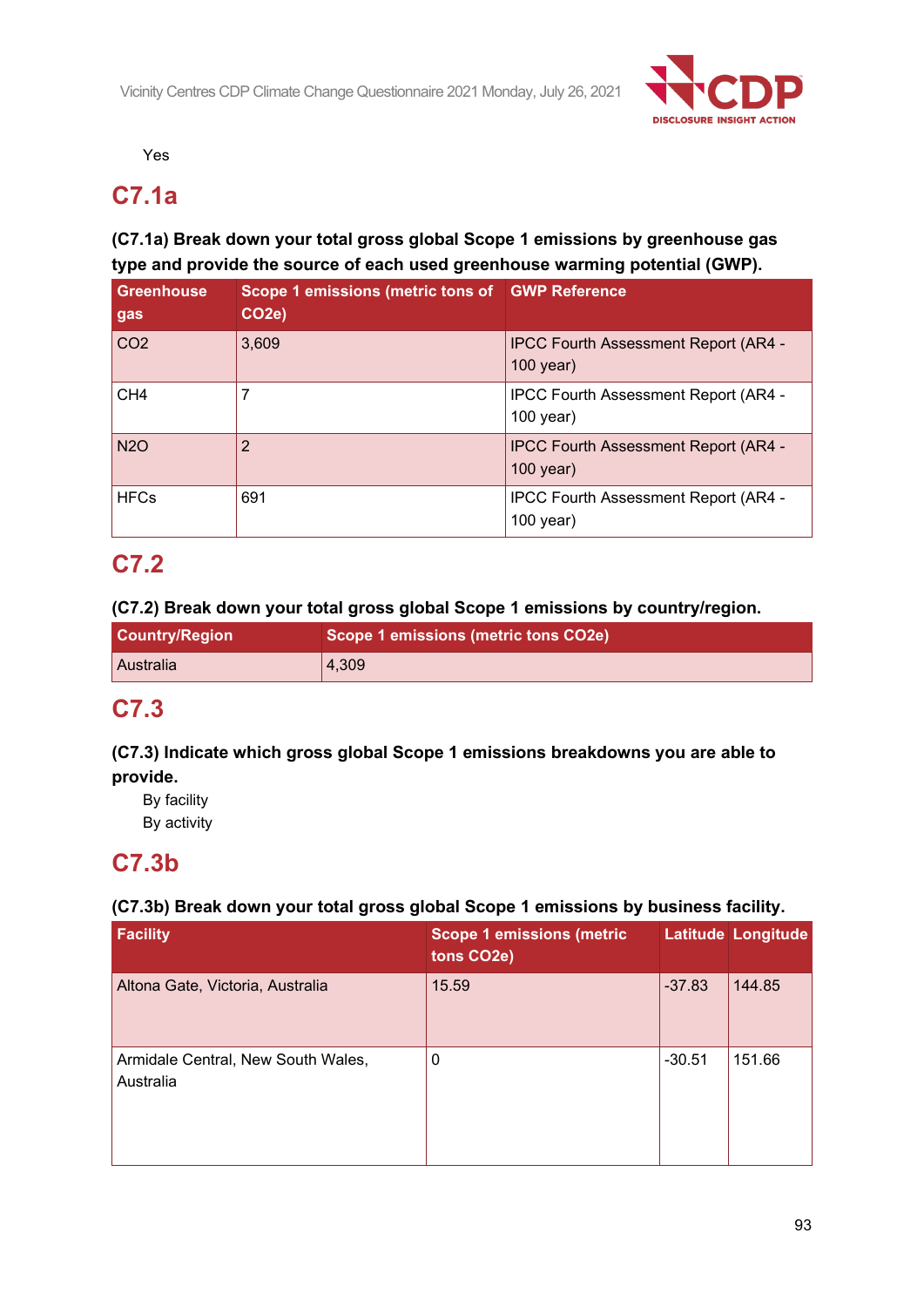

| Bankstown Central, New South Wales,<br>Australia          | 185.9       | $-33.92$ | 151.04 |
|-----------------------------------------------------------|-------------|----------|--------|
| Bayside, Victoria, Australia                              | 178.12      | $-38.14$ | 145.13 |
| Box Hill Central (North Precinct), Victoria,<br>Australia | 17.05       | $-37.82$ | 145.12 |
| Box Hill Central (South Precinct), Victoria,<br>Australia | 214.66      | $-37.82$ | 145.12 |
| Broadmeadows Central, Victoria, Australia                 | $\mathbf 0$ | $-37.68$ | 144.92 |
| Buranda Village, Queensland, Australia                    | $\mathbf 0$ | $-27.5$  | 153.04 |
| Carlingford Court, New South Wales,<br><b>Australia</b>   | $\mathbf 0$ | $-33.78$ | 151.05 |
| Castle Plaza, South Australia, Australia                  | $\mathbf 0$ | $-34.98$ | 138.57 |
| Chadstone, Victoria, Australia                            | 245.93      | $-37.89$ | 145.08 |
| Chatswood Chase Sydney, New South<br>Wales, Australia     | $\mathbf 0$ | $-33.79$ | 151.19 |
| Colonnades, South Australia, Australia                    | 78.54       | $-35.14$ | 138.5  |
| Cranbourne Park, Victoria, Australia                      | $\mathbf 0$ | $-38.11$ | 145.28 |
| DFO Brisbane, Queensland, Australia                       | $\mathbf 0$ | $-27.42$ | 153.08 |
| DFO Essendon, Victoria, Australia                         | $\mathbf 0$ | $-37.73$ | 144.91 |
| DFO Homebush, New South Wales,<br>Australia               | 31.46       | $-33.86$ | 151.08 |
| DFO Moorabbin, Victoria, Australia                        | 121.45      | $-37.97$ | 145.09 |
| DFO South Wharf, Victoria, Australia                      | 32.69       | $-37.83$ | 144.95 |
| Dianella Plaza, Western Australia, Australia              | $\mathbf 0$ | $-31.9$  | 115.87 |
| Eastlands, Tasmania, Australia                            | $\mathbf 0$ | $-42.87$ | 147.37 |
| Elizabeth City Centre, South Australia,<br>Australia      | 75.97       | $-34.72$ | 138.67 |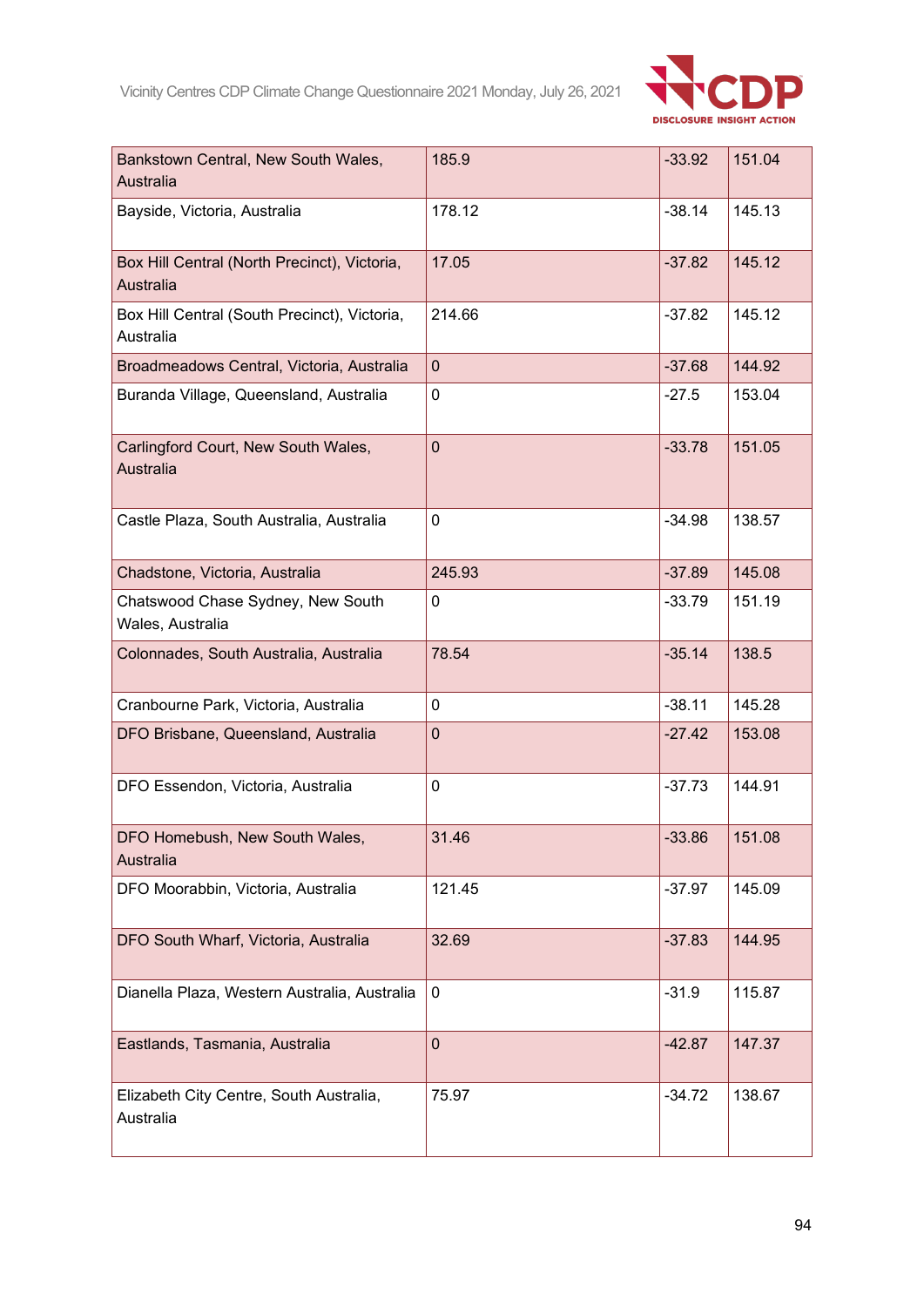

| Ellenbrook Central, Western Australia,<br>Australia     | 195.37         | $-31.78$ | 115.97 |
|---------------------------------------------------------|----------------|----------|--------|
| Emporium Melbourne, Victoria, Australia                 | 329.63         | $-37.81$ | 144.96 |
| Galleria, Western Australia, Australia                  | 5.3            | $-31.9$  | 115.9  |
| Grand Plaza, Queensland, Australia                      | 0              | $-27.66$ | 153.04 |
| Gympie Central, Queensland, Australia                   | $\mathbf{0}$   | $-26.2$  | 152.67 |
| Halls Head Central, Western Australia,<br>Australia     | $\mathbf 0$    | $-32.55$ | 115.7  |
| Karratha City, Western Australia, Australia             | $\mathbf{0}$   | $-20.74$ | 116.85 |
| Kurralta Central, South Australia, Australia            | $\mathbf 0$    | $-34.96$ | 138.57 |
| Lake Haven Centre, New South Wales,<br>Australia        | $\overline{0}$ | $-33.24$ | 151.5  |
| Livingston Marketplace, Western Australia,<br>Australia | $\mathbf 0$    | $-32.09$ | 115.92 |
| Maddington Central, Western Australia,<br>Australia     | 3.34           | $-32.05$ | 115.98 |
| Mandurah Forum, Western Australia,<br>Australia         | 46.79          | $-32.54$ | 115.74 |
| Midland Gate, Western Australia, Australia              | $\mathbf 0$    | $-31.89$ | 116.01 |
| Mildura Central, Victoria, Australia                    | 44.71          | $-34.21$ | 142.14 |
| Milton Village, Queensland, Australia                   | $\mathbf 0$    | $-27.47$ | 153    |
| Mornington Central, Victoria, Australia                 | $\mathbf 0$    | $-38.22$ | 145.04 |
| Mount Pleasant Centre, Queensland,<br>Australia         | $\mathbf 0$    | $-21.12$ | 149.16 |
| The Myer Centre Brisbane, Queensland,<br>Australia      | 148.71         | $-27.47$ | 153.03 |
| Nepean Village, New South Wales, Australia              | 0.28           | $-33.76$ | 150.69 |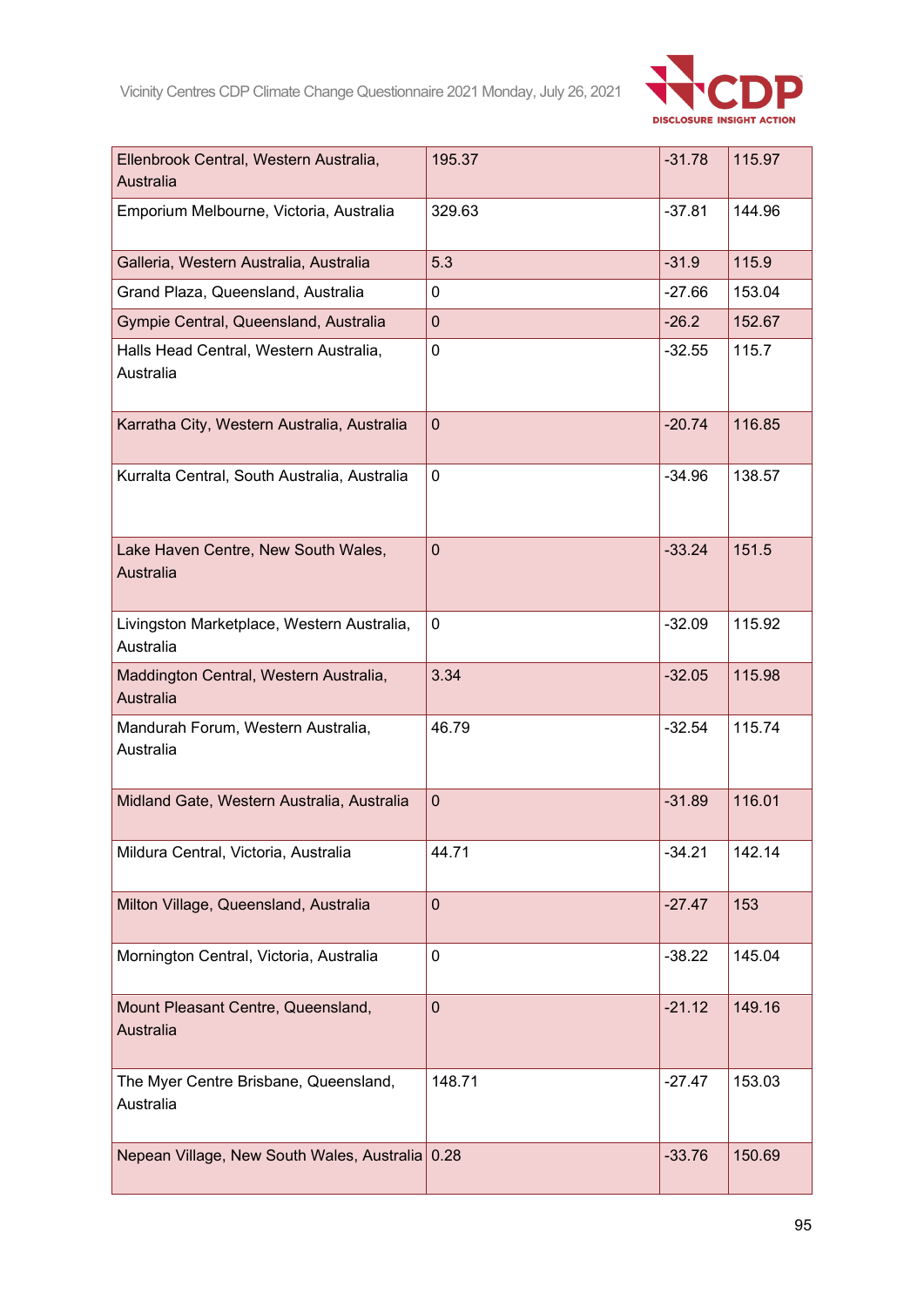

| Northgate, Tasmania, Australia                            | 0           | $-42.83$ | 147.27 |
|-----------------------------------------------------------|-------------|----------|--------|
| Northland, Victoria, Australia                            | 531.29      | $-37.74$ | 145.03 |
| Oakleigh Central, Victoria, Australia                     | 209.15      | $-37.9$  | 145.09 |
| QueensPlaza, Queensland, Australia                        | 9.48        | $-27.47$ | 153.03 |
| Riverside Plaza, New South Wales,<br>Australia            | 57.65       | $-35.35$ | 149.24 |
| Rockingham Centre, Western Australia,<br><b>Australia</b> | $\mathbf 0$ | $-32.29$ | 115.75 |
| Roselands, New South Wales, Australia                     | $\mathbf 0$ | $-33.94$ | 151.07 |
| Roxburgh Village, Victoria, Australia                     | 312.16      | $-37.64$ | 144.93 |
| Runaway Bay Centre, Queensland,<br>Australia              | 0           | $-27.91$ | 153.4  |
| Sunshine Marketplace, Victoria, Australia                 | $\mathbf 0$ | $-37.78$ | 144.83 |
| Taigum Square, Queensland, Australia                      | $\pmb{0}$   | $-27.35$ | 153.05 |
| The Glen, Victoria, Australia                             | 797.02      | $-37.88$ | 145.17 |
| Victoria Gardens Shopping Centre, Victoria,<br>Australia  | 40.87       | $-37.82$ | 145    |
| Victoria Park Central, Western Australia,<br>Australia    | $\mathbf 0$ | $-31.97$ | 115.9  |
| Warriewood Square, New South Wales,<br>Australia          | 2.87        | $-33.7$  | 151.3  |
| Warwick Grove, Western Australia, Australia 0             |             | $-31.84$ | 115.81 |
| Whitsunday Plaza, Queensland, Australia                   | $\mathbf 0$ | $-20.29$ | 148.67 |
| <b>DFO Perth</b>                                          | 63.18       | $-31.93$ | 115.94 |
| Queen Victoria Building                                   | 154.39      | $-33.87$ | 151.2  |
| <b>The Strand</b>                                         | $\pmb{0}$   | $-33.87$ | 151.21 |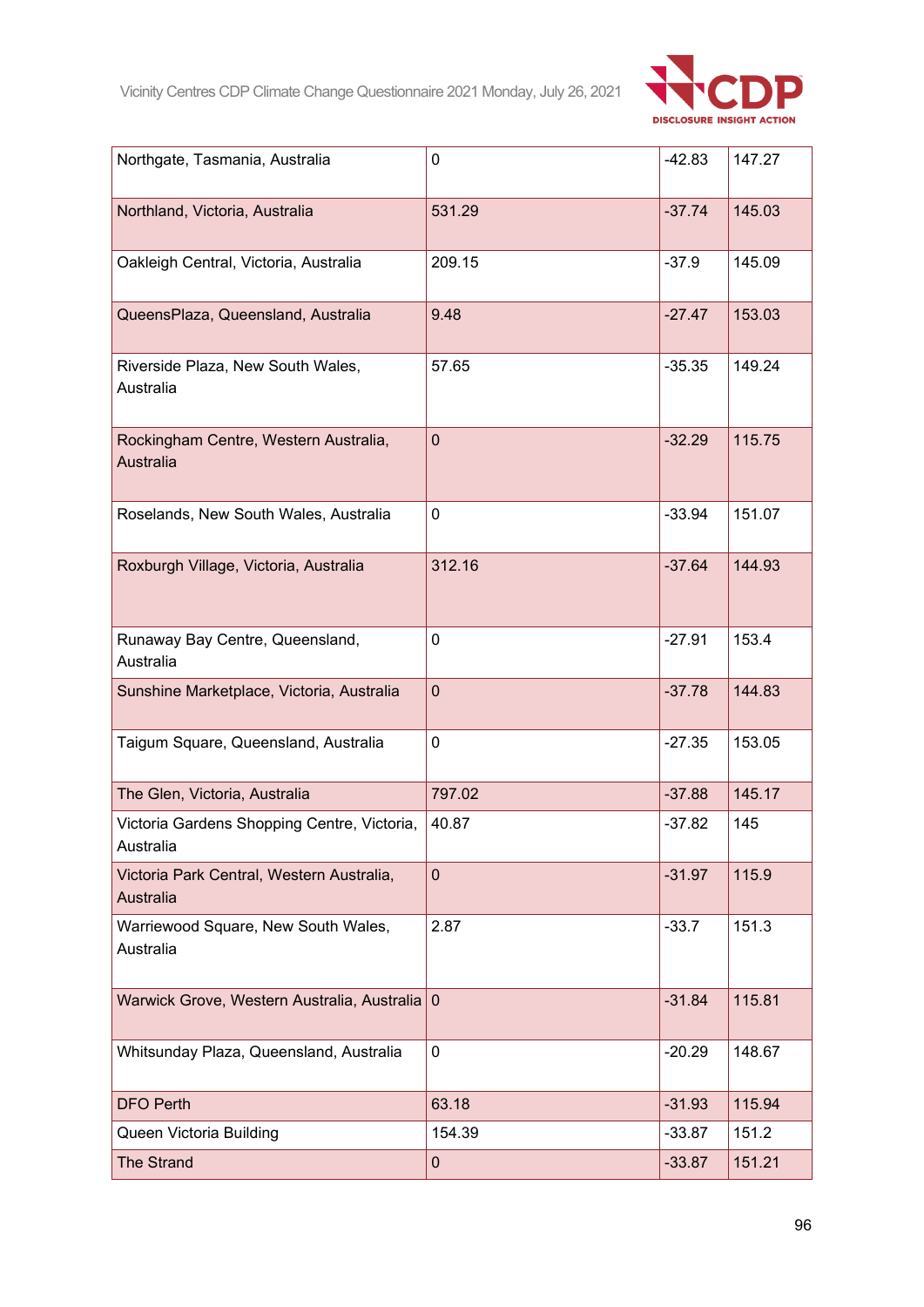

| 'The Galeries | 159.53 | . -33.87 | 151.21<br>. <u>.</u> |
|---------------|--------|----------|----------------------|
| DFO Uni Hill  | v      | $-37.68$ | 145.07               |

# **C7.3c**

### **(C7.3c) Break down your total gross global Scope 1 emissions by business activity.**

| <b>Activity</b>                                         | Scope 1 emissions (metric tons CO2e) |
|---------------------------------------------------------|--------------------------------------|
| Heating - gas combustion used for heating               | 3,571                                |
| Cooling - refrigerants used in air conditioning systems | 691                                  |
| Back-up generators                                      | 47                                   |

# **C7.5**

## **(C7.5) Break down your total gross global Scope 2 emissions by country/region.**

| <b>Country/Region Scope 2,</b> | location-<br>based (metric based<br>tons CO <sub>2</sub> e) | Scope 2,<br>market-<br>(metric tons<br>CO <sub>2e</sub> ) | <b>Purchased and</b><br>consumed<br>electricity, heat,<br>steam or cooling<br>(MWh) | <b>Purchased and consumed</b><br>low-carbon electricity, heat,<br>steam or cooling accounted<br>for in Scope 2 market-<br>based approach (MWh) |
|--------------------------------|-------------------------------------------------------------|-----------------------------------------------------------|-------------------------------------------------------------------------------------|------------------------------------------------------------------------------------------------------------------------------------------------|
| <b>Australia</b>               | 129,415                                                     | 0                                                         | 153,380                                                                             | O                                                                                                                                              |

# **C7.6**

## **(C7.6) Indicate which gross global Scope 2 emissions breakdowns you are able to provide.**

By facility

By activity

# **C7.6b**

## **(C7.6b) Break down your total gross global Scope 2 emissions by business facility.**

| <b>Facility</b>                                           | <b>Scope 2, location-based</b><br>(metric tons CO2e) | Scope 2, market-based<br>(metric tons CO2e) |
|-----------------------------------------------------------|------------------------------------------------------|---------------------------------------------|
| Altona Gate, Victoria, Australia                          | 1,968.38                                             | $\Omega$                                    |
| Armidale Central, New South Wales,<br>Australia           | 946.84                                               | 0                                           |
| Bankstown Central, New South<br>Wales, Australia          | 6,046.5                                              | $\Omega$                                    |
| Bayside, Victoria, Australia                              | 4,769.35                                             | 0                                           |
| Box Hill Central (North Precinct),<br>Victoria, Australia | 1,625.83                                             | 0                                           |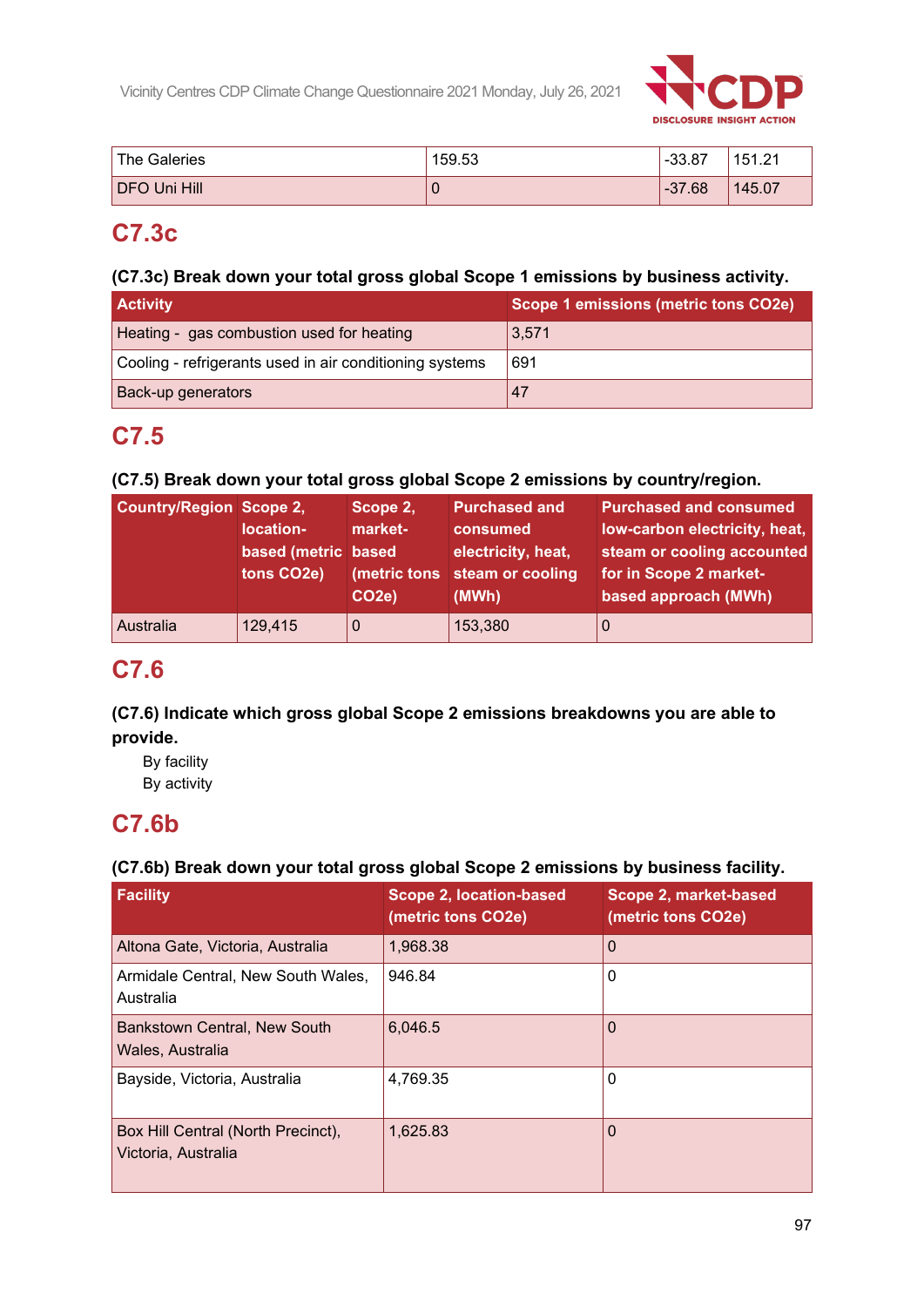

| Box Hill Central (South Precinct),<br>Victoria, Australia | 2,388.18  | 0              |
|-----------------------------------------------------------|-----------|----------------|
| Broadmeadows Central, Victoria,<br><b>Australia</b>       | 3,040.44  | $\overline{0}$ |
| Buranda Village, Queensland,<br>Australia                 | 830.34    | 0              |
| Carlingford Court, New South Wales,<br>Australia          | 2,193.66  | $\overline{0}$ |
| Castle Plaza, South Australia,<br>Australia               | 286.66    | 0              |
| Chadstone, Victoria, Australia                            | 12,849.73 | $\mathbf 0$    |
| Chatswood Chase Sydney, New<br>South Wales, Australia     | 4,016.66  | 0              |
| Colonnades, South Australia,<br>Australia                 | 1,180.72  | $\mathbf 0$    |
| Cranbourne Park, Victoria, Australia                      | 2,320.39  | 0              |
| DFO Brisbane, Queensland, Australia                       | 1,919.79  | $\overline{0}$ |
| DFO Essendon, Victoria, Australia                         | 1,380.37  | 0              |
| DFO Homebush, New South Wales,<br>Australia               | 2,253.05  | $\mathbf 0$    |
| DFO Moorabbin, Victoria, Australia                        | 463.19    | 0              |
| DFO South Wharf, Victoria, Australia                      | 4,988.44  | $\mathbf 0$    |
| Dianella Plaza, Western Australia,<br>Australia           | 139.85    | 0              |
| Eastlands, Tasmania, Australia                            | 153.43    | $\mathbf 0$    |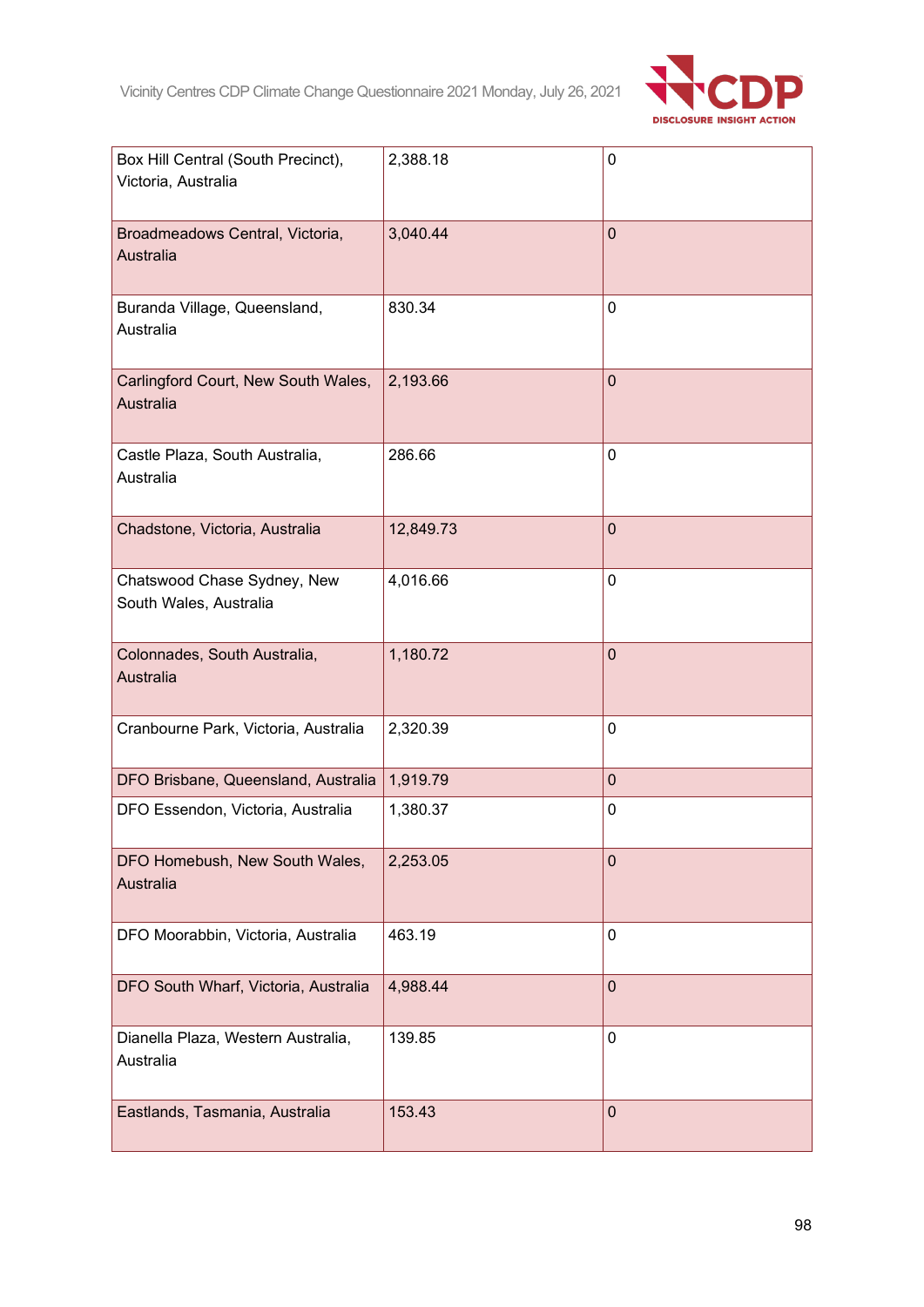

| Elizabeth City Centre, South<br>Australia, Australia       | 1,636.64 | 0              |
|------------------------------------------------------------|----------|----------------|
| Ellenbrook Central, Western Australia, 967.58<br>Australia |          | $\overline{0}$ |
| Emporium Melbourne, Victoria,<br>Australia                 | 4,478.6  | 0              |
| Galleria, Western Australia, Australia                     | 2,819.31 | $\mathbf 0$    |
| Grand Plaza, Queensland, Australia                         | 2,324.53 | 0              |
| Gympie Central, Queensland,<br>Australia                   | 1,169.19 | $\overline{0}$ |
| Halls Head Central, Western<br>Australia, Australia        | 335.48   | 0              |
| Karratha City, Western Australia,<br>Australia             | 970.27   | $\overline{0}$ |
| Kurralta Central, South Australia,<br>Australia            | 72.91    | 0              |
| Lake Haven Centre, New South<br>Wales, Australia           | 1,578.54 | $\mathbf 0$    |
| Livingston Marketplace, Western<br>Australia, Australia    | 160.26   | 0              |
| Maddington Central, Western<br>Australia, Australia        | 1,150.17 | $\overline{0}$ |
| Mandurah Forum, Western Australia,<br>Australia            | 2,538.43 | 0              |
| Midland Gate, Western Australia,<br>Australia              | 3,794.25 | $\mathbf 0$    |
| Mildura Central, Victoria, Australia                       | 911.59   | 0              |
| Milton Village, Queensland, Australia                      | 287.36   | $\pmb{0}$      |
| Mornington Central, Victoria, Australia                    | 316.13   | 0              |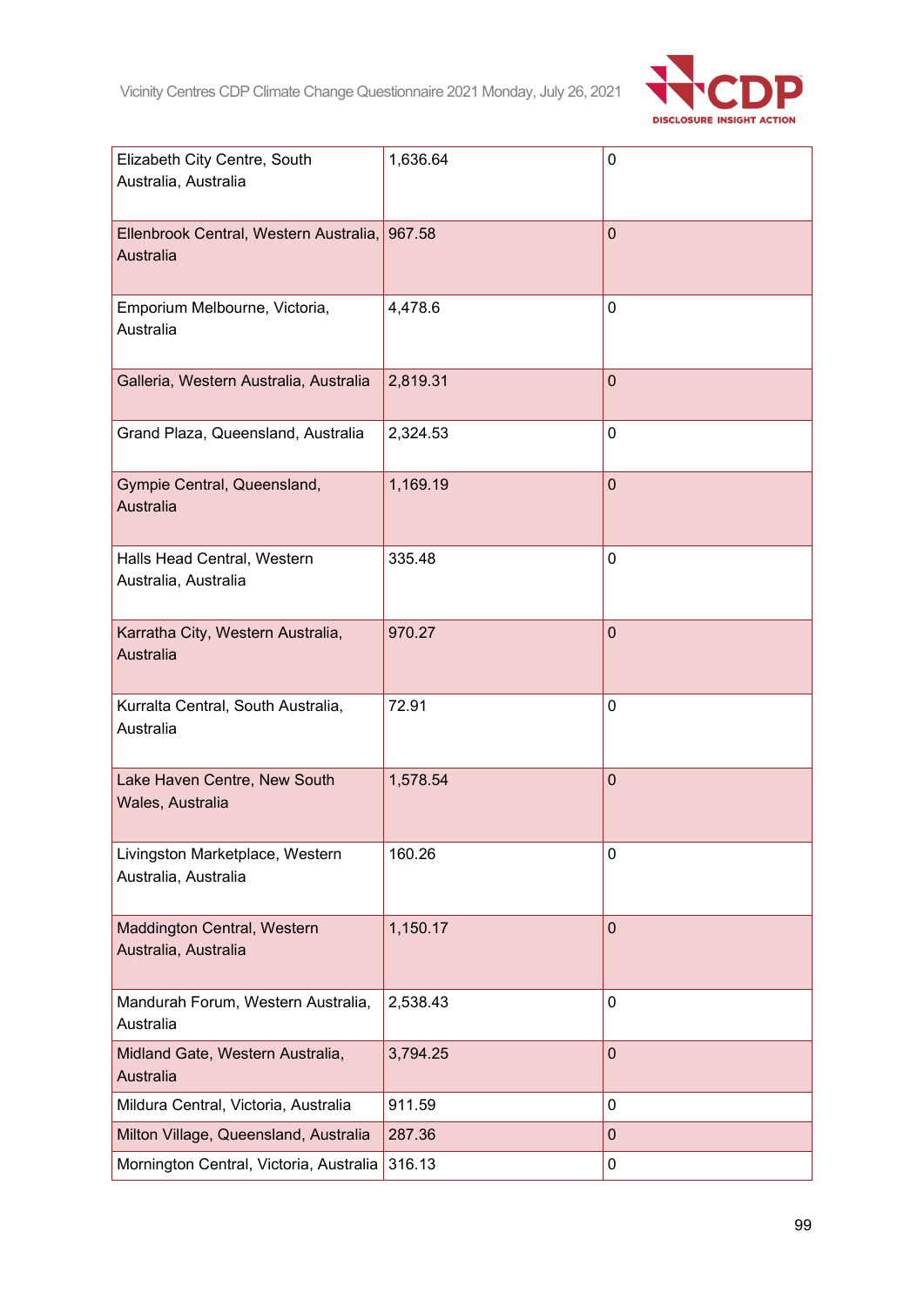

| Mount Pleasant Centre, Queensland,<br>Australia          | 1,927.7  | $\mathbf 0$    |
|----------------------------------------------------------|----------|----------------|
| The Myer Centre Brisbane,<br>Queensland, Australia       | 4,003.95 | 0              |
| Nepean Village, New South Wales,<br>Australia            | 630.28   | $\mathbf 0$    |
| Northgate, Tasmania, Australia                           | 97.45    | 0              |
| Northland, Victoria, Australia                           | 6,311.32 | $\mathbf 0$    |
| Oakleigh Central, Victoria, Australia                    | 878.17   | 0              |
| QueensPlaza, Queensland, Australia                       | 2,079.2  | $\overline{0}$ |
| Riverside Plaza, New South Wales,<br>Australia           | 560.32   | 0              |
| Rockingham Centre, Western<br>Australia, Australia       | 1,751.43 | $\mathbf 0$    |
| Roselands, New South Wales,<br>Australia                 | 3,587.77 | 0              |
| Roxburgh Village, Victoria, Australia                    | 957.31   | $\overline{0}$ |
| Runaway Bay Centre, Queensland,<br>Australia             | 1,743.69 | 0              |
| Sunshine Marketplace, Victoria,<br>Australia             | 861.39   | $\mathbf 0$    |
| Taigum Square, Queensland,<br>Australia                  | 807.6    | 0              |
| The Glen, Victoria, Australia                            | 7,976.25 | $\mathbf 0$    |
| Victoria Gardens Shopping Centre,<br>Victoria, Australia | 2,106.85 | 0              |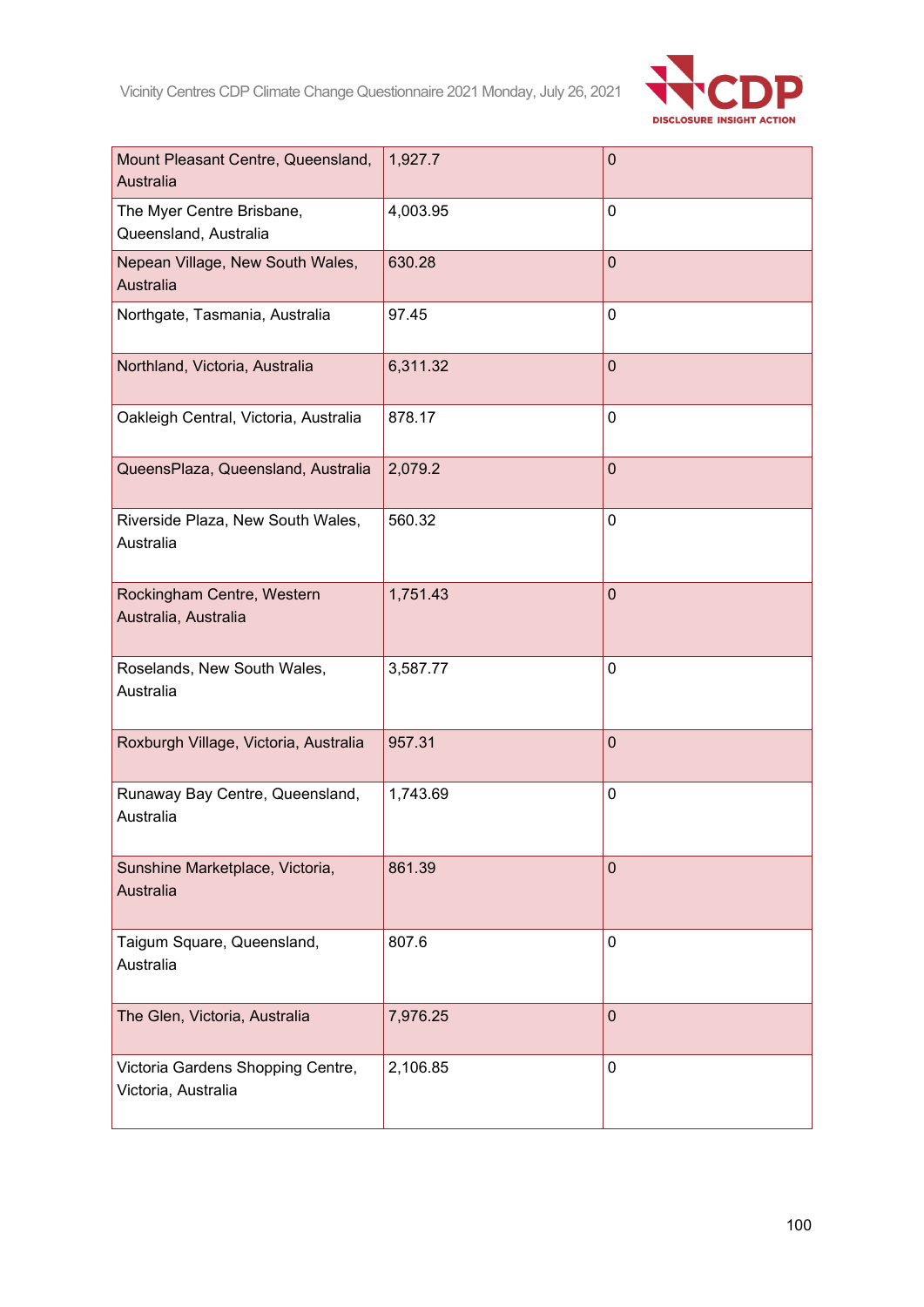

| Victoria Park Central, Western<br>Australia, Australia | 228.73   | $\mathbf 0$    |
|--------------------------------------------------------|----------|----------------|
| Warriewood Square, New South<br>Wales, Australia       | 636.29   | $\mathbf 0$    |
| Warwick Grove, Western Australia,<br>Australia         | 720.1    | $\overline{0}$ |
| Whitsunday Plaza, Queensland,<br>Australia             | 611.5    | $\mathbf 0$    |
| <b>DFO Perth</b>                                       | 838.06   | $\overline{0}$ |
| Queen Victoria Building                                | 2,710.6  | 0              |
| <b>The Strand</b>                                      | 292.83   | $\Omega$       |
| <b>The Galeries</b>                                    | 4,004.16 | 0              |
| <b>DFO Uni Hill</b>                                    | 1,772.1  | $\overline{0}$ |

# **C7.6c**

## **(C7.6c) Break down your total gross global Scope 2 emissions by business activity.**

| <b>Activity</b>                                | Scope 2, location-based (metric Scope 2, market-based<br>tons CO2e) | (metric tons CO2e) |
|------------------------------------------------|---------------------------------------------------------------------|--------------------|
| Lighting                                       | 28,788.354                                                          | U                  |
| Heating, Ventilation, and Air-<br>conditioning | 94,345.749                                                          |                    |
| Vertical transport                             | 4,172.425                                                           |                    |
| General equipment                              | 2,108.566                                                           | U                  |

# **C7.9**

**(C7.9) How do your gross global emissions (Scope 1 and 2 combined) for the reporting year compare to those of the previous reporting year?**

Decreased

# **C7.9a**

**(C7.9a) Identify the reasons for any change in your gross global emissions (Scope 1 and 2 combined), and for each of them specify how your emissions compare to the previous year.**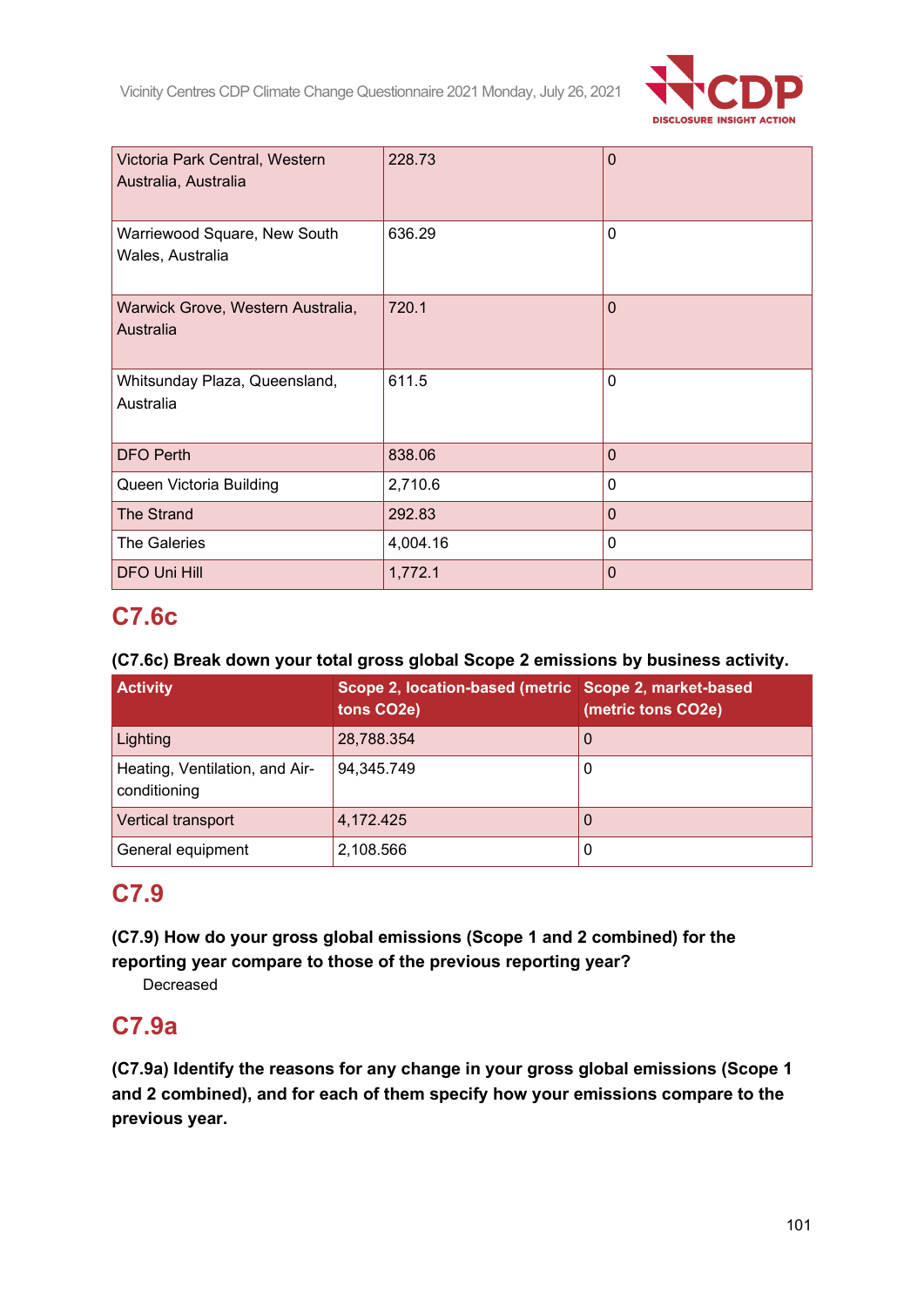

|                                                 | <b>Change in</b><br>emissions<br>(metric tons<br>CO <sub>2e</sub> ) | <b>Direction</b><br>of change | <b>Emissions</b><br>value<br>(percentage) | <b>Please explain calculation</b>                                                                                                                                                                                                                                                                                                                                                                                                                                                                                                                                                                                                                                                                                                                                                                                                                                                                                                                              |
|-------------------------------------------------|---------------------------------------------------------------------|-------------------------------|-------------------------------------------|----------------------------------------------------------------------------------------------------------------------------------------------------------------------------------------------------------------------------------------------------------------------------------------------------------------------------------------------------------------------------------------------------------------------------------------------------------------------------------------------------------------------------------------------------------------------------------------------------------------------------------------------------------------------------------------------------------------------------------------------------------------------------------------------------------------------------------------------------------------------------------------------------------------------------------------------------------------|
| Change in<br>renewable<br>energy<br>consumption | $\mathbf 0$                                                         | No change                     | $\boldsymbol{0}$                          | Vicinity committed \$73m in onsite solar<br>roll-out across 20 centres which will<br>result in approximately 30 MW of<br>installed solar capacity - the largest<br>property solar program in Australia.<br>Installation commenced in 2018 and by<br>the end of December 2020, the total<br>solar implemented is 30.7 MW across 20<br>centres. Our consumption of renewable<br>energy will therefore increase in future<br>years.<br>At present, Vicinity uses Locations<br>Based emissions factors for its Scope 2<br>emissions, as there is no official, agreed-<br>upon methodology for Market-based<br>scope 2 emission calculation within<br>Australia (e.g. issues by the Federal<br>government though the NAG factor<br>workbook). At present Vicinity sell the<br>attributes associated with the generation<br>of onsite solar and as such energy from<br>solar uses the same locations-based<br>emission factors for scope two as grid<br>electricity. |
| Other<br>emissions<br>reduction<br>activities   | 4,090                                                               | Decreased                     | $\overline{2}$                            | Through our Integrated Energy Strategy<br>(IES) we have continued to drive<br>improvements in emissions performance<br>by identifying and implementing energy<br>efficiency initiatives.<br>In 2020 it has been more difficult to<br>attribute reductions in energy<br>use/emissions the IES, due to the<br>ongoing impacts of the COVID<br>Pandemic, which saw altered operation<br>hours across assets, as a result of<br>national and state-based lockdowns in<br>response to the Pandemic. This resulted<br>in prolonged retail closures and reduced<br>foot traffic that contributed to less energy<br>demand and therefore reduced<br>emissions.<br>Calculation explanation: 4,090 tCO2e of                                                                                                                                                                                                                                                              |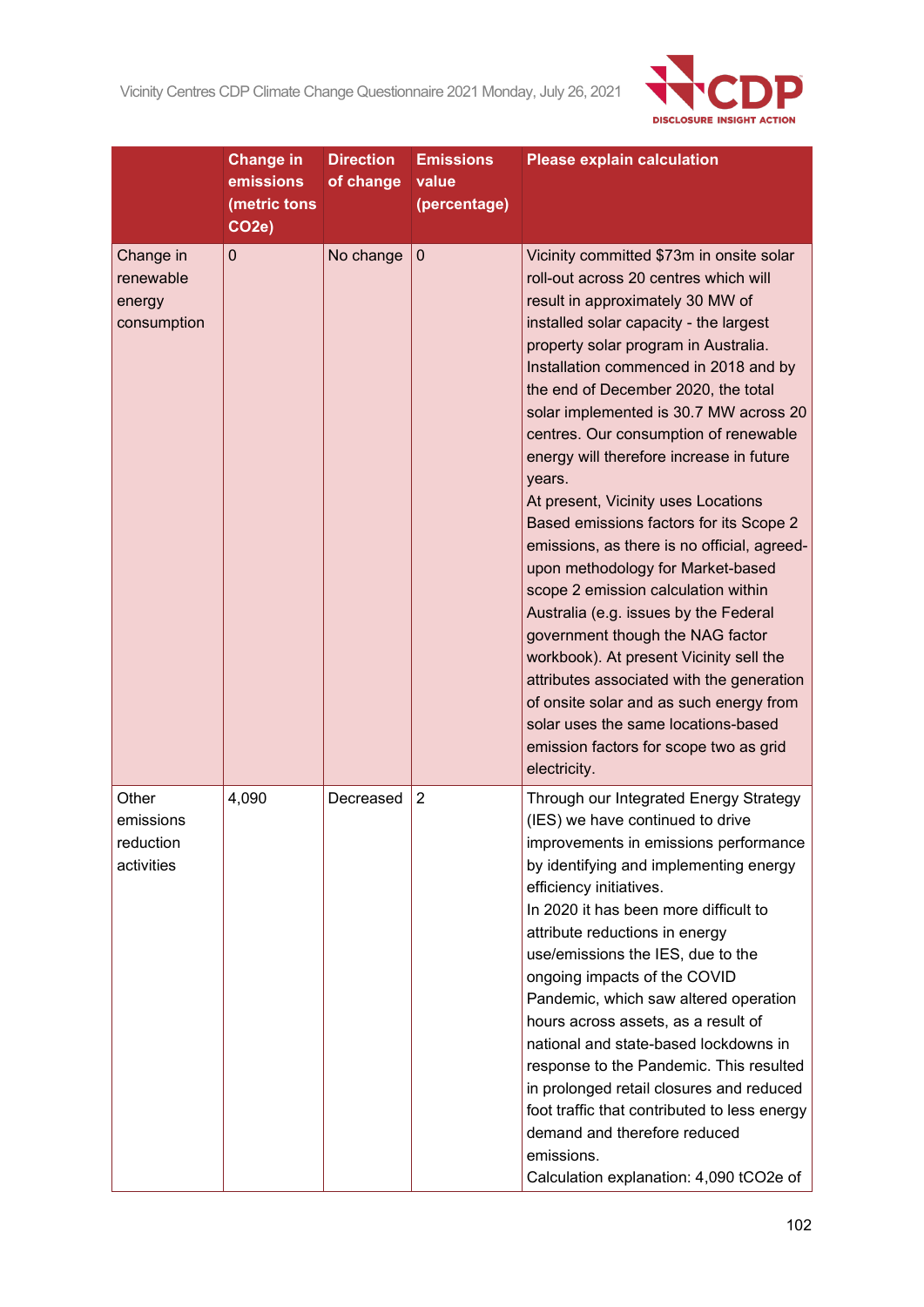

|                     |             |           |              | emissions reductions during the<br>reporting period attributable to IES<br>program, total Scope 1 and Scope 2<br>emissions in the previous year was<br>1164,263 tCO2e, therefore, (4,090<br>$/164,263)$ X $100 = -2%$                                                                                                                                                                                                                                                                                                                                                                                                                                                                                                                                                                         |
|---------------------|-------------|-----------|--------------|-----------------------------------------------------------------------------------------------------------------------------------------------------------------------------------------------------------------------------------------------------------------------------------------------------------------------------------------------------------------------------------------------------------------------------------------------------------------------------------------------------------------------------------------------------------------------------------------------------------------------------------------------------------------------------------------------------------------------------------------------------------------------------------------------|
| <b>Divestment</b>   | 5,849       | Decreased | 5            | During 2019 and 2020 Vicinity divested<br>4 Assets - Corio, Mt Ommaney, Lennox<br>Village and Riverside Plaza.<br>This has reduced total Scope 1 and<br>Scope 2 emissions by 5,849 tCO2-e or<br>4% from the previous reporting period<br>Calculation explanation 5,849 tCO2e of<br>emissions reductions during the<br>reporting period (5,516 tCO2-e attributed<br>to Assets divested in CY2019 and 333<br>tCO2-e attributed to Assets divested in<br>CY2020), total Scope 1 and Scope 2<br>emissions in the previous year was<br>164,263 tCO2e, therefore, ((5,516+333)<br>$/164,263$ ) X 100 = 4%                                                                                                                                                                                           |
| Acquisitions        | 1,772       | Increased | $\mathbf{1}$ | During 2020, Vicinity acquired 1 new<br>asset - DFO Uni Hill leading to an<br>increase of 1,772 tCO2e in absolute<br>emissions or 1% in CY20.                                                                                                                                                                                                                                                                                                                                                                                                                                                                                                                                                                                                                                                 |
| <b>Mergers</b>      | $\mathbf 0$ | No change | $\mathbf{0}$ | No change                                                                                                                                                                                                                                                                                                                                                                                                                                                                                                                                                                                                                                                                                                                                                                                     |
| Change in<br>output | 22,372      | Decreased | 14           | Usually, change in output for Vicinity<br>relates to changes in our primary<br>product/service - gross lettable area<br>(GLA). GLA decreased slightly (2%)<br>from 2019 to 2020, as a result of<br>development projects increasing asset<br>GLA at existing centres in our portfolio,<br>as well as changes in vacancy rates and<br>therefore a change in the output (via the<br>activity of our retail tenants) of the asset.<br>Such aspects also result in changes to<br>energy use and therefore carbon<br>emissions at our assets.<br>In 2020 this was affected by the COVID-<br>19 Pandemic, which saw altered<br>operating hours across all assets, as a<br>result of national and state-based<br>lockdowns in response to the Pandemic.<br>This resulted in prolonged retail closures |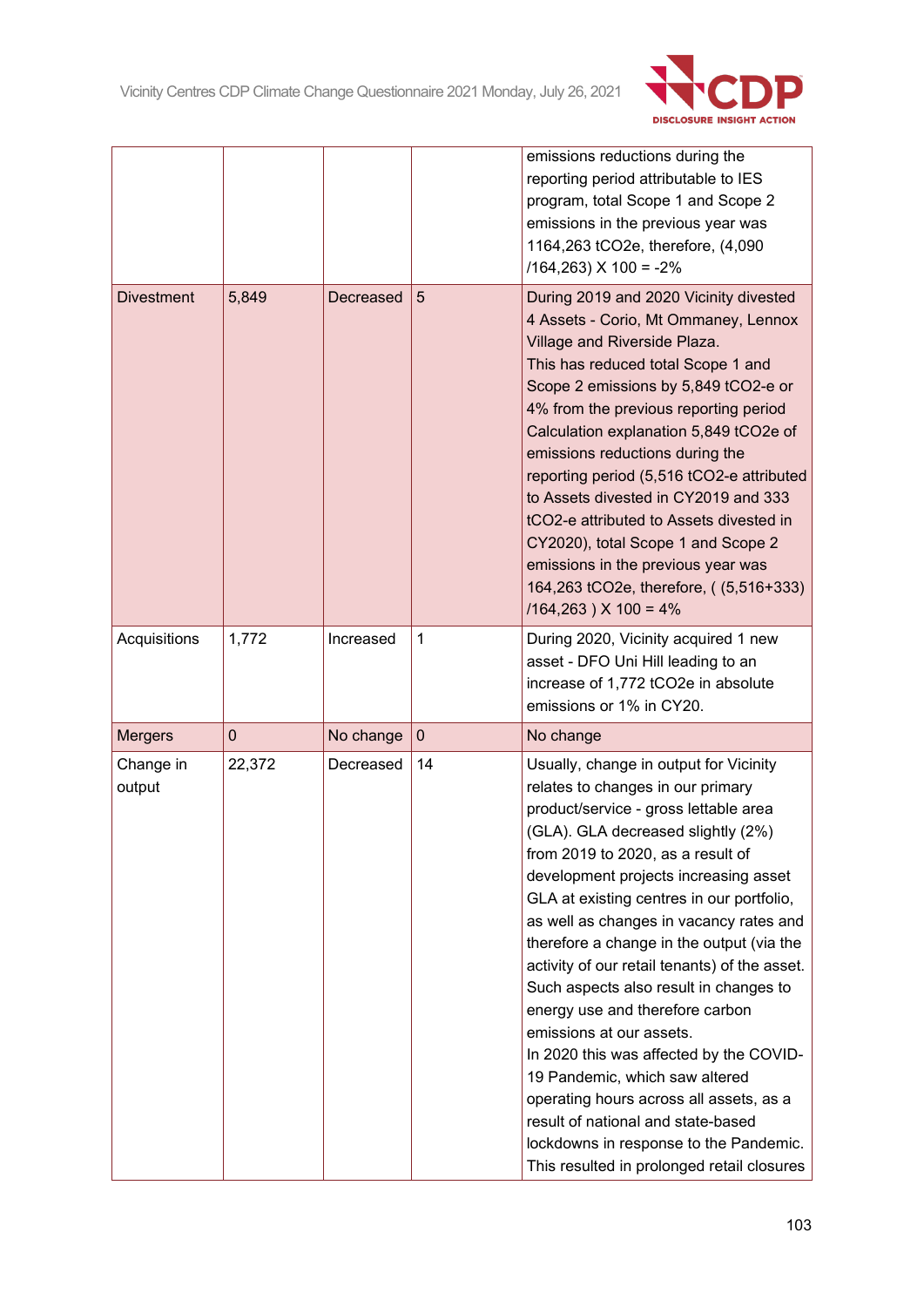

|                                                  |             |           |                | and reduced foot traffic that contributed<br>to less energy demand and therefore<br>reduced emissions. the Net impact of the<br>COVID pandemic saw a significant<br>decrease in energy use (and emissions)<br>across our asset portfolio, resulting in an<br>net decrease of 26,462 tCO2e, or 16%.<br>Calculation explanation: 26,462 tCO2e<br>of emissions reductions during the<br>reporting period (excluding,<br>Divestments, Acquisitions and Energy<br>initiatives), total Scope 1 and Scope 2<br>emissions in the previous year was<br>164,263tCO2e, therefore,<br>$(26,462/164,263)$ X 100 = 16%. |
|--------------------------------------------------|-------------|-----------|----------------|-----------------------------------------------------------------------------------------------------------------------------------------------------------------------------------------------------------------------------------------------------------------------------------------------------------------------------------------------------------------------------------------------------------------------------------------------------------------------------------------------------------------------------------------------------------------------------------------------------------|
| Change in<br>methodology                         | $\mathbf 0$ | No change | $\overline{0}$ | No change                                                                                                                                                                                                                                                                                                                                                                                                                                                                                                                                                                                                 |
| Change in<br>boundary                            | 0           | No change | 0              | No change                                                                                                                                                                                                                                                                                                                                                                                                                                                                                                                                                                                                 |
| Change in<br>physical<br>operating<br>conditions | 0           | No change | $\overline{0}$ | No change                                                                                                                                                                                                                                                                                                                                                                                                                                                                                                                                                                                                 |
| Unidentified                                     | 0           | No change | 0              | No change                                                                                                                                                                                                                                                                                                                                                                                                                                                                                                                                                                                                 |
| Other                                            | 0           | No change | $\mathbf 0$    | No change                                                                                                                                                                                                                                                                                                                                                                                                                                                                                                                                                                                                 |

# **C7.9b**

**(C7.9b) Are your emissions performance calculations in C7.9 and C7.9a based on a location-based Scope 2 emissions figure or a market-based Scope 2 emissions figure?**

Location-based

# **C8. Energy**

# **C8.1**

## **(C8.1) What percentage of your total operational spend in the reporting year was on energy?**

More than 10% but less than or equal to 15%

# **C8.2**

**(C8.2) Select which energy-related activities your organization has undertaken.**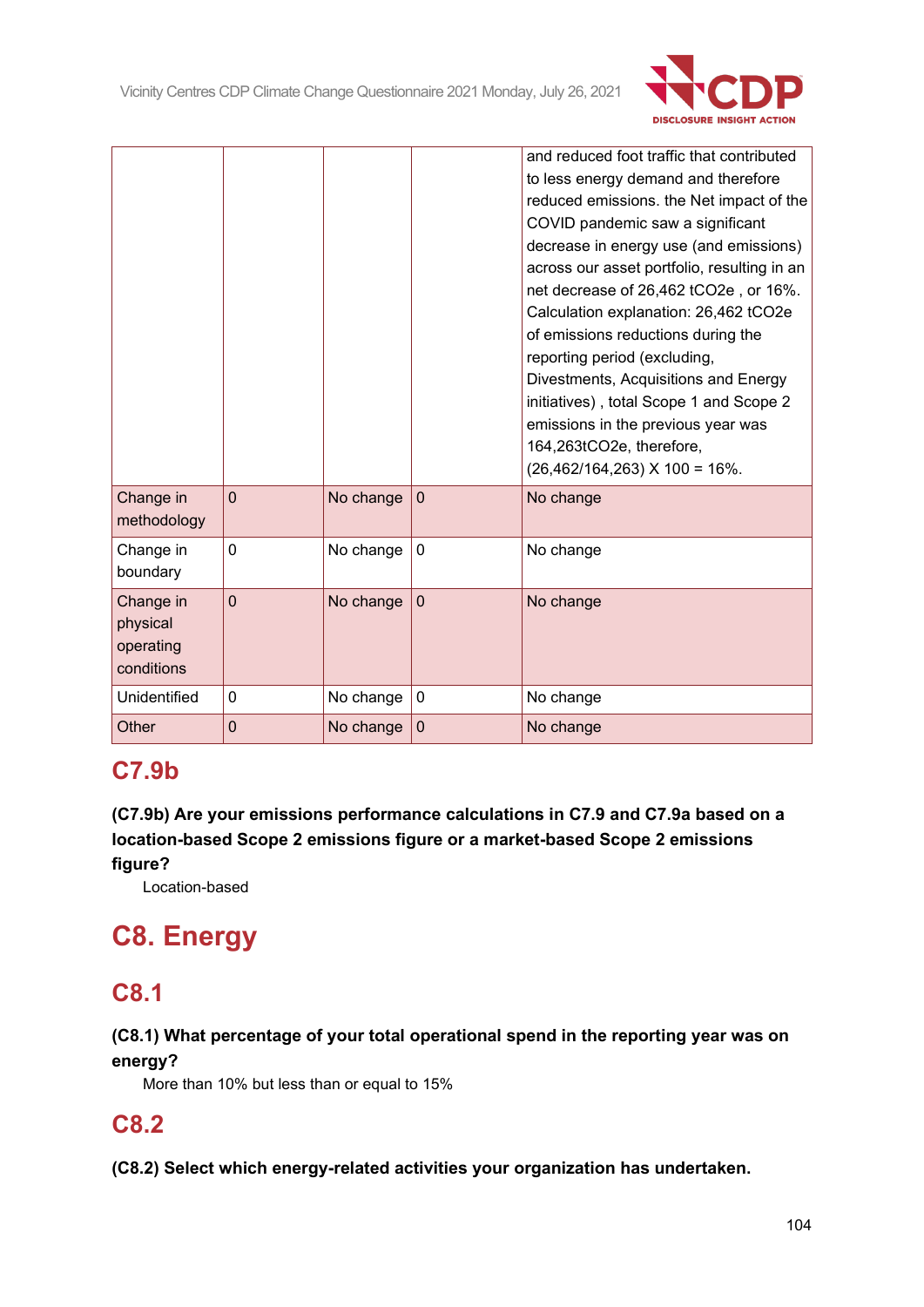

|                                                       | Indicate whether your organization undertook this energy-<br>related activity in the reporting year |
|-------------------------------------------------------|-----------------------------------------------------------------------------------------------------|
| Consumption of fuel (excluding<br>feedstocks)         | Yes                                                                                                 |
| Consumption of purchased or<br>acquired electricity   | Yes                                                                                                 |
| Consumption of purchased or<br>acquired heat          | <b>No</b>                                                                                           |
| Consumption of purchased or<br>acquired steam         | No.                                                                                                 |
| Consumption of purchased or<br>acquired cooling       | <b>No</b>                                                                                           |
| Generation of electricity, heat,<br>steam, or cooling | Yes                                                                                                 |

# **C8.2a**

**(C8.2a) Report your organization's energy consumption totals (excluding feedstocks) in MWh.**

|                                                                | <b>Heating</b><br>value         | <b>MWh from</b><br>renewable<br><b>sources</b> | <b>MWh from non-</b><br>renewable<br><b>sources</b> | <b>Total (renewable</b><br>and non-renewable)<br><b>MWh</b> |
|----------------------------------------------------------------|---------------------------------|------------------------------------------------|-----------------------------------------------------|-------------------------------------------------------------|
| Consumption of fuel<br>(excluding feedstock)                   | LHV (lower<br>heating<br>value) | $\mathbf 0$                                    | 19,437                                              | 19,437                                                      |
| Consumption of<br>purchased or acquired<br>electricity         |                                 | 0                                              | 143,014                                             | 143,014                                                     |
| Consumption of self-<br>generated non-fuel<br>renewable energy |                                 | 10,366                                         |                                                     | 10,366                                                      |
| Total energy<br>consumption                                    |                                 | 10,366                                         | 162,451                                             | 172,817                                                     |

# **C8.2b**

## **(C8.2b) Select the applications of your organization's consumption of fuel.**

|                                                          | Indicate whether your organization undertakes this<br>fuel application |
|----------------------------------------------------------|------------------------------------------------------------------------|
| Consumption of fuel for the generation of<br>electricity | Yes                                                                    |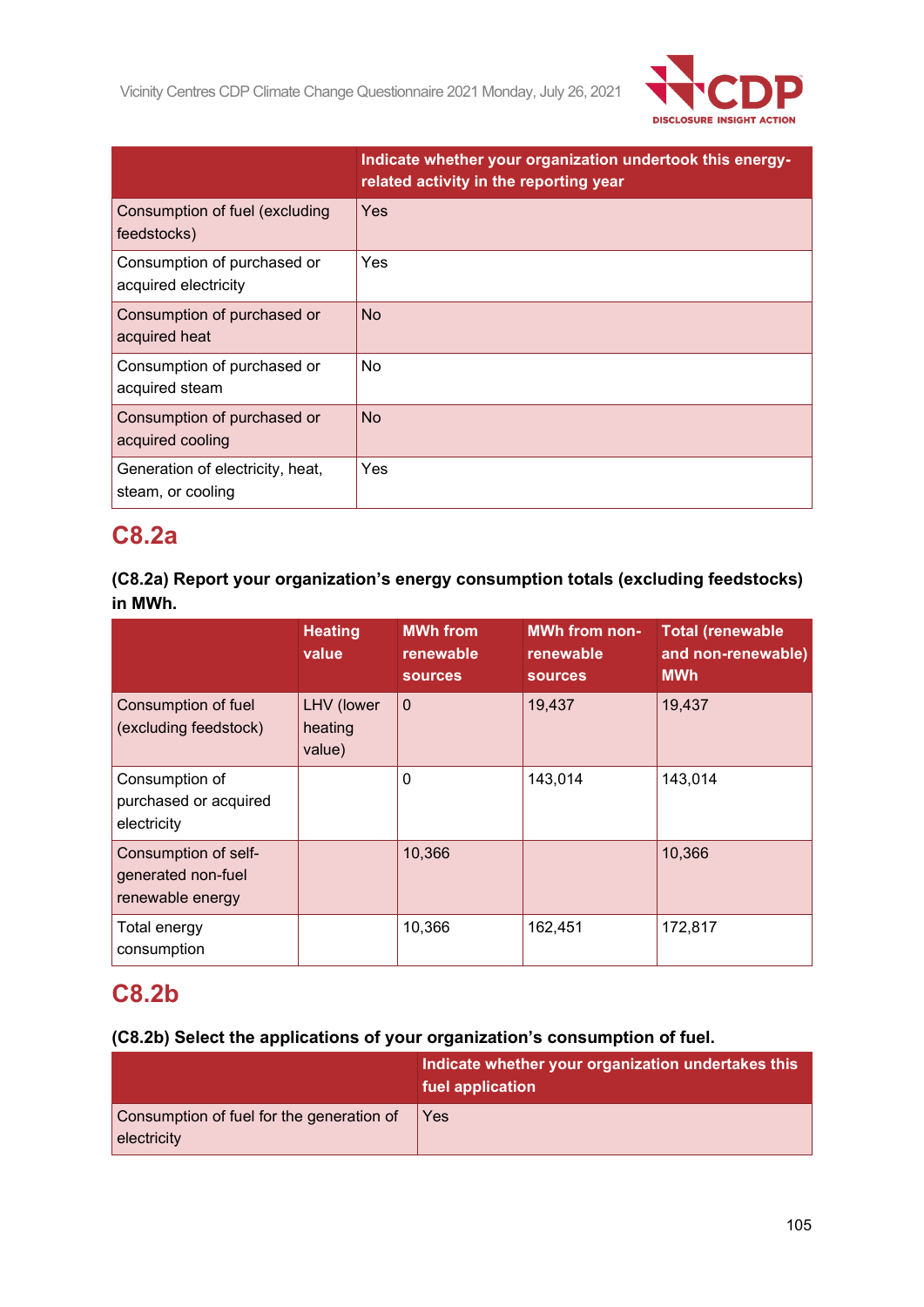

| Consumption of fuel for the generation of<br>heat          | Yes       |
|------------------------------------------------------------|-----------|
| Consumption of fuel for the generation of<br>steam         | <b>No</b> |
| Consumption of fuel for the generation of<br>cooling       | No        |
| Consumption of fuel for co-generation or<br>tri-generation | <b>No</b> |

# **C8.2c**

**(C8.2c) State how much fuel in MWh your organization has consumed (excluding feedstocks) by fuel type.**

| <b>Natural Gas</b>              | <b>Fuels (excluding feedstocks)</b>                                                                    |
|---------------------------------|--------------------------------------------------------------------------------------------------------|
| <b>Heating value</b>            | LHV (lower heating value)                                                                              |
| 19,251                          | Total fuel MWh consumed by the organization                                                            |
| 0                               | MWh fuel consumed for self-generation of electricity                                                   |
| 19,251                          | MWh fuel consumed for self-generation of heat                                                          |
| <b>Emission factor</b><br>51.53 |                                                                                                        |
| <b>Unit</b>                     | metric tons CO2e per GJ                                                                                |
|                                 | <b>Emissions factor source</b><br>Australian National Greenhouse Accounts Factors workbook August 2019 |
|                                 |                                                                                                        |

Diesel

**Heating value** LHV (lower heating value)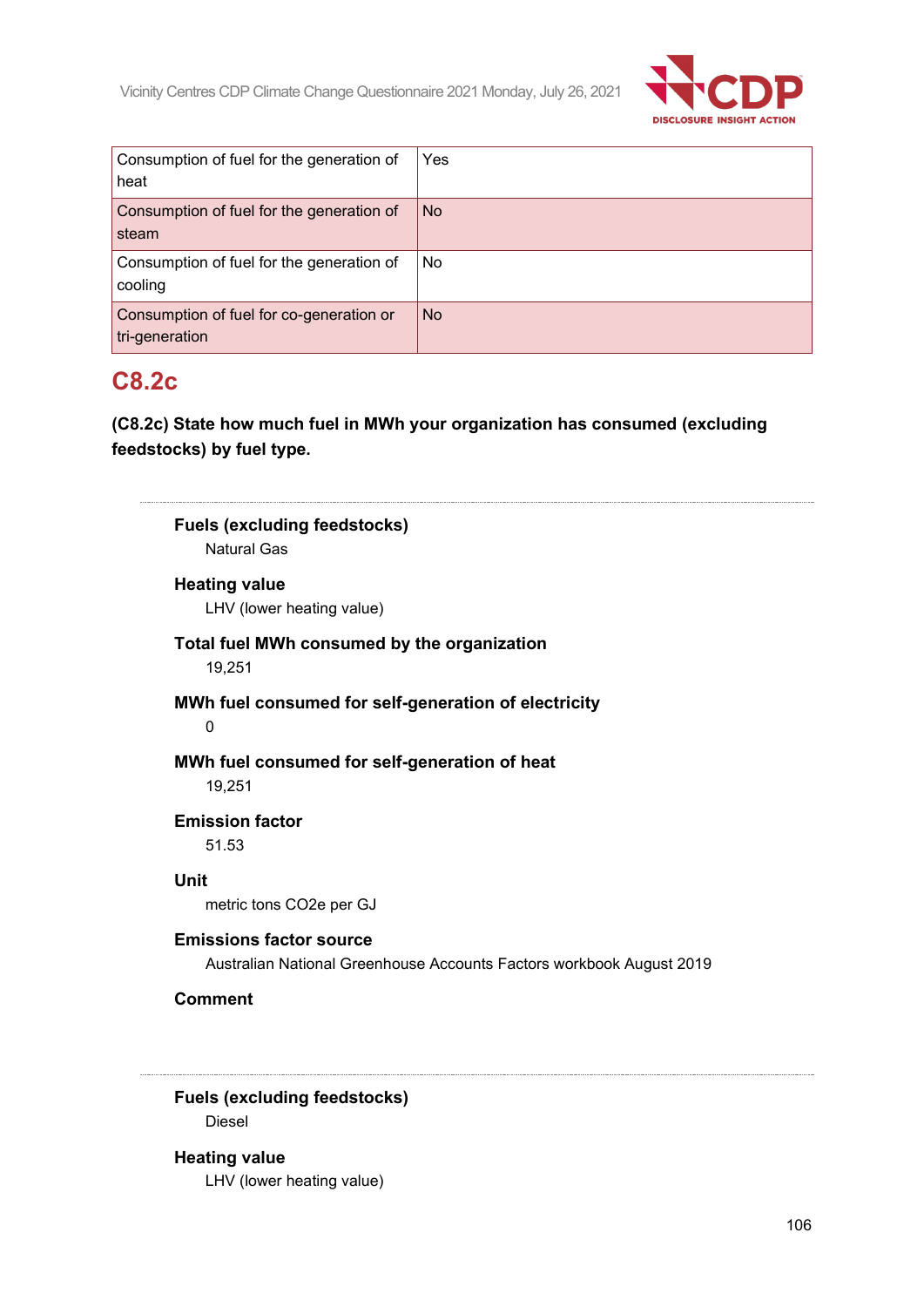

## **Total fuel MWh consumed by the organization** 186

**MWh fuel consumed for self-generation of electricity** 186

**MWh fuel consumed for self-generation of heat**  $\Omega$ 

# **Emission factor**

70.7

## **Unit**

kg CO2e per GJ

## **Emissions factor source**

Australian National Greenhouse Accounts Factors workbook August 2019

**Comment**

# **C8.2d**

## **(C8.2d) Provide details on the electricity, heat, steam, and cooling your organization has generated and consumed in the reporting year.**

|                      | <b>Total Gross</b><br>generation<br>(MWh) | <b>Generation that is</b><br>consumed by the<br>organization (MWh) | <b>Gross generation</b><br>from renewable<br>sources (MWh) | <b>Generation from</b><br>renewable sources that is<br>consumed by the<br>organization (MWh) |
|----------------------|-------------------------------------------|--------------------------------------------------------------------|------------------------------------------------------------|----------------------------------------------------------------------------------------------|
| Electricity $34,931$ |                                           | 10,552                                                             | 34,746                                                     | 10,366                                                                                       |
| Heat                 | 19,251                                    | 19,251                                                             | O                                                          | 0                                                                                            |
| <b>Steam</b>         | 0                                         |                                                                    | $\Omega$                                                   | 0                                                                                            |
| Cooling              | 0                                         |                                                                    | 0                                                          | 0                                                                                            |

# **C9. Additional metrics**

# **C9.1**

**(C9.1) Provide any additional climate-related metrics relevant to your business.**

**Description** Waste

Waste diverted from landfill (as a % of total waste)

## **Metric value**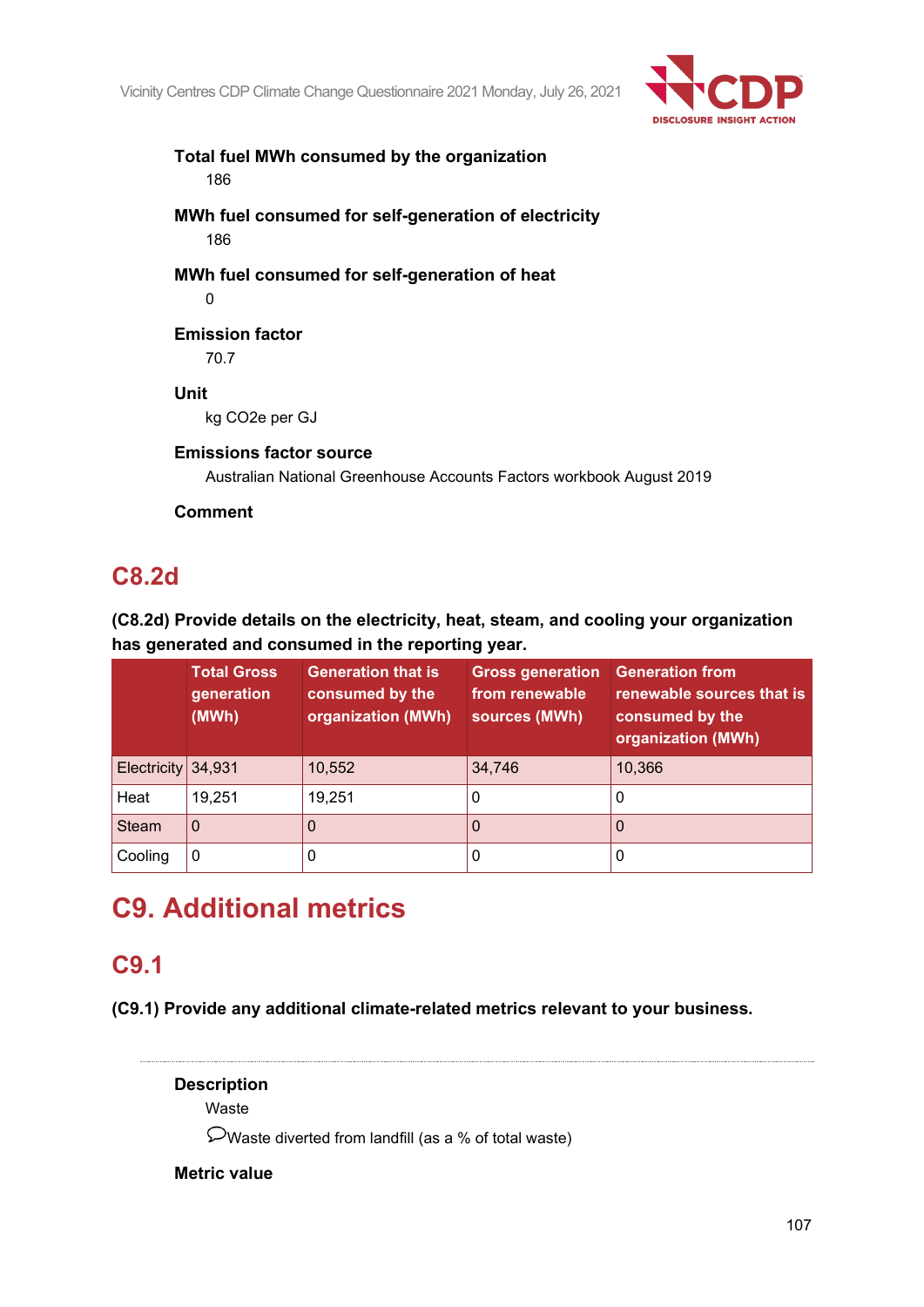Vicinity Centres CDP Climate Change Questionnaire 2021 Monday, July 26, 2021



#### 52

**Metric numerator** 20333

**Metric denominator (intensity metric only)** 38812

**% change from previous year**

5

### **Direction of change**

Increased

### **Please explain**

Vicinity measures our waste management performance based on our overall diversion from landfill (or recycling rate) which is a proportion of the waste diverted (and recycled) from landfill relative to the total waste generated. In 2020, we had a target of 49 per cent diversion, and we achieved 52 per cent (excluding waste to energy), up from 47 per cent in 2019. Our waste management program focuses on source separation recovery and recycling. In 2020 we saw a marked decreased in the total volume of waste generated across our portfolio, primarily as a result of the COVID-19 pandemic, which saw altered operation hours across assets, as a result of national and state-based lockdowns in response to the Pandemic. This resulted in prolonged retail closures and reduced foot traffic that contributed to overall reduced waste generation.

# **C-CE9.6/C-CG9.6/C-CH9.6/C-CN9.6/C-CO9.6/C-EU9.6/C-MM9.6/C-OG9.6/C-RE9.6/C-ST9.6/C-TO9.6/C-TS9.6**

**(C-CE9.6/C-CG9.6/C-CH9.6/C-CN9.6/C-CO9.6/C-EU9.6/C-MM9.6/C-OG9.6/C-RE9.6/C-ST9.6/C-TO9.6/C-TS9.6) Does your organization invest in research and development (R&D) of low-carbon products or services related to your sector activities?**

|     | <b>Investment in</b><br>low-carbon<br>R&D | <b>Comment</b>                                                                                                                                                                                                                                                                                                                                                                                                                                                                                                                                                                                                                                                                                                                                                                                                                                                                                                                                            |
|-----|-------------------------------------------|-----------------------------------------------------------------------------------------------------------------------------------------------------------------------------------------------------------------------------------------------------------------------------------------------------------------------------------------------------------------------------------------------------------------------------------------------------------------------------------------------------------------------------------------------------------------------------------------------------------------------------------------------------------------------------------------------------------------------------------------------------------------------------------------------------------------------------------------------------------------------------------------------------------------------------------------------------------|
| Row | <b>Yes</b>                                | Vicinity has a public commitment to Net Zero carbon emissions by 2030 for<br>our 100 per cent owned retail assets (common mall areas). The Net Zero<br>pathway comprises a significant investment in low carbon R&D through<br>investment into solar infrastructure as well as an accelerated energy<br>efficiency program. Vicinity has already committed \$73m for onsite solar<br>implementation at 20 shopping centres, which includes provision for<br>increased investment in R&D for renewables technology. In addition to solar<br>PV, the business is trialling innovative solutions to maximise the value of our<br>on-site solar program. Vicinity installed the largest shopping centre battery<br>(500 kWh battery at Castle Plaza shopping centre in SA) to trial the latest<br>energy storage technology and reduce our reliance on the grid. Additionally,<br>Vicinity is trialling solar glass at Warwick Grove Shopping centre in WA as |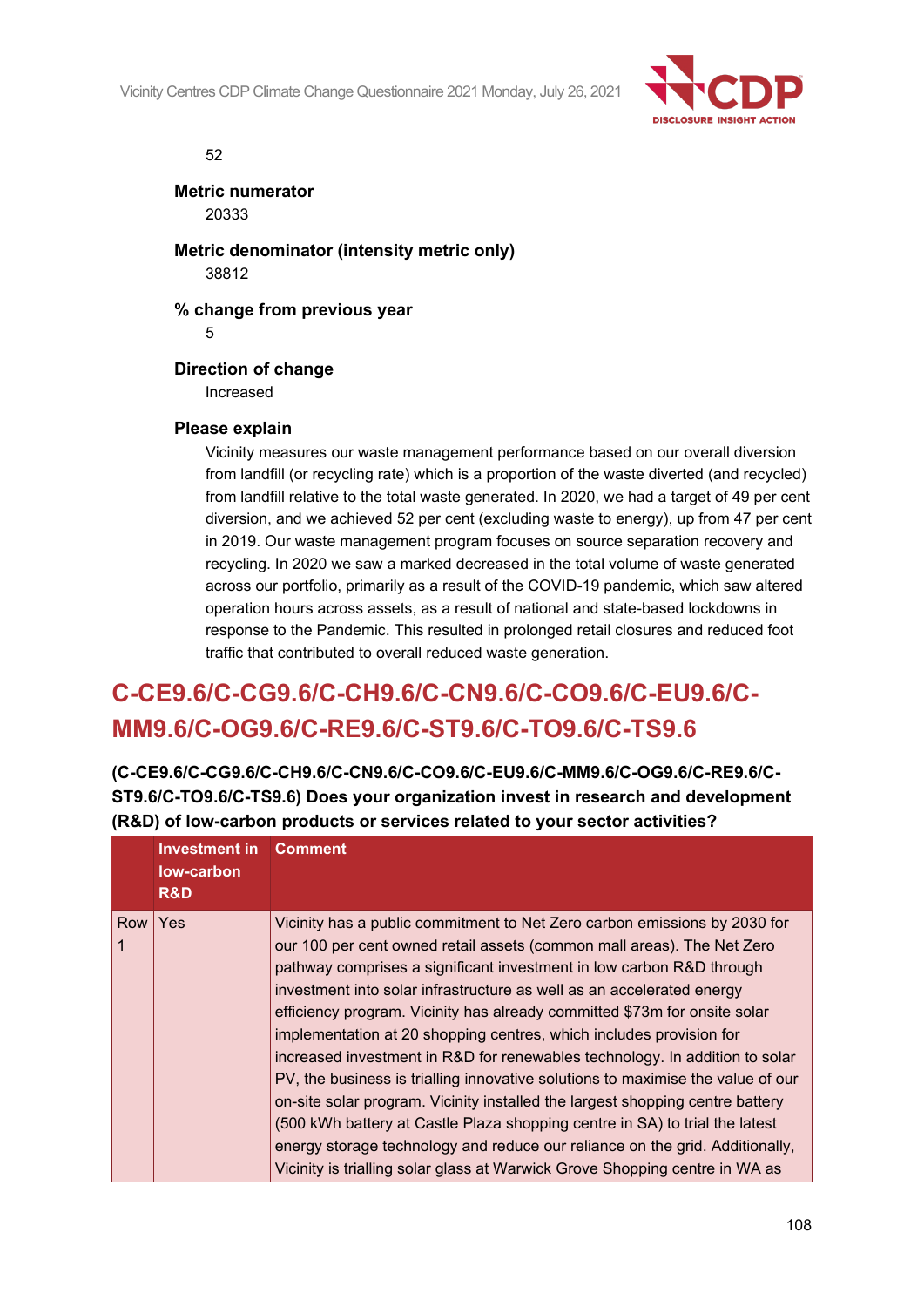

well as blockchain technology. In December 2019, Vicinity completed work on Australia's largest solar shaded car park at our Elizabeth City Centre in SA. It features over 1,400 spaces and a solar capacity of 3.1MW, which is in addition to the existing 2.7MW installed on the centre's roof space.

## **C-CN9.6a/C-RE9.6a**

**(C-CN9.6a/C-RE9.6a) Provide details of your organization's investments in lowcarbon R&D for real estate and construction activities over the last three years.**

#### **Technology area**

Integration of renewable energy sources in buildings

#### **Stage of development in the reporting year**

Large scale commercial deployment

## **Average % of total R&D investment over the last 3 years**

81 - 100%

#### **R&D investment figure in the reporting year (optional)**

3,500,000

#### **Comment**

Vicinity has already committed \$73m for onsite solar implementation at 20 shopping centres, which includes provision for increased investment in R&D for renewable technology, such as more efficient solar panels, solar glass and battery storage. This is within the 81 - 100% average total R&D investment over the last 3 years with an investment of \$3.5m in 2020 and large scale commercial deployment of these technologies has already been rolled out as at December 2020 with Vicinity has installed 27.1 MW of solar across 18 centres at a cost of \$66.6m.

#### **Technology area**

Resilient buildings

#### **Stage of development in the reporting year**

Full/commercial-scale demonstration

#### **Average % of total R&D investment over the last 3 years** ≤20%

#### **R&D investment figure in the reporting year (optional)**

10,000

#### **Comment**

A key pillar of Vicinity's Group Sustainability Strategy is Climate Resilience. Integrating climate risk considerations into the design process of our development projects is critical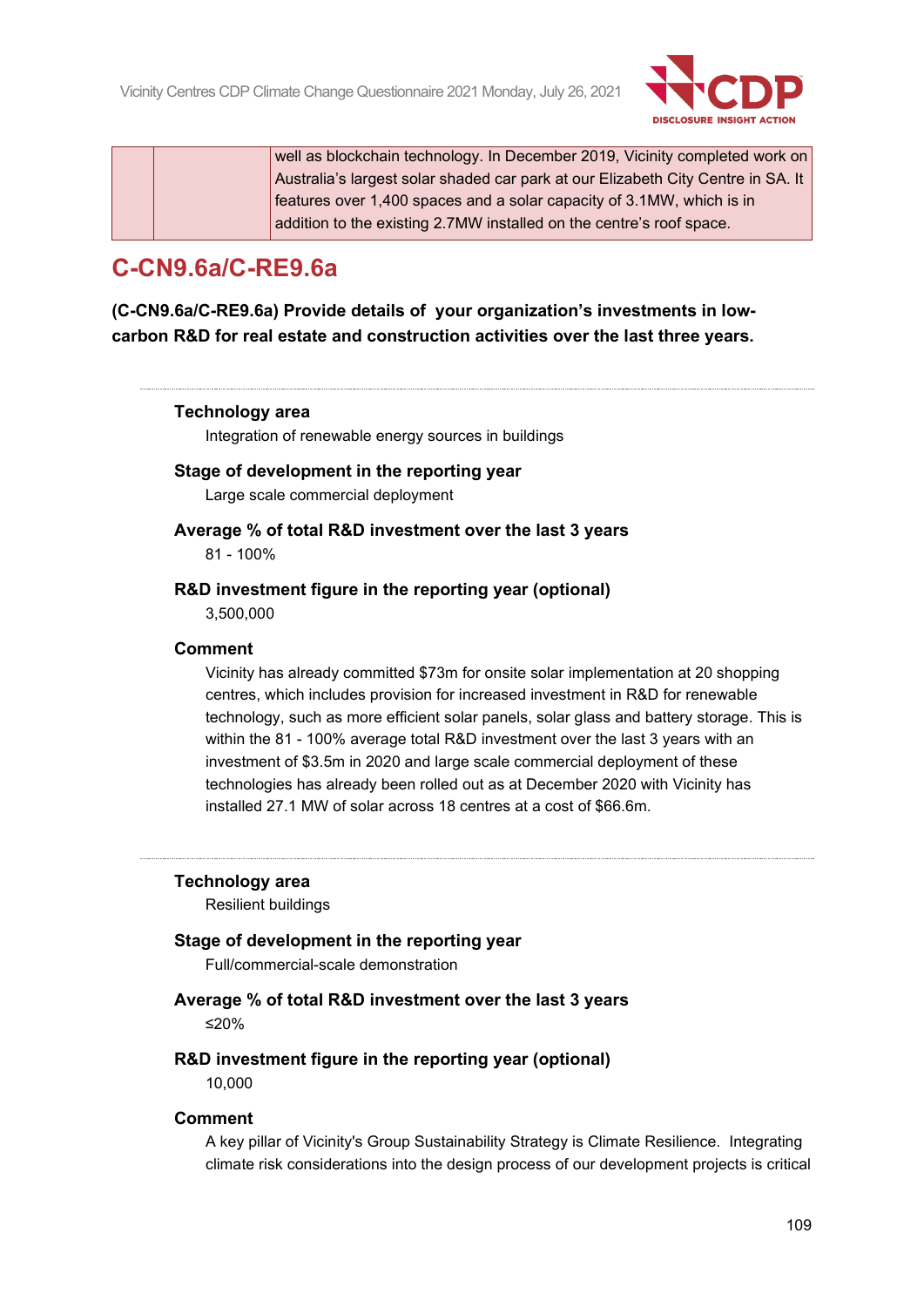

to improving climate resilience and provides a cost-effective opportunity to integrate such measures. As such, Climate resilience and adaptation assessments are mandatory for all new developments. This requirement is integrated into the broader design and delivery process via the Sustainable Design Brief, which includes a Climate Resilience and Adaptation Plan template through which assessments are conducted and which is aligned to best practice Green Star requirements.

In 2020, we completed a Climate Resilience and Adaptation Plan for our development project at Ellenbrook (WA) which included the following features:

- Coating the roof in a material with high solar reflectivity to reflect heat away from the building;

- Locating the majority of the mechanical, electrical and IT plant on the roof to reduce the risk from flooding;

- Solar shading implemented in the carpark to reduce heat island impact and improve shopper comfort when returning to vehicles;

- An 800KW solar system installed on the site, helping to manage peak electricity loads at the centre; and

- Accommodation of increased rainfall events in the drainage system design. For our managed assets, physical climate risks were assessed for all 'high risk' centres and incorporated into asset level risk registers, including mitigation measures to increase resilience.

R&D Investment figure in reporting year is cost of Climate Resilience and Adaptation Plan (\$10,000).

### **C-RE9.9**

**(C-RE9.9) Does your organization manage net zero carbon buildings?**

No, but we plan to in the future

### **C-CN9.10/C-RE9.10**

**(C-CN9.10/C-RE9.10) Did your organization complete new construction or major renovations projects designed as net zero carbon in the last three years?**

No, but we plan to in the future

## **C-CN9.11/C-RE9.11**

### **(C-CN9.11/C-RE9.11) Explain your organization's plan to manage, develop or construct net zero carbon buildings, or explain why you do not plan to do so.**

Vicinity has set a public target to achieve Net Zero carbon emissions by 2030 for our wholly owned retail assets (common mall areas). The target will be achieved via a scaled up energy efficiency program and moving away from carbon intensive energy sources through electrification of equipment and plant currently running on fuel sources such as gas, as well as installing large-scale onsite solar across our portfolio.

To date we are tracking well to achieve our Net Zero goal. We have reduced energy intensity by 23 per cent across our wholly owned centres since June 2016 to June 2020, representing more than half of the total reduction required through energy efficiency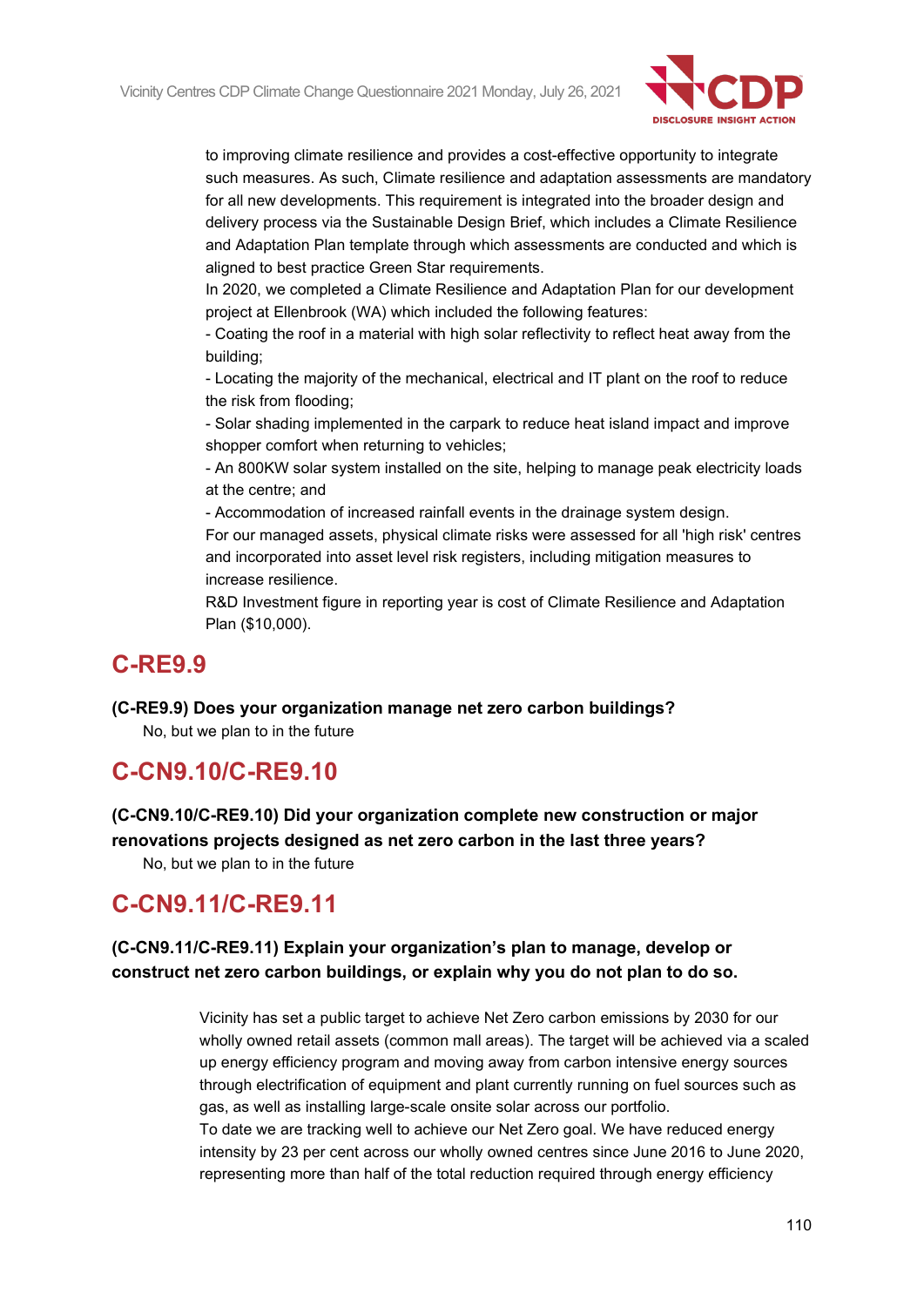

initiatives to achieve our target by 2030. Vicinity's onsite solar program is also tracking well to support our Net Zero by 2030 target with 27.1 MW of solar installed across 18 centres as at December 2020.

Vicinity's Net Zero target offers the opportunity for us to work with our co-owners in the future to expand the target to more of our managed centres where shared sustainability ambitions are evident, and work with our retailers to help reduce their carbon footprint. We anticipate that this could include certification of centres under the relevant carbon neutral certification schemes.

# **C10. Verification**

## **C10.1**

### **(C10.1) Indicate the verification/assurance status that applies to your reported emissions.**

|                                          | <b>Verification/assurance status</b>                   |
|------------------------------------------|--------------------------------------------------------|
| Scope 1                                  | Third-party verification or assurance process in place |
| Scope 2 (location-based or market-based) | Third-party verification or assurance process in place |
| Scope 3                                  | Third-party verification or assurance process in place |

## **C10.1a**

**(C10.1a) Provide further details of the verification/assurance undertaken for your Scope 1 emissions, and attach the relevant statements.**

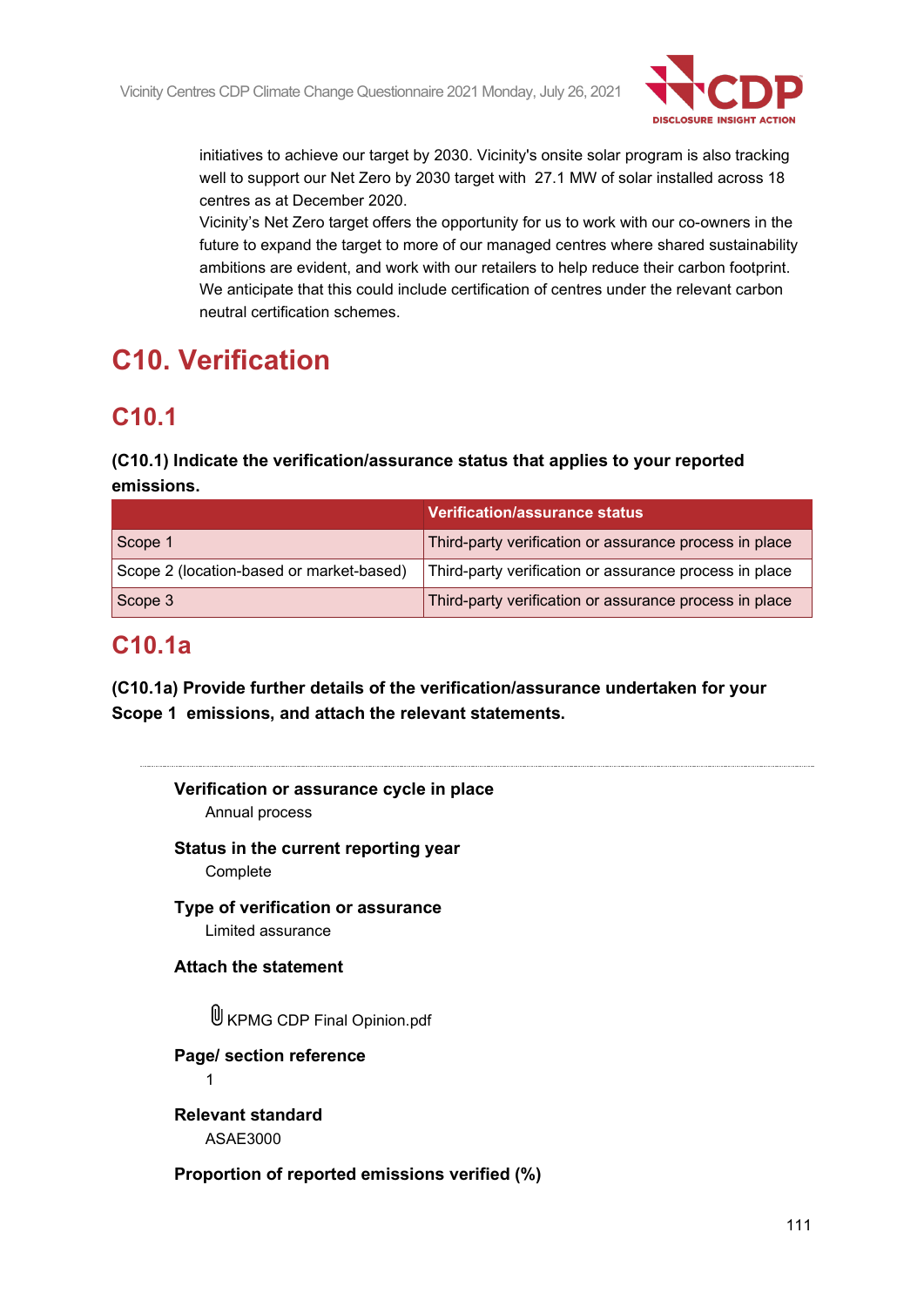

100

## **C10.1b**

**(C10.1b) Provide further details of the verification/assurance undertaken for your Scope 2 emissions and attach the relevant statements.**

**Scope 2 approach** Scope 2 location-based **Verification or assurance cycle in place** Annual process **Status in the current reporting year** Complete **Type of verification or assurance** Limited assurance

**Attach the statement**

U KPMG CDP Final Opinion.pdf

**Page/ section reference** 1

**Relevant standard** ASAE3000

**Proportion of reported emissions verified (%)** 100

## **C10.1c**

**(C10.1c) Provide further details of the verification/assurance undertaken for your Scope 3 emissions and attach the relevant statements.**

**Scope 3 category** Scope 3: Waste generated in operations **Verification or assurance cycle in place** Annual process

**Status in the current reporting year Complete** 

**Type of verification or assurance**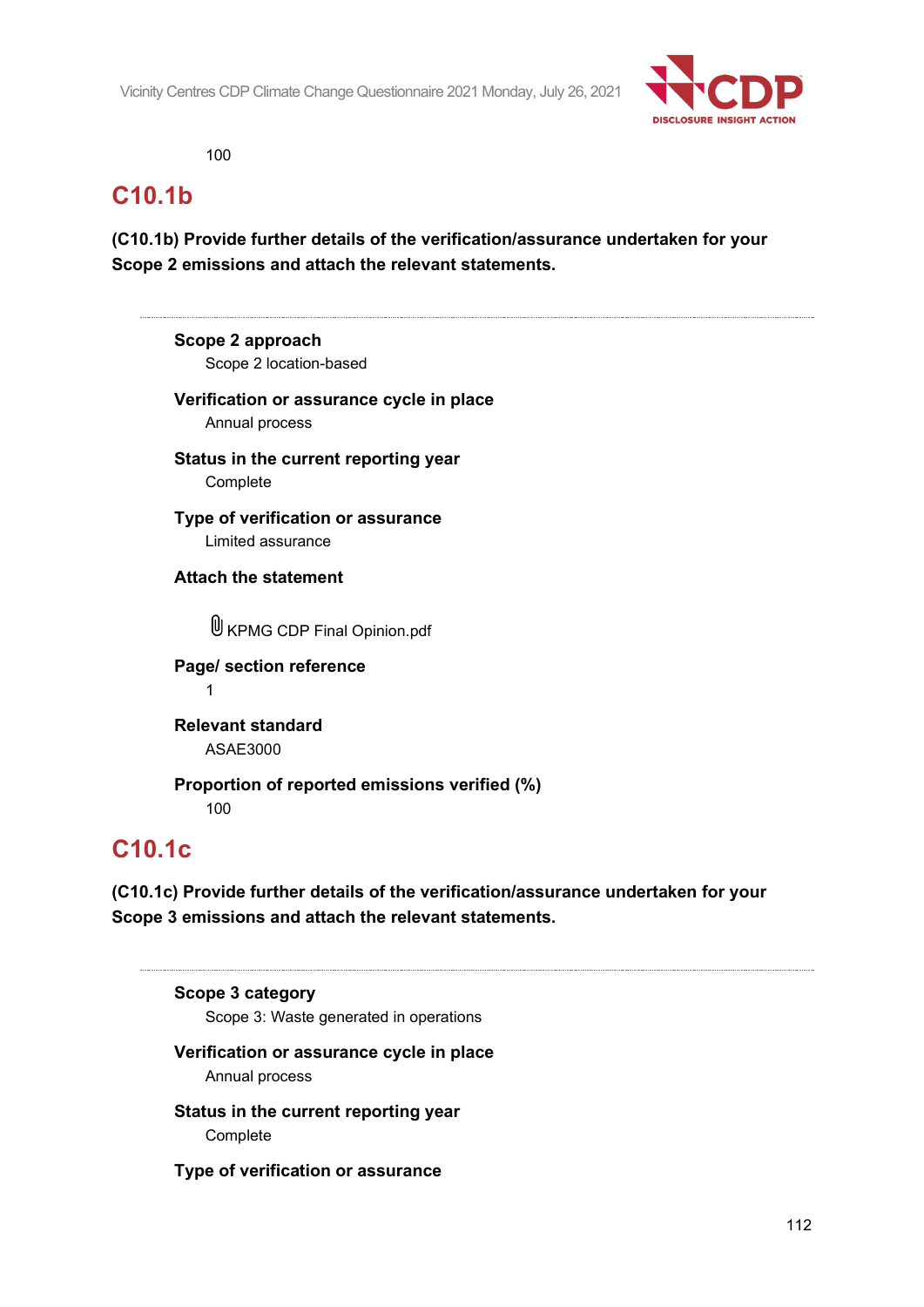

Limited assurance

#### **Attach the statement**

KPMG CDP Final Opinion.pdf

## **Page/section reference**

1

### **Relevant standard** ASAE3000

### **Proportion of reported emissions verified (%)** 100

#### **Scope 3 category**

Scope 3: Fuel and energy-related activities (not included in Scopes 1 or 2)

### **Verification or assurance cycle in place**

Annual process

#### **Status in the current reporting year Complete**

#### **Type of verification or assurance** Limited assurance

### **Attach the statement**

KPMG CDP Final Opinion.pdf

### **Page/section reference**

1

#### **Relevant standard** ASAE3000

### **Proportion of reported emissions verified (%)** 100

#### **Scope 3 category**

Scope 3: Business travel

### **Verification or assurance cycle in place**

Annual process

### **Status in the current reporting year**

**Complete**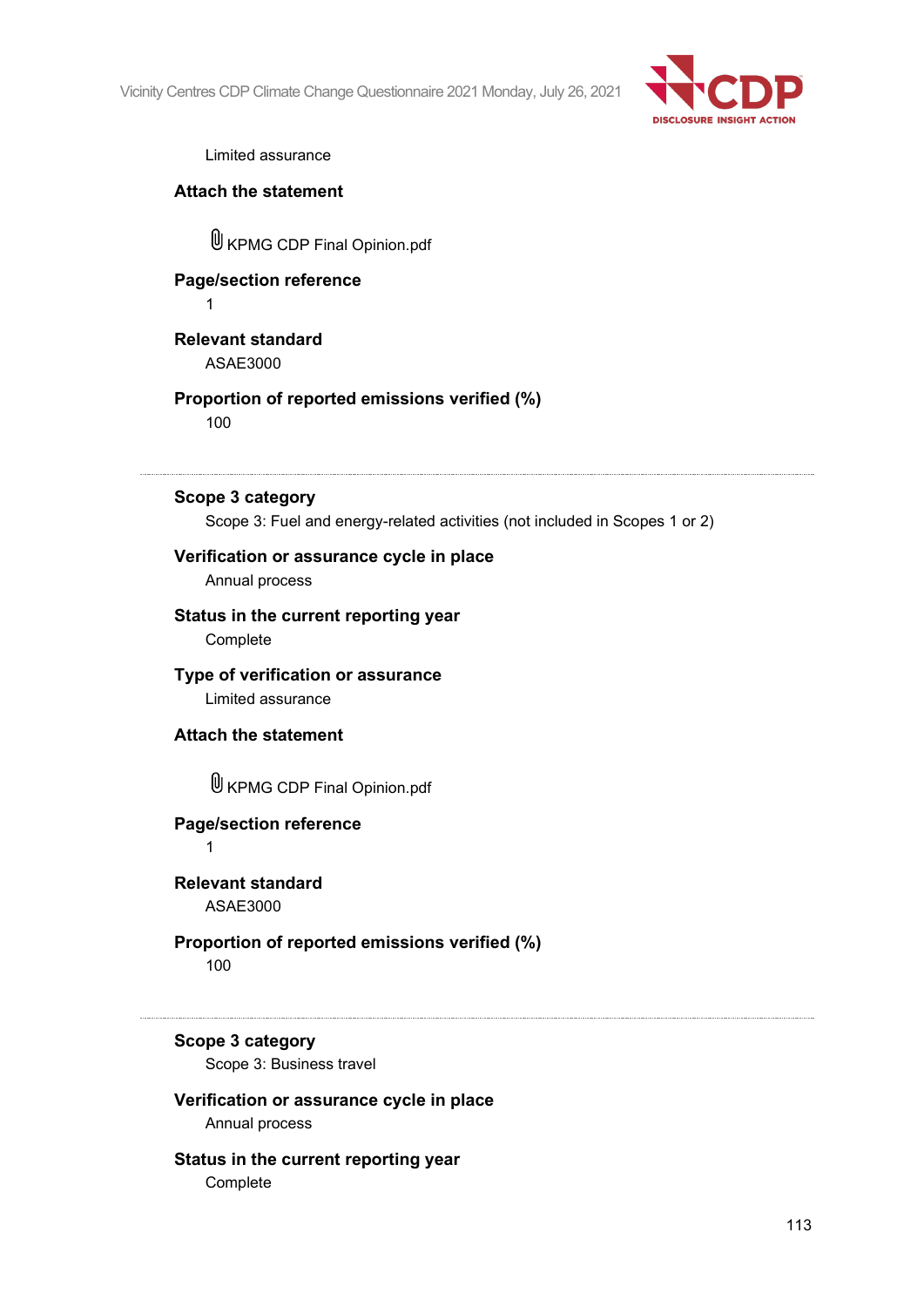

### **Type of verification or assurance**

Limited assurance

### **Attach the statement**

1 KPMG CDP Final Opinion.pdf

### **Page/section reference**

### **Relevant standard**

ASAE3000

### **Proportion of reported emissions verified (%)**

100

#### **Scope 3 category**

Scope 3: Downstream leased assets

#### **Verification or assurance cycle in place** Annual process

#### **Status in the current reporting year Complete**

**Type of verification or assurance** Limited assurance

**Attach the statement**

KPMG CDP Final Opinion.pdf

### **Page/section reference**

1

**Relevant standard** ASAE3000

### **Proportion of reported emissions verified (%)**

100

## **C10.2**

### **(C10.2) Do you verify any climate-related information reported in your CDP disclosure other than the emissions figures reported in C6.1, C6.3, and C6.5?**

Yes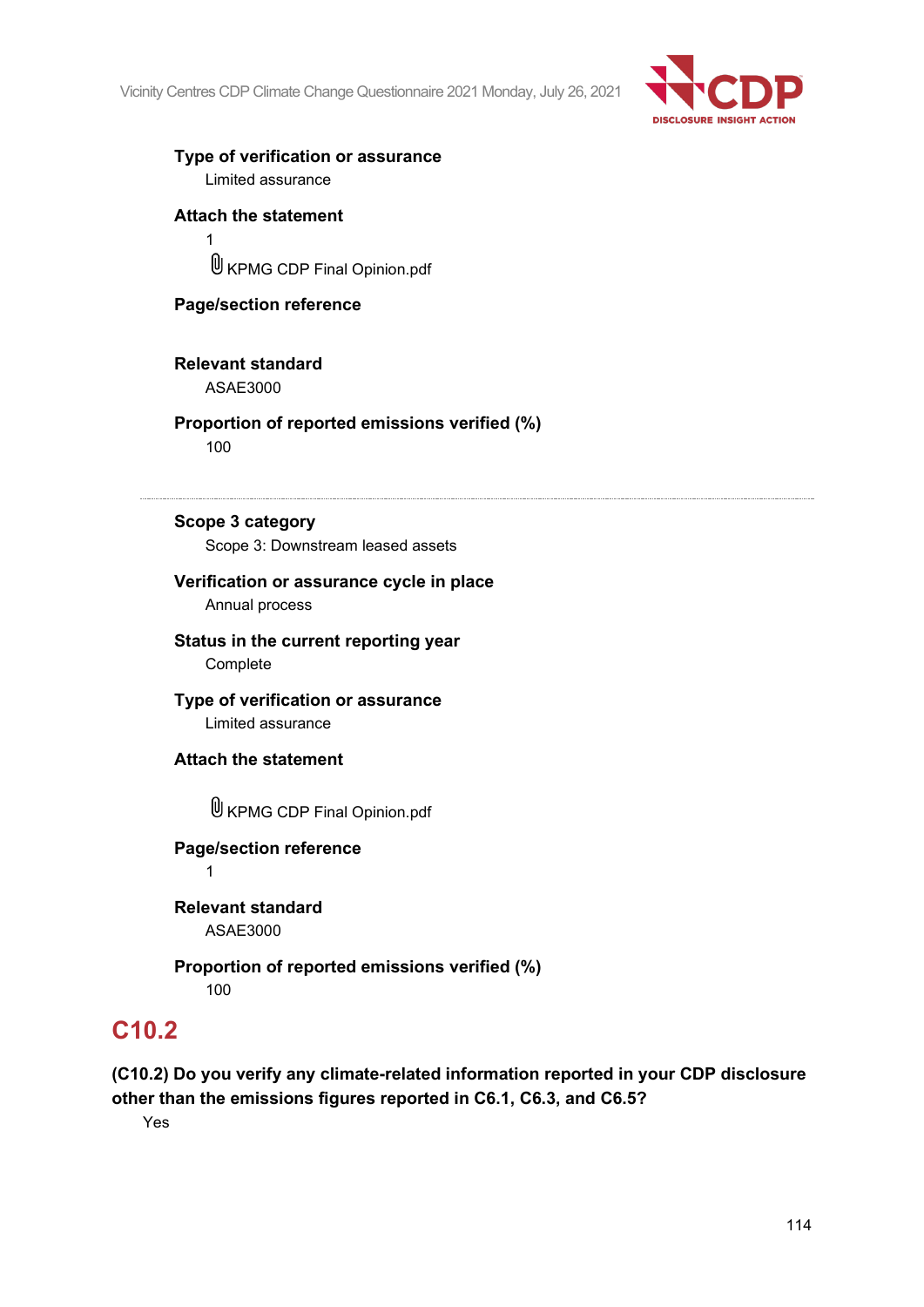

# **C10.2a**

### **(C10.2a) Which data points within your CDP disclosure have been verified, and which verification standards were used?**

| <b>Disclosure</b><br>module<br>verification<br>relates to | <b>Data verified</b>                                                              | <b>Verification</b><br>standard | <b>Please explain</b>                                                                                                                                                                                                                                                                     |
|-----------------------------------------------------------|-----------------------------------------------------------------------------------|---------------------------------|-------------------------------------------------------------------------------------------------------------------------------------------------------------------------------------------------------------------------------------------------------------------------------------------|
| C6. Emissions<br>data                                     | Year on year<br>emissions intensity<br>figure                                     | <b>ASAE3000</b>                 | Vicinity has completed external limited<br>assurance over the carbon emissions (scope 1<br>and 2) intensity metric per square meter of<br>gross lettable area(GLA) reported in section<br>C6.10. This metric is listed within the<br>Assurance Statement attached in C10.1b and<br>C10.1c |
| C8. Energy                                                | Other, please<br>specify<br><b>Total Energy</b><br>Consumption                    | ASAE3000                        | Vicinity has completed external limited<br>assurance over the total energy consumption<br>metric reported in section C8.2a. This metric is<br>listed within the Assurance Statement attached<br>in C10.1b and C10.1c.                                                                     |
| C9. Additional<br>metrics                                 | Other, please<br>specify<br>Waste diverted<br>from landfill (% of<br>total waste) | ASAE3000                        | Vicinity has completed external limited<br>assurance over the waste diverted from landfill<br>(recycling rate) metric reported in section C9.1.<br>This metric is listed within the Assurance<br>Statement attached in C10.1b and C10.1c.                                                 |

U KPMG CDP Final Opinion.pdf

# **C11. Carbon pricing**

## **C11.1**

**(C11.1) Are any of your operations or activities regulated by a carbon pricing system (i.e. ETS, Cap & Trade or Carbon Tax)?**

No, but we anticipate being regulated in the next three years

## **C11.1d**

### **(C11.1d) What is your strategy for complying with the systems you are regulated by or anticipate being regulated by?**

 The Australian Government's proposed energy policy - the National Energy Guarantee (NEG) scheme developed by the COAG Energy Council and Energy Security Board (ESB) aims to provide a platform for putting downward pressure on Australia's energy markets while including emissions reduction and energy reliability requirements. The emissions reduction target proposed under the NEG is 26% reduction on 2005 levels by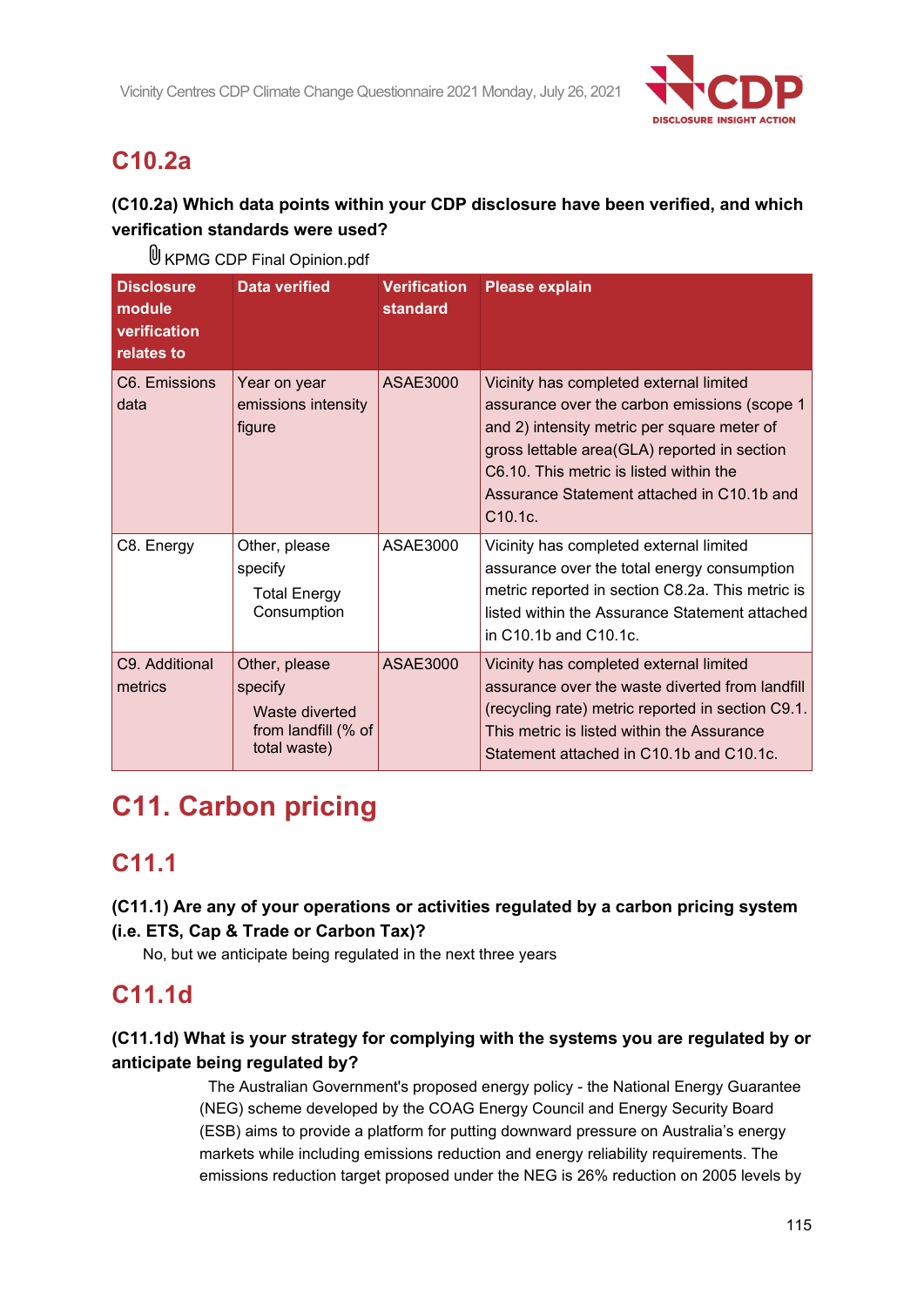

2030, to be achieved by a gradual increase in emissions reduction over time. The policy was not taken up by the Australian Government in August 2019, however the NEG is still within the opposition's energy policy and a change of government over the next few years could see its resurgence. It has added to a landscape of uncertainty surrounding an implicit price on carbon reduction, available government funding for carbon abatement and renewable energy activities, the cost effectiveness of onsite renewable energy generation, carbon accounting methodologies and the role of external carbon offsets.

Given that Vicinity's electricity is largely sourced from external energy sources (that is, the national electricity grid), any legislative changes that influence wholesale electricity prices will have a significant impact on our operational costs. In addition, Vicinity derives ancillary income from on-selling electricity to our retail tenants at our centres, and any increases in grid electricity prices would therefore result in reduced profit margins from this income source.

Vicinity takes a long-term approach to energy management to ensure our business is resilient to variability (including increases) in grid electricity prices. In 2016, Vicinity completed modelling to identify the potential impact of changes in the electricity market (including price changes) on our business, which included the identification of potential decarbonisation pathways for our asset portfolio as a way to protect the business from such changes. The modelling identified significant commercial benefits for Vicinity in investing in renewable energy (onsite solar) and energy efficiency technologies. Should legislative changes come into effect in favour of renewable energy/climate change mitigation it would make these investments even more cost effective and provide shorter return on investments. Vicinity has developed an Integrated Energy Strategy which includes onsite renewable energy and a scaled up energy efficiency program to minimise the impacts of electricity price increases and achieve significant carbon reductions across our portfolio. Vicinity's renewable energy program commenced in 2018 and as at December 2020, includes solar installations at 18 centres across Australia, at a cost of \$66.6M. Vicinity also implements significant carbon reduction measures through our development projects which are informed by our Sustainable Design Brief.

As part of our Integrated Energy Strategy, Vicinity is planning to participate more broadly in the Australian Government's Renewable Energy Target (RET) which is a scheme to encourage investment into renewable energy generation of electricity in Australia's electricity sector. Vicinity solar rollout plans includes the involvement through the creation and sale of large-scale generation certificates (LGCs). Vicinity also participates in voluntary state-based energy saving incentive schemes such as the NSW Energy Savings Scheme (ESS) and the Victorian Energy Upgrades program that rewards business for implementing recognised energy efficiency measures such as high efficiency lighting, and changes in electricity consumption against an established baseline. Whilst Vicinity participates in these incentives schemes for energy efficiency, renewable energy and ultimately carbon reduction, Vicinity does not consider these to be full scaled carbon pricing or emissions trading schemes.

Vicinity actively engages in advocacy activities relating to the introduction of a price on carbon and other incentives to increase business certainty relating to investment in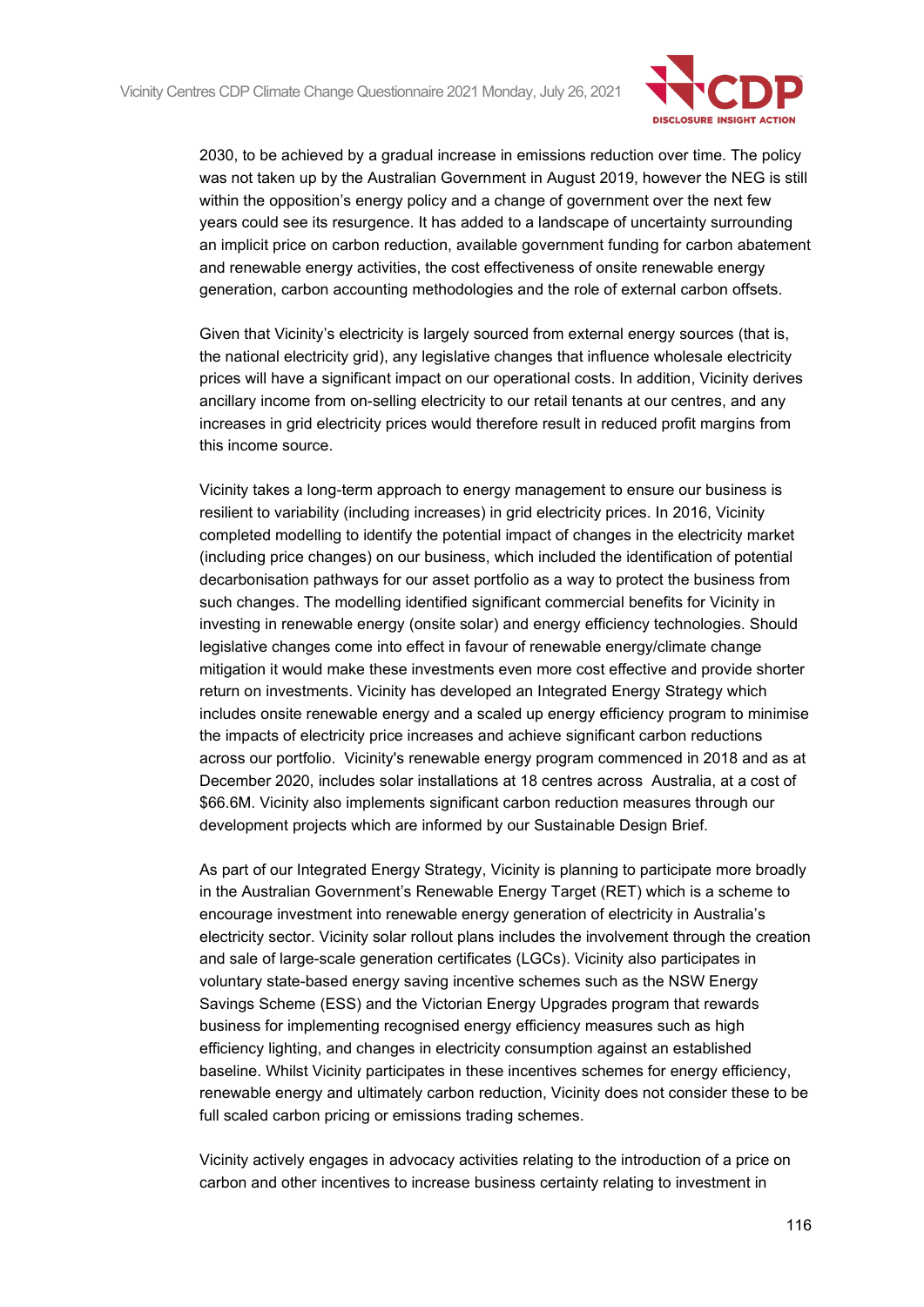

renewables and energy efficiency measures via our membership of the Property Council of Australia.

## **C11.2**

**(C11.2) Has your organization originated or purchased any project-based carbon credits within the reporting period?**

Yes

## **C11.2a**

**(C11.2a) Provide details of the project-based carbon credits originated or purchased by your organization in the reporting period.**

**Credit origination or credit purchase** Credit origination **Project type** Energy efficiency: own generation **Project identification** Energy Efficiency projects identified by our Operations teams at centres in NSW and Victoria **Verified to which standard** Other, please specify NSW Energy Saving Scheme & the Victorian Government's Energy Saver Scheme **Number of credits (metric tonnes CO2e)** 2,735 **Number of credits (metric tonnes CO2e): Risk adjusted volume** 2,735 **Credits cancelled** No **Purpose, e.g. compliance** Voluntary Offsetting **Credit origination or credit purchase** Credit origination **Project type** Solar

**Project identification**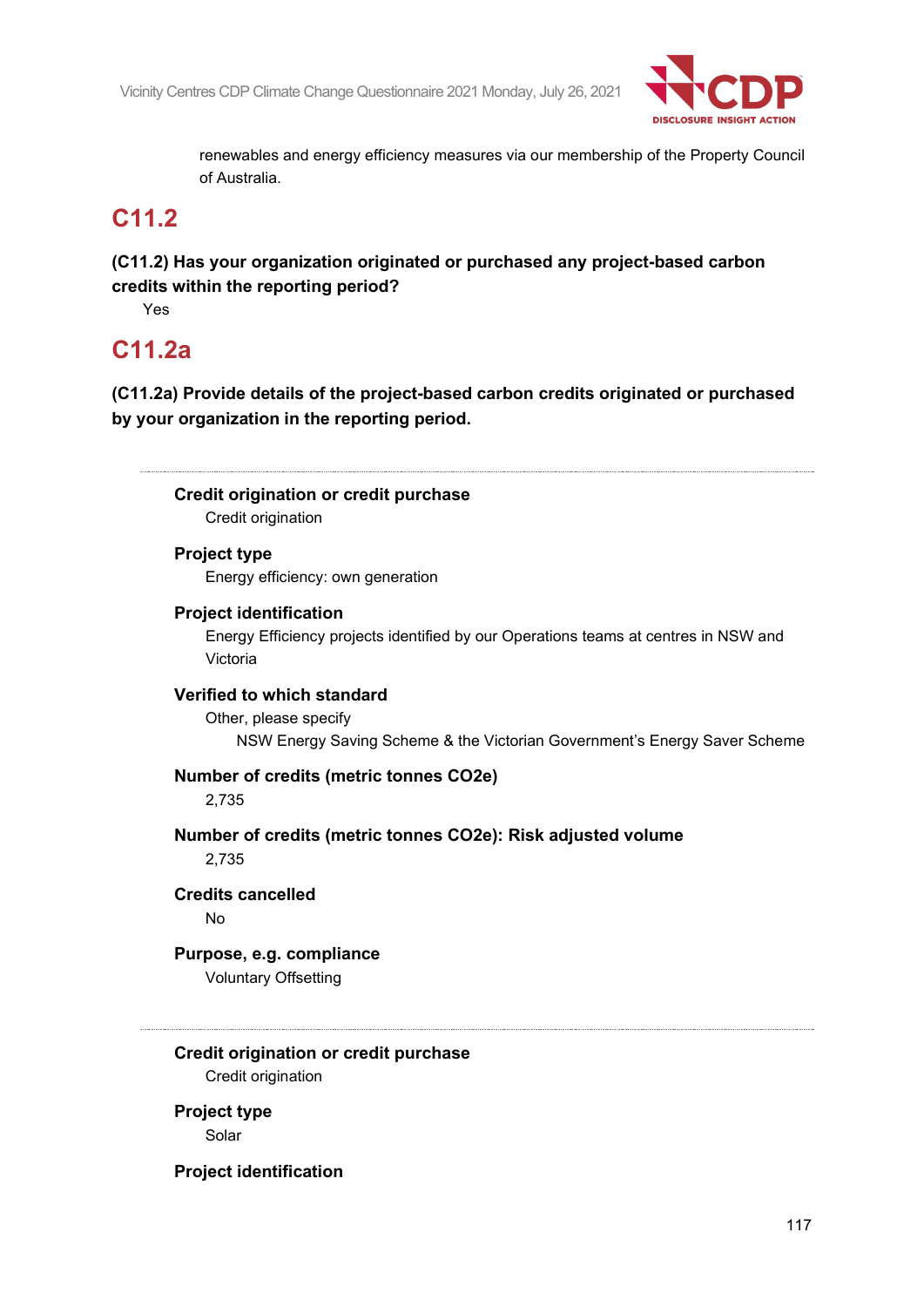

In 2018, Vicinity committed \$73M to an onsite solar rollout at 20 centres protecting against power outages, insulating roofs and reducing air conditioning loads. In 2020, Vicinity delivered 1000kW at 2 centres. As at December 2020, Vicinity has delivered solar across 18 centres, at a total cost of \$66.6M

### **Verified to which standard**

Other, please specify Australian Renewable Energy Target

### **Number of credits (metric tonnes CO2e)**

33,399

**Number of credits (metric tonnes CO2e): Risk adjusted volume** 34,464

**Credits cancelled** No

**Purpose, e.g. compliance** Voluntary Offsetting

## **C11.3**

**(C11.3) Does your organization use an internal price on carbon?** Yes

## **C11.3a**

**(C11.3a) Provide details of how your organization uses an internal price on carbon.**

| Objective for implementing an internal carbon price<br>Drive low-carbon investment                                                          |
|---------------------------------------------------------------------------------------------------------------------------------------------|
| <b>GHG Scope</b>                                                                                                                            |
| Scope 2                                                                                                                                     |
| <b>Application</b>                                                                                                                          |
| Vicinity applies a proxy carbon price internally into the analysis for the return on<br>investment for our onsite solar renewables project. |
| Actual price(s) used (Currency / metric ton)                                                                                                |
| 85                                                                                                                                          |
| Variance of price(s) used                                                                                                                   |
| The price is based on a national Renewable Energy Target and the Large Generation                                                           |
| Certificates (national scheme) that are generated from large scale renewable energy                                                         |

#### **Type of internal carbon price**

projects.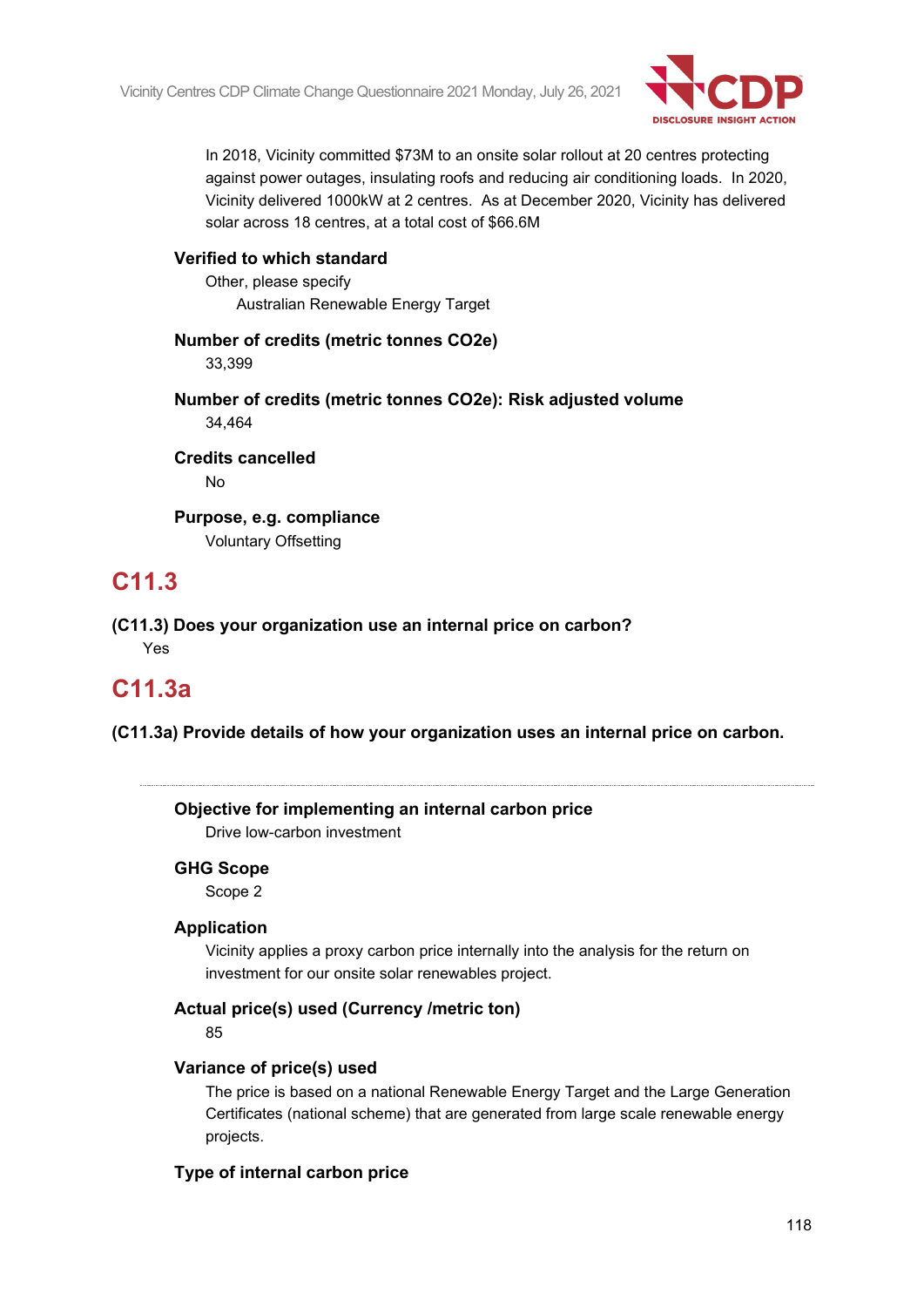

#### Shadow price

#### **Impact & implication**

A proxy carbon price is used as an input into business cases for our solar projects and helps drive investment into solar projects across our portfolio.

The proxy carbon price is linked to Vicinity achieving our Net Zero Carbon commitment, and internalises the cost to achieve Net Zero emissions.

Vicinity used this internal price on carbon to understand stakeholder expectations and consequently develop our Net Zero emissions by 2030 on our 100% owned retail assets target (common mall areas).

# **C12. Engagement**

## **C12.1**

**(C12.1) Do you engage with your value chain on climate-related issues?**

- Yes, our suppliers
- Yes, our customers
- Yes, other partners in the value chain

## **C12.1a**

**(C12.1a) Provide details of your climate-related supplier engagement strategy.**

#### **Type of engagement**

Compliance & onboarding

#### **Details of engagement**

Included climate change in supplier selection / management mechanism

#### **% of suppliers by number**

1.13

**% total procurement spend (direct and indirect)**

#### 26

**% of supplier-related Scope 3 emissions as reported in C6.5** 15

#### **Rationale for the coverage of your engagement**

Strategic suppliers who are considered high value and high risk.

#### **Impact of engagement, including measures of success**

Vicinity classifies its suppliers according to the potential impact that the product and/or service they provide has on the business. 'Strategic' suppliers are defined as those that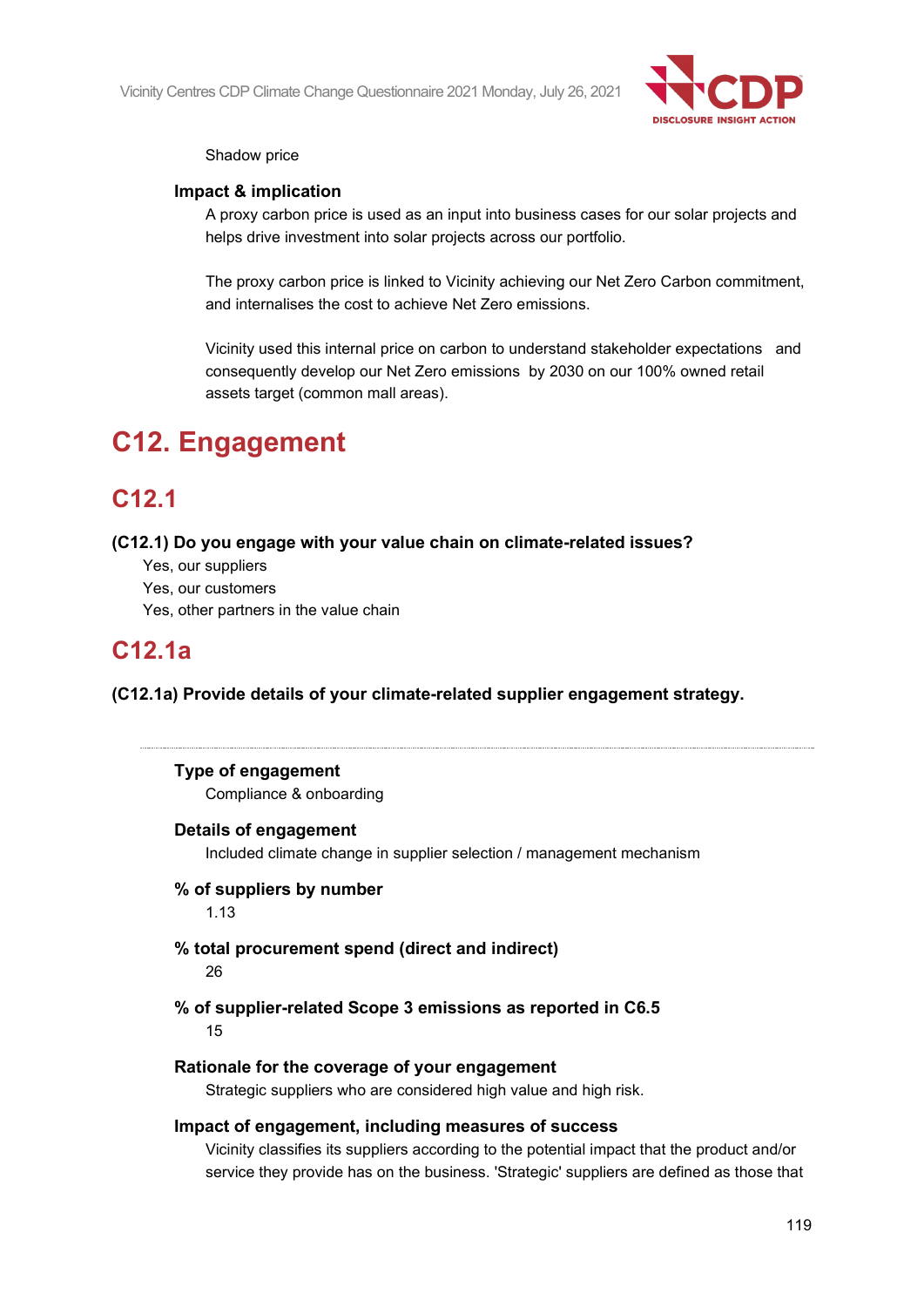

support a key business function for the organisation, and have a major impact to customer service, reputation, risk, cash flow (spend size), competitive advantage or regulatory compliance. Whilst the percentage of total suppliers is low, this 1.13 per cent of suppliers represent 26 per cent of our total procurement spend. Vicinity works with these suppliers very closely and has regular meetings and reviews with each of these suppliers. Climate Change included as a selection criteria and all suppliers were required to complete our onboarding program which also includes climate issues and broader Sustainability information.

#### **Comment**

#### **Type of engagement**

Engagement & incentivization (changing supplier behavior)

#### **Details of engagement**

Offer financial incentives for suppliers who reduce your downstream emissions (Scopes 3)

#### **% of suppliers by number**

1.13

**% total procurement spend (direct and indirect)**

26

**% of supplier-related Scope 3 emissions as reported in C6.5** 15

#### **Rationale for the coverage of your engagement**

Vicinity Centres engages with our strategic suppliers (1.13% of total suppliers) with regards to sustainability requirements in contracts because these are considered high value and high risk suppliers which have the most impact on our value chain. These suppliers represent 26% of total procurement spend and 62% of our supplier-related Scope 3 emissions reported in C6.5. Vicinity classifies its suppliers according to the potential impact that the product and/or service they provide has on the business. 'Strategic' suppliers are defined as those that support a key business function for the organisation, and have a major impact to customer service, reputation, risk, cash flow (spend size), competitive advantage or regulatory compliance. Whilst the percentage of total suppliers is low, this 1.13 per cent of suppliers represent 26 per cent of our total procurement spend, Vicinity works with these suppliers very closely and have regular meetings and reviews with each of these suppliers.

#### **Impact of engagement, including measures of success**

Vicinity has included various relevant sustainability-related requirements in contracts with our critical suppliers, representing 12 per cent of our operational spend. This ensures that our corporate and asset specific sustainability requirements (including environmental performance relating to energy and waste) are integrated into and implemented through supplier contracts. Suppliers are managed using Vicinity's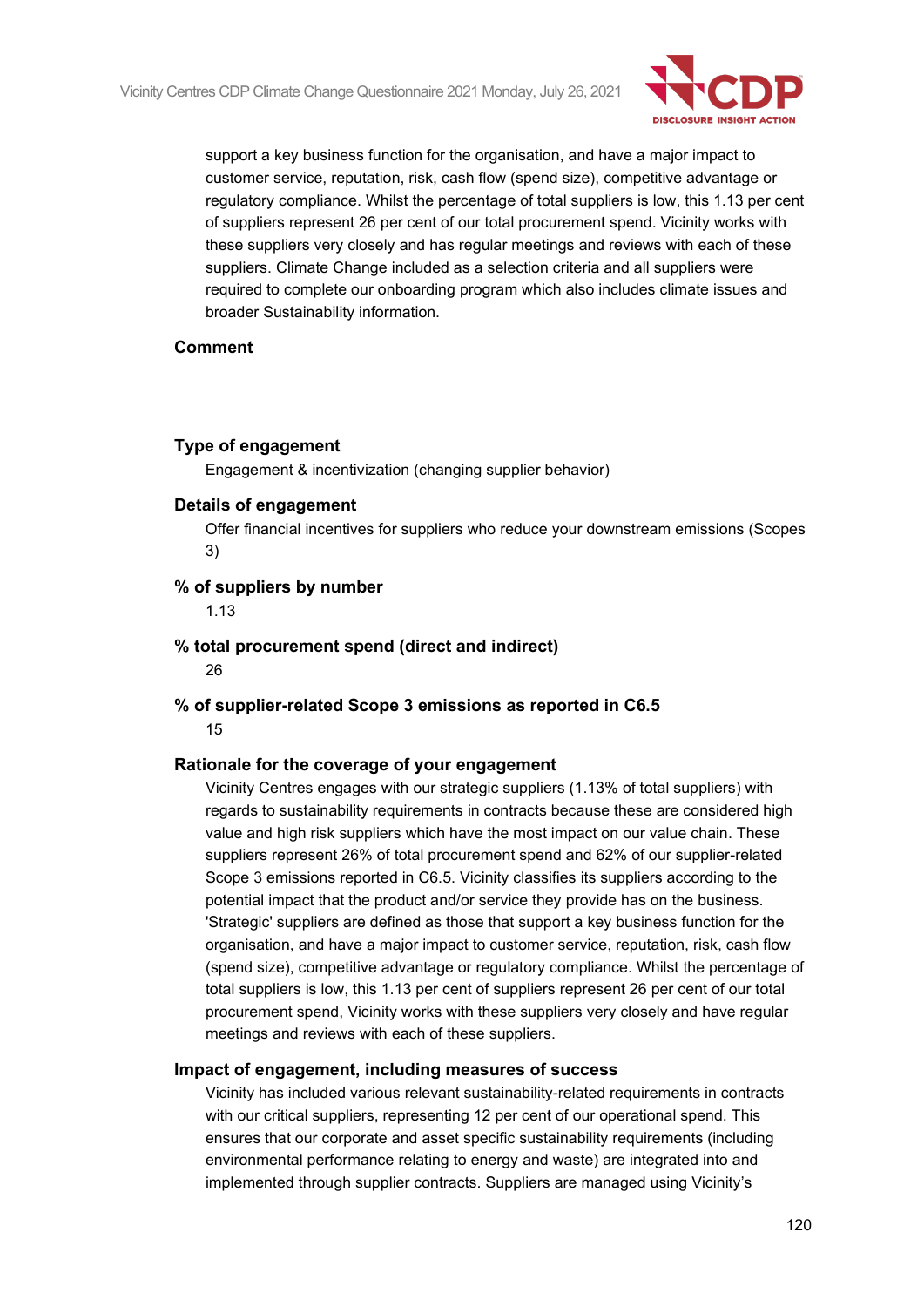

Contract Management Strategy, which ensures alignment with and achievement of Vicinity's agreed corporate and contractual objectives, including compliance with our Supplier Sustainability Code of Practice. For example, our national contracts for management of waste services include targets for suppliers relating to diversion of waste from landfill, which reduces our Scope 3 carbon emissions. This includes a financial incentive to meet waste diversion from landfill targets as stipulated in our national contracts. Through this engagement, we had achieving an average diversion rate of 52 per cent by the end of the 2020 reporting year (up from 47 per cent in 2019) driven through source separation recovery and recycling. We also proactively engage with our strategic suppliers, such as those carrying out cleaning, waste, maintenance and mechanical services, throughout the year to monitor their performance and implement industry best practices focused on the material impacts of the services they provide. This includes initiatives such as the use of environmentally-friendly cleaning products, state of the art recycling practices that successfully engage our tenants and lower Scope 3 emissions, procurement through social enterprises or workplace audits to ensure appropriate payment of subcontractors in line with contract/legislation.

#### **Comment**

#### **Type of engagement**

Innovation & collaboration (changing markets)

#### **Details of engagement**

Run a campaign to encourage innovation to reduce climate impacts on products and services

#### **% of suppliers by number**

100

- **% total procurement spend (direct and indirect)** 100
- **% of supplier-related Scope 3 emissions as reported in C6.5** 100

#### **Rationale for the coverage of your engagement**

All suppliers

#### **Impact of engagement, including measures of success**

Vicinity's Operations and Procurement teams undertake technology trials and deployments across the portfolio on a regular basis to improve operational efficiencies and performance and identify technologies that add value and have potential for expansion across our portfolio. In the last 12 months the National Operations innovation pipeline has delivered technology initiatives to meet National Operations' strategic objectives. Initiatives implemented include, integrated energy management, automation and artificial intelligence, demand-based services, social procurement, vendor management and capital management. Alignment with National Operations' strategic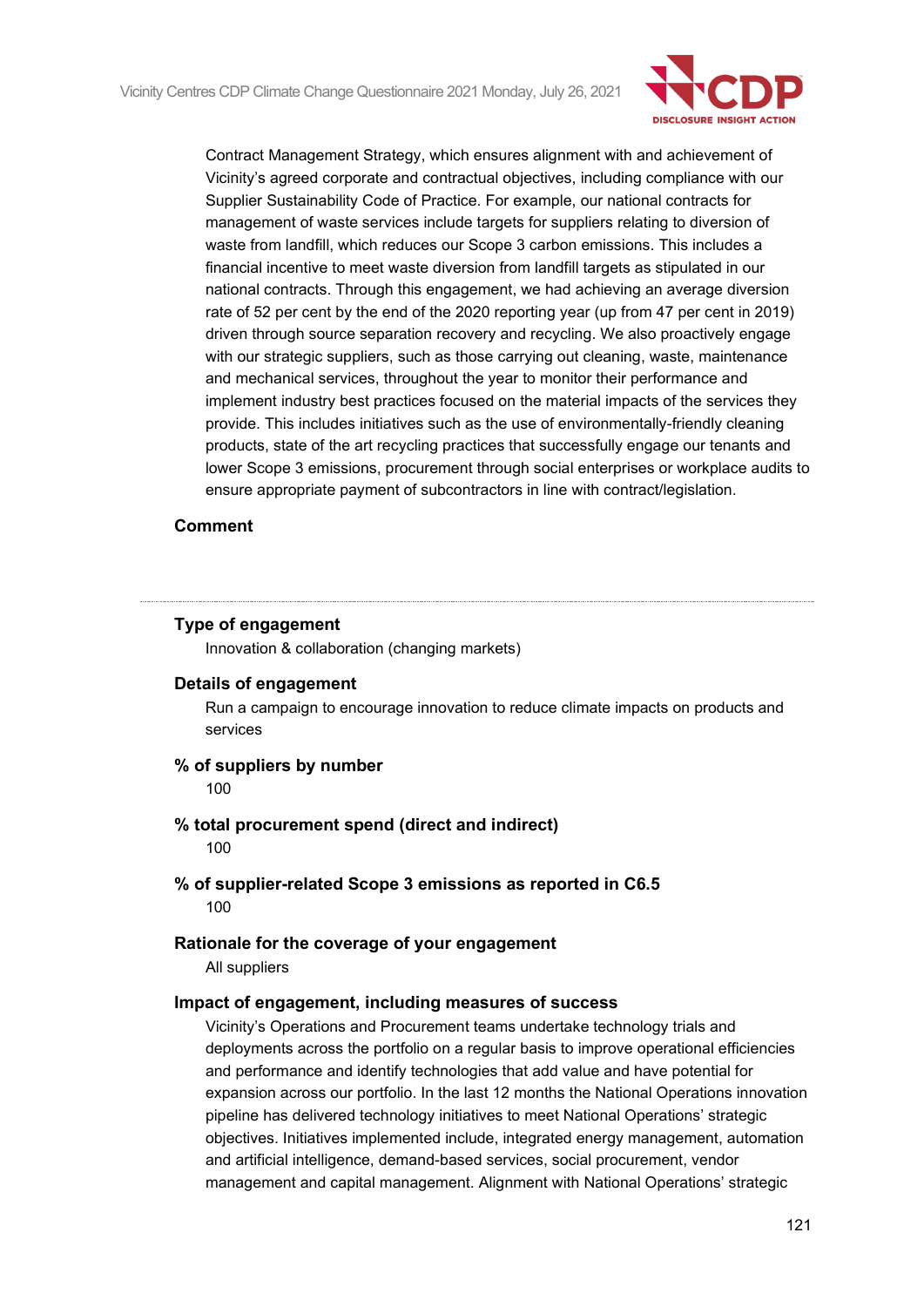

objectives and ability to innovate with new technology are a key consideration in the supplier selection process and ongoing collaboration.

#### **Comment**

## **C12.1b**

### **(C12.1b) Give details of your climate-related engagement strategy with your customers.**

#### **Type of engagement**

Education/information sharing

#### **Details of engagement**

Run an engagement campaign to educate customers about the climate change impacts of (using) your products, goods, and/or services

#### **% of customers by number**

100

#### **% of customer - related Scope 3 emissions as reported in C6.5** 85

### **Please explain the rationale for selecting this group of customers and scope of engagement**

Vicinity engages with all retail tenants at our centres (100%) with regards to tenant waste because we have significant influence on the way in which our tenants' waste is disposed of (landfill, recycled or reused), which impacts our downstream value chain. These customers represent 96% of our total Scope 3 emissions relating to waste management and reported in C6.5.

#### **Impact of engagement, including measures of success**

The majority of waste generated at our centres is created by our retailers, largely through packaging materials and food waste. Vicinity provides the infrastructure and guidance to tenants to manage this waste and maximise recycling rates. Vicinity engages tenants to educate them on recycling and source separation. We engage our tenants through the retailer portal (intranet), retailer handbook and retailer newsletters. We also have education and signage at the loading dock recycling area. We have also developed a retailer recycling education video to educate our tenants on our waste management practices and how we can drive better recycling practices together, which can be found here: https://youtu.be/mrbjnFXmq8k. Through this engagement program, Vicinity has improved recycling rates by 5 per cent during 2020 and achieved an average portfolio wide recycling rate of 52 per cent in 2020 (up from 47 per cent in 2019), reducing our Scope 3 emissions. Vicinity also provides monthly energy use data to our retail tenants to help drive efficiency improvements. In addition, our retail design guidelines include minimum sustainability requirements and best practice principles in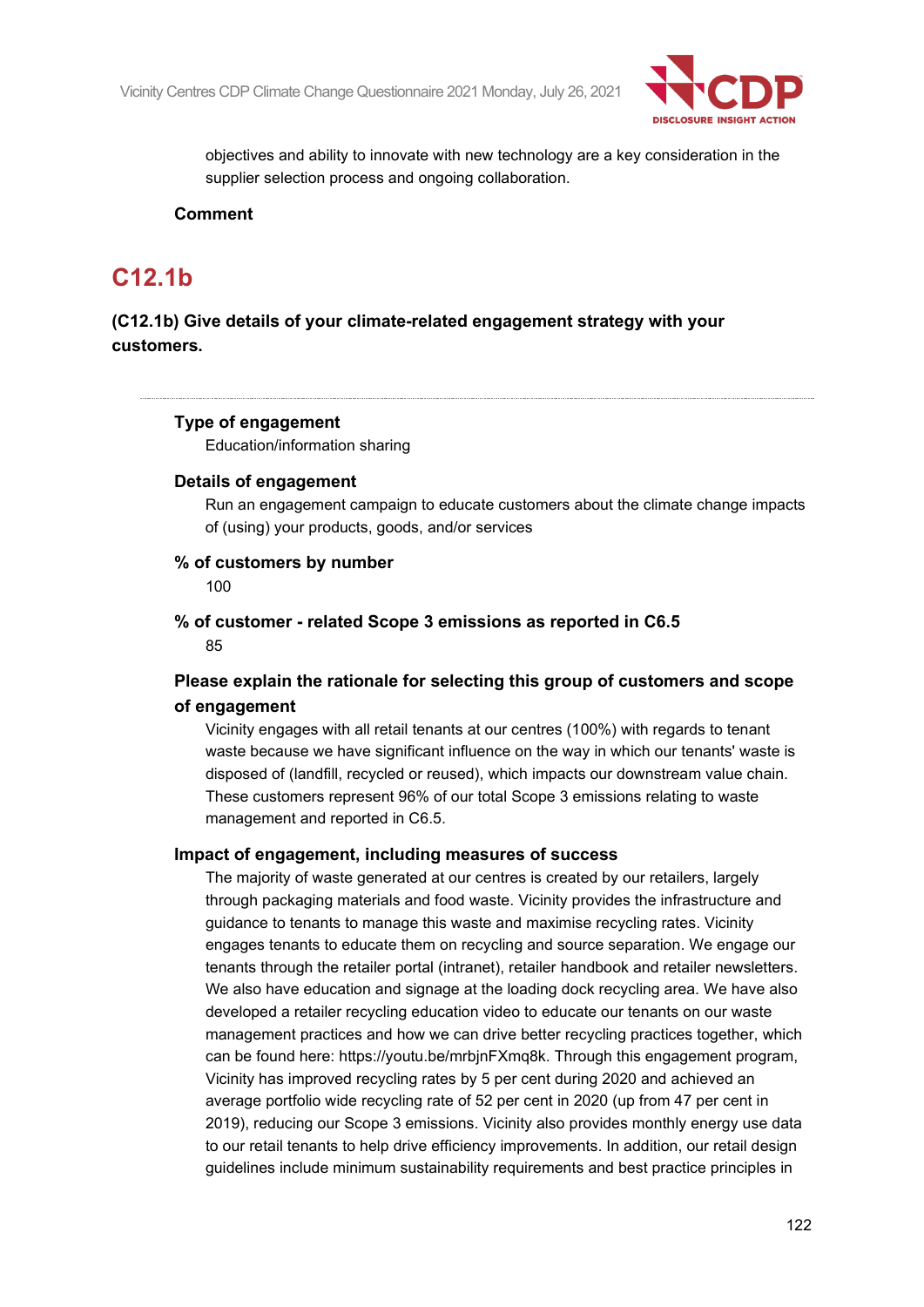

tenant shop fit outs and refurbishments to encourage our retail tenants to reduce their overall energy, waste and environmental footprint in the design and construction of shop fit outs. Vicinity Centres measures the success of this engagement strategy via the annual average waste diversion rate against the centre's targets and Vicinity's corporate waste diversion target (targeted increase from 47% to 49% over the period). Another measure of success is the decrease in contamination further supporting the increase in recycling rates. Contamination rates are reported to Vicinity by our waste providers. With the reduction in contamination of waste streams and the uplift in recycling rates achieving targets, the engagement was considered successful. Additionally, success is measured via performance metrics relating to other similar material impacts resulting from customer engagement, including year-on-year change in Scope 3 emissions.

#### **Type of engagement**

Education/information sharing

**Details of engagement**

- **% of customers by number** 100
- **% of customer - related Scope 3 emissions as reported in C6.5** 100

### **Please explain the rationale for selecting this group of customers and scope of engagement**

All retail tenants at our centres

#### **Impact of engagement, including measures of success**

Vicinity discloses our sustainability and climate change related strategy and performance through our online sustainability reporting website: http://sustainability.vicinity.com.au, which is our key platform for engaging and disseminating information to all stakeholders relating to sustainability (including our retail tenants and centre visitors). In addition, Vicinity's Retailer Handbook is provided to all tenants and includes information about Vicinity's Sustainability strategy and environment improvement program, which outlines our initiatives to improve energy efficiency, waste management and recycling. Vicinity has obtained Green Star Performance Ratings for all assets in our portfolio, as well as NABERS Energy and Water Ratings at the majority of our centres. We publicly disclose asset level ratings and certifications on our Sustainability website (https://sustainability.vicinity.com.au/media/9623397/vcx-fy20 sustainability-performance-pack v05.xlsx), which are accessible to all our tenants. We also directly engage with our tenants to discuss potential areas for collaboration in sustainability and promote our asset level ratings as a part of these collaborations. Furthermore, some ratings, such as our Green Star Performance ratings, can be used by our tenants to contribute points towards their own Green Star Interiors ratings. The measures of success include the number of collaborations, the increase in requests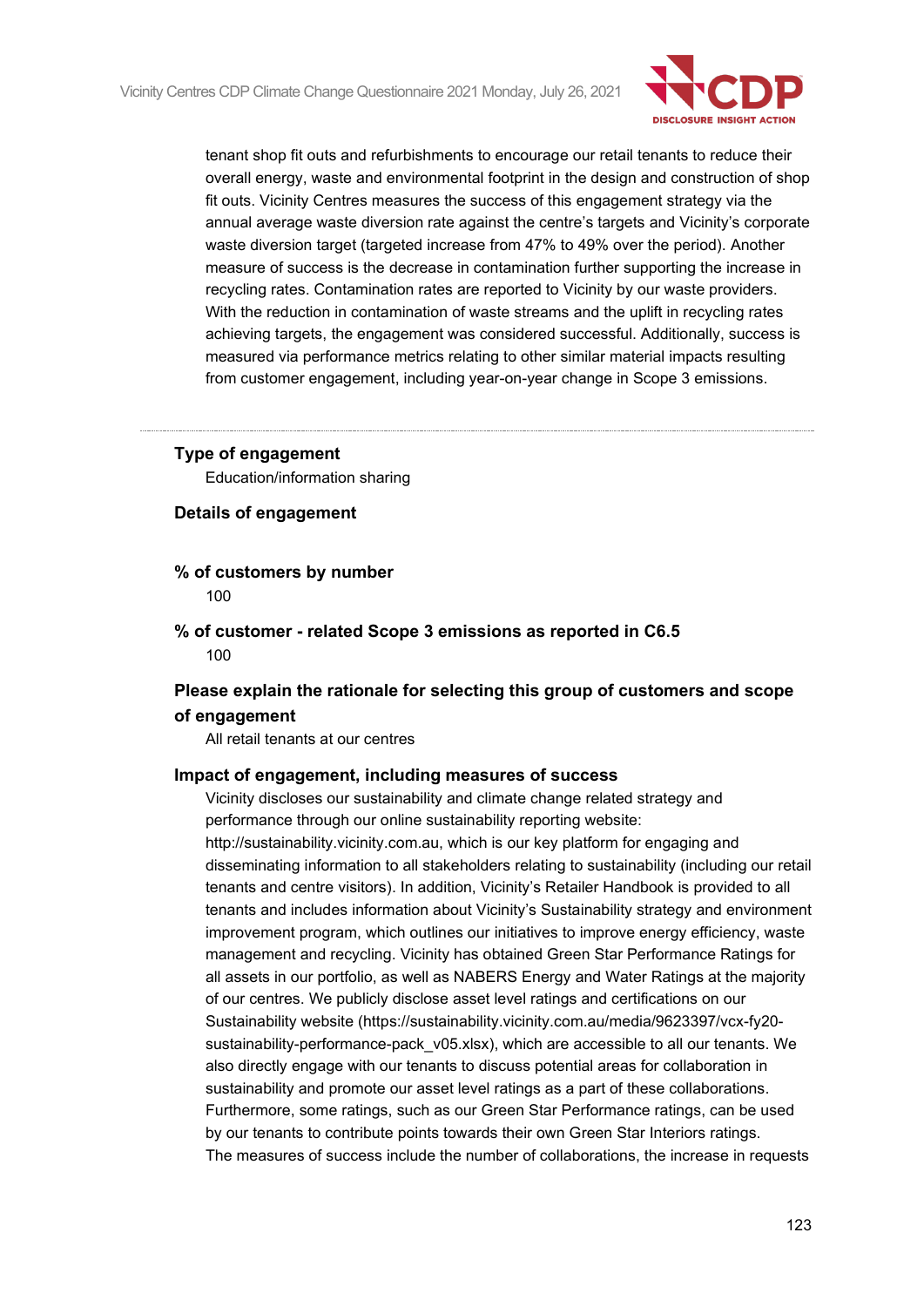

for Sustainability information and the number of meetings with key tenants on Sustainability subject areas.

#### **Type of engagement**

Other, please specify

#### **Details of engagement**

Other, please specify Education/information sharing and collaboration related to climate resilience

#### **% of customers by number**

100

**% of customer - related Scope 3 emissions as reported in C6.5** 100

### **Please explain the rationale for selecting this group of customers and scope of engagement**

Our Crisis and Emergency Management System covers all tenants at our centres.

#### **Impact of engagement, including measures of success**

Vicinity educates and collaborates with our tenants on Vicinity's approach to climate resilience. At the corporate level, we communicate our approach to climate resilience through our sustainability website (at http://sustainability.vicinity.com.au/sustainabledestinations/climate-resilience/learn-more/) including an overview of our risk assessments and management strategies to date. At the asset level, Vicinity has a Crisis and Emergency Management system and associated guidelines to respond to extreme weather events such as cyclones, high winds, heatwaves and flooding, which outline guidelines for communication with/information dissemination to tenants in the lead up to and during extreme weather events. This helps centres to remain open for trade and/or respond appropriately in the lead up to and during such events, and ensures our tenants understand our response actions (and their requirements within these), minimising disruptions to centre operations and ensuring the safety of all staff and the public

## **C12.1d**

### **(C12.1d) Give details of your climate-related engagement strategy with other partners in the value chain.**

Vicinity engages with our joint venture partners (JV) and wholesale fund investors (known as our 'strategic partners') to ensure that our 'Low Carbon Smart Assets' and 'Climate Resilience' programs under the Sustainability Strategy and other joint sustainability initiatives are implemented at our co-owned and/or managed centres. Vicinity's Climate engagement strategy takes a multi-pronged approach to engaging with strategic partners: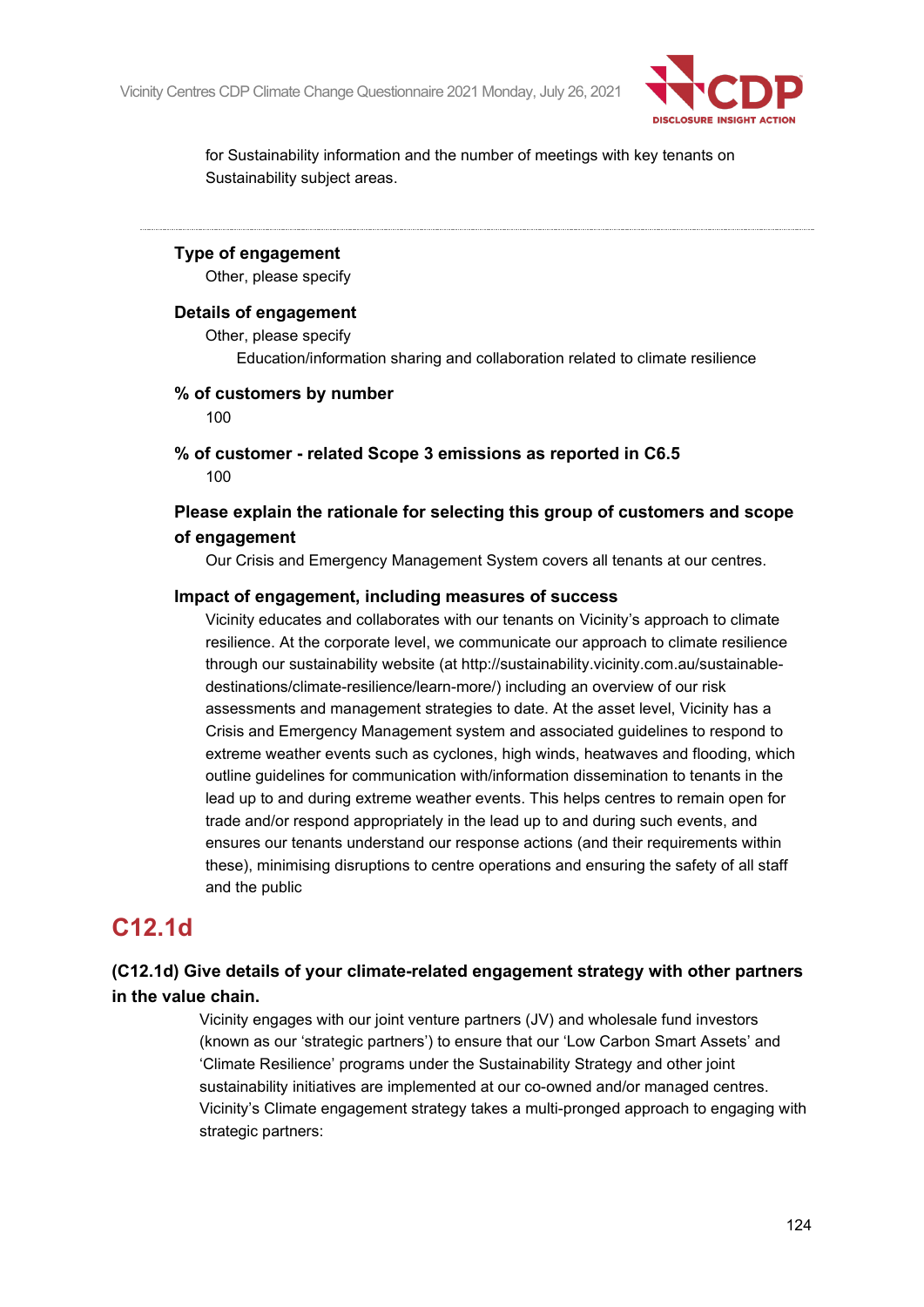

1) Vicinity is committed to transparently and publicly reporting targets, initiatives and performance on climate issues via our investor reporting and Sustainability reporting, including for JV and wholesale fund assets

2) Vicinity participates in global benchmarking indices such as Dow Jones Sustainability Index, Global Real Estate Sustainability Benchmark and CDP, including for JB and wholesale fund assets, and the results are communicated through key investor channels and Vicinity's own channels including our website and social channels 3) Providing quarterly reports to inform them of asset performance and initiatives being implemented with regards to energy and water efficiency, waste and recycling 4) Engagement meetings and responding to ad hoc information requests. Engagement meetings may be initiated by our strategic partner or by Vicinity and would normally include key personnel from Vicinity including the Head of Sustainability, Chief Strategy Officer and Head of Investor Relations amongst others. Usually these Engagement meetings take place in person and over a period of several hours and usually not more often than once per annum. Agenda items are primarily driven by the strategic partner but recently Climate Resilience, emissions reductions initiatives, onsite solar and NABERS and Green Star ratings have dominated the meeting agenda in 2020. Requests for information from strategic partners may be triggered by their responsibilities to meet Principles of Responsible Investing commitments as well as other requests such as corporate and asset level sustainability policies, practices and performance, including those relating to climate change, energy and waste management. For example, in a meeting with a Joint Venture partner during the period, Vicinity was asked to provide energy, water and waste performance data for our co-owned asset so that our partner could include this information in their own external sustainability reporting.

Measures of success

Furthermore, we engage with strategic partners through our materiality reviews conducted every two years to understand their views on material long-term ESG issues for Vicinity. In 2020 we conducted a materiality pulse check in response to the changing operating context in Australia and globally relating to the COVID-19 pandemic.

## **C12.3**

### **(C12.3) Do you engage in activities that could either directly or indirectly influence public policy on climate-related issues through any of the following?**

Trade associations Funding research organizations

## **C12.3b**

**(C12.3b) Are you on the board of any trade associations or do you provide funding beyond membership?**

Yes

## **C12.3c**

**(C12.3c) Enter the details of those trade associations that are likely to take a position on climate change legislation.**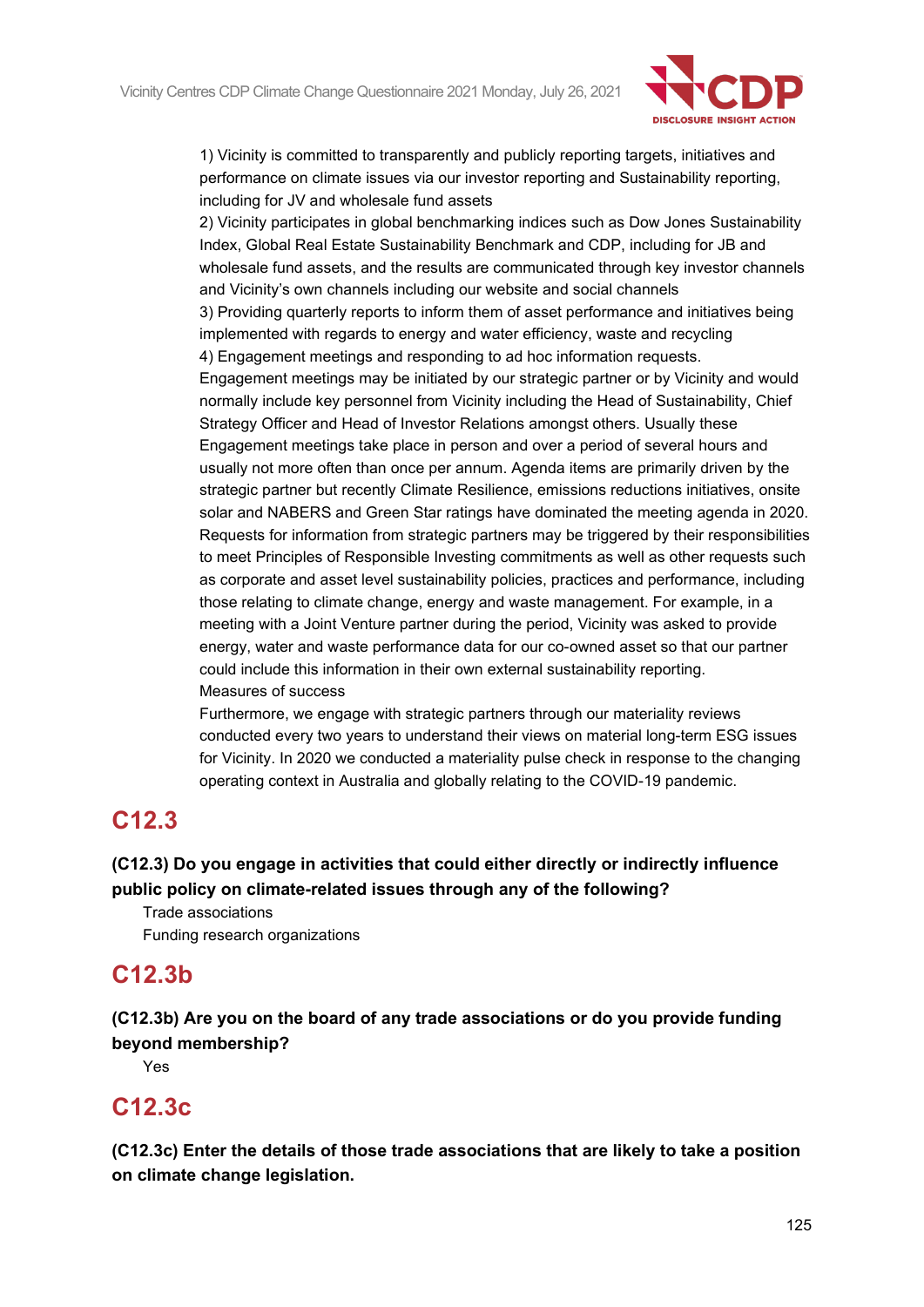

#### **Trade association**

Property Council of Australia (PCA)

#### **Is your position on climate change consistent with theirs? Consistent**

#### **Please explain the trade association's position**

The PCA's principal service to member organisations is to champion their interests in the political arena. With regards to sustainability, the PCA advocates for and promotes policies that improve and incentivise the uptake of best practice energy efficiency and renewable energy initiatives, recognising the property sector's ability to significantly reduce Australia's carbon emissions and with the aim of providing its member base with certainty for investment in such technologies.

Our General Manager, Sustainability is the Chair of the National Sustainability Committee at the Property Council of Australia (PCA). Vicinity has contributed to submissions and advocacy positions.

#### **How have you influenced, or are you attempting to influence their position?**

Vicinity continues to work with the PCA to support their positions, policies, guidelines and advocacy work relevant to climate change risks and opportunities. Vicinity's Head of Sustainability (Meredith Banks) sits on the Property Council of Australia's Sustainability Roundtable and is currently the Chair (see membership at

https://www.propertycouncil.com.au/Web/About\_Us/View\_Committees/Web/About\_us/C omm/View\_Committees.aspx ).

As part of our membership, Vicinity has supported and provided feedback on PCA's advocacy work in relation to policy matters including the following:

- Policy toolkit led by the PCA and Green Building Council of Australia, which outlined a pathway and recommendations to transform Australia's built environment to achieve net zero emissions by 2050.

https://info.propertycouncil.com.au/property-australia-blog/making-every-building-count

- Advocacy to the Australian Building Codes Board (ABCB) in the updates to Section J of the National Construction Code (NCC) 2022, pertaining to improving minimum energy efficiency requirements for commercial buildings and include more stringent sustainability standards.

#### **Trade association**

Shopping Centre Council of Australia (SCCA)

#### **Is your position on climate change consistent with theirs? Consistent**

#### **Please explain the trade association's position**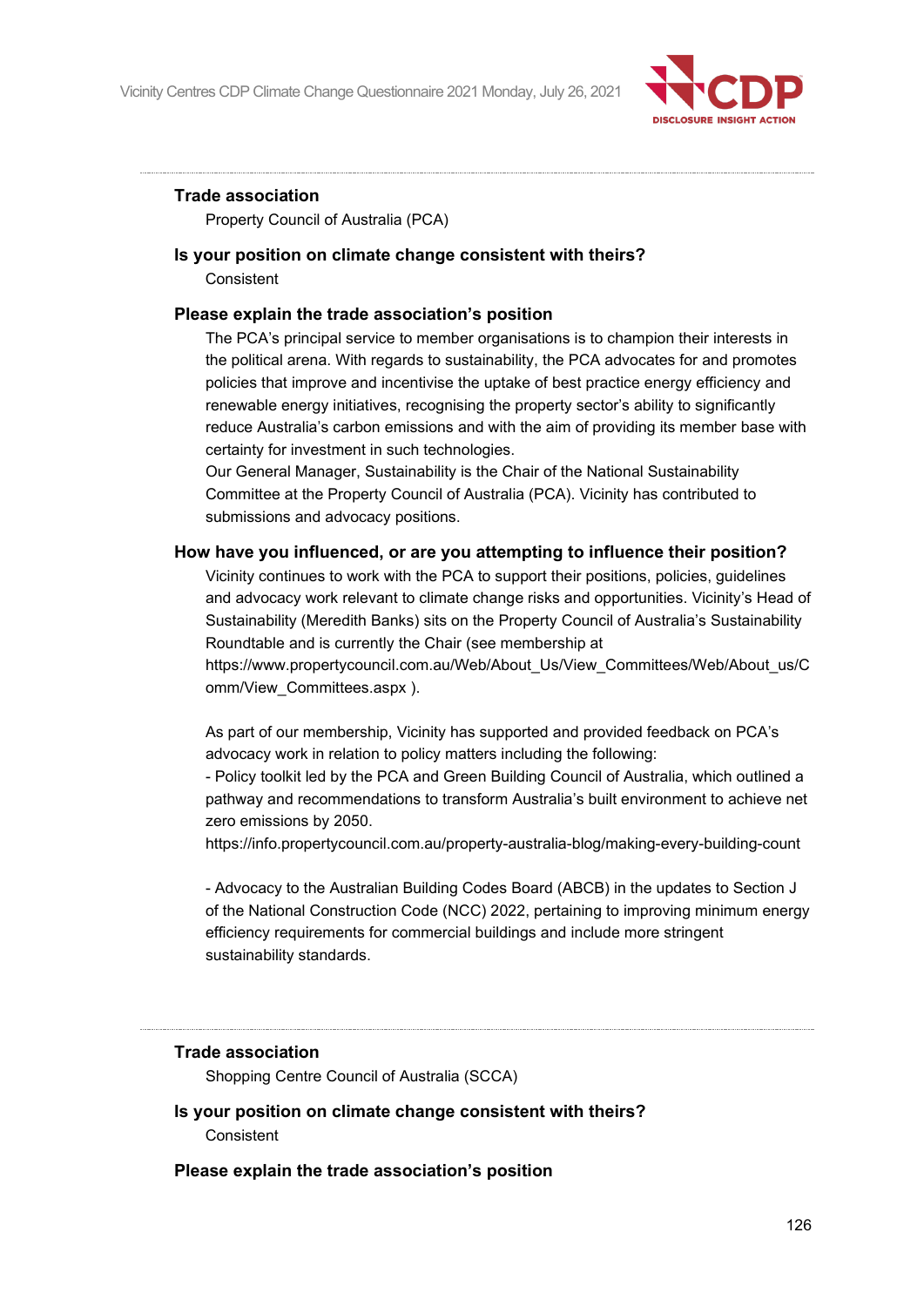

The SCCA represents its members on all public policy and regulatory matters relevant to retail property nationally and in all states and territories. This includes issues such as retail tenancy regulation; competition policy; trading hours; land valuation; taxation; planning, development and sustainability; security; infrastructure; and utilities.

**How have you influenced, or are you attempting to influence their position?** Vicinity's CEO (Grant Kelley) sits on the Shopping Centre Council of Australia's Board of Directors (https://www.scca.org.au/about-us/board-of-directors/). Submissions are publicly available here: http://www.scca.org.au/advocacy-agenda/energy-policysustainability/ however there were no relevant climate-related submissions during the reporting period.

### **Trade association**

Green Building Council of Australia (GBCA)

**Is your position on climate change consistent with theirs? Consistent** 

#### **Please explain the trade association's position**

The Green Building Council of Australia's (GBCA) vision is to create healthy, resilient and positive places for people and the natural environment, and their purpose is the sustainable transformation of Australia's built environment through the adoption of green building practices through market-based solutions. The GBCA promotes green building programs, technologies, design practices and operations as well as the integration of green building initiatives into mainstream design, construction and operation of buildings through the Green Star rating system.

#### **How have you influenced, or are you attempting to influence their position?**

As a member organisation, Vicinity contributes to GBCA's submissions to all levels of government on a range of issues relating to green buildings and sustainable communities (including those relating to climate change issues). Vicinity also uses GBCA's Green Star Design and As Built frameworks for certification of our development projects, and the Green Star Performance tool to benchmark the operational performance of our entire asset portfolio, and is a key contributor to GBCA led reviews and updates made to such frameworks.

## **C12.3d**

**(C12.3d) Do you publicly disclose a list of all research organizations that you fund?** Yes

## **C12.3f**

**(C12.3f) What processes do you have in place to ensure that all of your direct and indirect activities that influence policy are consistent with your overall climate change strategy?**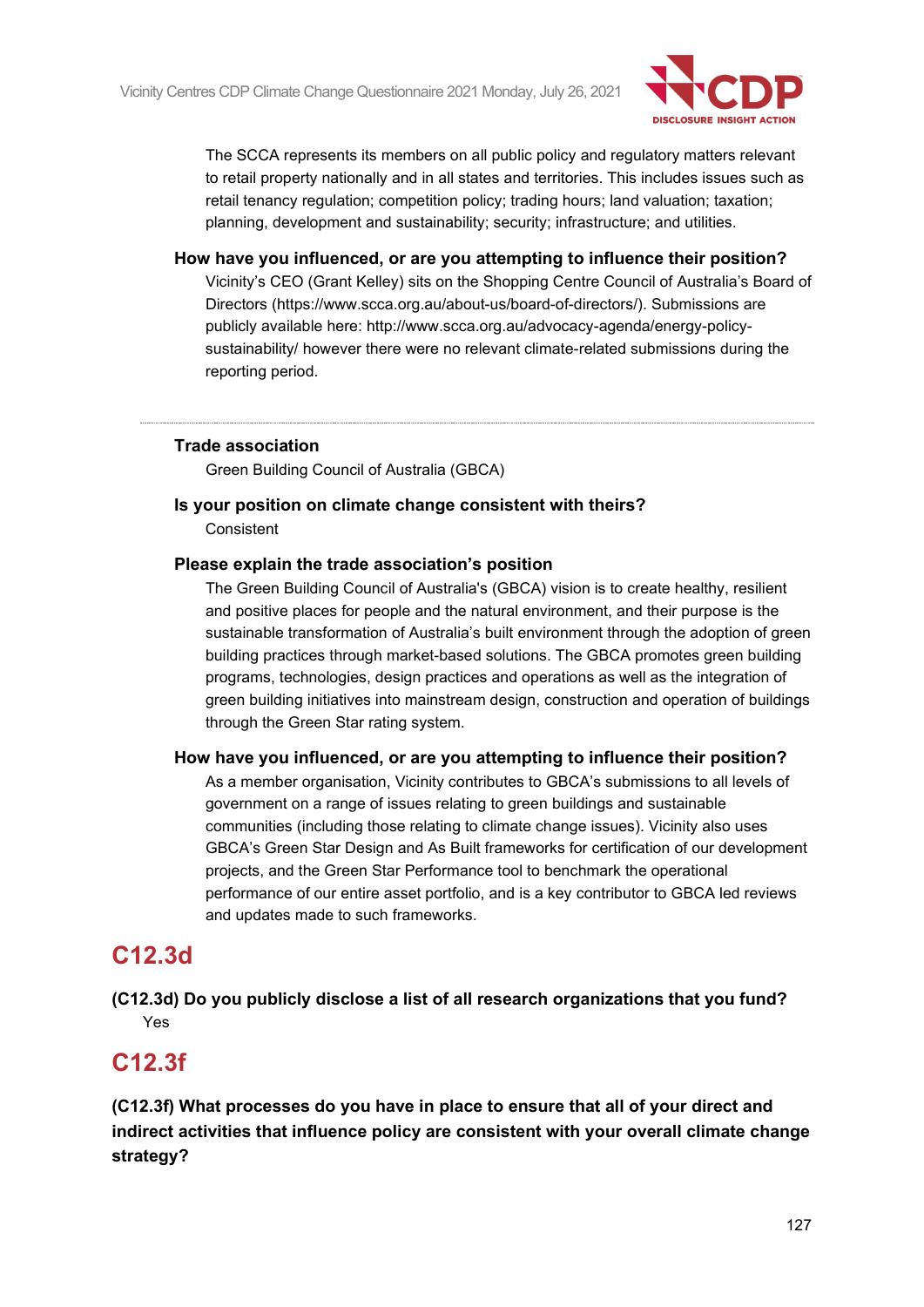

Vicinity Centres has a Group-wide policy relating to policy engagement and how we engage with political parties, issues and representatives. Vicinity engages in policy influence activity through our industry memberships such as Shopping Centre Council of Australia, the Property Council of Australia and the Green Building Council of Australia who advocate on behalf of the whole industry and engage directly with policy-makers on our behalf.

Vicinity's Sustainability strategy (and our focus on climate mitigation and adaptation) typically directs which topics we become actively engaged in through our industry membership base and those where we are less active, as well as areas relating to or imposing new regulatory requirements on our business.

When various engagement opportunities arise, it is first discussed with the business subject matter expert (in this case, Vicinity's General Manager Sustainability) to understand Vicinity's position, performance and potential impact on the business before a decision is made about whether Vicinity will participate in the engagement through the industry body. Where a topic relates to a number of operational areas or subject matter experts in the business, an Internal advisory group is established including all relevant subject matter experts and a representative is nominated to represent Vicinity's interest overall. The nominated representative is the subject matter expert most relevant to the topic and reports back regularly to the internal advisory group with updates.

Vicinity will then participate in industry body working groups to draft policy and legislation and feedback about the position which will be put forward on behalf of the industry body and provide guidance about the policy as it pertains to our business. Vicinity ensures that the relevant subject matter expert is representing the interests of the business in these discussions. Finally, when a position has been drafted, the paper is reviewed again by the subject matter expert to ensure strategic alignment before being signed off by Corporate Communications, Legal and Senior Leadership prior to submission. If any of the activities are found to be inconsistent, they would be identified by the Sign off process by the Subject matter expert (in this case, theHead of Sustainability) and they would not be permitted to proceed further.

For example, through the above mentioned industry associations, Vicinity has participated in and provided feedback on the Policy toolkit led by the PCA and Green Building Council of Australia, which outlined a pathway and recommendations to transform Australia's built environment to achieve net zero emissions by 2050.

## **C12.4**

**(C12.4) Have you published information about your organization's response to climate change and GHG emissions performance for this reporting year in places other than in your CDP response? If so, please attach the publication(s).**

**Publication**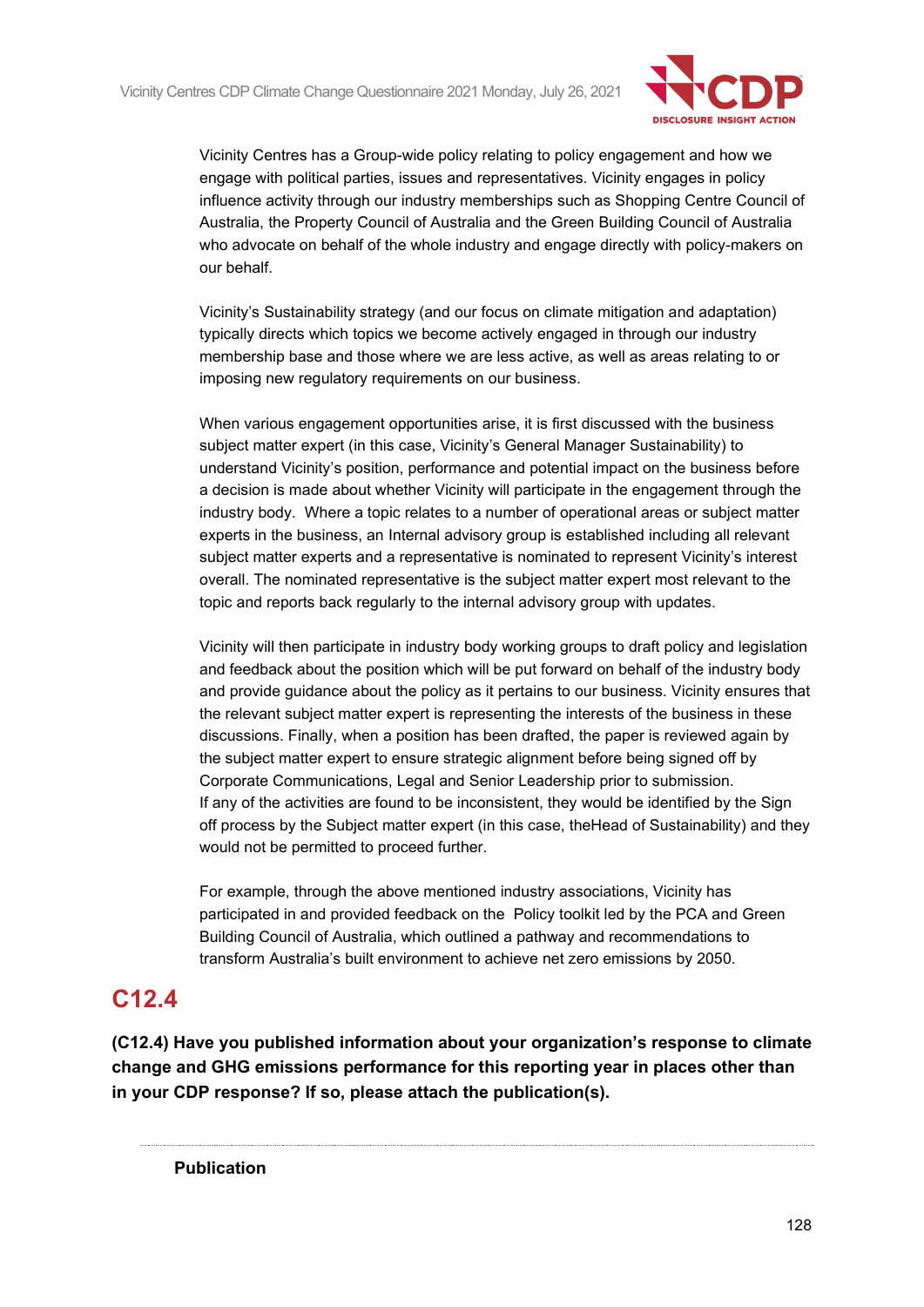

#### In mainstream reports

#### **Status**

**Complete** 

#### **Attach the document**

Vicinity 2020 Annual Report.pdf

#### **Page/Section reference**

Highlights, pg 1 Chairman's Review, pg 4-5 Operating & Financial Review, pg 12 Key Performance Metrics, pg 14 Management of Risk, pg 21 Engaging with our Stakeholders & Materiality, pg 24-25 Environmental Efficiency & Sustainable Procurement, pg 33

#### **Content elements**

Governance **Strategy** Risks & opportunities Emissions figures Emission targets

#### **Comment**

Please note this is our Annual report covering Australian Financial Year FY20 (July - June). Our FY21 Annual Report is due for release after the CDP survey deadline in 2021.

#### **Publication**

In voluntary sustainability report

#### **Status**

**Complete** 

#### **Attach the document**

Vicinity Sustainability Report Climate Sections.pdf

#### **Page/Section reference**

All. We have attached the following sections of our Sustainability Report;

- Sustainability Strategy
- Climate Resilience
- -Low Carbon Smart Assets
- Our Commitments

#### **Content elements**

**Governance** Strategy Risks & opportunities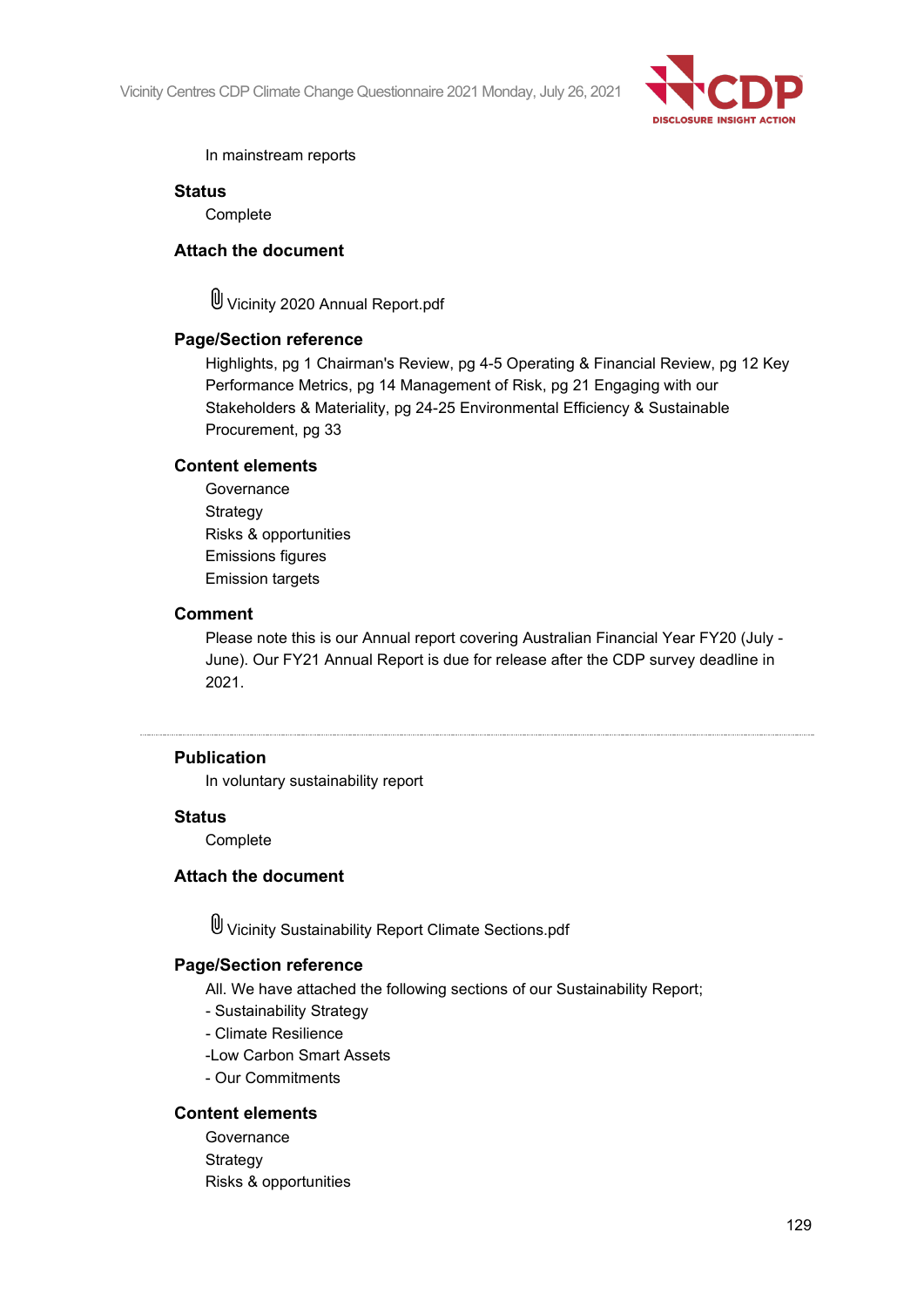

Emissions figures Emission targets Other metrics Other, please specify Waste to landfill, Recycling Rate, Energy (absolute consumption and intensity)

#### **Comment**

## **Publication** In voluntary communications **Status** Complete **Attach the document** Media releases.pdf **Page/Section reference** All **Content elements** Strategy Risks & opportunities Emissions figures Emission targets Other metrics Other, please specify Renewable energy targets **Comment**

# **C15. Signoff**

## **C-FI**

**(C-FI) Use this field to provide any additional information or context that you feel is relevant to your organization's response. Please note that this field is optional and is not scored.**